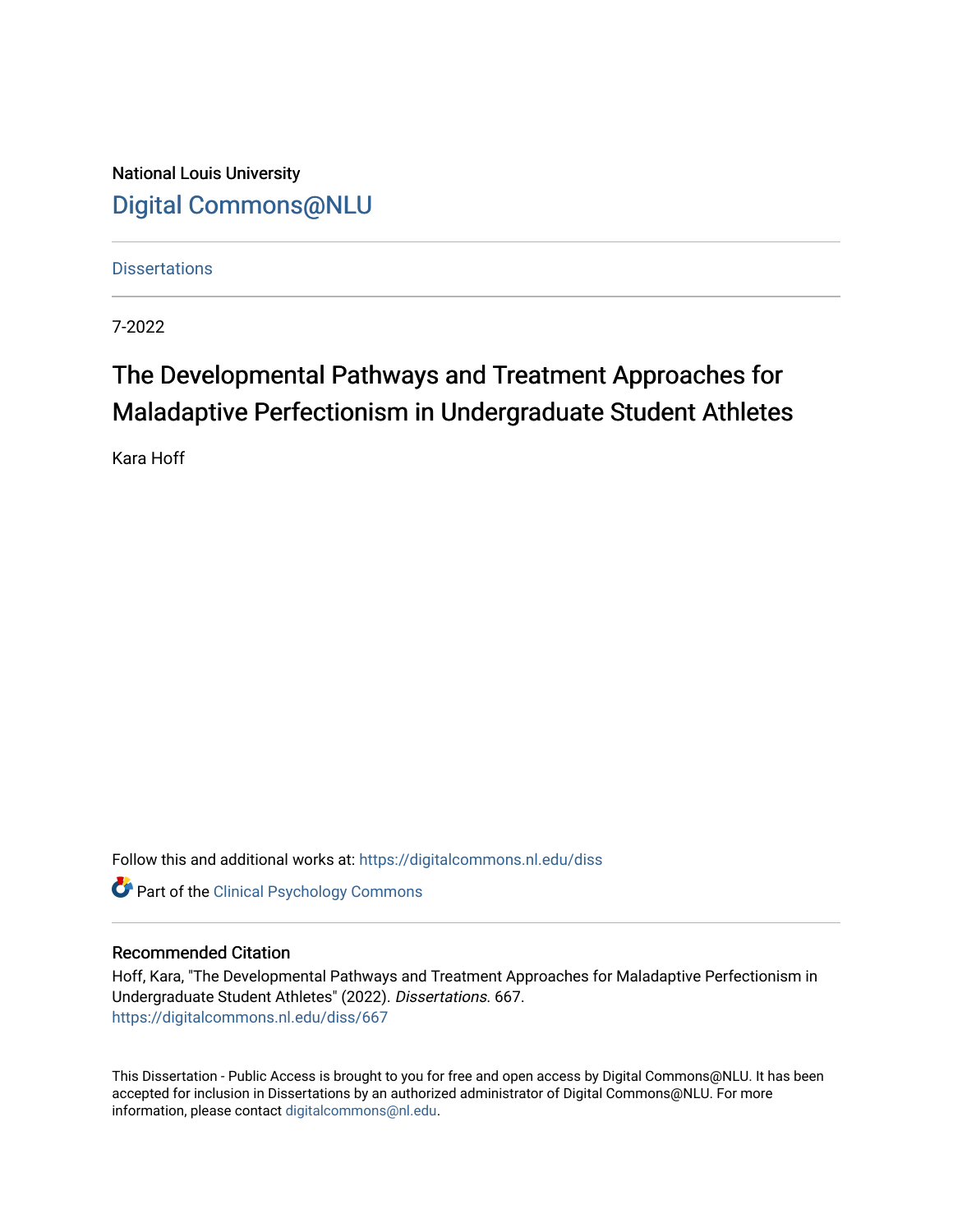### The Developmental Pathways and Treatment Approaches for Maladaptive Perfectionism in

Undergraduate Student Athletes

Kara Hoff, M.S., M.A.

Florida School of Professional Psychology

Christina D. Brown, Psy.D. Chair

> Lisa Costas, Ph.D. Member

A Clinical Research Project submitted to the Faculty of the Florida School of Professional Psychology at National Louis University in partial fulfillment of the requirements for the degree of Doctor of Psychology in Clinical Psychology.

> Tampa, Florida May 9, 2022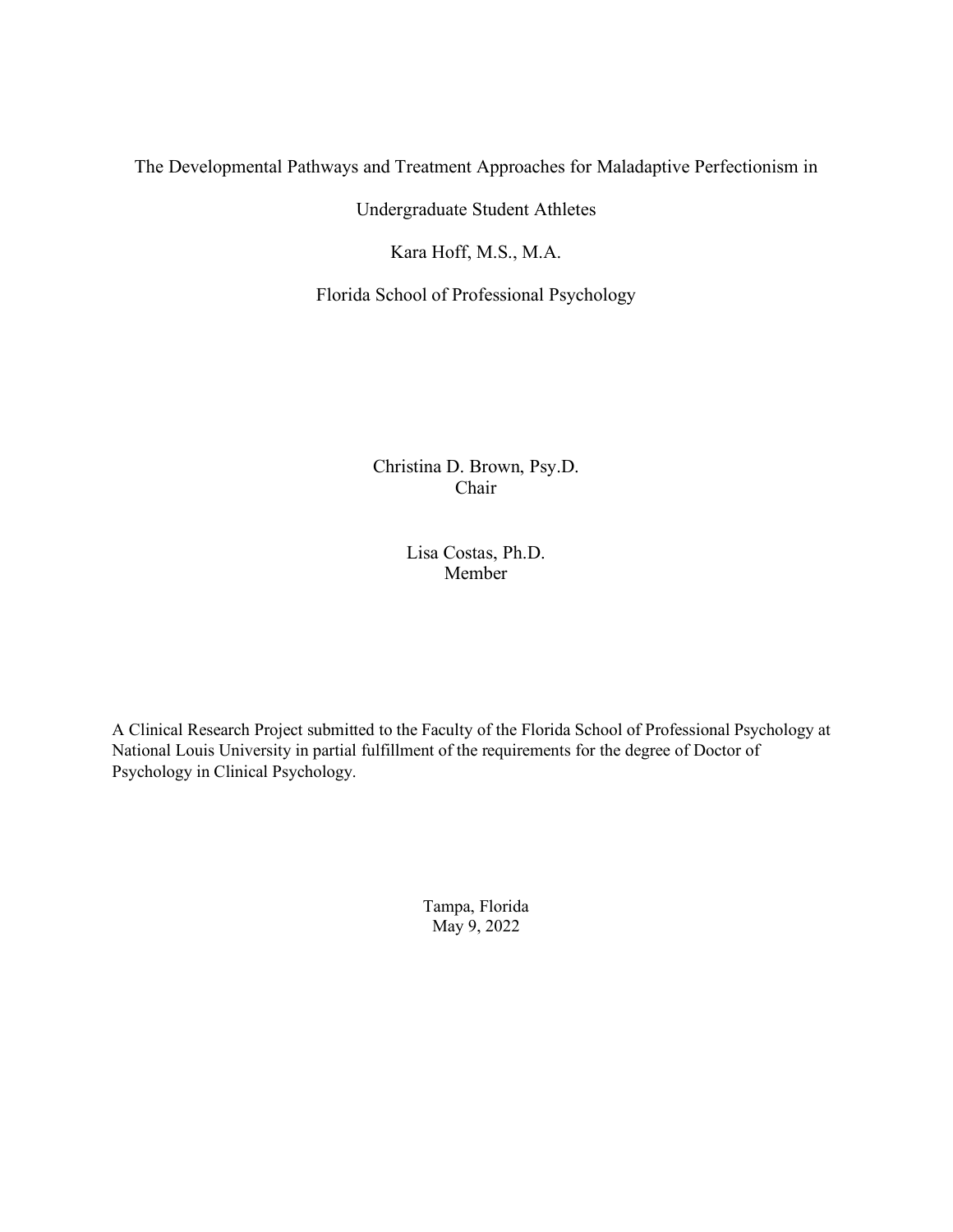The Doctorate Program in Clinical Psychology Florida School of Professional Psychology at National Louis University

CERTIFICATE OF APPROVAL

Clinical Research Project

This is to certify that the Clinical Research Project of

 $\overline{\phantom{a}}$  , which is a set of the set of the set of the set of the set of the set of the set of the set of the set of the set of the set of the set of the set of the set of the set of the set of the set of the set of th

Kara Hoff

has been approved by the CRP Committee on May 9, 2022 as satisfactory for the CRP requirement for the Doctorate of Psychology degree with a major in Clinical Psychology

Examining Committee:

Juti Drzm Pago

Committee Chair: Christina D. Brown, Psy.D.

Lisa Costas, Ph.D.

Member: Lisa Costas, Ph.D.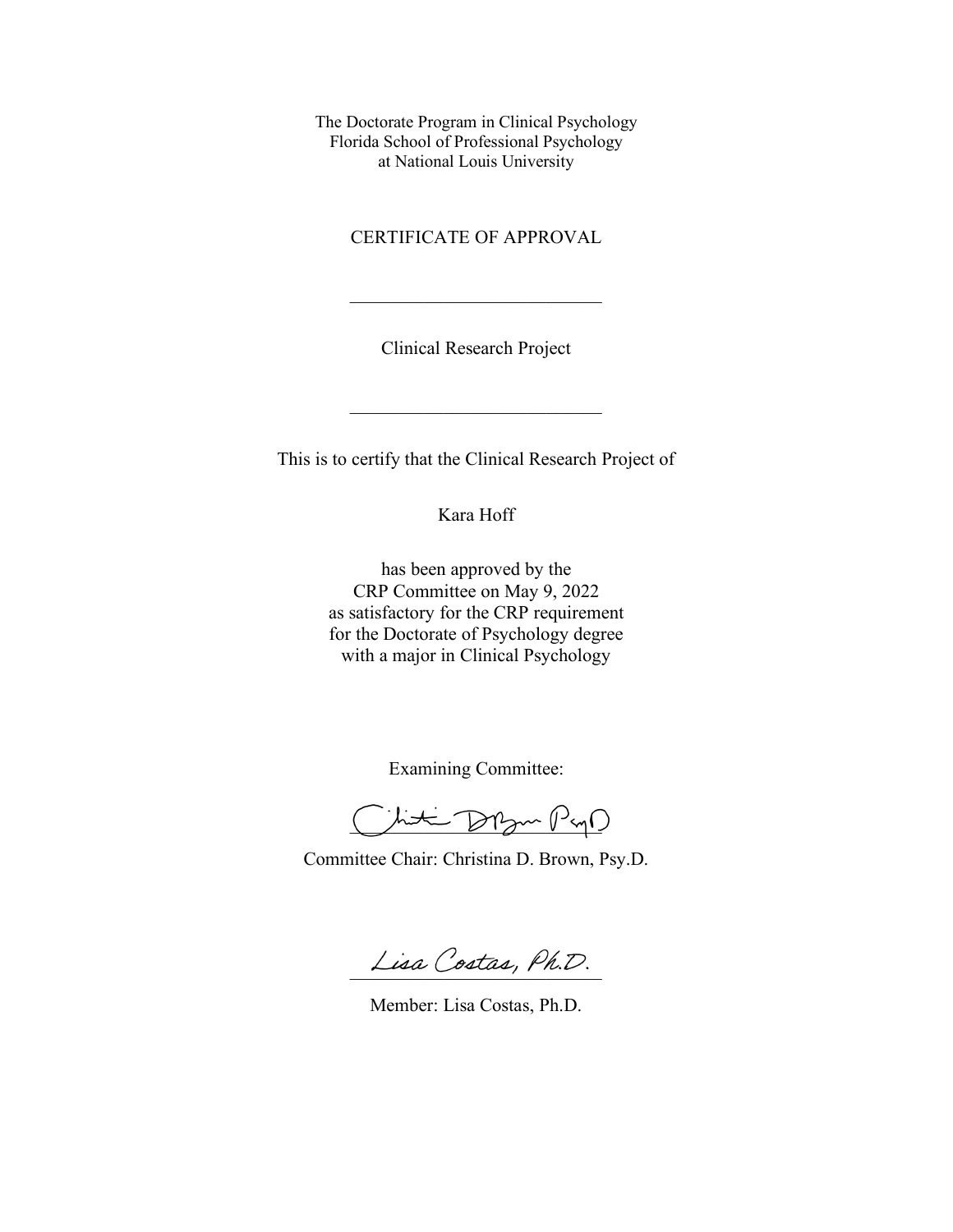#### Abstract

<span id="page-3-0"></span>Developmental and contextual factors may largely contribute to how an undergraduate student athlete develops maladaptive perfectionism (MP) within his or her athletic performance. Being able to understand different possible etiologies of MP will provide enriching clinical information to tailor more in-depth treatment approaches for the student-athlete(s) being impacted by the serious and life-threatening side effects of MP. This literature review provides a comprehensive summary on MP and how it may manifest in the athlete, in addition to how it can mature and intensify throughout one's athletic career. Treatment approaches for MP in undergraduate student athletes will be discussed in how it dovetails with diverse and cultural factors to consider in the athlete's conceptualization. Clinical implications will include methods that continue to bridge the stigmatized gap between college counseling centers and the university's athletic departments.

*Keywords:* Maladaptive perfectionism, undergraduate student athlete, developmental and contextual factors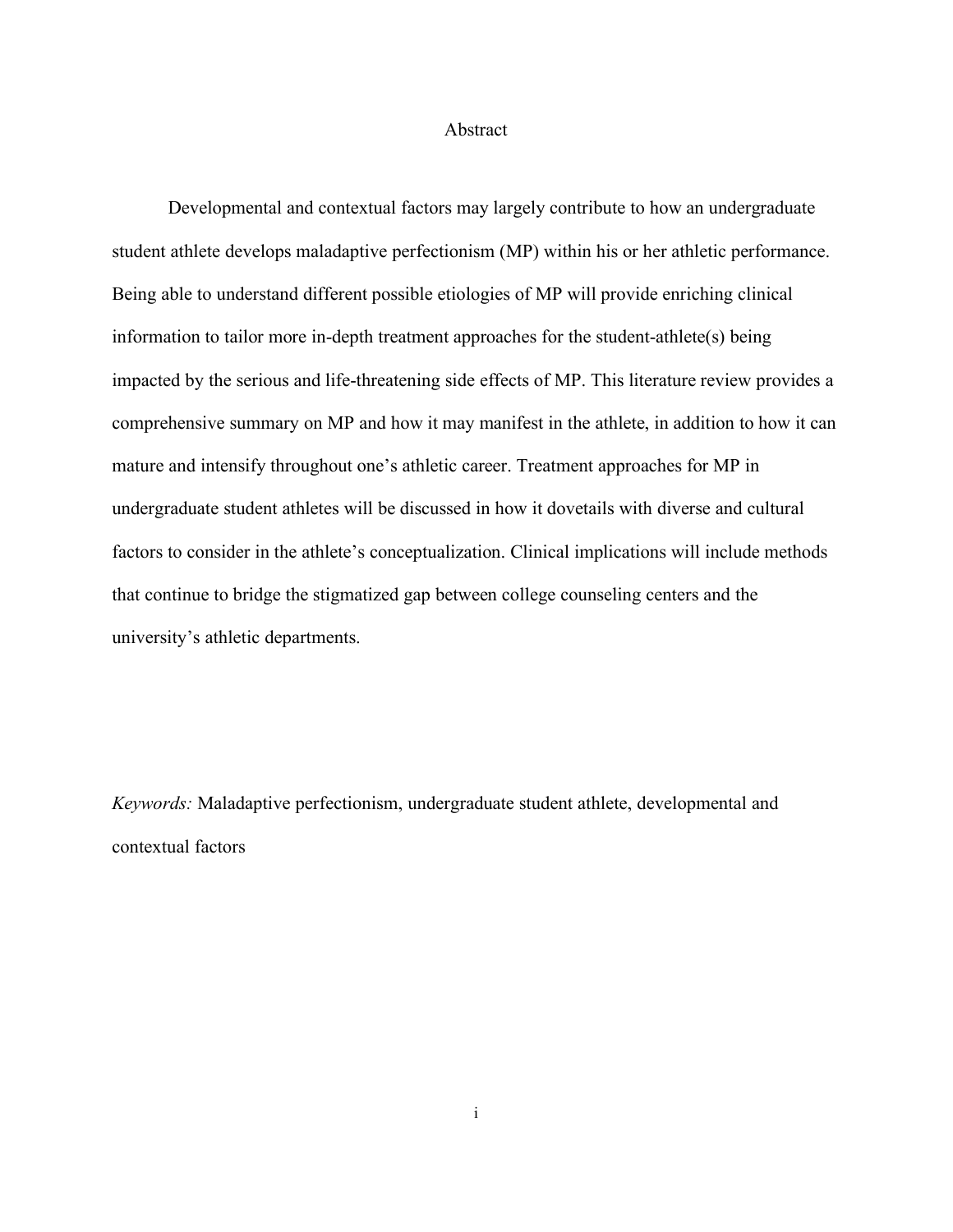# **THE DEVELOPMENTAL PATHWAYS AND TREATMENT APPROACHES FOR MALADAPTIVE PERFECTIONISM IN UNDERGRADUATE STUDENT ATHLETES**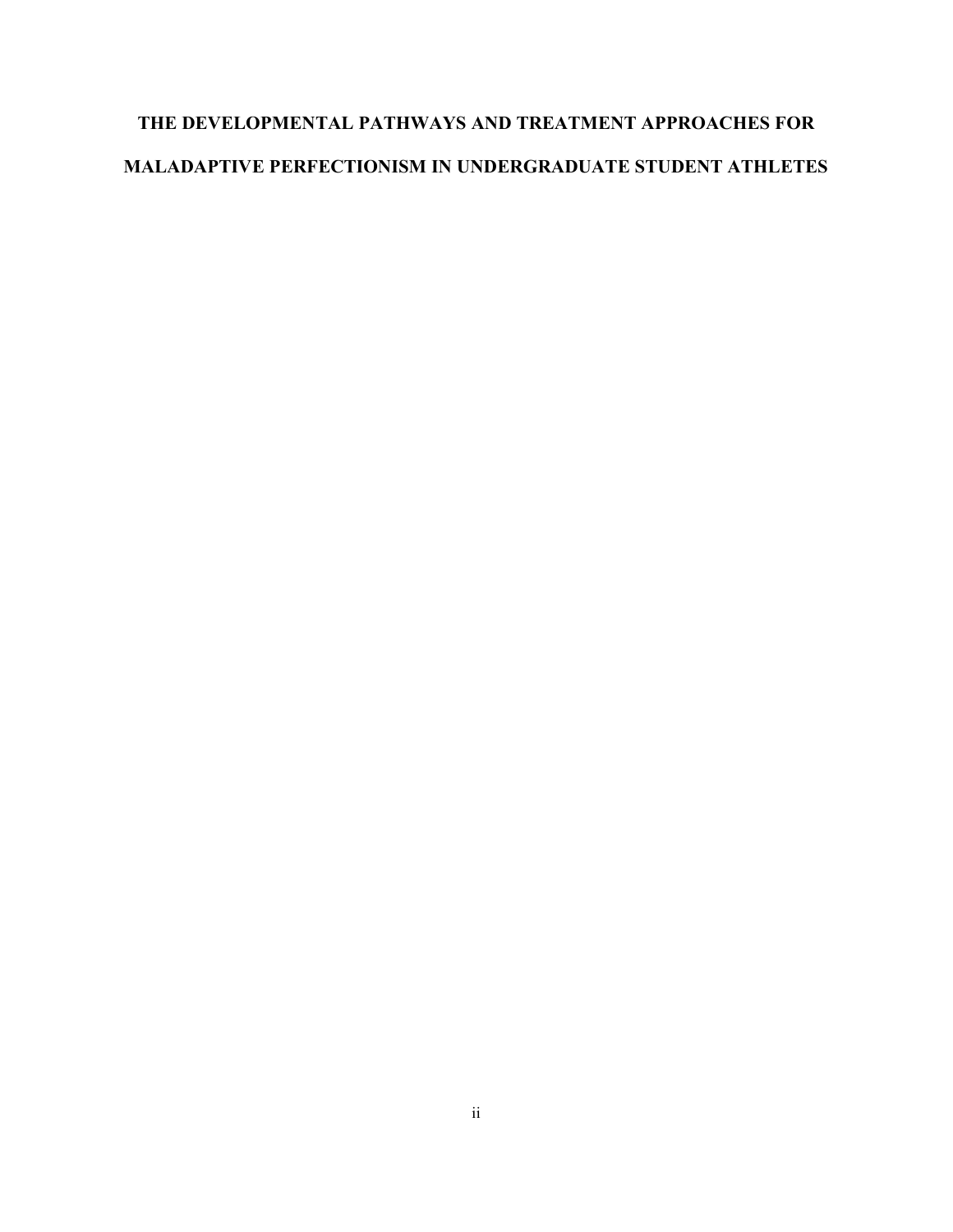### **DEDICATION**

<span id="page-5-0"></span>I would like to dedicate this manuscript to anyone who has or is continuously struggling with maladaptive perfectionism. I wish you hope and healing in that you can experience the joys of life openly and freely, with unapologetic vulnerability.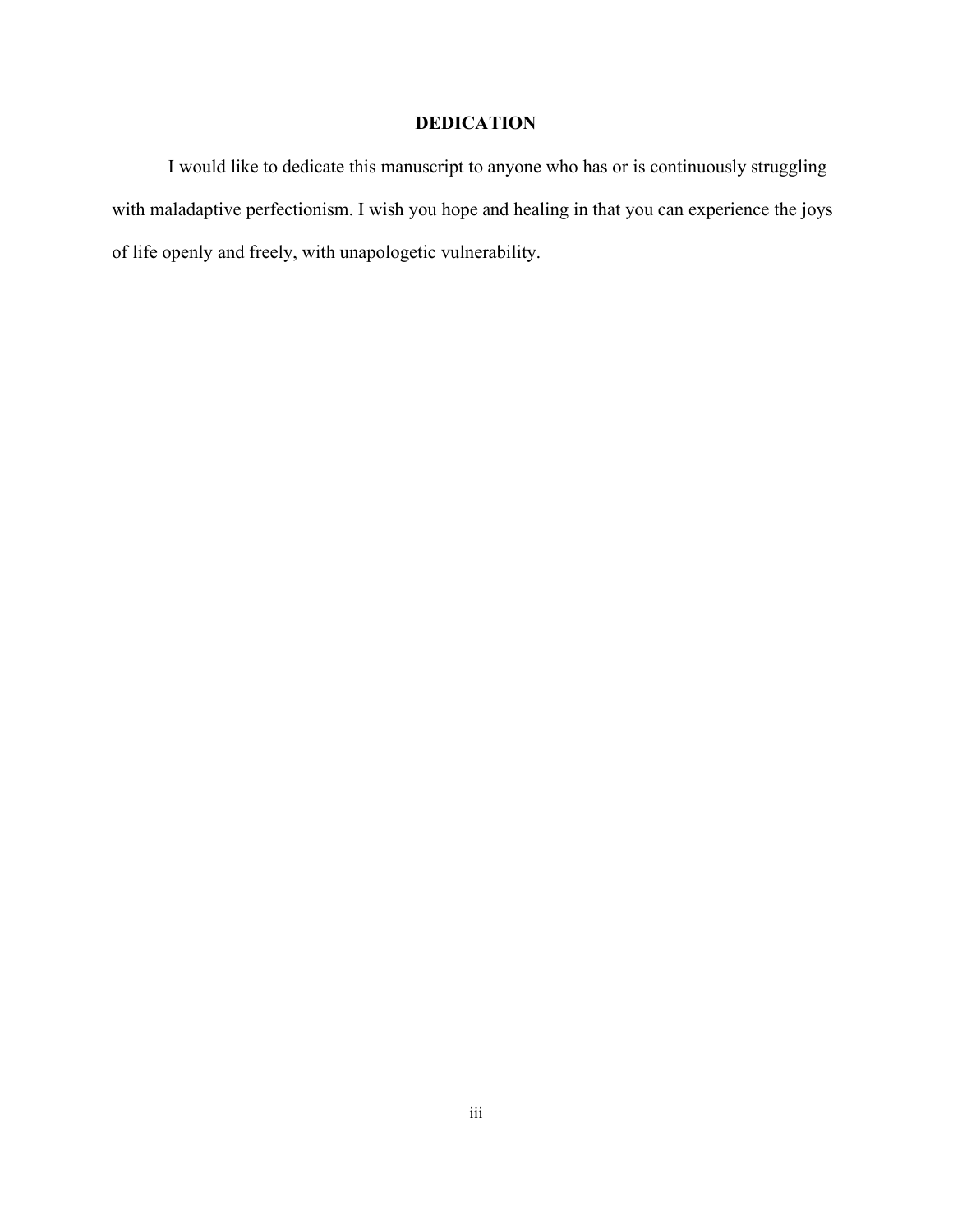#### **ACKNOWLEDGMENTS**

<span id="page-6-0"></span>I would like to acknowledge both of my chairs, Dr. Christina Brown and Dr. Lisa Costas, for their time, dedication, and vantage points that they contributed towards this project. Additionally, I would like to thank my close friends and family that helped instill motivation and accountability throughout this rigorous program and journey. Cliché to say, but I truly could not have finished strong without you all in my corner. And last, but arguably far from least, I would like to thank my former clients and their resilience for providing inspiration and endless teachable moments that led my driving curiosity down this remarkable path and fascination of perfectionism.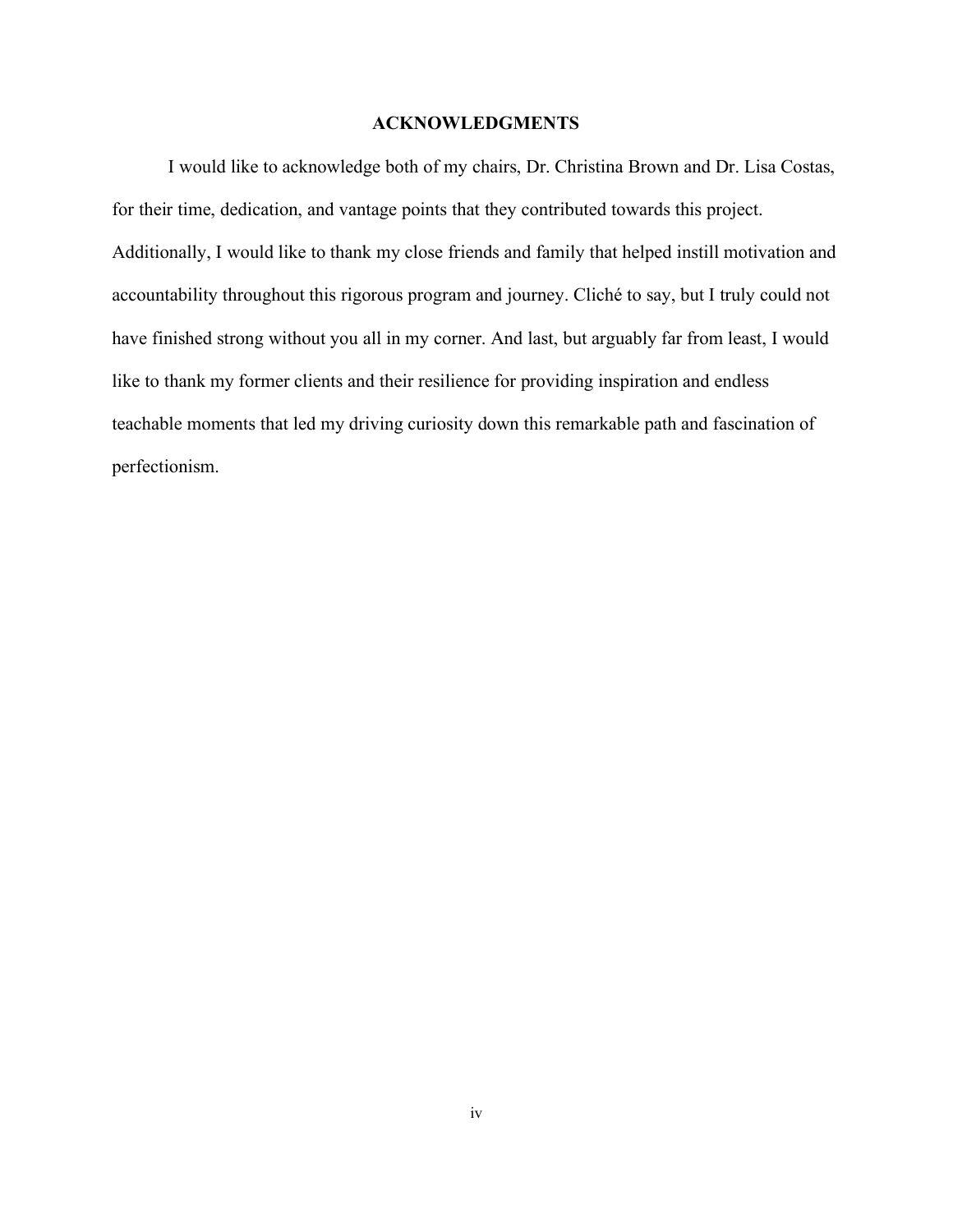| CHAPTER II: DEVELOPMENTAL FACTORS THAT CONTRIBUTE TO MALADAPTIVE |  |
|------------------------------------------------------------------|--|
|                                                                  |  |
|                                                                  |  |
|                                                                  |  |
|                                                                  |  |

## **TABLE OF CONTENTS**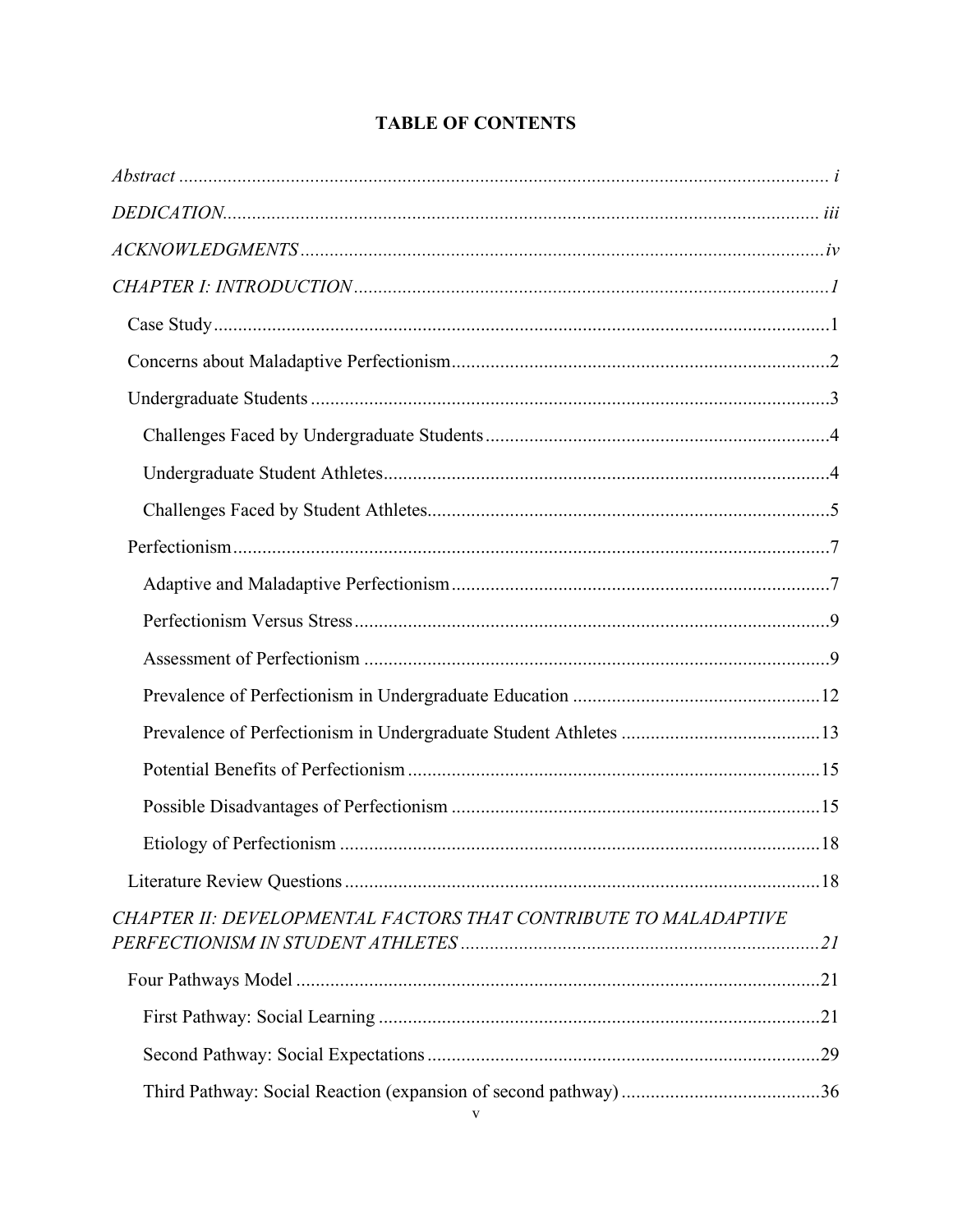| CHAPTER III: CONTEXTUAL FACTORS THAT LEAD TO THE DEVELOPMENT OF     |  |
|---------------------------------------------------------------------|--|
|                                                                     |  |
| An Emerging Pathway: Coaching Climate and Teammate Expectations48   |  |
|                                                                     |  |
|                                                                     |  |
|                                                                     |  |
| CHAPTER IV: TREATMENT APPROACHES AND CONSIDERATIONS FOR MALADAPTIVE |  |
|                                                                     |  |
|                                                                     |  |
|                                                                     |  |
|                                                                     |  |
|                                                                     |  |
|                                                                     |  |
|                                                                     |  |
|                                                                     |  |
|                                                                     |  |
|                                                                     |  |
|                                                                     |  |
|                                                                     |  |
|                                                                     |  |
|                                                                     |  |
| $References \dots 101$                                              |  |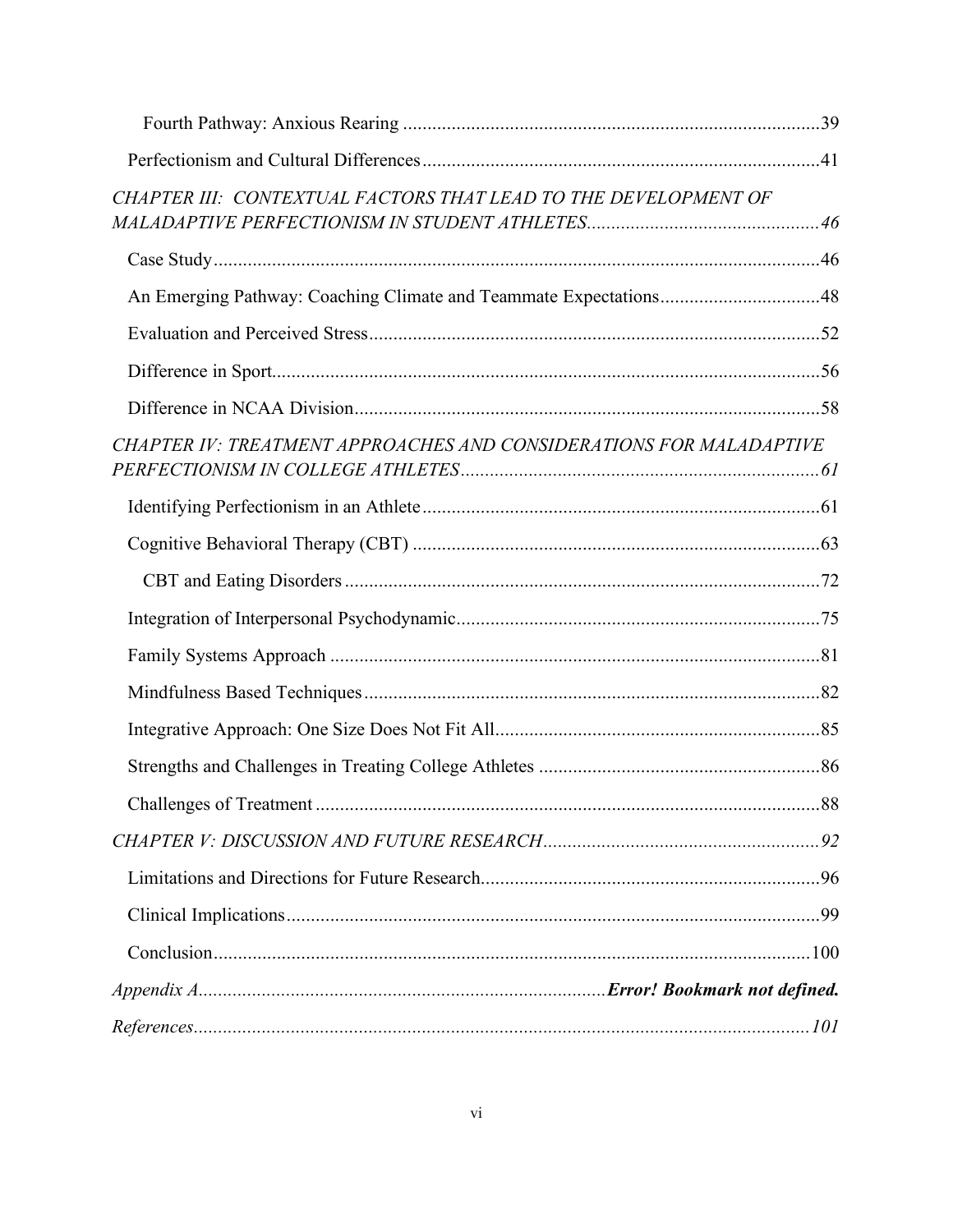#### **CHAPTER I: INTRODUCTION**

<span id="page-9-0"></span>Undergraduate student athletes may be at a risk for maladaptive perfectionism (MP) in their athletic performances, which may ultimately lead to significant or extreme consequences, such as being driven to suicide. Maladaptive perfectionism can be referred as striving for high, unachievable standards, and often includes harsh self-criticism (Bieling et al., 2004). Thus, in order to provide treatment and offer preventative strategies for severe consequences of maladaptive perfectionism, mental health professionals must begin to understand the possible etiologies in the development of maladaptive perfectionism in a student athlete. Further, cultural factors should be strongly considered in understanding the multi-dimensional conceptualization of each athlete and how MP may have manifested in their personal development.

#### <span id="page-9-1"></span>**Case Study**

The following case study, discussed in the literature, demonstrates the lethal consequence of a college student who was believed to have been impacted by maladaptive perfectionism. Ryan was an 18-year-old male who took his life shortly after starting university in the U.K., where he grew up (Bell et al., 2010). His parents described how their son's personality and physical demeanor changed as a result of his maladaptive perfectionism (Bell et al., 2010). Despite excellent results in the academic setting, Ryan's parents explained that their son struggled to celebrate or enjoy his successes, but instead appeared emotionally exhausted and lacked satisfaction in his achievements (Bell et al., 2010). Before Ryan's death, he was diagnosed with anxiety and depressive disorders, which also led to taking antidepressant medication. In spite of the psychiatric intervention, Ryan completed suicide shortly after starting college. His parents believed this to be the result of the surmounting pressure their son felt to perform well (Bell et al., 2010). A notable excerpt from the case study about Ryan was his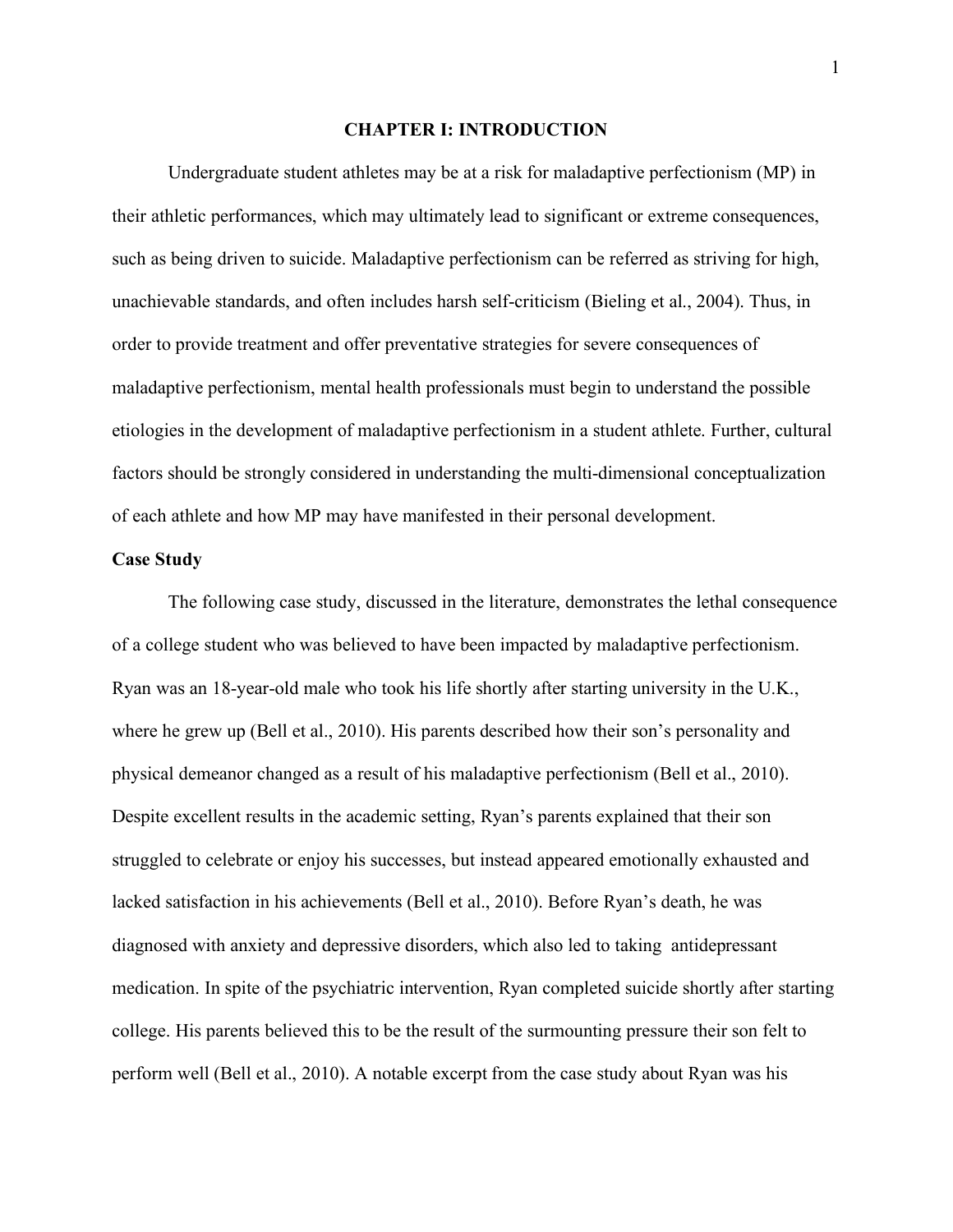mother sharing her and Ryan's last phone call the night he completed suicide. "He felt down and he didn't know why. . . But he couldn't explain how he felt, couldn't explain it. . . [Ryan] said my head is, my head's not right, my head…I need to sort out my head. . . he [Ryan] didn't understand either, you know why he was feeling the way that he did, because in fact he had everything going for him" (Bell at al., 2010, p. 259). Ryan's story illustrates the need to examine perfectionism in the college setting before it leads to suicide.

#### <span id="page-10-0"></span>**Concerns about Maladaptive Perfectionism**

Concern over maladaptive perfectionism in academic settings has become more prevalent in recent years. Studies have shown that maladaptive perfectionism has been a risk factor in mental illnesses such as mood disorders (anxiety and/or depression) and eating disorders, which ultimately may also lead to suicide (Pirbaglou et al., 2013). Colleges nationwide have been reporting an overall increase in mental health concerns. The American College Health Association suggested that 40% of college students admitted to experiencing "overwhelming anxiety", which leads to difficulty in overall functioning (Jones, 2018). Perfectionism has been labeled as one of the main contributors to this increased anxiety and may be influenced by family expectations, social media, and past experiences (Jones, 2018).

A meta-analytic review of studies conducted from 1989 to 2016 demonstrated a steady increase in rates of perfectionism among college-students. The studies used the Multidimensional Perfectionism Scale (MPS; Frost et al., 1990) to record the different trends in perfectionism. Results revealed that the more recent generations of college students indicated being increasingly demanding of themselves and others, as well as perceiving that others are more demanding of them (Curran & Hill, 2019).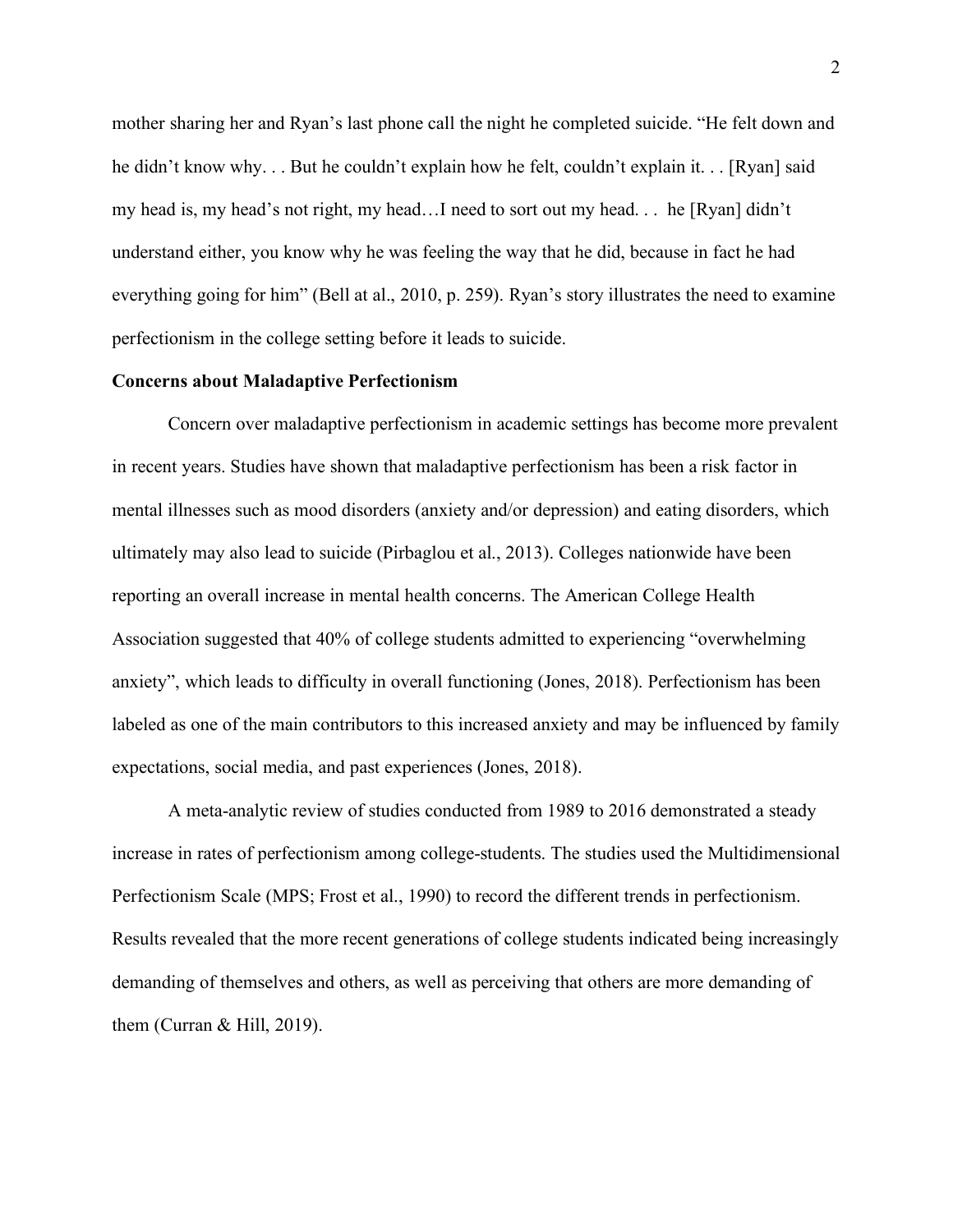#### <span id="page-11-0"></span>**Undergraduate Students**

As the data suggests perfectionism is increasing in college students, it is important to understand the scope of the problem by looking at the specifics of this population. In the fall of 2018, the National Center for Education Statistics (2019) reported about 16.6 million students were enrolled in undergraduate education in the United States. Fifty-six percent of the students (9.4 million) were female, while male students accounted for the remaining forty-four percent (7.2 million). When broken down by ethnic group, 8.7 million students were White, 3.4 million were Hispanic, 2.1 million were Black, 120,000 were Alaska Native, and 45,000 were Pacific Islander (National Center for Education Statistics, 2019).

Ages were dispersed throughout undergraduate studies, depending on whether the student chose a two- or four-year university, as well as pursing an education at either a public, private non-profit, or private for-profit institution (National Center for Education Statistics, 2019). In the fall of 2017, 90% of undergraduate students at public institutions were under 25 years of age, while private nonprofit institutions reported a similar figure at 87% (National Center for Education Statistics, 2019). In contrast, private for-profit institutions reported only 33% of their undergraduates being under the age of 25 (National Center for Education Statistics, 2019). On the other hand, the percentage of undergraduate students between the ages of 25 to 34 at public and private nonprofit institutions each equated to approximately 8 percent (National Center for Education Statistics, 2019). However, private for-profit 4-year institutions were found to have a higher rate of full-time students between the ages of 25-34 by reporting 39% enrollment (National Center for Education Statistics, 2019).

In the fall of 2017, 10.4 million undergraduate students were registered as full-time, while the remaining 6.4 million were registered as part-time students (National Center for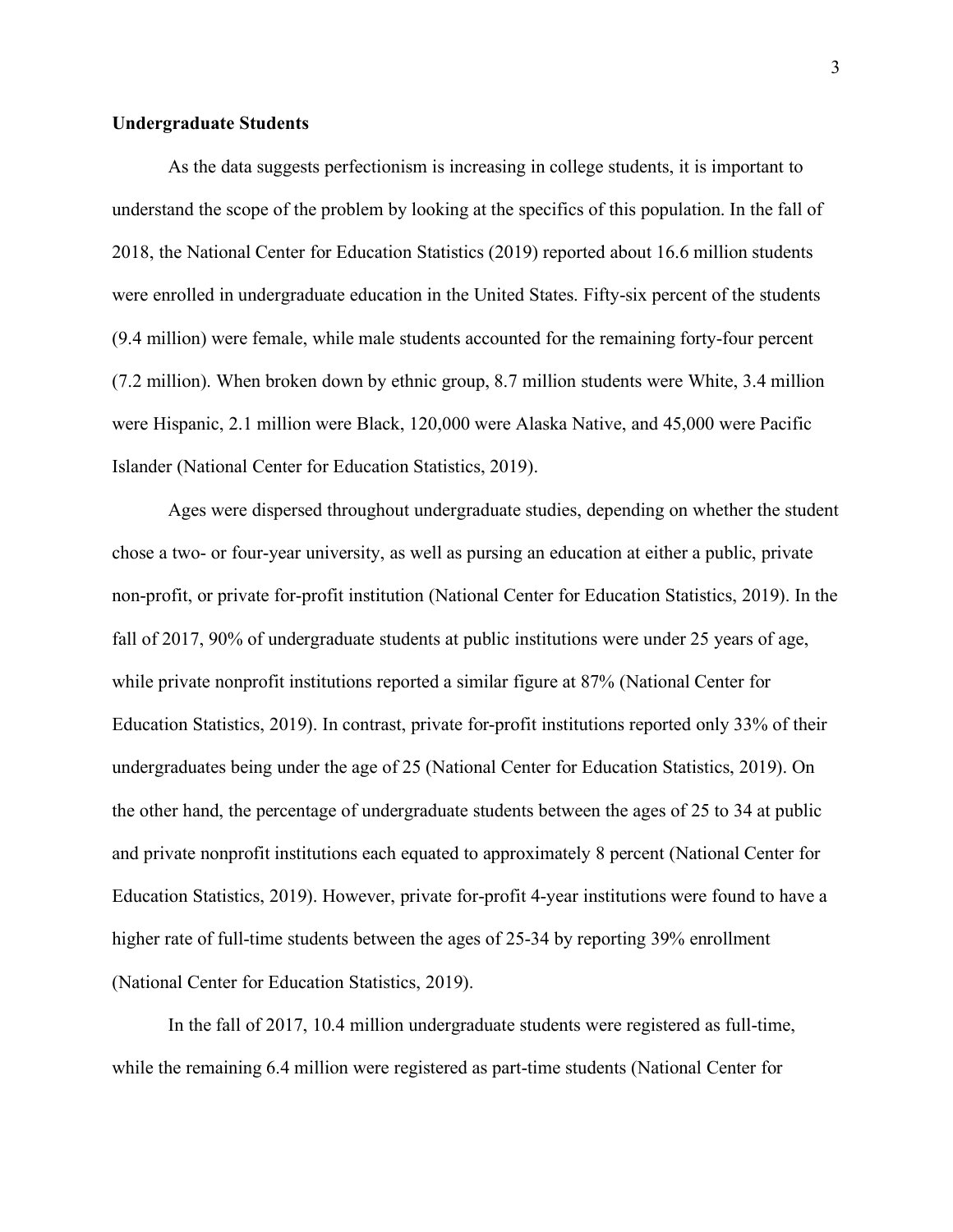Education Statistics, 2019). In summary, these statistics show the variety of ages, race and ethnicities, and student status of undergraduate students. The majority of students appear to be White and female as well as pursing their degree at a full-time status.

#### <span id="page-12-0"></span>*Challenges Faced by Undergraduate Students*

Undergraduate students are faced with many challenges, such as adjustment concerns, while transitioning from a high school education into a college setting. The separationindividuation process, as conceptualized by psychodynamic theory, involves the shedding of family dependencies throughout the adolescent developmental period (Blos, 1962). Leaving for college is the first time that many young people are separated from their parents for an extended period of time. Thus, the disconnection from caregivers promotes independence and regular decision-making.

The college adjustment process is conceptualized as wellness in relation to a student's academic, emotional, and social stability, as well as institutional attachment (Baker & Syrik, 1989). Students are faced with learning to juggle the demands of higher education while being placed into a new social atmosphere with environmental and communicative challenges. A new challenge is the task of establishing a new social support network as well as embracing the opportunity of autonomous growth and decision-making.

#### <span id="page-12-1"></span>*Undergraduate Student Athletes*

Since the late 1930s, colleges and universities have relied heavily on collegiate sports to advertise their campuses across the nation. Often, universities have depended on the media coverage at the sporting events for advertising (Watt & Moore, 2001). Thus, student athletes have become essential components to the university's student body. Student athletes can be worshipped as heroes by other students, faculty, and the university administration by means of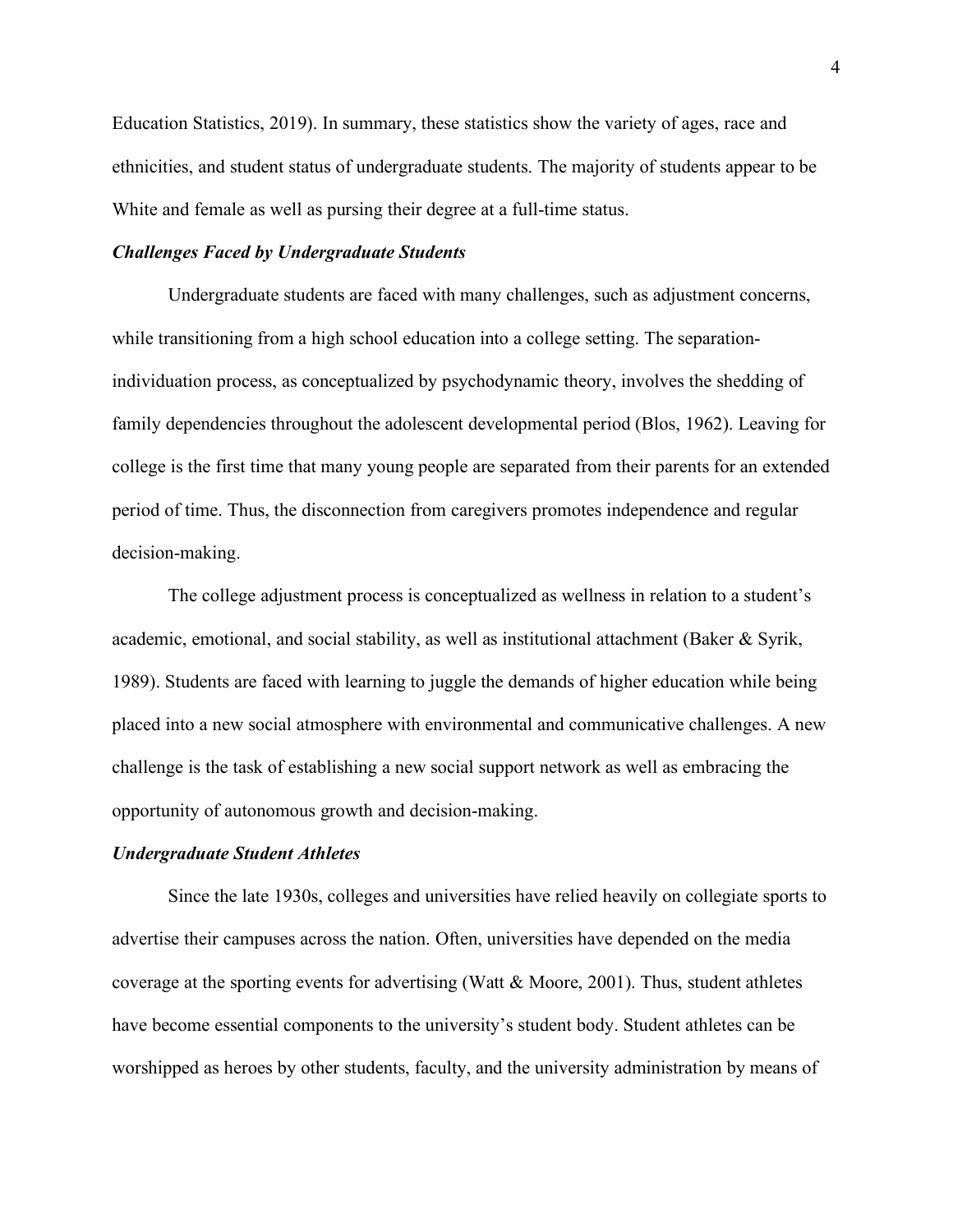idolizing their athletic talent as well as the financial benefit they bring to the university (Watt & Moore, 2001). Student athletes have the remarkable ability to attract masses that look forward to commercial sport entertainment.

The National Collegiate Athletic Association (NCAA) is a nonprofit organization that regulates the 24 collegiate sports across the United States and Puerto Rico. In March 2018, NCAA updated their statistics by sharing that the organization included 490,000 student athletes across the three divisions (NCAA, 2018). Division I schools, which notoriously provide the most athletic scholarships, accounted for 179,200 student athletes among 351 colleges and universities. In 2017, these athletes averaged about 4% of the student body throughout all Division I schools (NCAA, 2018). Throughout the 310 Division II college and universities, an estimated 121,900 student athletes accounted for an average of 9% of the student body at these institutions in 2017 (NCAA, 2018). Lastly, Division III colleges and universities reported an estimated 190,900 student athletes at their 443 institutions in 2017, which equates to approximately 26% of their respective student bodies (NCAA, 2018). The 24 sports within the three divisions monitored by the NCAA include the following: baseball, basketball, bowling, cross country, fencing, field hockey, football, golf, gymnastics, ice hockey, rifle, lacrosse, rowing, skiing, soccer, softball, swimming & diving, tennis, track and field (indoor), track and field (outdoor), volleyball (indoor), volleyball (beach), water polo, and wrestling (NCAA, 2018).

#### <span id="page-13-0"></span>*Challenges Faced by Student Athletes*

When comparing a student athlete to a non-student athlete, the difference seems obvious in that the student athletes participate and play in an intercollegiate sport; however, the experiences can be vastly different between the two populations (Watt & Moore, 2001). Playing a college sport can be a rewarding experience, including not only the athletic success but also the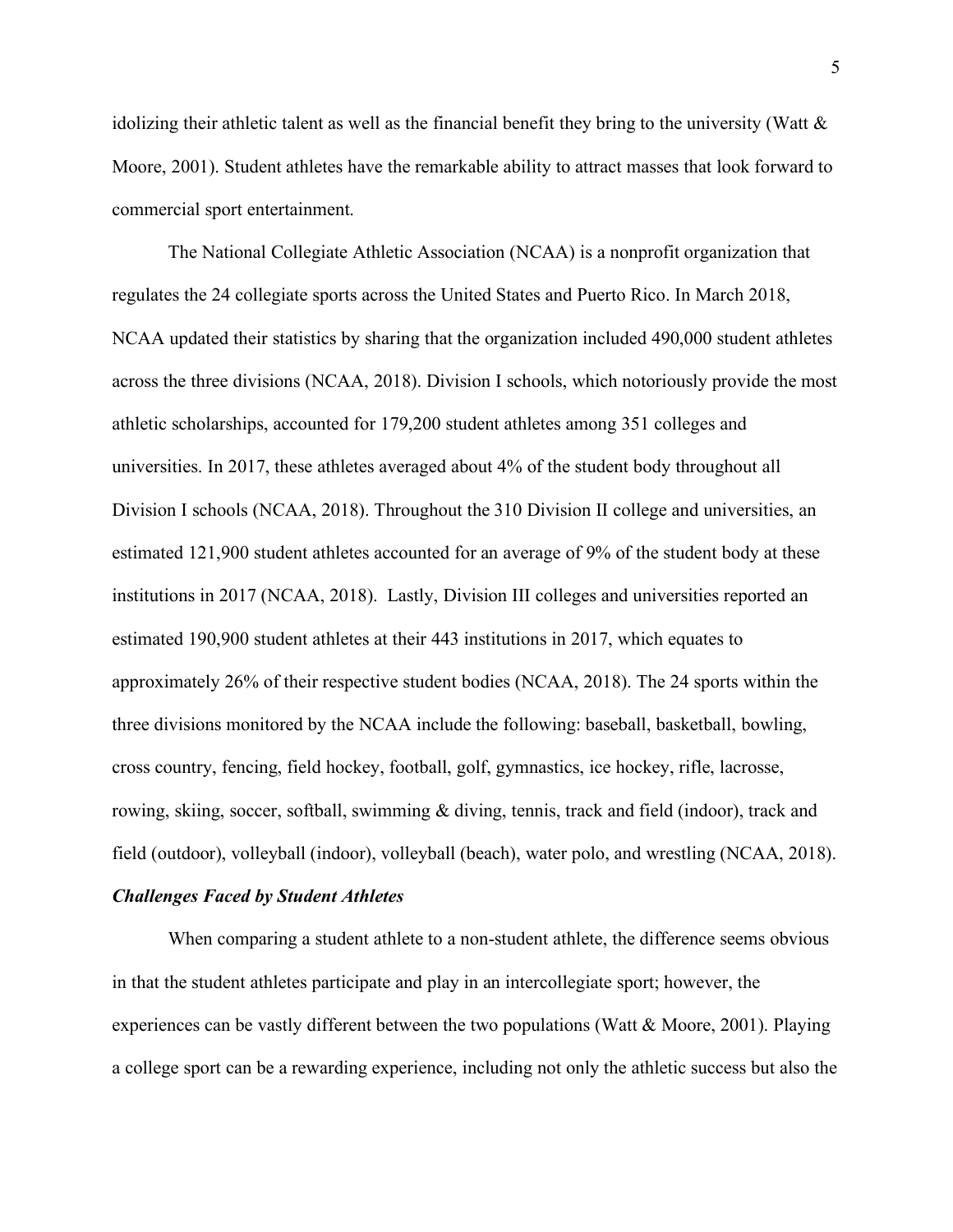camaraderie made with teammates (Watson, 2006). However, the experience also presents stressful challenges. Aside from adjusting to academic demands, developing new emotional and personal goals, and navigating the social environment similar to that of a non-athlete, college athletes face additional challenges they must overcome while balancing academic and athletic demands. College athletes are faced with the rigorous stresses of time management and their athletic performance (Watson, 2006). On average, student athletes regularly devote at least 20 hours a week toward athletic practices and performance, resulting in less time for academic work (Watson, 2006).

Outside of physical performances, athletes are also responsible for seeking sports medicine, which may be used to prevent or heal sports-related injuries to improve athletic performance (Watson, 2016). Athletes also face the additional time commitment of travelling for competitions and learning their sport by engaging in observation (e.g., film study; Ferrante, Etzel, and Lantz, 1996). The student athlete may feel pressure from coaches, parents, or themselves to win. Some institutions across the nation value winning at all costs, such that the use of aggression, steroids, and unhealthy body-image may be tolerated (Watt & Moore, 2001).

Researchers have even shown that attitudes focused strongly on winning can contribute to tolerance of trash talking, hazing, homophobia, or the illegal use of sports enhancing drugs (Burke, 1993; Fields & Pelaney, 1993; Hebel, 1999; Presley, 1997). Student athletes often struggle with identity development throughout the course of attending university. While the word 'student' does come before 'athlete', student athletes may overemphasize their athletic identity, neglecting their education. Playing a sport in college requires intense discipline, commitment, and hard work that may require most of the student athlete's attention. The athletic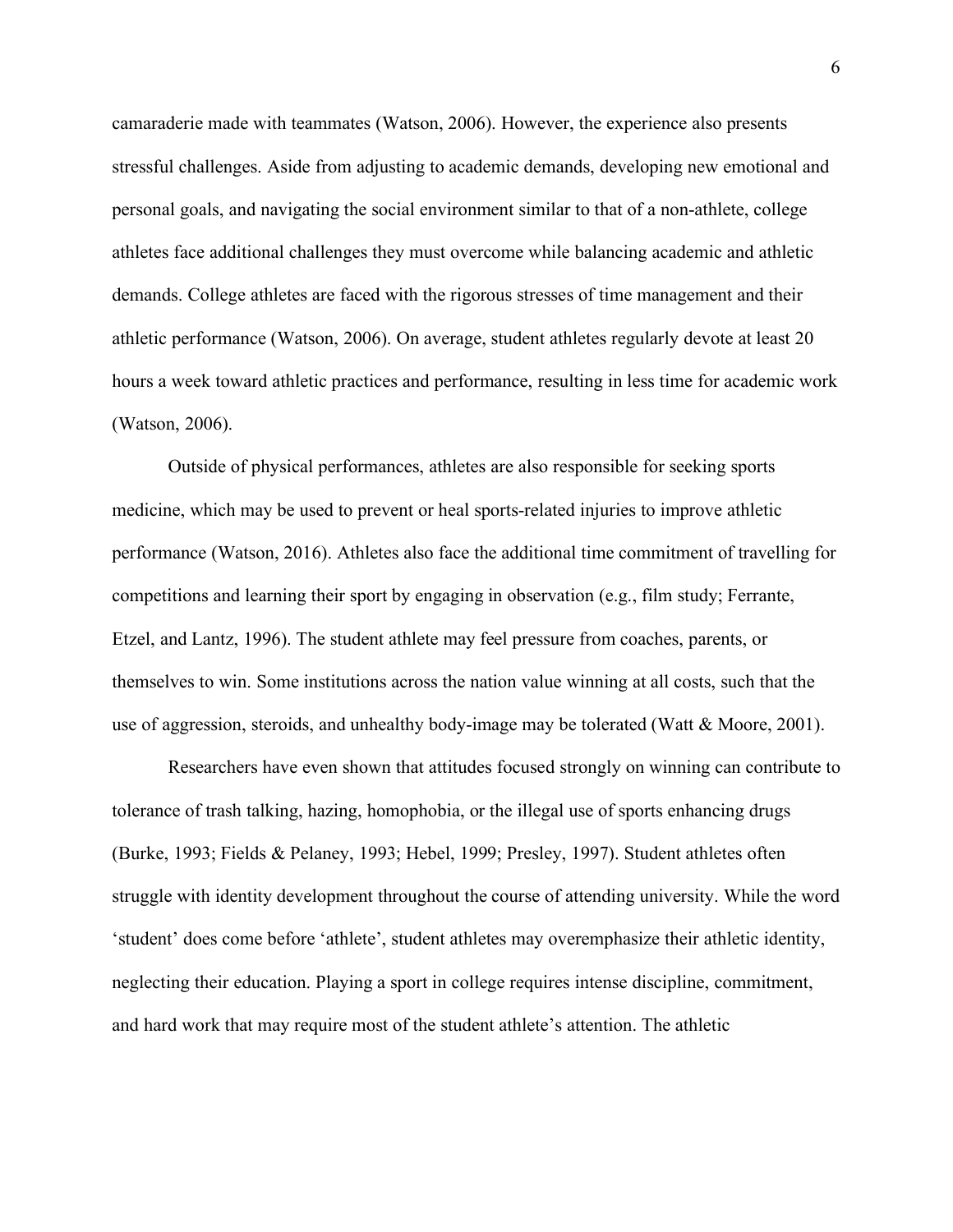responsibilities needed to improve their performance are sometimes prioritized over their student responsibilities (Watt & Moore, 2001).

One consequence of the dichotomy between their two roles is that student-athletes may be negatively stereotyped as academically inferior to non-athletes. Negative images of student athletes portrayed by newspapers, magazines, or everyday conversations consequently leads to a negative self-image within the student athlete (O'Bryant, 1993). Due to their athletic responsibilities, student-athletes may rarely interact with non- student athletes. The isolation of not being around other student peers throughout their years at university can further lead to student athletes not having the opportunity to establish meaningful relationships with nonathletic peers (Watt & Moore, 2001). The role of being a student athlete can provide many opportunities as well as many challenges during undergraduate studies. Balancing the demands of school and the sport, feeling isolated from non-student athletes, as well as feeling pressure to perform in their sport, are some of the main challenges tasked to a student athlete.

#### <span id="page-15-0"></span>**Perfectionism**

#### <span id="page-15-1"></span>*Adaptive and Maladaptive Perfectionism*

Within academic environments such as a college or university setting, evaluation has become a standard practice in rating an individual's performance. Students are rated by their professors on multiple aspects of their academic performances with the object to perform at "near perfect levels" (DeDonno & Rivera-Torres, 2018, pg. 192). The students who strive to earn A's on evaluations may suggest that perfectionism can be related to one's academic success. Research has suggested that perfectionism specifically may be one of the more difficult challenges that impact undergraduate students at an academic setting. However, whether in academics or sport, researchers have agreed that perfectionism in an individual is motivated by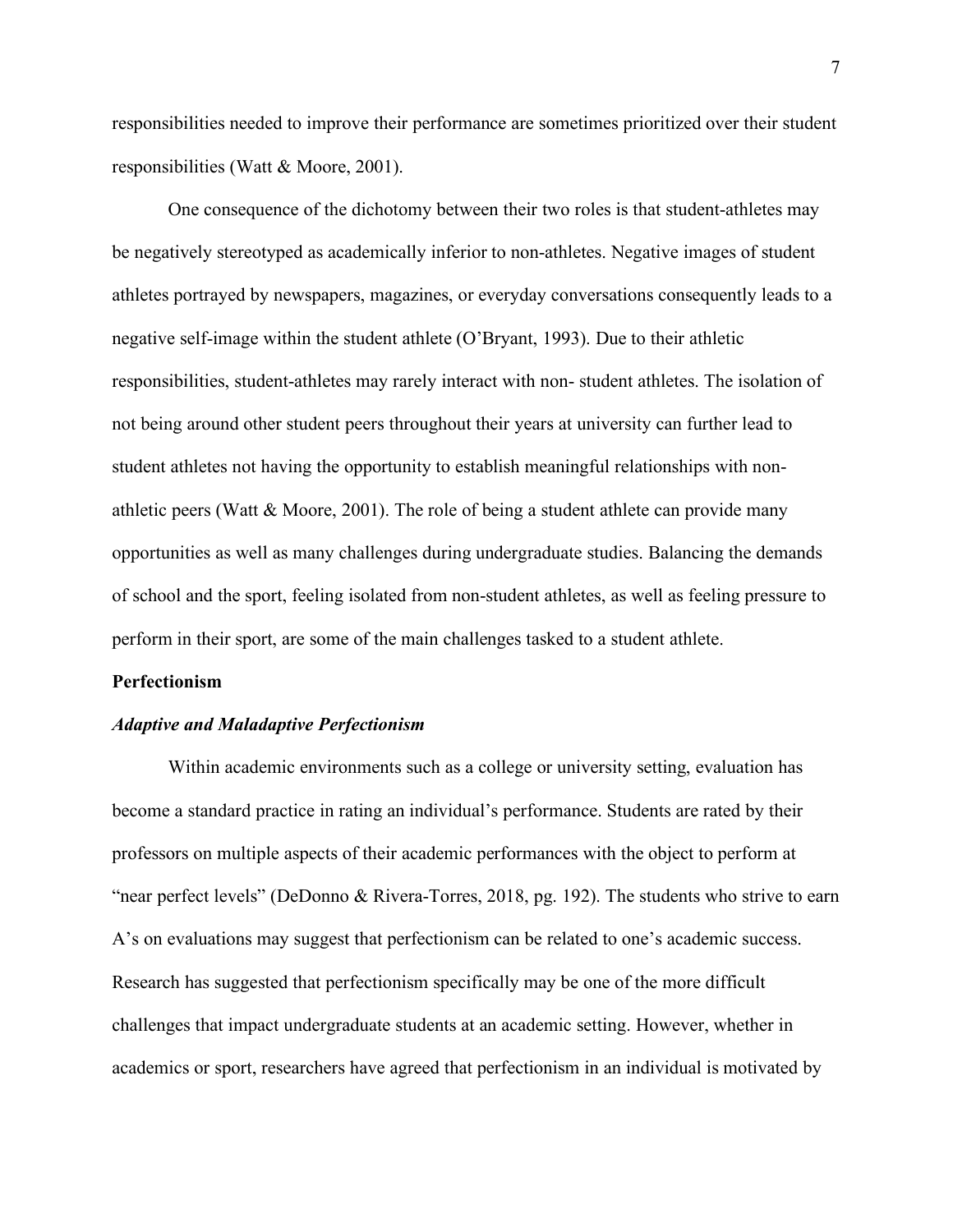an extreme fear of failure that is most likely the associated with gaining approval from influential figures (e.g., teachers, coaches, parents; Hamachek, 1978). When evaluating an individual with perfectionism, that individual may view the evaluation as an opportunity to fail rather to succeed and showcase their skill (Hamachek, 1978).

Perfectionism has gained increased attention by mental health professionals as a trait that may be more problematic than beneficial (DeDonno & Rivera-Torres, 2018). Perfectionism has been conceptualized as either normal or neurotic perfectionism (Hamacheck, 1978), respectively meaning adaptive or maladaptive perfectionism (Frost et al., 1990; Hewitt & Flett, 1990, 1991; Slade & Owens, 1998). Adaptive perfectionists describe individuals who have high standards and wish to excel in a particular skill or task, but also have flexibility in self-evaluation (Frost et al., 1990). Often referred to as a "healthy perfectionist", individuals with adaptive perfectionist traits enjoy high personal strivings, but do not rely on approval they receive from others (Hamachek, 1978). Neurotic or maladaptive perfectionists have standards that are unreachable and unattainable. They define their own personal worth based on their productivity and accomplishment (Halgin & Leahy, 1989). These individuals typically avoid positive selfevaluation unless their performance is perfect. For the purpose of this study, perfectionism will be referenced as adaptive perfectionism or maladaptive perfectionism.

After reviewing the interchangeable terms on perfectionism, Strober and Otto (2006) developed a tripartite model to illustrate existing literature and the two-higher order factors that accurately reflect perfectionism: perfectionistic strivings (PS) and perfectionistic concerns (PC; Damian, Stoeber, Negru-Subtirica, & Baban, 2017). PS is conceptualized to be more affiliated with adaptive perfectionism, while PC is affiliated with maladaptive perfectionism. The proposed model aids in creating a profile for perfectionist type, depending on the varying degree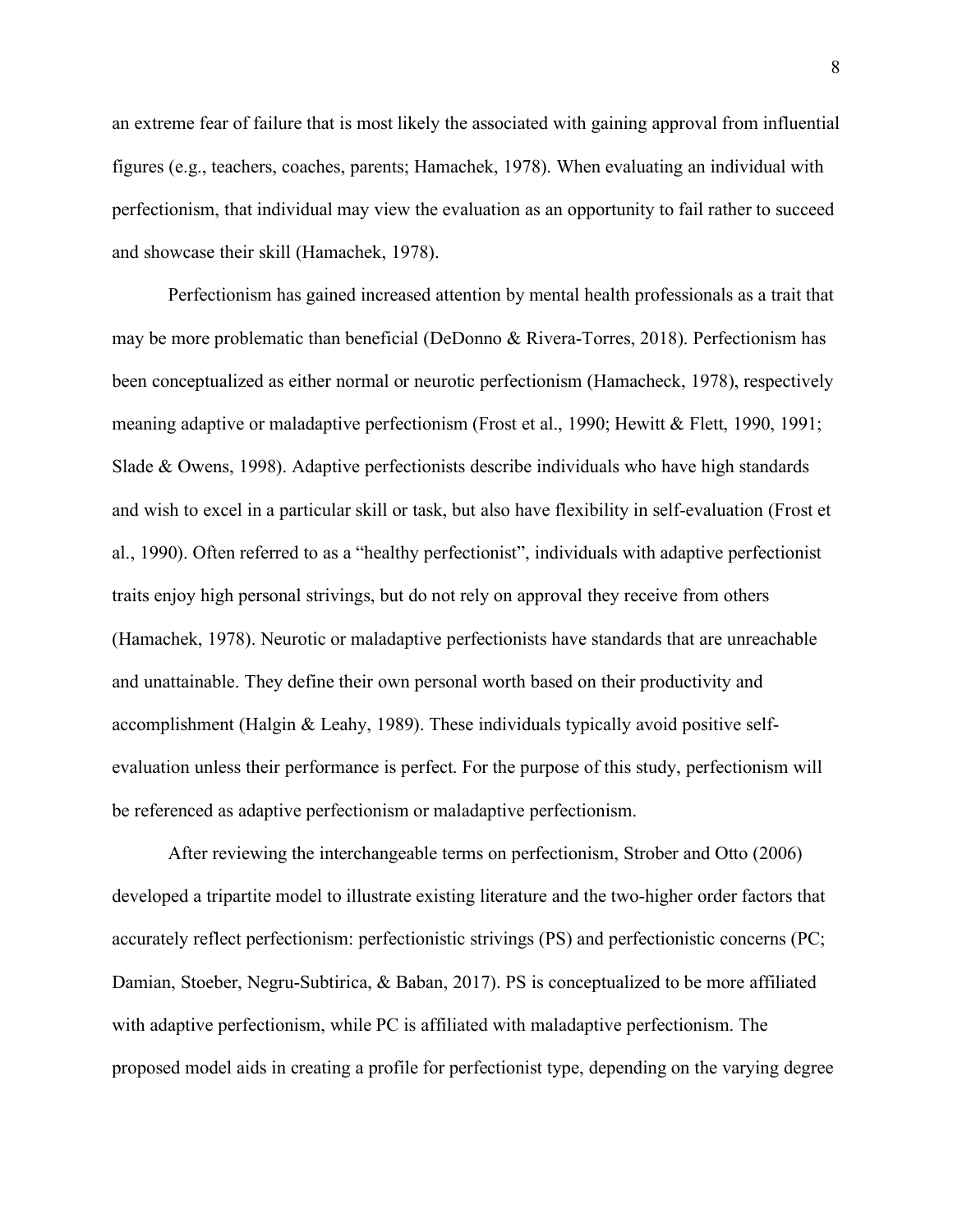of self-report perfectionism: healthy (adaptive), unhealthy (maladaptive), and non-perfectionists (Strober & Otto, 2006).

#### <span id="page-17-0"></span>*Perfectionism Versus Stress*

Because the term *perceived stress* is used in abundance in describing the pressure one may feel in a sport, understanding the difference between *perfectionism* and *stress* should be acknowledged. Stress is defined as "an ongoing process that involves individuals transacting with their environments, making appraisals of the situations they find themselves in, and endeavoring to cope with any issues that may arise" (Fletcher, Hanton, & Mellalieu, 2006, p. 329). On the other hand, maladaptive perfectionism can be described as striving for high, unachievable standards, which often includes harsh self-criticism and self-doubt (Bieling et al., 2004). While stress and perfectionism are different, both have been shown to be increasingly related in that stress is the mediating factor, which, in turn, is essential for understanding how perfectionism can contextually develop in an athlete.

#### <span id="page-17-1"></span>*Assessment of Perfectionism*

When measuring perfectionism for research, the most commonly used assessments are the Frost Multidimensional Perfectionism Scale (FMPS; Frost et al., 1990), the Multidimensional Perfectionism Scale (MPS; Hewitt & Flett, 1989; 1991b), the Short Revised Almost Perfect Scale (SAP; Rice et al., 2014), the Sport Multidimensional Perfectionism Scale (Sport-MPS; Dunn et al., 2002), and the Sport Multidimensional Perfectionism Scale-2 (Gotwals & Dunn, 2009).

Researchers have used the Frost Multidimensional Perfectionism Scale (FMPS; Frost et al., 1990) to measure an individual's perfectionism. Participants have used this 35-item measure to report their perfectionism on a 5-point Likert-type scale, ranging from 1 (strongly disagree) to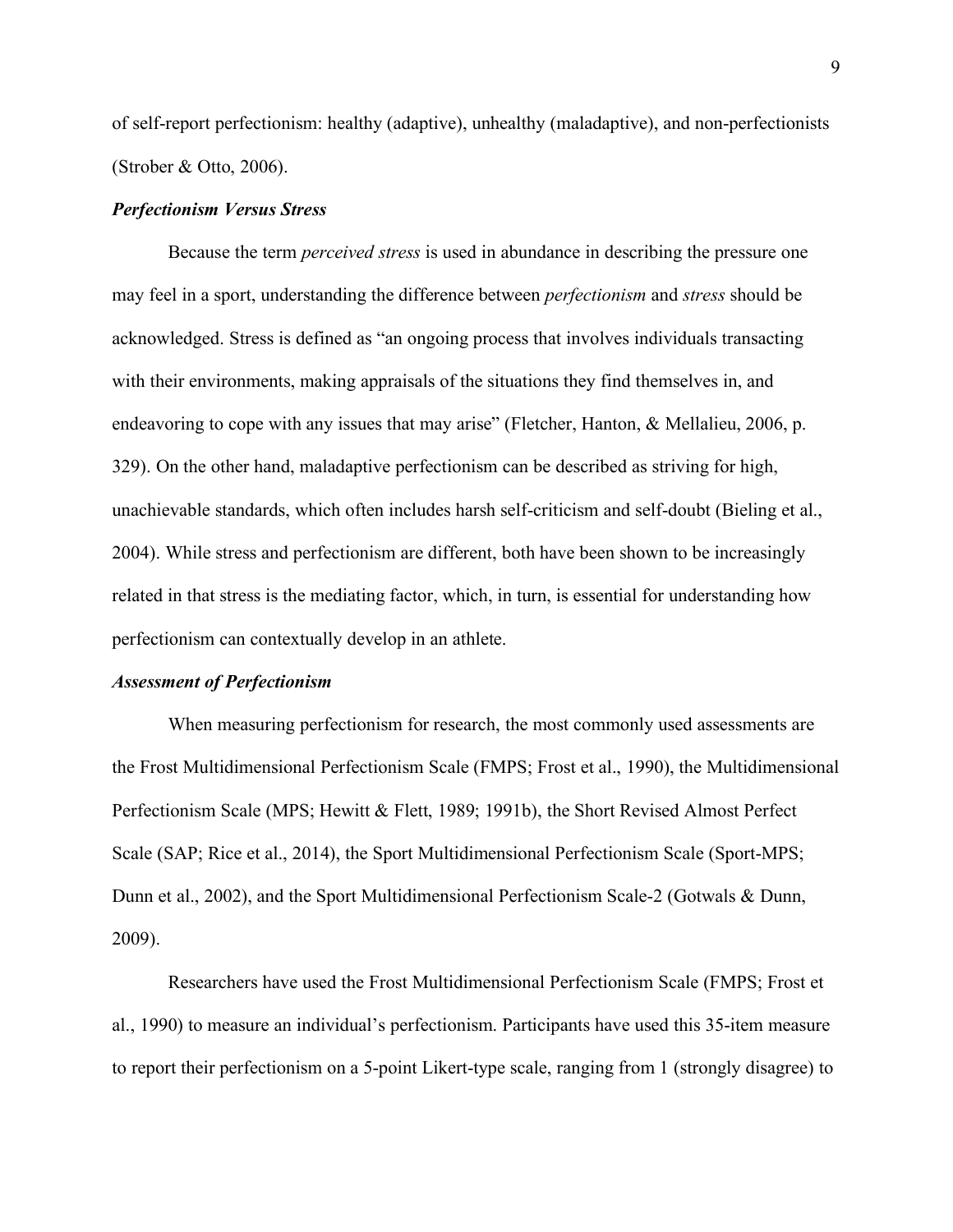5 (strongly agree). The measure classifies each response into six different dimensions of perfectionism that include: (a) concern over mistakes, (b) personal standards, (c) parental expectations, (d) parental criticism, (e) doubts about actions, and (f) organization (FMPS; Frost et al., 1990). Internal consistency has been established for the subscales ( $a = 0.73 - 0.93$ ; Frost et al., 1990).

Directly after Frost and colleagues (1990) developed their model to assess perfectionism, Hewitt and Flett (1991) developed another model as a means to also evaluate domain specificity in perfectionism within the college student population, called the Multidimensional Perfectionism Scale (MPS; Hewitt & Flett, 1989; 1991b). The measure is a 45-item scale used to assess self-oriented perfectionism (SOP), others-oriented perfectionism (OOP), and socially prescribed perfectionism (SPP; Hewitt & Flett, 1991). In sum, self-oriented perfectionists are concerned with their own performance, as opposed to worrying about what other influential figures may demand. An example item to measure SOP included, "I demand nothing less than perfection from myself." (Hewitt & Flett, 1991). The next subscale, Other-Oriented Perfectionists, go beyond the dimensions of oneself, but demand perfection from teammates or possibly significant others (Hewitt  $\&$  Flett, 1991). For example, a high-scoring soccer player on a team may hold high standards of their other teammates to also score. Lastly, socially prescribed perfectionism describes a perfectionist who is concerned with achieving high standards to please or earn approval from influential figures, such as coaches or parents (Hewitt  $\&$  Flett, 1991). An example item to measure SPP included, "My team expects me to be perfect" (Hewitt & Flett, 1991). Prior studies have determined that internal consistency for MPS subscales SOP, OOP, and SPP were indicated as .88, .74, and .81, respectfully (Hewitt & Flett, 1991b).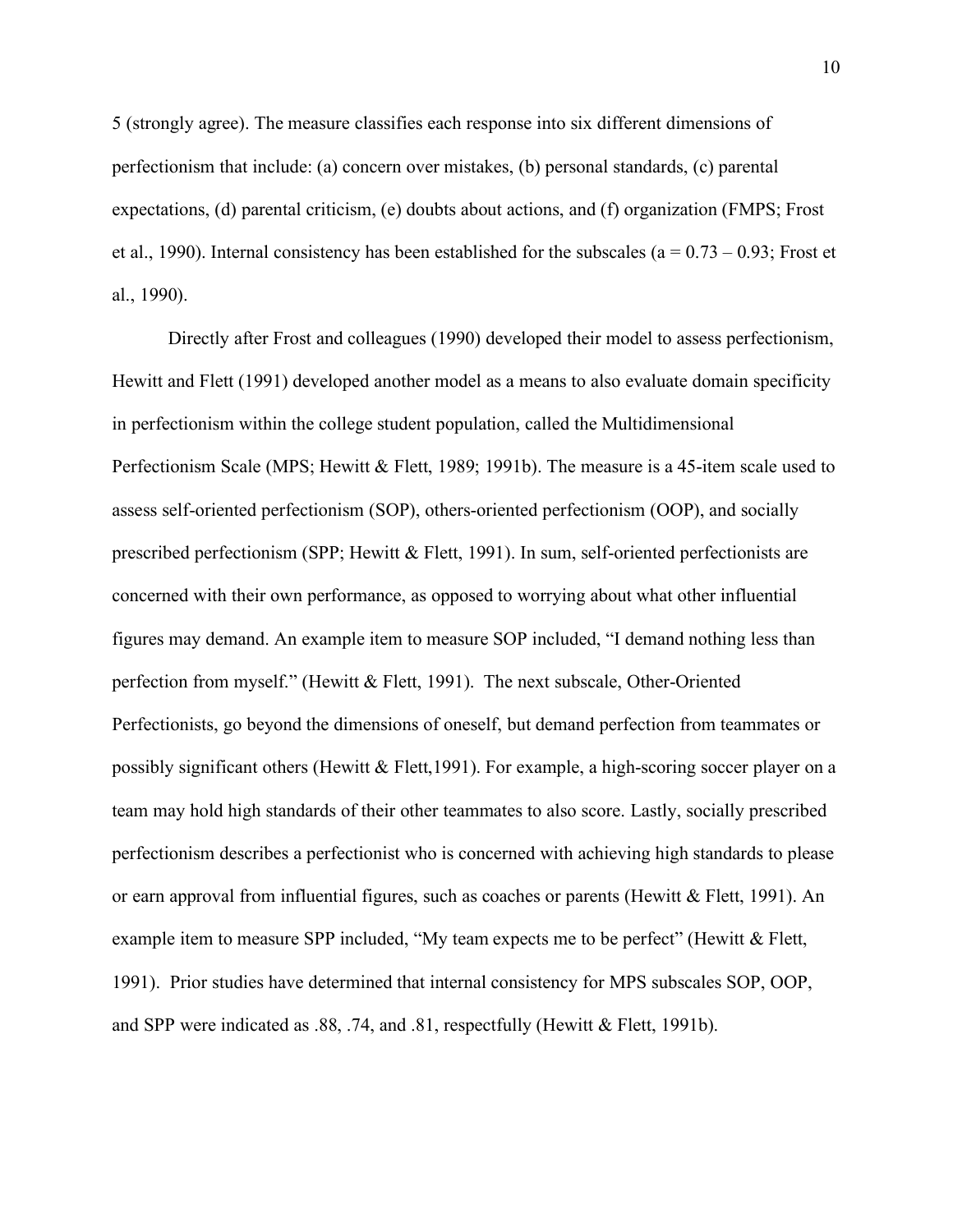The Short Almost Perfect Scale (SAPS; Rice et al., 2014) is an assessment tool to measure an individual's perfectionism. Participants have used this 8-item measure to report their perfectionism on a 7-point (1 = *strongly disagree* through 7 = *strongly agree*) Likert-type scale. The subscales used in this measure include: (1) Standards, consisting of 4 items including, "I have high expectations for myself"; and (2) Discrepancy, consisting of 4 items, including, "Doing my best never seems to be enough" (Rice et al., 2014). Internal consistency within a United States sample has been established for the subscales  $(a = .72-.91;$  Rice et al., 2014).

The *Sport Multidimensional Perfectionism Scale* (Sport-MPS; Dunn et al., 2002) is an assessment tool designed to measure how athletes view certain aspects in their competitive sport. The Sport-MPS contains 30 items and four subscales, using a 5-point Likert-type scale ( $1 =$ *strongly disagree* through 5 = *strongly agree*). The subscales used in this measure include: (1) Personal Standards (PS), consisting of 7 items, including, "I have extremely high goals for myself in my sport"; (2) Concern Over Mistakes (COM), consisting of 8 items, including, "If I play well but only make one obvious mistake in the entire game, I still feel disappointed in my performance"; (3) Perceived Parental Pressure (PPP), consisting of 9 items, including, "In competition, I feel like I can never quite meet my parents expectations"; and (4) Perceived Coach Pressure (PCP), consisting of 6 items, including, "Only outstanding performance in competition is good enough for my coach" (Dunn et al., 2002). All subscales contain high internal consistency, with coefficient alphas ranging from 0.76 to 0.89 (Dunn et al., 2002).

Gotwals and Dunn (2009) developed two additional subscales for the Sport-MPS, which lead to the development of the Sport-MPS-2. The first new subscale is Organization (OR), which measures the individuals' emphasis on organization and order. The subscale consists of 6 items, including, "On the day of competition I have a routine that I try to follow*"* (Gotwals & Dunn,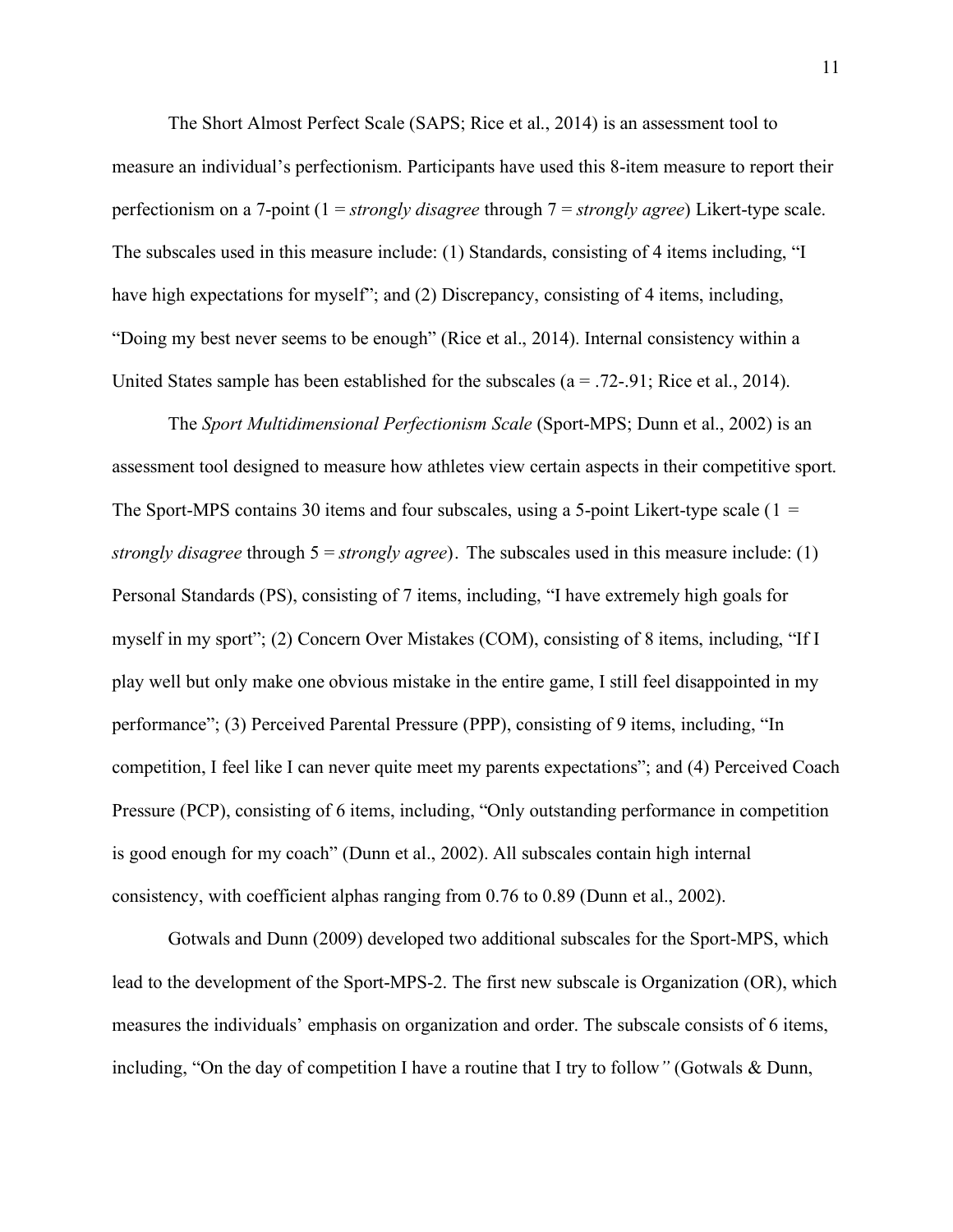2009). The second new subscale for the Sport-MPS-2 is Doubts About Actions (DAA), which evaluates athletes' tendency to doubt their own performance in the sport. It consists of 6 items, including*,* "I usually feel unsure about the adequacy of my pre-competition practices*"* (Gotwals & Dunn, 2009).

The Sport-MPS-2 scale is composed of 42 items (Gotwals & Dunn, 2009). Similar to the original Sport-MPS, answers are given on a five-point Likert type- scale (1 = *strongly disagree* to 5 = *strongly agree*). Each subscale score is calculated from the average of the sum of the items' answers with which it is composed. Higher values in each dimension mean greater orientation in the target domain (Gotwals & Dunn, 2009). Cronbach's alpha for each domain ranges between 0.70-0.90, thus concluding to be satisfactory (Gotwals & Dunn, 2009).

#### <span id="page-20-0"></span>*Prevalence of Perfectionism in Undergraduate Education*

DeDonna and River-Torres (2018) has labeled perfectionism as one of the many challenges faced by undergraduate students while at university. In order to assess the prevalence of perfectionism in college students, a recent study was conducted across the college population that consisted of 1,802 students who attended their college counseling centers and 1,040 university students who did not attend their college counseling center (Rice  $\&$  Taber, 2019). The study was used to determine whether the students had maladaptive or adaptive or nonperfectionistic traits. The hypothesis of the study predicted that the students who were clients of the counseling center would be more likely to be maladaptive perfectionists as opposed to adaptive perfectionists, since they may have been seeking treatment at their various counseling centers for depression and/or anxiety (Rice & Taber, 2019). The hypothesis supports research suggesting a correlation between mental illnesses and maladaptive perfectionism (Hewitt et al.,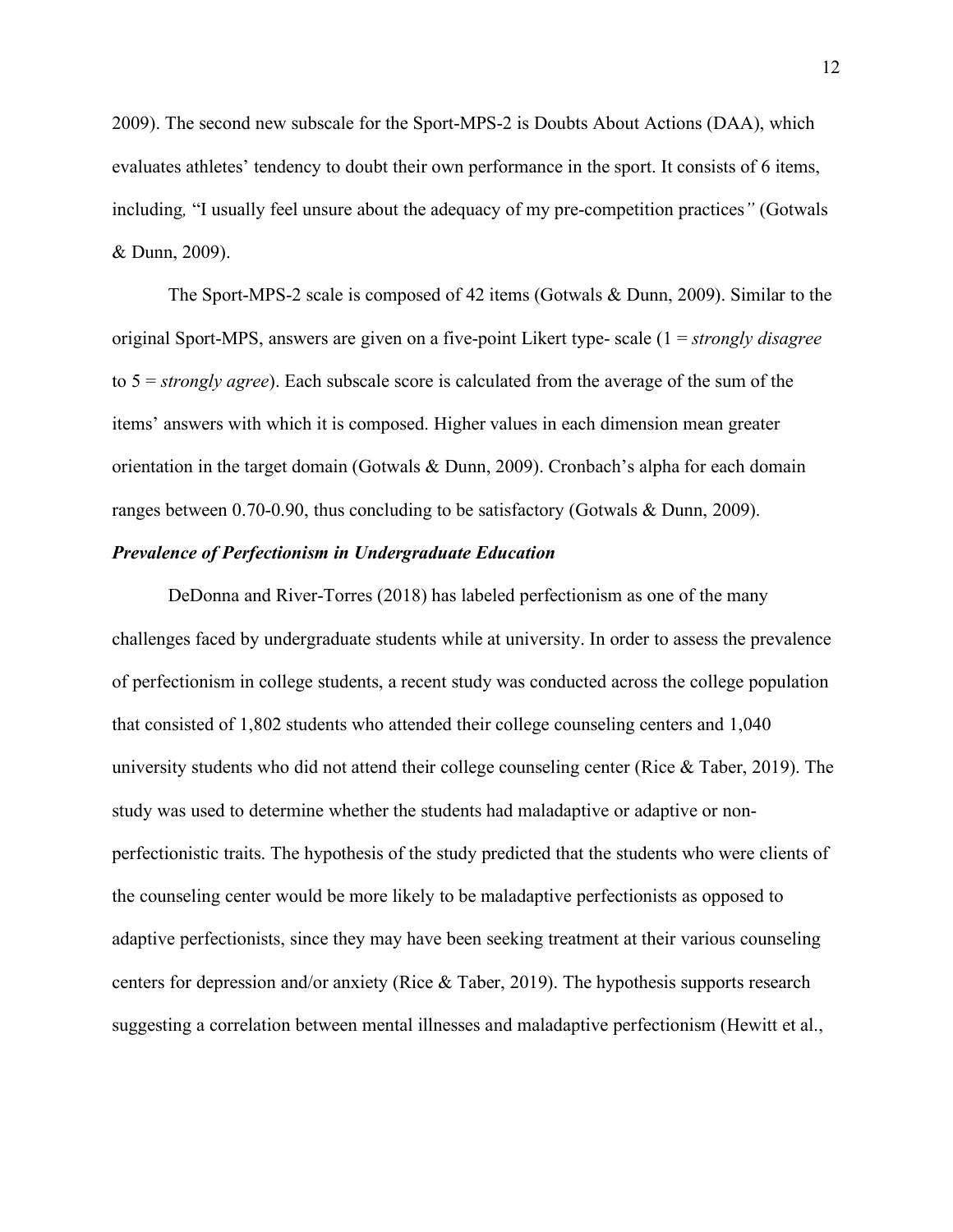2017). The short Almost Perfect Scale–Revised (SAPS; Rice, Richardson, & Tueller, 2014) was used to evaluate the students for maladaptive, adaptive, or non-perfectionism traits.

The study revealed that around 662 students from the non-counseling center sample indicated elevated levels of perfectionism, while 1,290 students who were attending their university counseling center indicated elevated levels of perfectionism (Rice & Taber, 2019). The results were consistent with other studies across the country. On average, about 20-25% of students not seeking counseling center services had maladaptive perfectionism traits, while roughly 50-60% of those students had adaptive traits (Rice & Taber, 2019). On the other hand, students receiving counseling services had lower levels of adaptive perfectionism by approximating near 33% (Rice & Taber, 2019).

#### <span id="page-21-0"></span>*Prevalence of Perfectionism in Undergraduate Student Athletes*

Recent research has been conducted in order to identify perfectionism among student athletes. A study surveyed 201 college athletes (both male athletes and female athletes) who trained an average of approximately 6.24 hours per week (Chabaud et al., 2010). The Multidimensional Perfectionism Scale (MPS; Hewitt & Flett, 1991) was used to assess the athletes' perfectionism. Two subscales, both containing 15 items, that were used in this study included Self-Oriented Perfectionism (SOP) and Socially Prescribed Perfectionism (SPP). The participant can score anywhere from 7 to 105 points on each subscale. The third subscale, Other-Oriented Perfectionism, was unused, as it did not have relevance to the research questions (Chabaud et al., 2010). Out of the 201 athletes, 33 athletes, based upon their age and gender, met the threshold for perfectionism by indicating a high score in either SPP or SOP. The results concluded SOP scores ranged from 29 to 103 ( $M = 65.57$ ;  $SD = 13.59$ ) and the SPP scores ranged from 21 to 88 ( $M = 56.03$ ;  $SD = 11.01$ ), thus suggesting that the athletes had high or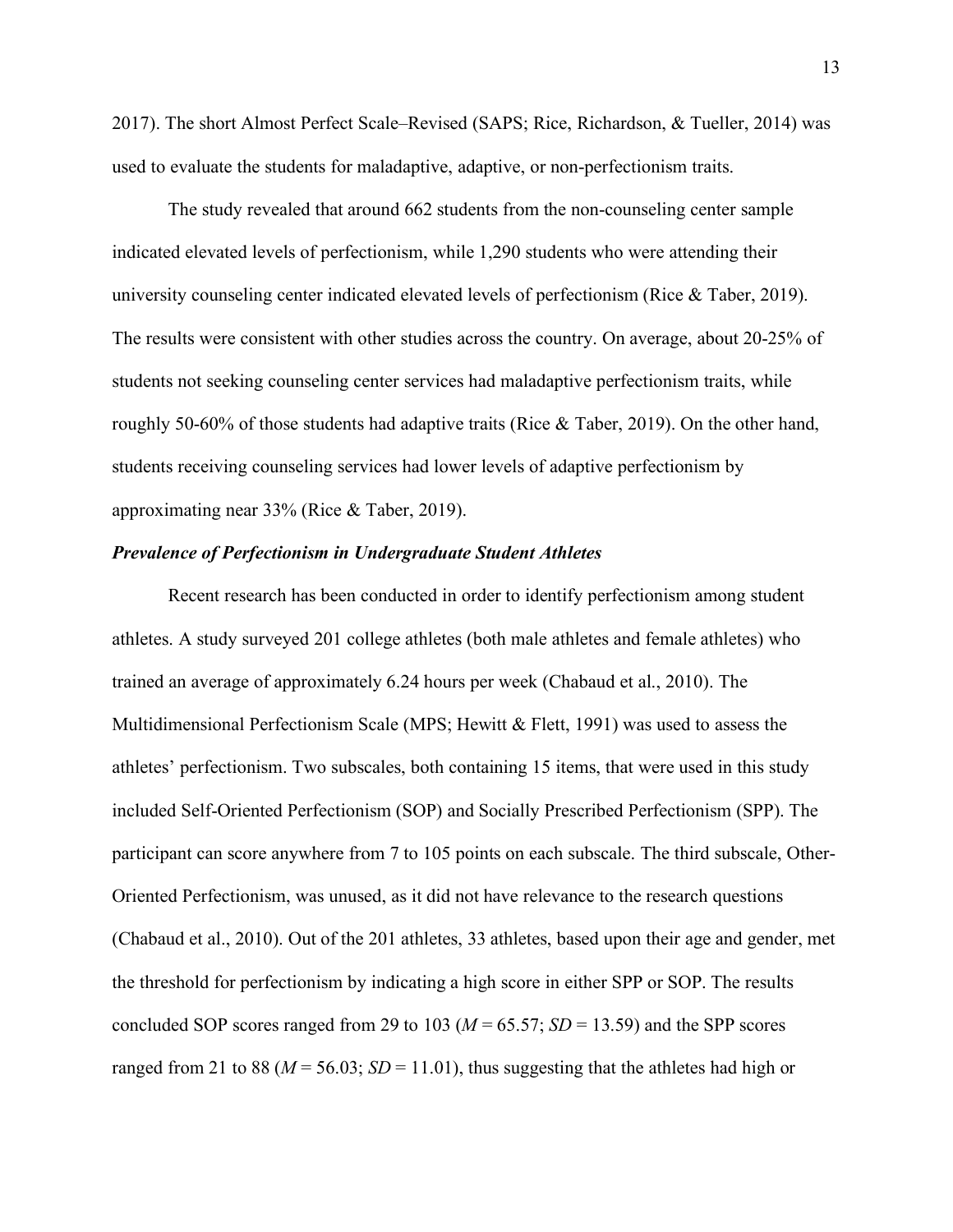unrealistic expectations of themselves or feeling perceived demands from others (Hewitt & Flett, 1991).

Gotwals and Spencer-Cavaliere (2014) used the Sport-MPS-2 in order to assess athletes as healthy (adaptive) or unhealthy (maladaptive) perfectionists. 117 male and female athletes from Lyon University were surveyed early in their athletic seasons to determine if their responses elicited healthy or unhealthy perfectionism, mainly defined by the two dimensions of personal standards (PS) and concerns over mistakes (COM). Of the 117, 25 of those athletes responded within the top  $60<sup>th</sup>$  percentile of the two domains, meaning 25 of 117 athletes met criteria to be considered a healthy or unhealthy perfectionist (Gotwals & Spencer-Cavaliere, 2014). The results indicate that perfectionism, healthy and unhealthy, may be present in the athlete population.

**Gender Differences in Perfectionism Among Athletes.** Literature has revealed that male collegiate athletes tend to demonstrate significantly higher perfectionistic tendencies in their sport as opposed to their female counterparts (Dunn et al., 2005). Findings from studies on gender differences in athletes, even as young as elementary age, report that male athletes tend to have a stronger desire to win, as well as believe they possess more athletic ability than female athletes (Eccles & Harold, 1991; Eccles et al., 1993). Ryska (2003) reported male athletes also rely on their athletic successes to promote their self-concept more, as opposed to female athletes. Thus, perfectionism may be stronger in male athletes than female athletes if the pressure to win will help promote and determine one's self-concept. The desire to win may therefore be stronger in the individual who is motivated for success in helping to promote own self-worth.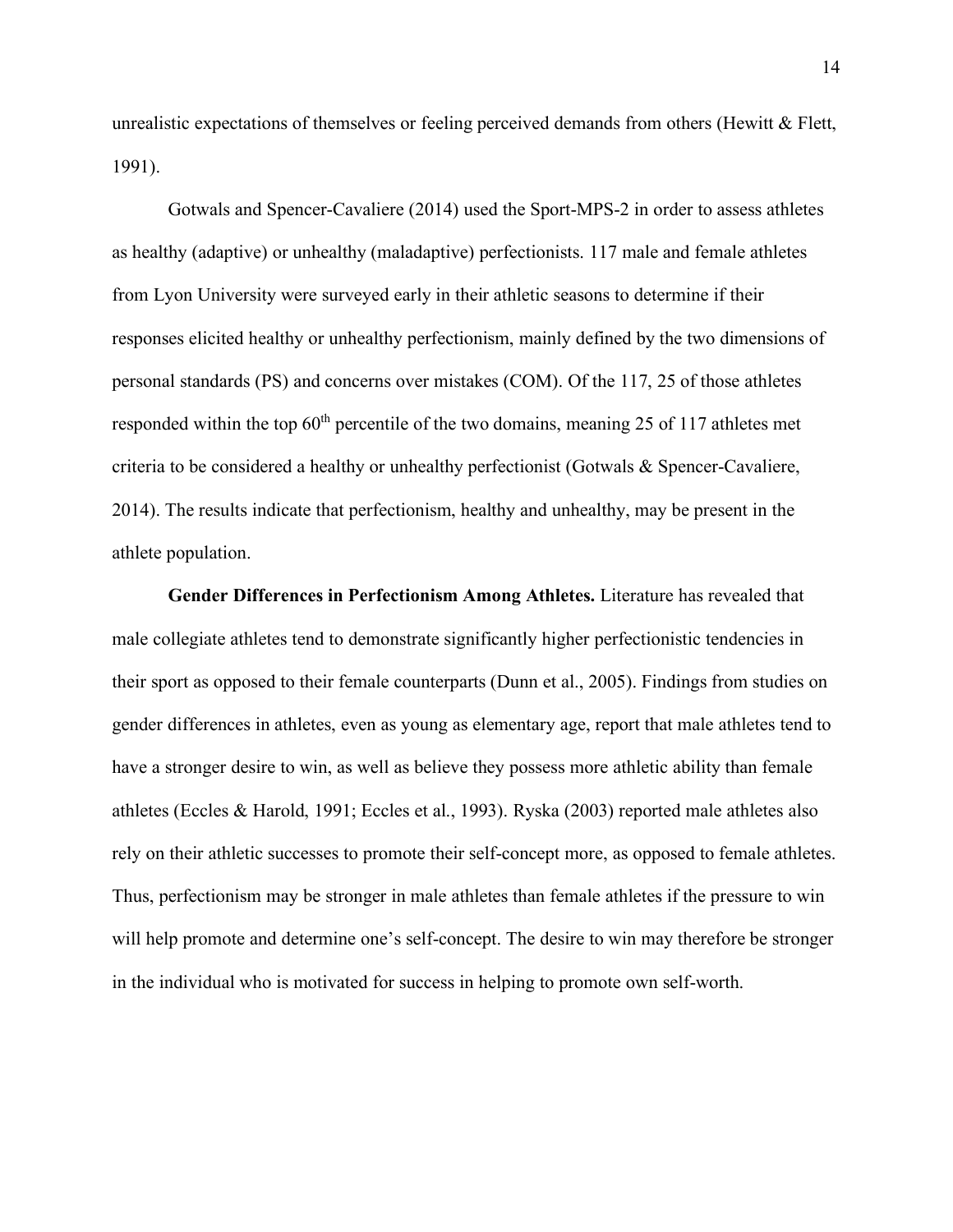#### <span id="page-23-0"></span>*Potential Benefits of Perfectionism*

Although perfectionism may have negative consequences, there are also positive outcomes that may evolve from perfectionism. Researchers have shown that adaptive perfectionism seen in students has often yielded a stronger academic adjustment as well as a better social connectedness (Pritchard, Wilson, & Yamnitz, 2007; Rice, Leever, Christopher, & Porter, 2006; Rice, Vergara et al., 2006).

*Mental toughness* (MT) is a psychological construct and term that is linked with success and often used in competitive sports (Cowden et al., 2019). An integrative modeling approach was used to examine the associations of MT, motivational orientations, and different dimensions of perfectionism (i.e. concerns over mistakes [CMP] and personal standards [PS]; Cowden et al., 2019). When comparing two players, the player with higher CMP and PS will on average report higher MT (Cowden et al., 2019). On the other hand, if both players have the same PS scores, the player found with a higher CMP will report a lower MT, meaning the player with more maladaptive perfectionist qualities may not be as successful in their sport (Cowden et al., 2019).

#### <span id="page-23-1"></span>*Possible Disadvantages of Perfectionism*

Students may exhibit poor academic adjustment and low peer engagement as a result of their maladaptive perfectionism, which may increase self-criticalness and a lack of fulfillment in their accomplishments (Rice et al., 2006). In students, MP can appear to resemble performance anxiety, writer's block, or sleep disturbances (Vieth, A. Z., & Trull, T. J.,1999). Maladaptive perfectionism has been linked to an array of problems, both physical and psychological, such as self-inefficacy, OCD-like behaviors, depression (Barrow & Moore, 1983), irritable bowel syndrome, ulcerative colitis, Munchausen syndrome, and alcoholism (Vieth, A. Z., & Trull, T. J.,1999). To add, MP traits, such as concerns over making mistakes or parental criticism, have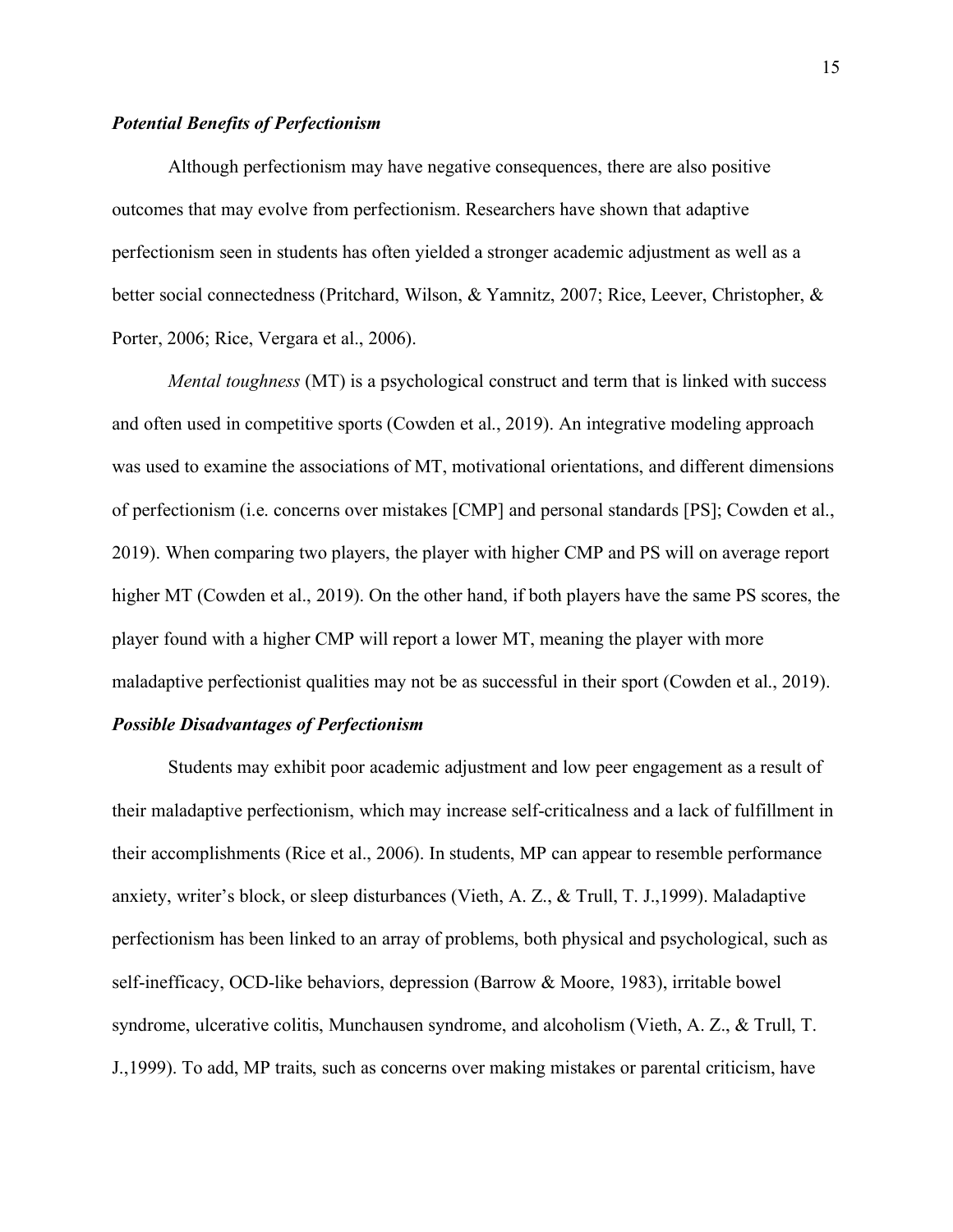also been found to be the differentiating factor between women with bulimia as opposed to women without bulimia (Lilenfeld et al., 2000).

Several studies have demonstrated a strong correlation with the Frost MPS subscales and abnormal eating or eating disorders (Bastiani et al., 1995; Minarik & Ahrens, 1996; Srinivasagam et al., 1995). Socially prescribed perfectionism and low self-esteem are associated with higher rates of burnout and self-criticalness, such as body image concerns in athletes (Appleton et al., 2009; Hill et al., 2010; Madigan et al., 2015; Stoeber et al., 2007). The maladaptive perfectionism trait, concern over mistakes, as measured on the Frost Multidimensional Perfectionism Scale (FMPS; Frost, Marten, Lahart, & Rosenblate, 1990), has also been found to predict burnout in athletes (Hill & Curran, 2016).

While athletes may engage in higher intensity workouts to improve or excel in their sport, they may also be receiving additional pressure from coaches, parents, or fellow teammates to achieve a change in body weight (Thompson & Sherman, 1999). The desire to be thin may perhaps invite female athletes to demand perfection in their body image or appearance in order to improve athletic performance. The significant lack of research in disordered eating and female athletes leads results to be equivocal; however, some research suggests a strong correlation between perfectionism and disordered eating (Stice, 2001).

The personality trait of perfectionism and a higher need for achievement has been correlated with individuals struggling with eating disorders (Fulkerson et al., 1999). Research has indicated that eating disorder behaviors and attitudes do not demonstrate any significant difference between athletes and non-athletes; however, recent reports have indicated that college athletes are at an increased risk of developing an eating disorder compared to non-athletes (Plateau et al., 2007).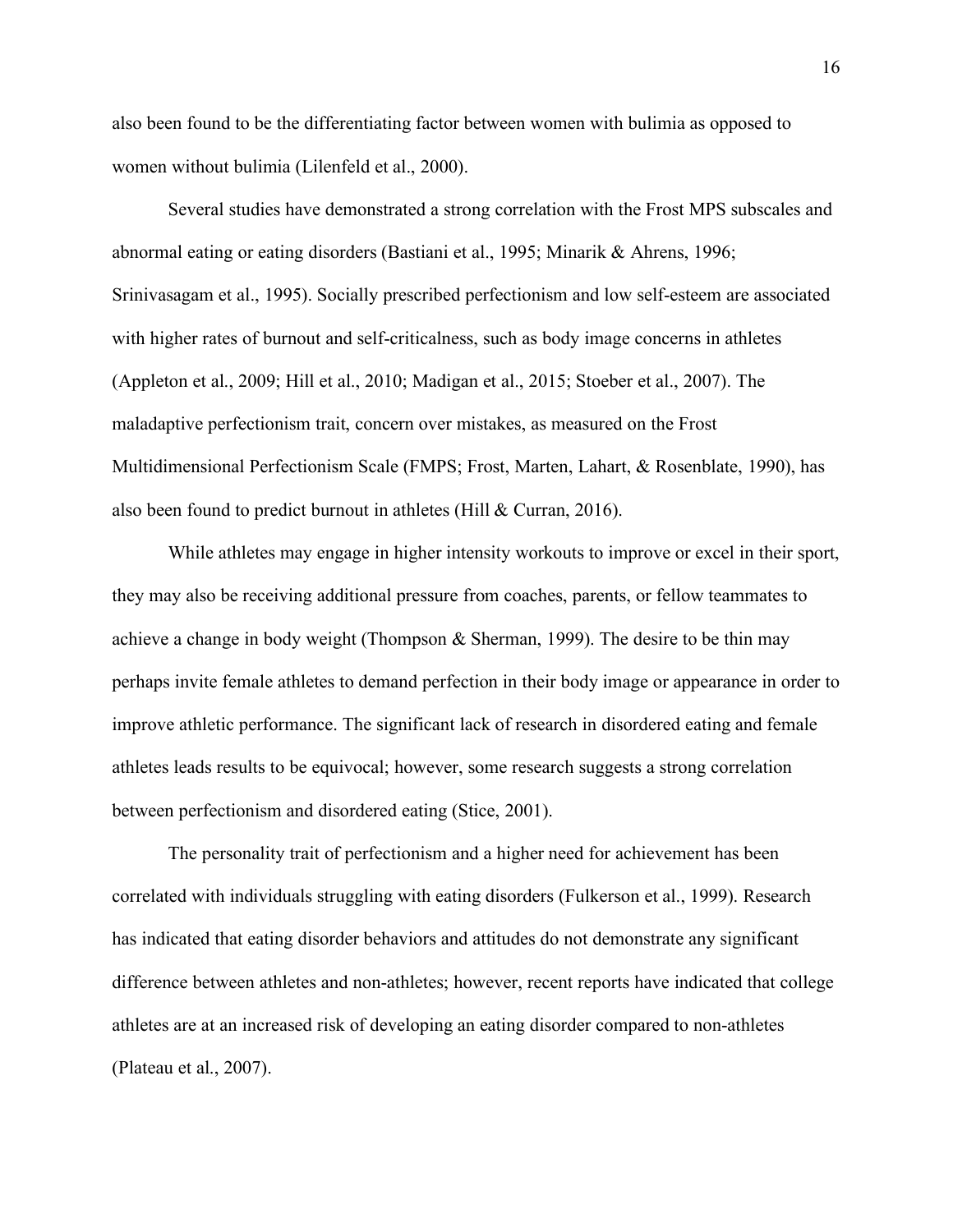Certain sports have been correlated stronger to eating concerns (Fulkerson et al., 1999). Competitive sports linked to increased prevalence and risk toward developing an eating disorder have been reported to be gymnastics, swimming, long-distance running, wrestling, and ballet (Fulkerson et al., 1999). Competitive pressures for enhanced performance of their sport attribute to additional societal pressures for female athletes to encompass a thinner, leaner physique, while men desire to be more muscular and cut (Fulkerson et al., 1999). Consequentially, collegiate athletes may tread a fine line between competitive attitudes and detrimental behaviors.

Athletes who show excessive perfectionism may also be more susceptible to anabolic steroid use (McDuff & Baron, 2005). These substances are more common in sports requiring strength, such as weightlifting, football, and baseball (McDuff & Baron, 2005). Athletes who have peers who use performance enhancing drugs are more likely to have positive attitudes toward doping (Zucchetti, Candela, & Villosio, 2015). Unfortunately, steroid use has also been linked to increased hostility, aggression, irritability, mood lability, paranoia, suicide, and other mood-related issues (McDuff & Baron, 2005; Pope & Katz, 1994). Some athletes also described how perfectionism was a significant source of personal and interpersonal difficulties. These difficulties included negative mental (e.g., worry), emotional (e.g., anxiety), and physical experiences (e.g., sleepless nights), as well as poorer relationships with others, such as family and friends (Hill, Mallinson-Howard, & Jowett, 2018).

Maladaptive perfectionism may also affect athletes by them not experiencing joy or pleasure in the sport (Stoeber et al., 2007). When high standards are met by the perfectionists, they will most likely devalue the achievement and not be impressed with meeting their desired goals (Hill, 2016). Devaluing the achievement can equate to a goal being "too easy," since the perfectionist met the goal. Therefore, the perfectionist will set more stringent goals in the future.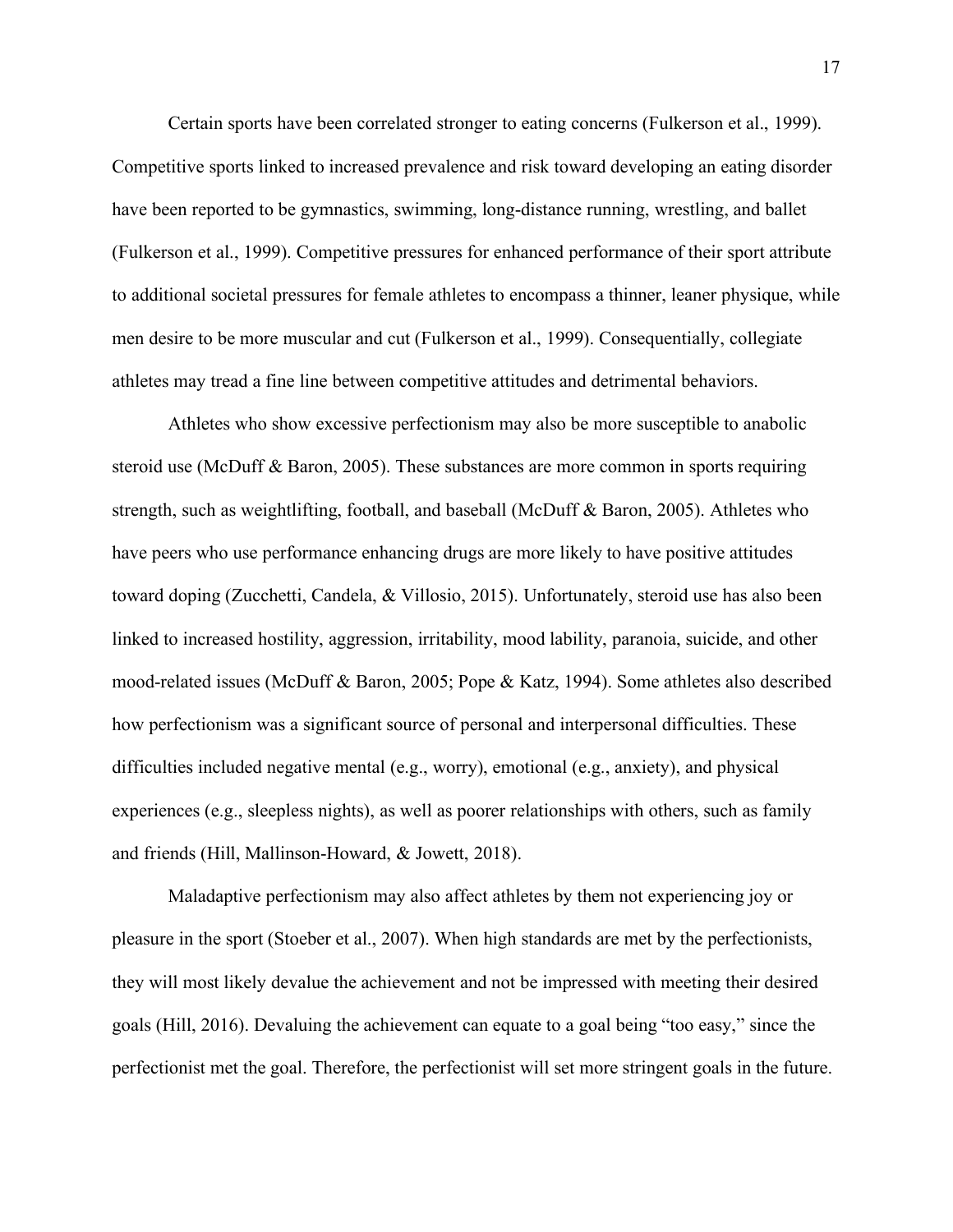In turn, the perfectionist gets trapped in the shameful cycle of either not being good enough to meet the goal, or the goal being too easy- thus the perfectionist did not actually achieve anything impressive. Therefore, the result becomes a lose-lose situation for the perfectionist.

In summary, the potential negative consequences of perfectionism in athletes may include burnout in their sport, illegal use of performance enhancements, and interpersonal difficulties with friends or family. Major consequences of perfectionism in athletes may also include mental health concerns, ranging from mood disorders and eating concerns to suicide (Blatt, 1995). As of 2015, the NCAA classified suicide to be the third leading cause of death in collegiate student athletes, representing 7.3% of student-athlete related deaths (Rao et al., 2015).

#### <span id="page-26-0"></span>*Etiology of Perfectionism*

While researchers continue to contest the etiology of perfectionism, it has been universally recognized to be a multi-dimensional trait that can be both constructive and harmful in performance (Hall, 2006). Flett, Hewitt, Oliver, and Macdonald (2002) stress the importance of familial and parental practices that may impact the formation of perfectionism in an individual. While the aforementioned research does suggest that early childhood experiences contribute to one's budding perfectionism, this literature will provide additional, contextual factors that should be included for a comprehensive conceptualization of possible etiology.

#### <span id="page-26-1"></span>**Literature Review Questions**

The following questions guided this review of the literature and aimed to provide a more comprehensive guide to serve collegiate athletes who struggle with maladaptive perfectionism:

- 1. What developmental factors contribute to maladaptive perfectionism in student athletes?
- 2. What contextual factors contribute to maladaptive perfectionism in student athletes?
- 3. What are effective approaches to manage maladaptive perfectionism in student athletes?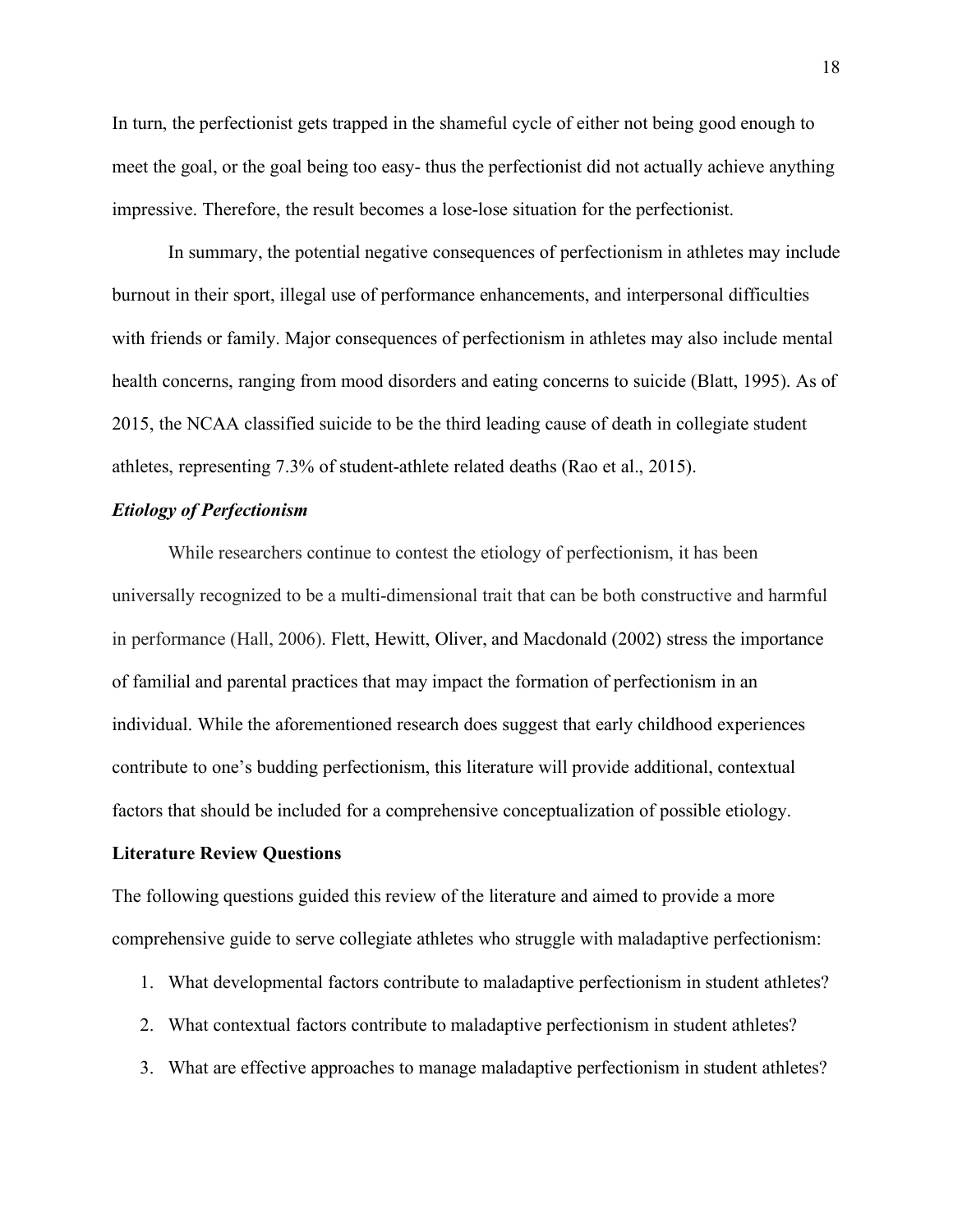#### **Research Procedure/Methods**

The use of relevant literature was reviewed to determine the best treatment approaches for perfectionism in student athletes. Peer-reviewed academic journals were used to search and provide a comprehensive and up-to-date review of the topic. Databases used for searching included Academic Search Complete, ERIC, APA PsycArticles, APA PsycInfo, EBSCOhost, Google Scholar, Medline, eBook Psychology Collection, and APA PsycExtra. Due to the limited literature linking student athletes to perfectionism, the time period of published articles and references varied and a doctoral thesis was also utilized.

The following terms were used to search for new and existing literature: *student athlete*, *perfectionism*, *college athletes*, *athletes*, *treatment*, *college counseling*, *parenting styles*, *perfec*t, *treatment approaches*, *perfectionism in sport*, *perfectionism and eating disorders, perfectionistic striving*, *sport psychology*, *performance anxiety*, *maladaptive*, *adaptive*, *assessment tools*, *measuring perfectionism*, *treatment outcomes*, *treatment issues*, *theoretical approaches*, and *limitations*.

Selected sources used for the inclusion of the literature review were determined in identifying the gaps, debates, and themes in the stated hypothesis. Key concepts found in the articles were evaluated and determined if what the literature said had provided any contribution or understanding of the topic towards treatment approaches in perfectionism. Literature that both challenged and confirmed the hypothesis was included to provide a thorough examination of the topic. Lastly, evaluation of the strengths and weaknesses of each article as well as the credibility of the author(s) determined its use.

Relevant literature, including the time of publication, author credibility, and contribution of its work, was used to determine the usefulness towards this review. Provided reliable and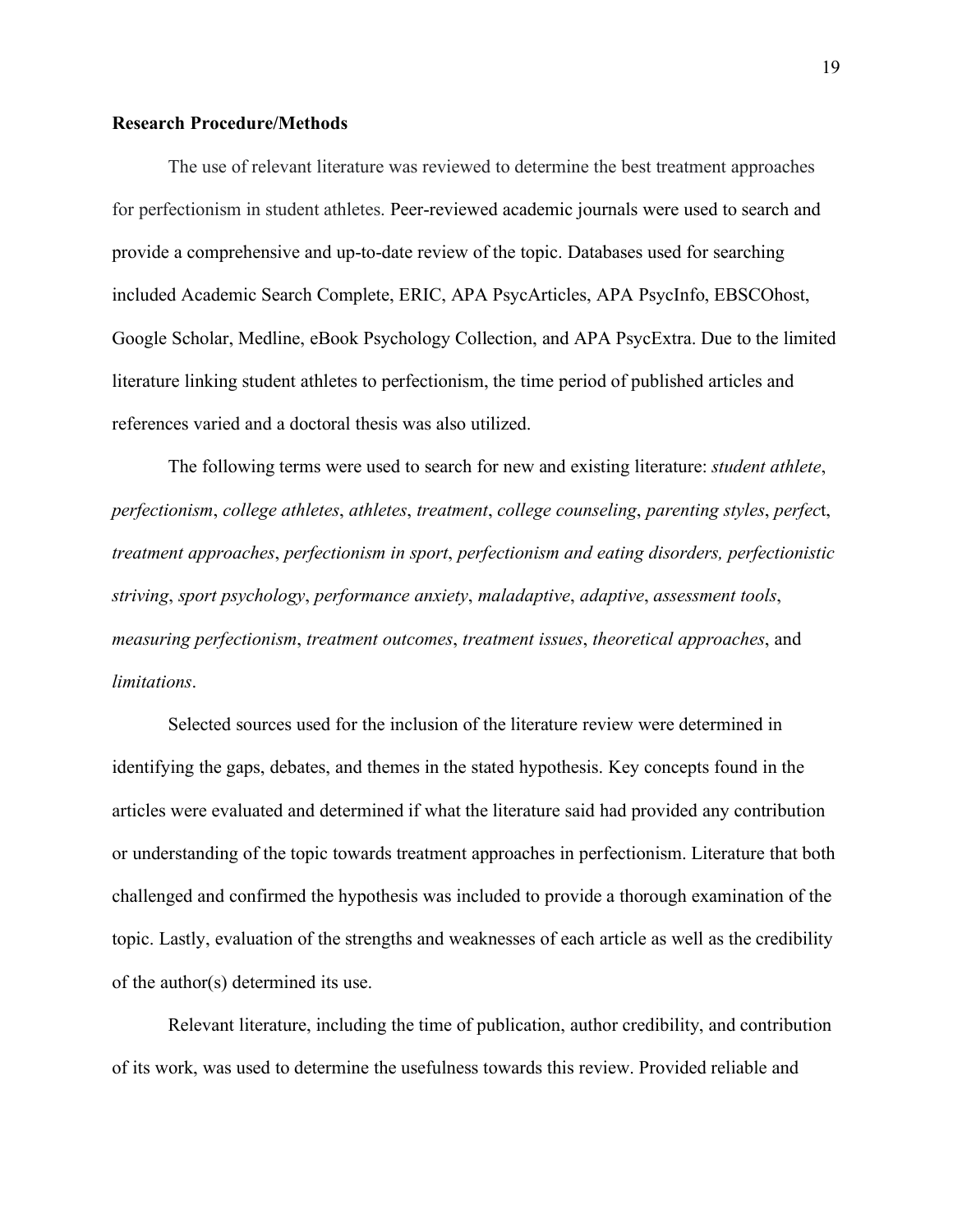credible information is essential when configuring treatment approaches that can be used towards a clinical concern in the field. The aim of the review will be to provide clinicians with a better understanding and conceptualization of an underserved population in college settings in addition to discussing the most current, evidence-based practices tagged with the underlying assumption that counseling/psychological treatment is heavily stigmatized within college athletics.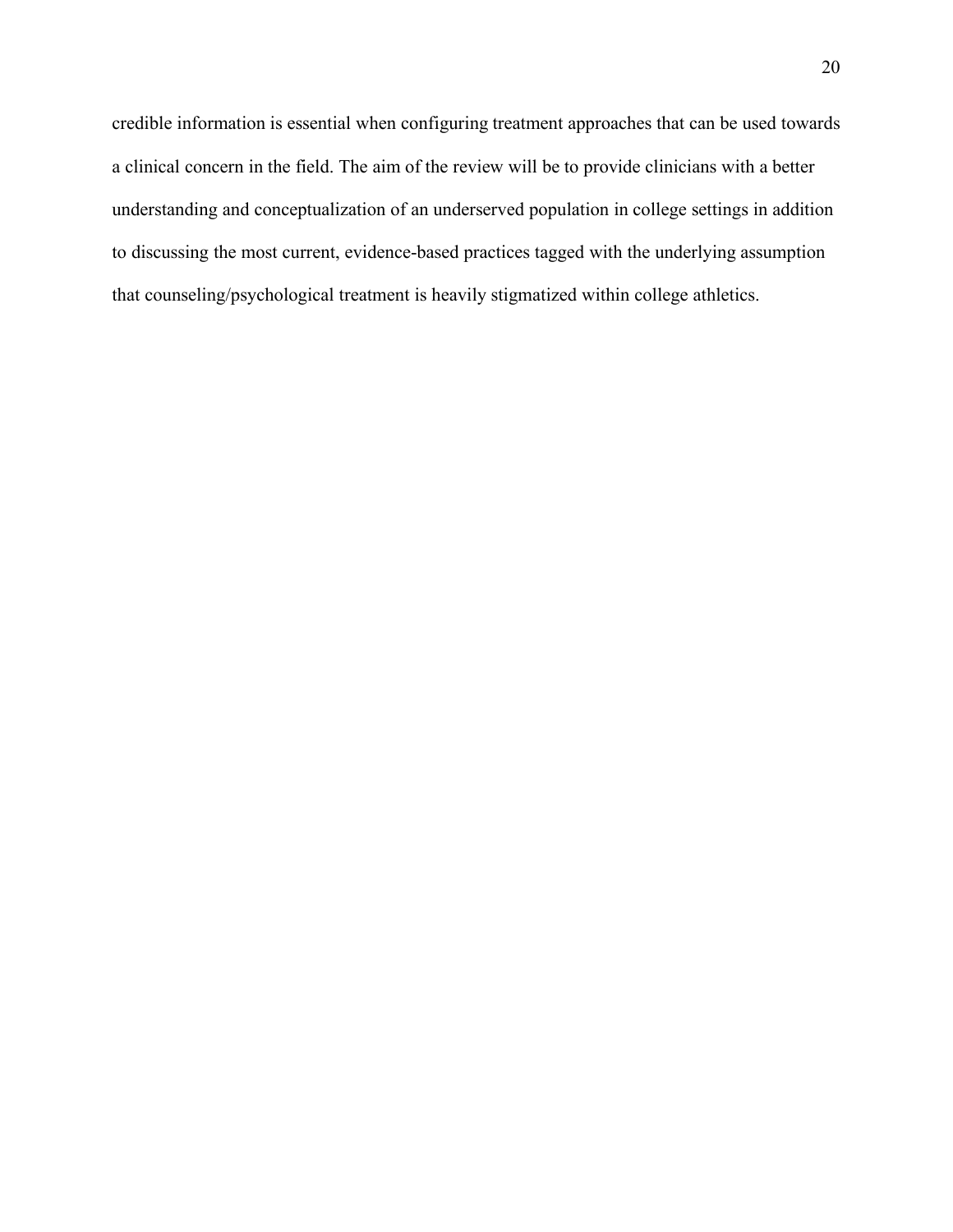## <span id="page-29-0"></span>**CHAPTER II: DEVELOPMENTAL FACTORS THAT CONTRIBUTE TO MALADAPTIVE PERFECTIONISM IN STUDENT ATHLETES**

Multiple factors in childhood or adolescence may contribute to the development of perfectionism in a student athlete. The family environment in which the child grows has been a major motivational factor in individual development (Greenspon, 2000). One critical aspect that is often agreed upon among researchers is the significance of verbal and nonverbal messages relayed to children by parents or caregivers throughout their childhood (Greenspon, 2000).

#### <span id="page-29-1"></span>**Four Pathways Model**

While researchers generally agree that perfectionism development is multi-dimensional, conceptualizations may differ for how or when maladaptive perfectionism may begin within the child. Flett and colleagues (2002) describe a model that includes four distinct pathways for how perfectionism may be transferred to an athlete from their parents. The four pathways/models include the social learning model, the social expectations model, the social reaction model, and the anxious rearing model. Regardless of specific pathways, however, researched opinions have generally concluded that perfectionism is multi-dimensional in nature to include undermining influences from the child's parents or caregivers.

#### <span id="page-29-2"></span>*First Pathway: Social Learning*

The first pathway identified by Flett and colleagues (2002), the social learning model, may be linked to perfectionism traits in the parent(s). The social learning model, as initially developed by Albert Bandura (1977), describes how a child can start mimicking behavior after observing that similar behavior in influential figures. Some findings in perfectionism development point toward the social learning model in that the child imitates their own parents' behaviors (Appleton et al., 2007). The theory is in line with the perspective that children develop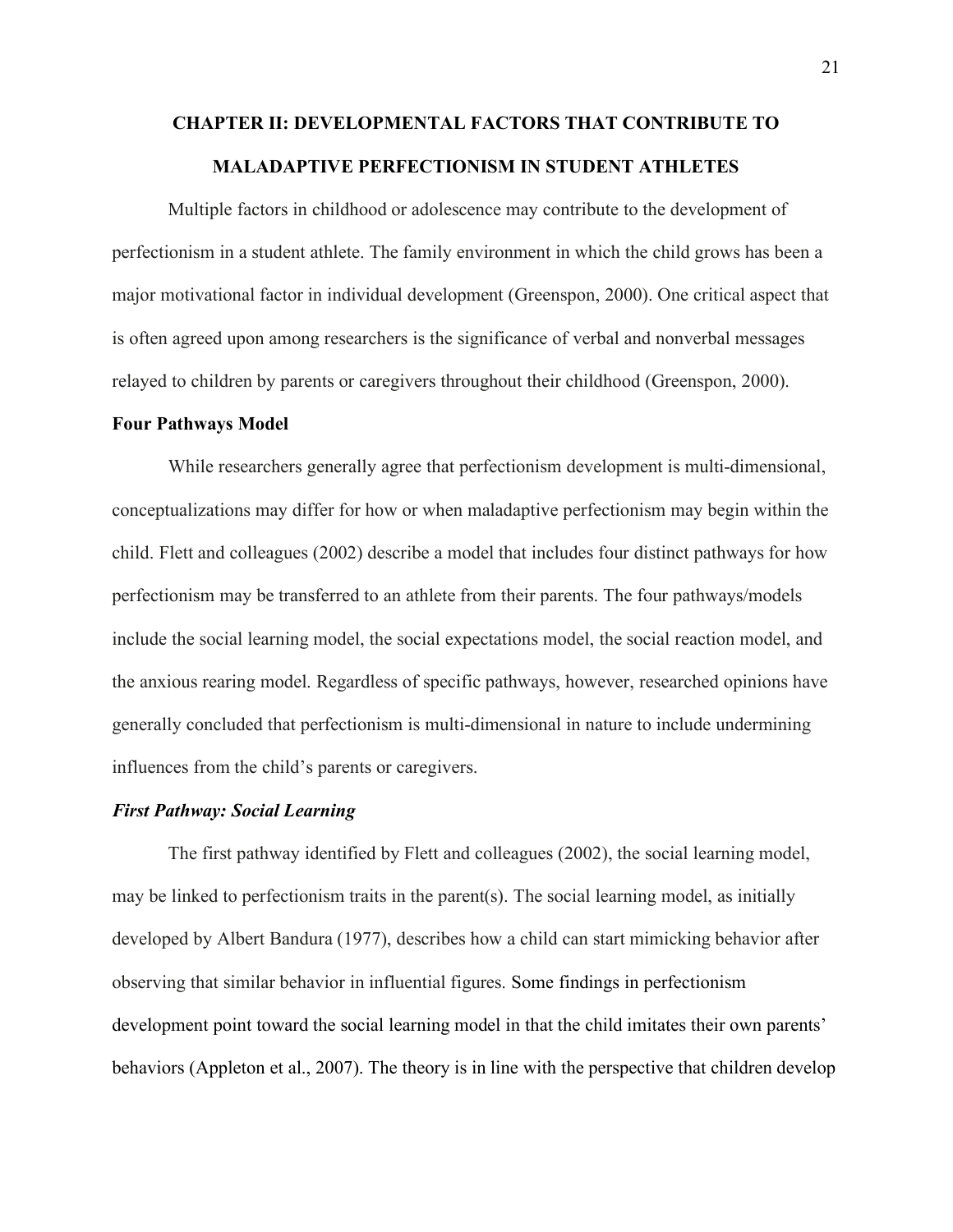self-perceptions and social patterns that align with maladaptive perfectionism through their interactions with their social environment (Bandura, 1986). For example, if a child is living in a strict, hostile, and negative environment, their social environment will begin to influence a negative self-perception. To add, the child's behaviors may be replicated from observing the parents or caregiver's behaviors. An example is Albert Bandura's (1977) famous Bobo doll experiment where the influence of social learning was seen when children observed and then imitated aggressive behaviors towards a doll after watching an adult exercise those same behaviors. In relation to perfectionism, social learning theory of MP development suggests that children begin to habitually repeat MP traits after observing a parent or caregiver engage in those same MP traits.

To illustrate this point through an athlete's lens, Martina Hingis, who is a former Wimbledon, French Open, and US Open tennis champion, was interviewed about her own perfectionistic tendencies within the sport. She explained that perfectionism was instilled within her as a child as she recalled her mother's philosophy of, "for something to be done properly, it must be done perfectly" (Jones, 2001, pg.4). Like Hingis, a plethora of other professional athletes have alluded to similar views where perfectionism reflected their parents' behaviors and views when starting out as a young athlete, which then transpired to their perfectionistic tendencies and beliefs as an adult athlete.

Frost and colleagues (1991) investigated the hypothesis that perfectionism among college students is a product of their parent's demandingness and perfectionism. Forty-one undergraduate college students were recruited from a dormitory and were asked to provide the names and address of each parent as well as how long they had lived with their parent(s) throughout childhood. The researchers believed their results could be an indicator on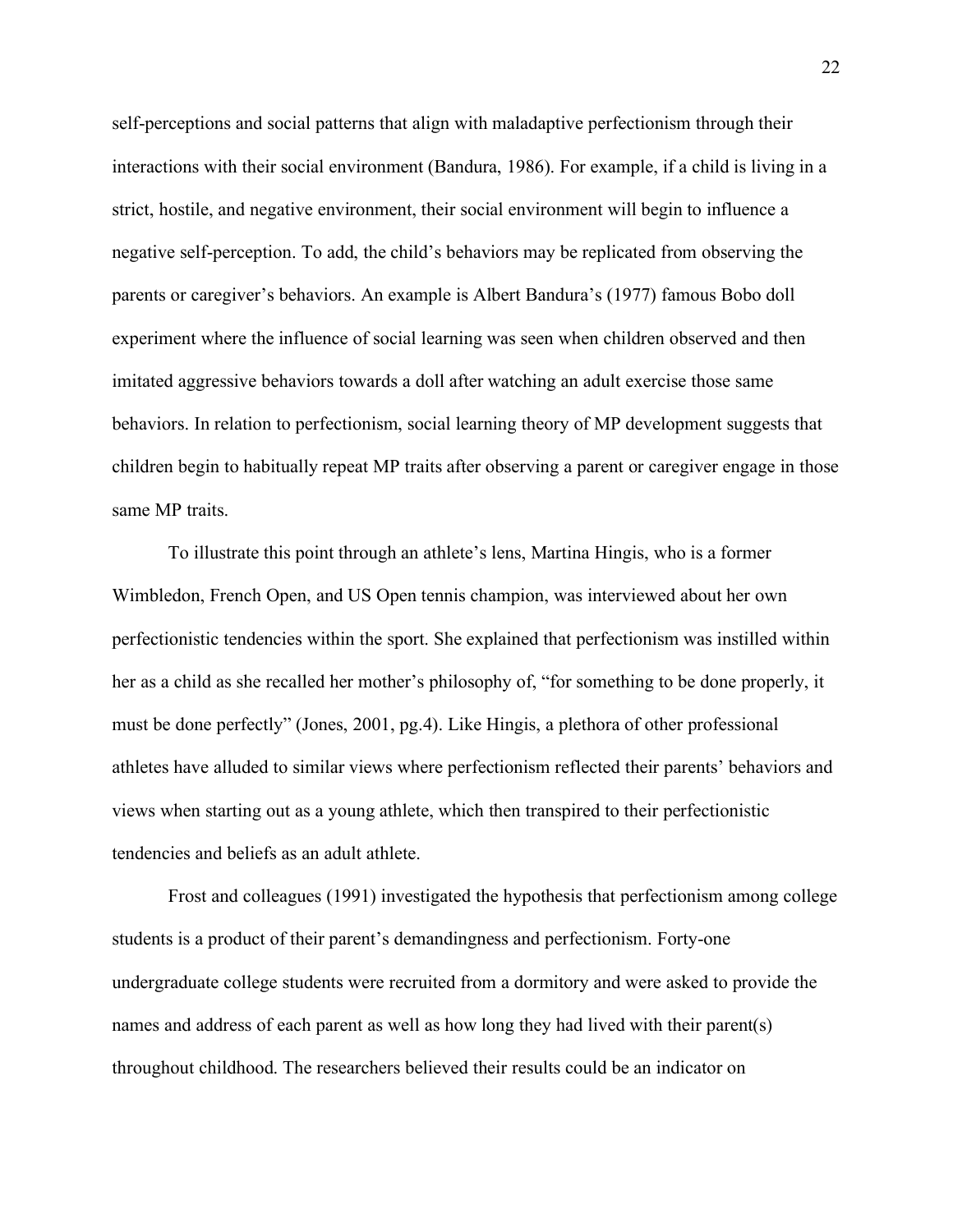perfectionism development as described by the social learning model. Their study employed the Frost Multidimensional Perfectionism Scale (FMPS; Frost et al., 1990), which was used to measure six subscales of perfectionism among the sample of women and their parents. A correlation was used to calculate and analyze the different scores reported by the female participants as well as the scores of their corresponding parent(s) to determine the related characteristics they share (Frost et al., 1991).

The study revealed that the overall perfectionism score of the participants' mothers, and not the fathers, was a positive predictor on how the female undergraduate sample reported their perfectionism on the FMPS (Frost et al., 1991). The mothers overall score resulted in a significant correlation of  $r(31) = .39$ ,  $p < .05$ , which support the researchers' hypothesis that a person's perfectionism may be a product of their parent's perfectionism. The researchers thus concluded that their results suggested that perfectionism appeared to be related to the mothers' perfectionism traits as opposed to the fathers' traits within the household. Thus, they concluded that a child may acquire perfectionism by imitating their mothers, being that the mothers are often given more childcare responsibilities. Therefore, the amount of time spent with a caregiver may determine the likelihood that a child may begin imitating that caregiver's behavior. However, the change in social and familial roles that have evolved throughout the more recent generations may perhaps yield different results, due to fathers sharing more childcare responsibilities (Frost et al., 1991).

Looking specifically at perfectionism and athletics, Appleton and colleagues (2010) investigated the multidimensions of perfectionism in junior athletes as well as the athlete's parents in order to determine if the social learning model would correspond between the child and caregiver's perfectionism rates. The elite athletic participants were recruited from sport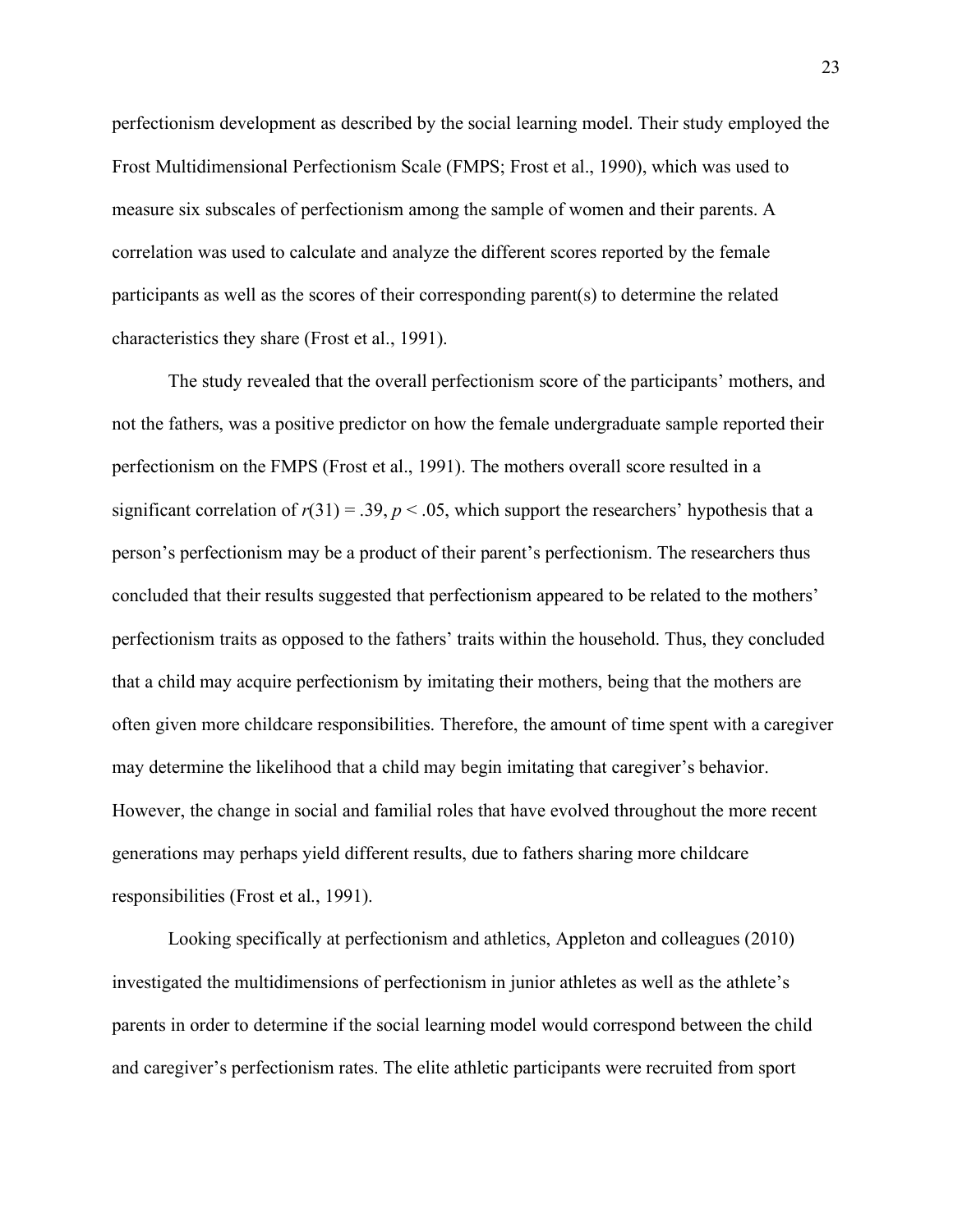academies and professional clubs, and they played across a variety of sports (e.g., swimming, rugby, squash, gymnastics, soccer, rowing, cricket, and tennis; Appleton et al., 2010). Due to difficulty in having both parents available concurrently, the researchers employed two separate independent samples where they tested the athlete's mother and father separately, in addition to the athlete by each individual (Appleton et al., 2010). The mother-athlete sample included 302 mothers (*M* age = 44.05, *SD* = 5.00) and their junior athlete (173 sons, *M* age = 14.76, *SD* = 1.70; 129 daughters, *M* age = 14.55, *SD* = 2.14), while the athlete's father sample included 259 fathers (*M* age = 46.47, *SD* = 5.59) and their junior athlete (151 sons, *M* age = 14.87, *SD* = 1.68; 108 daughters, *M* age = 14.52, *SD* = 2.00; Appleton et al., 2010). The caregivers and their junior athletes were asked to fill out the Multidimensional Perfectionism Scale (MPS) in order to access the multidimensions of perfectionism.

The results from the MPS were then used to perform a moderate regression analysis to demonstrate if any significance was found amongst the scores the junior athlete and their parents. Findings suggested that the athletes' perceptions of the fathers' or mothers' self-oriented perfectionism (SOP) was the solitary predictor in the athletes' own SOP (Appleton et al., 2010). They concluded that the fathers' reported perfectionism was just as influential in predicting the junior athlete's perfectionism as the mothers' reported perfectionism, which therefore suggests that the gender of the parent does not support a child's perfectionism rate. Although scarce research exists linking social learning theory directly with perfectionism in sport, the study does support athletes' perfectionism being influenced by witnessing their own parents' perfectionistic tendencies.

A separate explanation in line with social learning theory is to consider the child's innate ability, as gifted children with more innate ability in sport or academics may believe that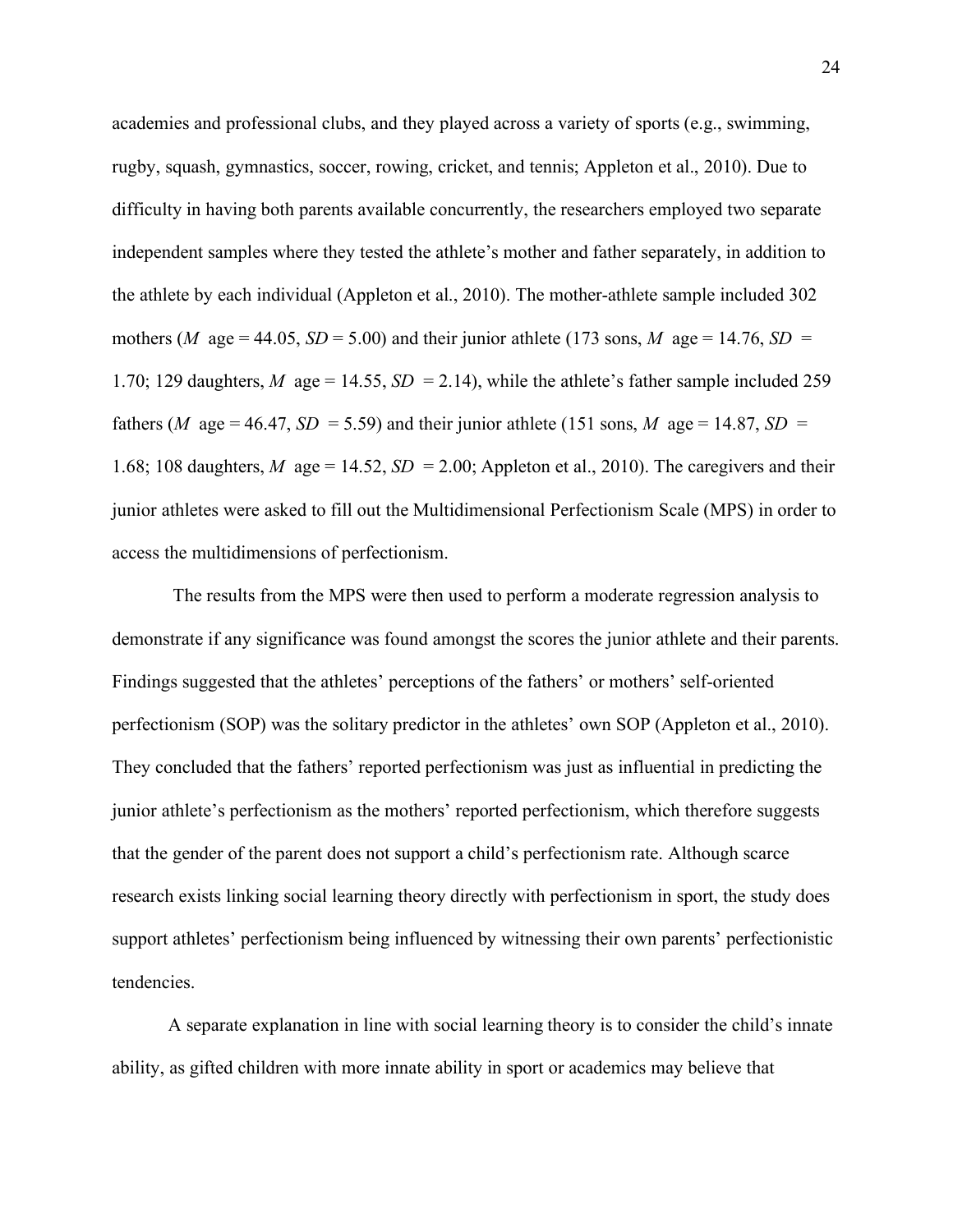perfection is more realistic to attain (Hill, 2016). It would not be unreasonable to suggest that gifted children could think that perfectionism is a more realistic goal to achieve when it may also be an expected standard due to their higher achieving abilities.

While the social environment may provoke MP, parenting styles and practices have been largely attested for how perfectionistic demands are transmitted from parent to child. Parenting styles can thus describe the parent and child interactions beyond social learning, and how those messages may specifically transmit to the child's development.

Parenting styles can be used as a psychological construct to identify the relationship and child-rearing strategies between parents and children (Halgin & Leahy, 1989). Two axes that describe the different parenting styles are warmth and control. Warmth can be defined as the parents' overall genuine care and affection shown toward their children, while control is the parent's environmental structure to manage the child's behaviors (Kyung et al, 2015). Through a series of childcare practices and research, Diana Baumrind (1966) helped to identify four parenting styles that fluctuate in parental warmth and control: Authoritative, Permissive, Authoritarian, and Neglectful.

Authoritative parenting includes a delicate balance of parental warmth and control to the child (Baumrind, 1996). This parenting style promotes the child to have autonomous self-will, but is equally valued alongside parental discipline (Baumrind, 1966). Positive outcomes in youth, such as prosocial behaviors, have been linked authoritative parenting (Eisenberg, Fabes, & Spinrad, 2006; Grusec & Sherman, 2011). This balance of high responsiveness or control and parental warmth given to the child has been correlated with children being able to emotionally self-regulate as well as promote moral values within the child (e.g., consideration and respect for others; Eisenberg, Fabes, & Spinrad, 2006; Grusec & Sherman, 2011). In addition, authoritative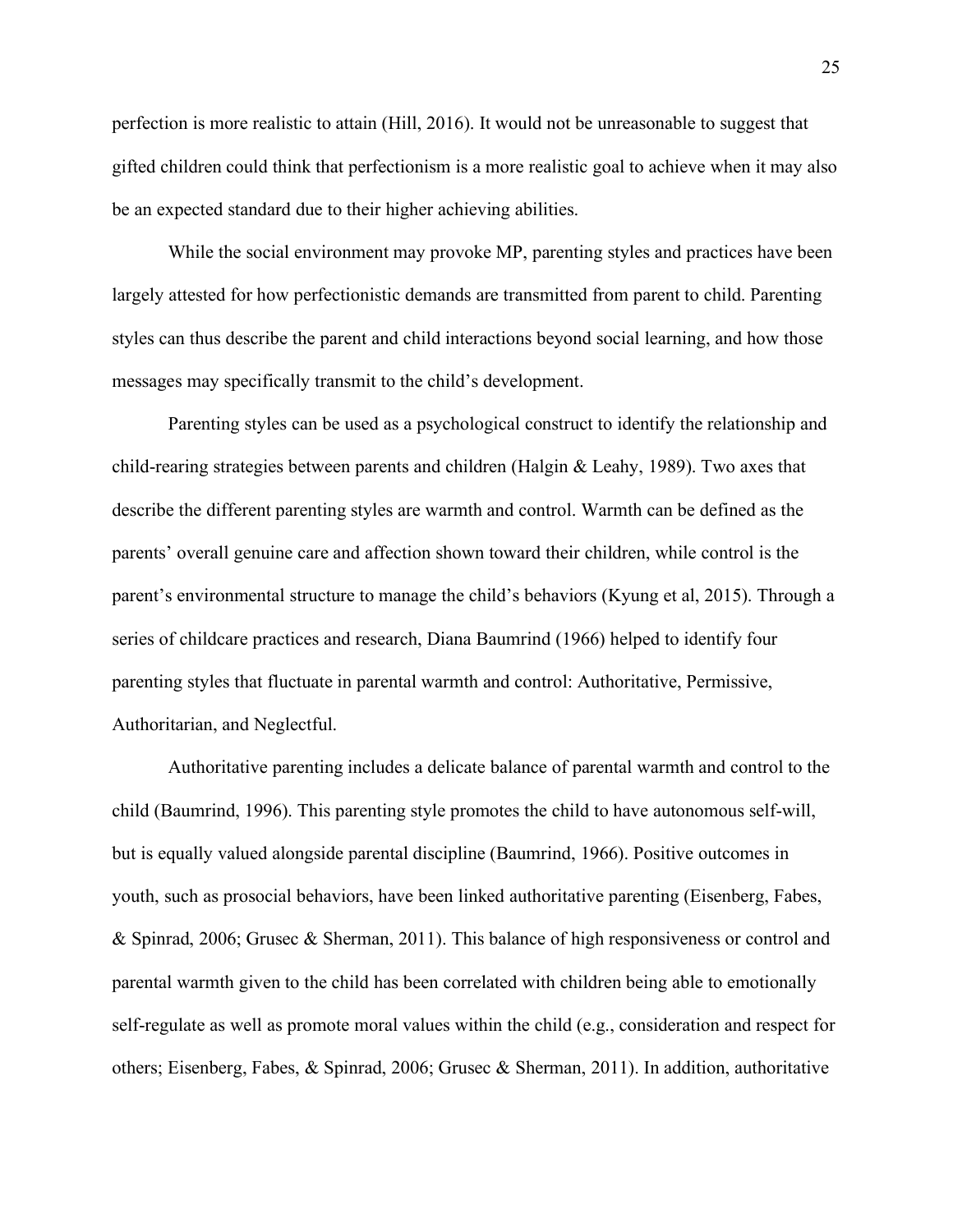parenting in youth has also been linked to positive academic outcomes, which theorists believe is associated with the child feeling more motivated in an academic environment (Eisenberg, Fabes, & Spinrad, 2006; Grusec & Sherman, 2011).

Permissive style exhibits a low level of parental control, but with warmth and love (Baumrind, 1966). Parents who have a permissive style choose to accept the child's impulses and desires, with little to no putative consequences. Typically, there are few demands regarding orderly behavior and obedience, which is continuously reaffirmed by the parent not exercising control (Baumrind, 1966). Parental warmth and affection are present, but the parents allow the child to regulate his or her own activities without defined standards.

Authoritarian style exhibits a high level of parental control, without the expression of parental love and warmth to the child (Baumrind, 1966). This style attempts to shape the child's behavior with the standard of conduct that is expected by the parent. Normally, the child is met with increased household responsibilities and structure to restrict the child's autonomy and independence (Baumrind, 1966). In contrast to authoritative parenting, authoritarian parenting has been linked to children having more emotional dysregulation due to the high level of demands and low levels of parental warmth (Eisenberg, Fabes, & Spinrad, 2006). Children from authoritarian parenting often feel less motivated and willing to engage in academic environments (Eisenberg, Fabes, & Spinrad, 2006; Grusec & Sherman, 2011).

Maccoby and Martin (1983) identified a category of neglectful parent, which is one who exhibits a lack of control and a lack of parental warmth to their child. In most cases, these parents are often dismissive, unresponsive, or indifferent when addressing their child's needs (Maccoby & Martin, 1983). Just as the style sounds, a neglectful parenting style is still broadly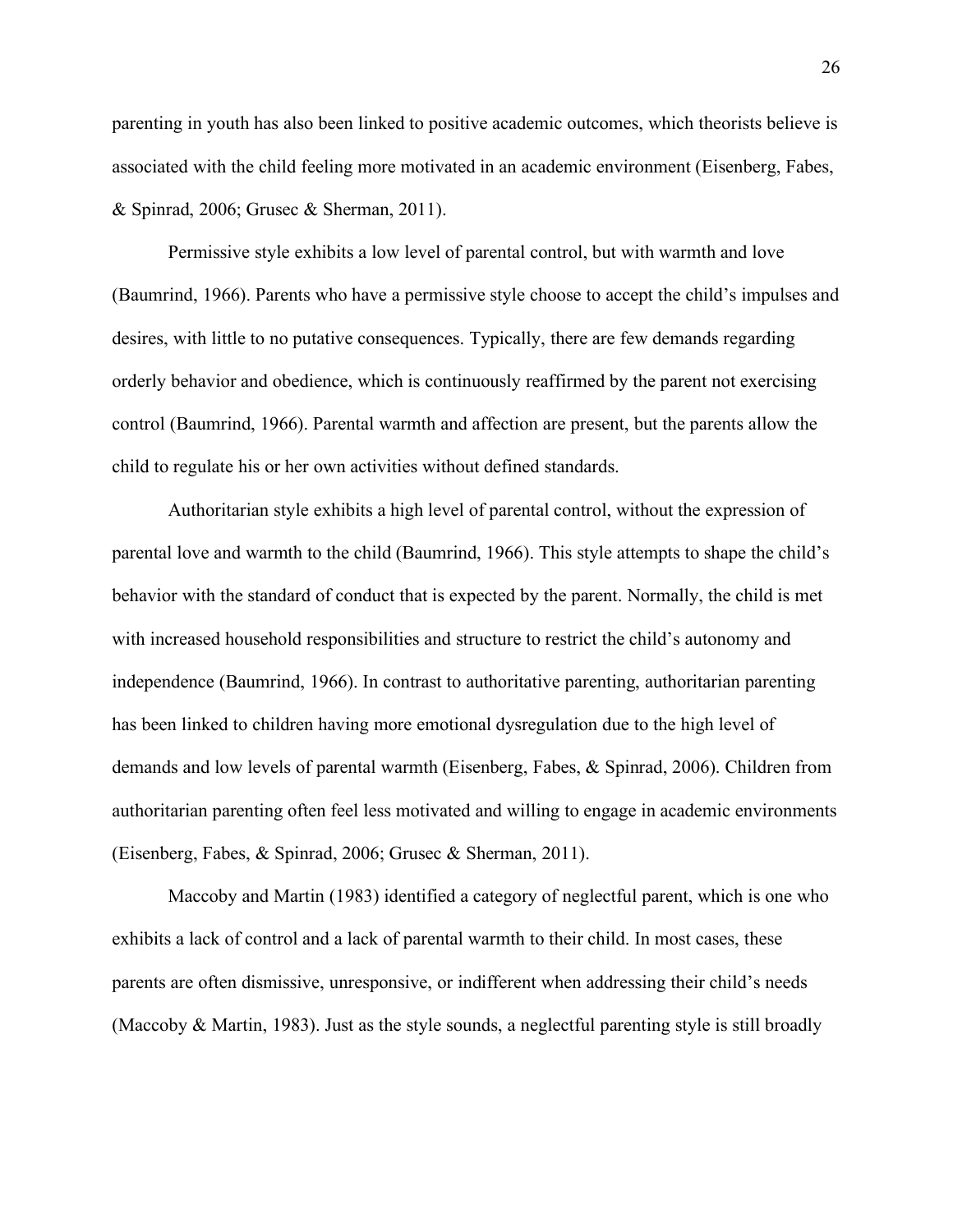used along Baumrind's identified styles to capture an improved holistic view that is seen across attachment.

Using a multidimensional approach to explore the development of perfectionism, Flett, Hewitt, Oliver, and Macdonald (2002) emphasized the importance of the general family environment. They argued that the two parenting dimensions identified by Baumrind (1971), control and harshness (lack of warmth), are relevant toward the development of perfectionism and may intersect with parental expectations (Flett et al., 2002). Specifically, the combination of high expectations and low parental warmth could result in maladaptive perfectionism (Flett et al., 2002).

Hibbard and Walton (2014) provided research to support how the relationship and childrearing strategies between children and their parents may lead to the development of perfectionism within the child. Participants included 231 undergraduate students (60 male participants and 171 female participants) who were voluntarily recruited from a psychology course at a university in North America. The average age of the participants was 22.19 years while their demographics varied (79% White, 7% Hispanic, 5% Asian, 1% African American, 8% other). The participants were given the MPS (Frost et al., 1990) and the Parental Authority Questionnaire (PAQ; Buri, 1991) to record perfectionism characteristics and their perceived parenting style, respectfully. A bivariate correlation coefficient was calculated between the different perfectionism dimensions and parenting styles (Hibbard & Walton, 2014).

Results revealed that authoritative parenting style may be associated with adaptive perfectionism characteristics, such as setting one's own personal standards as well as developing organizational skills. The researchers also concluded that authoritarian style parenting was much more strongly correlated with maladaptive characteristics associated with perfectionism, which

27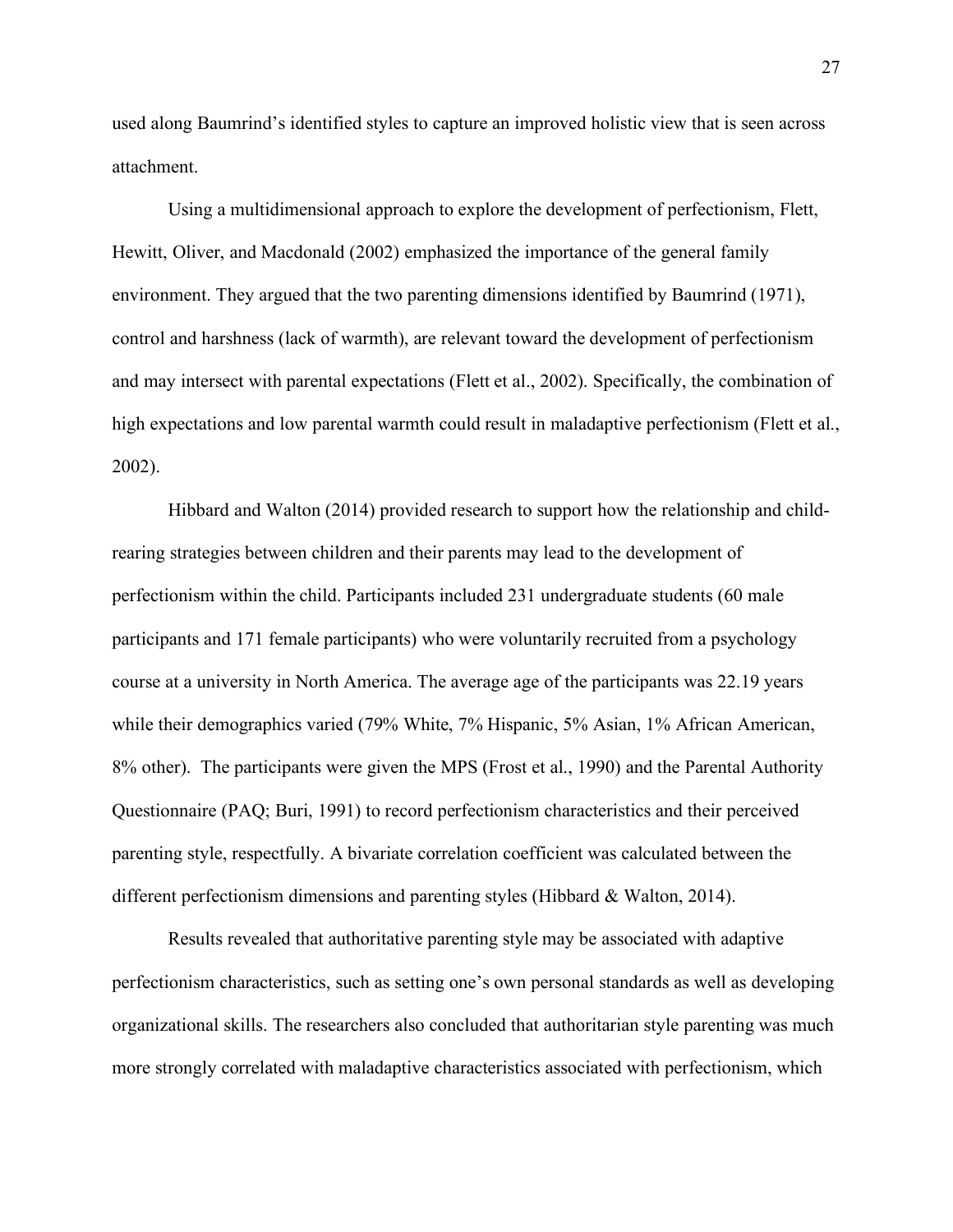include doubting one's abilities, having concerns about making mistakes, and having feelings of being criticized. Additionally, their research suggested that permissive parenting style was found to be unrelated to most dimensions of perfectionism, while neglectful parenting was found to be related to MP in that participants from neglectful style often endorsed doubts about one's abilities, as well as feeling easily criticized (Hibbard & Walton, 2014).

Gong, Fletcher, and Bolin (2015) supported the existing literature about parenting styles and perfectionism. They added that the use of coping styles may be a product of that individual's parenting style received throughout development. Results implied that authoritative parenting style may reduce the individual's concern over mistakes, which therefore greatly reduces the chances that the individual will suffer from negative psychological outcomes, such as low selfesteem, depression, or negative affect (Gong et al., 2015). Authoritative parenting style was also strongly associated with strategy coping (Gaylord-Harden et al., 2010; Swanson et al., 2011) and socioemotional coping (Gaylord-Harden et al., 2010), whereas authoritarian parenting was associated with more use of avoidant coping (Caples & Barrera, 2006; Chan, 2010; Wolfradt et al., 2003; Zhou et al., 2008). Children from authoritarian parents may have little experience when dealing with stressful situations, as they were more likely raised by being given rigid direction, clear command, or ultimatums when making decisions (Darlow et al., 2017). Therefore, when stressful situations arise in becoming an emerging adult at college, students from authoritarian parenting styles are more likely to cope by avoiding the situation, as there is no parental demand or guidance on how to deal with the situation (Gong et al., 2015). In other words, that individual would be at a loss on how to proceed when feeling stressed, whereas previously they have been given demands on what to do. Therefore, the ability to self-cope was not established when growing up in a more rigid household. Avoidant coping styles commonly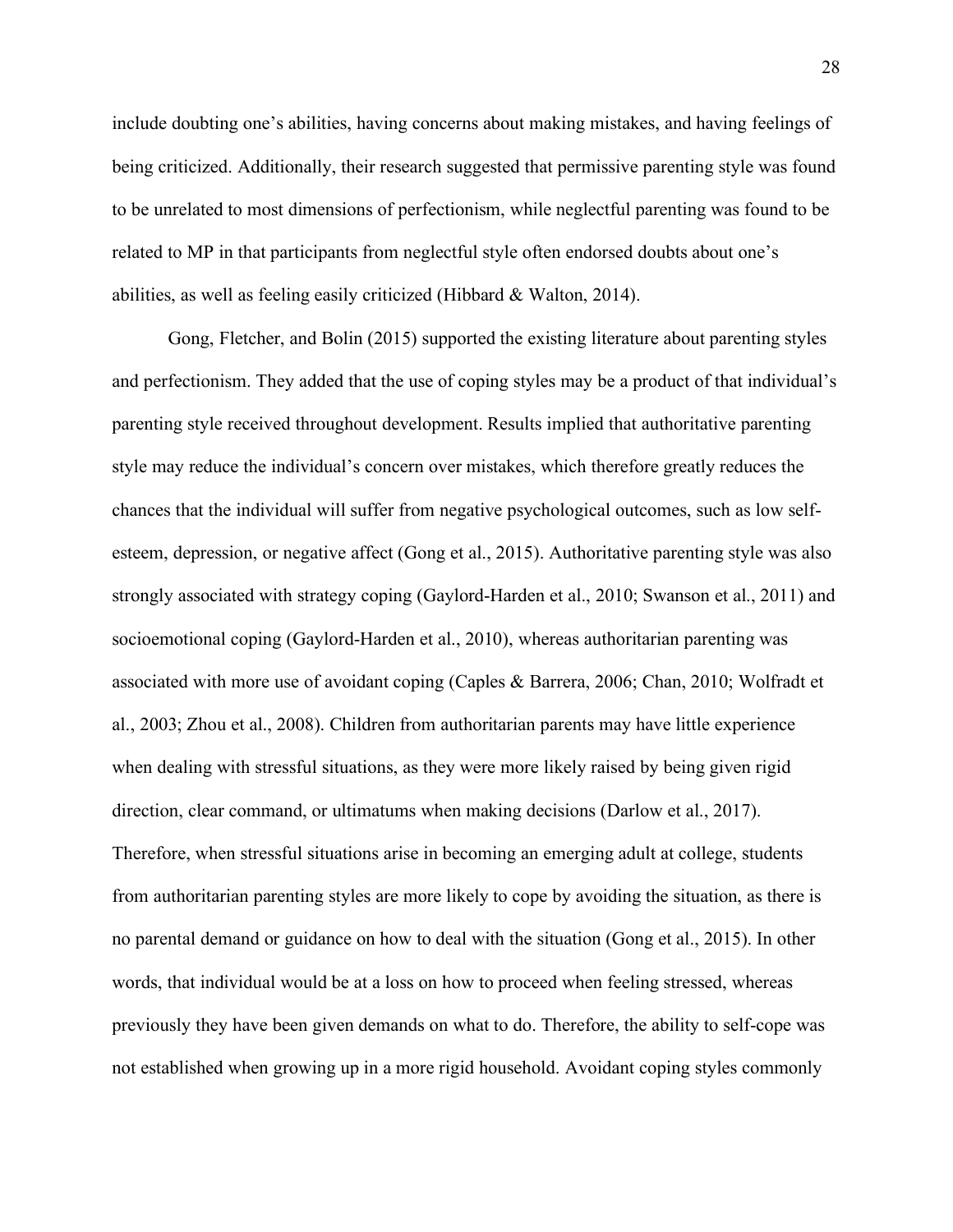seen are avoiding or denying the stressor, as well as an increased risk for using alcohol and drugs (Gong et al., 2015).

As demonstrated by research, parenting styles and practices can play a crucial role in the development of MP, as they can provide an extension to the social learning pathway. The extension of the pathway captures how a parent or caregiver's expectations may be communicated to the child or athlete. As discussed in the recent research, authoritarian parenting style was seen to be more closely linked to MP traits, which included individuals doubting their abilities, having concerns about making mistakes, and having feelings of being criticized (Hibbard &Walton, 2014). An avoidant coping style, which is also linked with MP, was seen more in individuals who received authoritarian parenting as opposed to other parenting styles (Gong et al., 2015). Thus, the strengths from the research can indicate a strong correlation to MP and authoritarian parenting style as well as conceptually provide an explanation on why individuals may engage in avoidance or procrastination when experiencing MP.

#### *Second Pathway: Social Expectations*

The second pathway identified by Flett and colleagues (2002), the social expectations model, describes how a child's worth and acceptance within the family is conditional upon their successes. Greenspon (2000) explained how the parents' facial expressions, strict demands, and parenting style can become the main contributor in how maladaptive perfectionism develops. Parents who respond to their children in a critical manner while imposing stringent standards can lead to them feeling like their self-worth is contingent on their achievements (Frost et al., 1990). Thus, they are more likely to receive praise and positive feedback when they meet the desired expectations of the stringent parents. However, creating an environment of contingent self-worth also engenders shame and guilt when the child fails to meet the desired parental expectations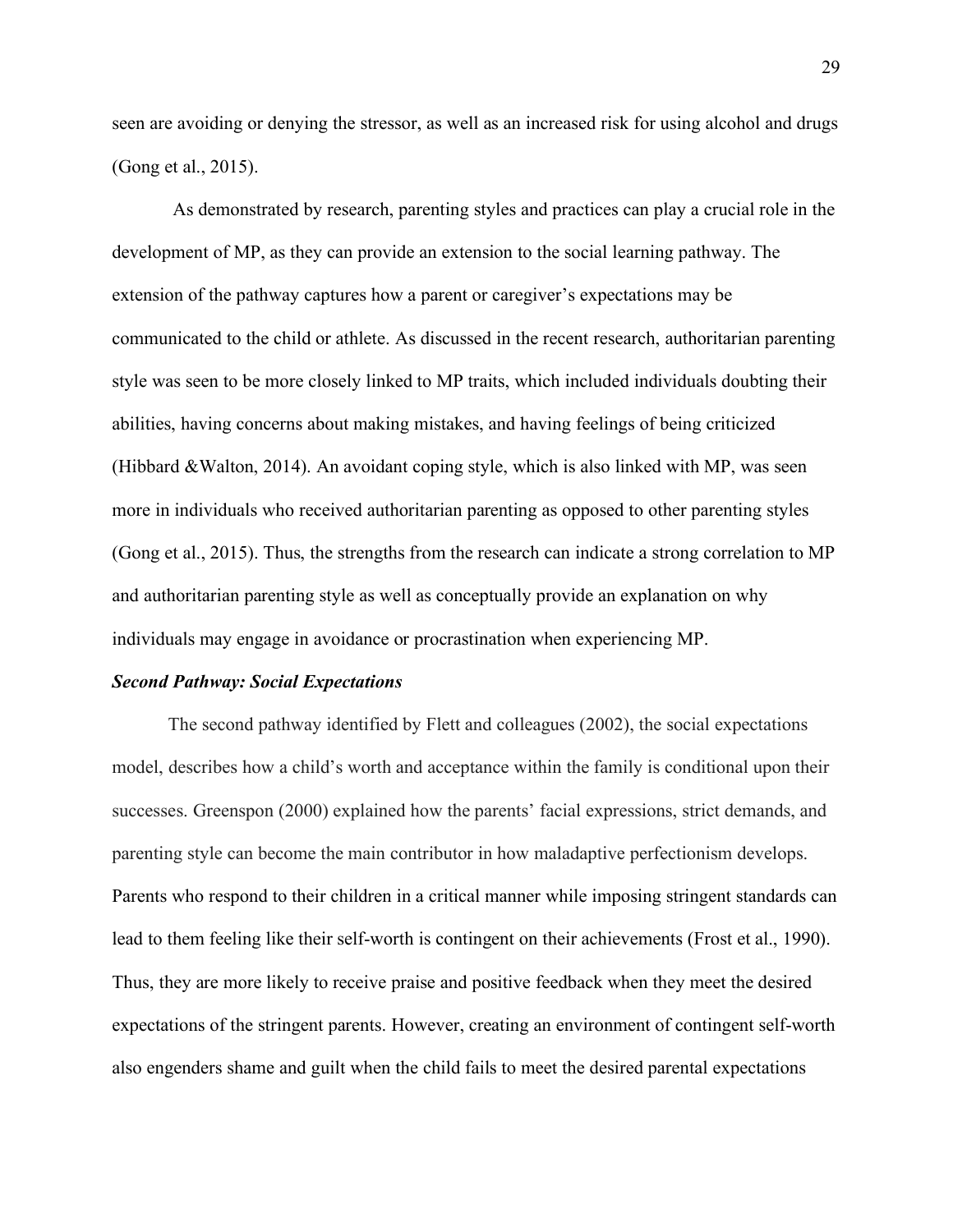(Hollender, 1965). Furthermore, when a child is seeking to please their parents while being met with feelings of inferiority, maladaptive perfectionism may develop (Hollender, 1965). Hewitt and colleagues (2017) described a relational model that theorizes the influence of a child's parents in the development of perfectionism. The model discusses the importance of child attachment to their parent or caregiver, suggesting that parents who consistently respond to their child's needs help manifest self-esteem and belongingness for that child. On the other hand, when a parent inconsistently responds to their child, or provides conditional positive regard, that child begins to view their parents as being judgmental, thus impacting the child's own self-worth in remaining fragile and insecure (Hewitt et al., 2017). The relational model described by the researchers also suggests that the child internalizes feelings of shame or unworthiness when they are inconsistently responded to, meaning that the child may feel they are the problem or issue if they are not being comforted or responded to by the parent or caregiver (Hewitt et al., 2017). Thus, the child must learn to survive and cope without the adult from a young age, which can also lead to adverse physiological effects (Hewitt et al., 2017).

Through interpersonal interactions, a child can also learn what induces anxiety as well as what reduces anxiety. Sullivan (1953) translates the early childhood experiences as being either the "good me", meaning an interaction with anxiety reduction, or "bad me", meaning the interaction induced anxiety. For example, a parent may become anxious and upset when the child is sad and emotional. The anxiety felt by the parents results in the child feeling as if their tearfulness and sadness caused the parent's anxiety, which translated into the child experiencing the "bad me" (Brustein, 2013). To protect the parent from becoming anxious, the child then suppresses any sad or distraught emotions, leaving that child unfilled in emotional expression as well as a lack of support. The interpersonal style of that child then develops and continues to be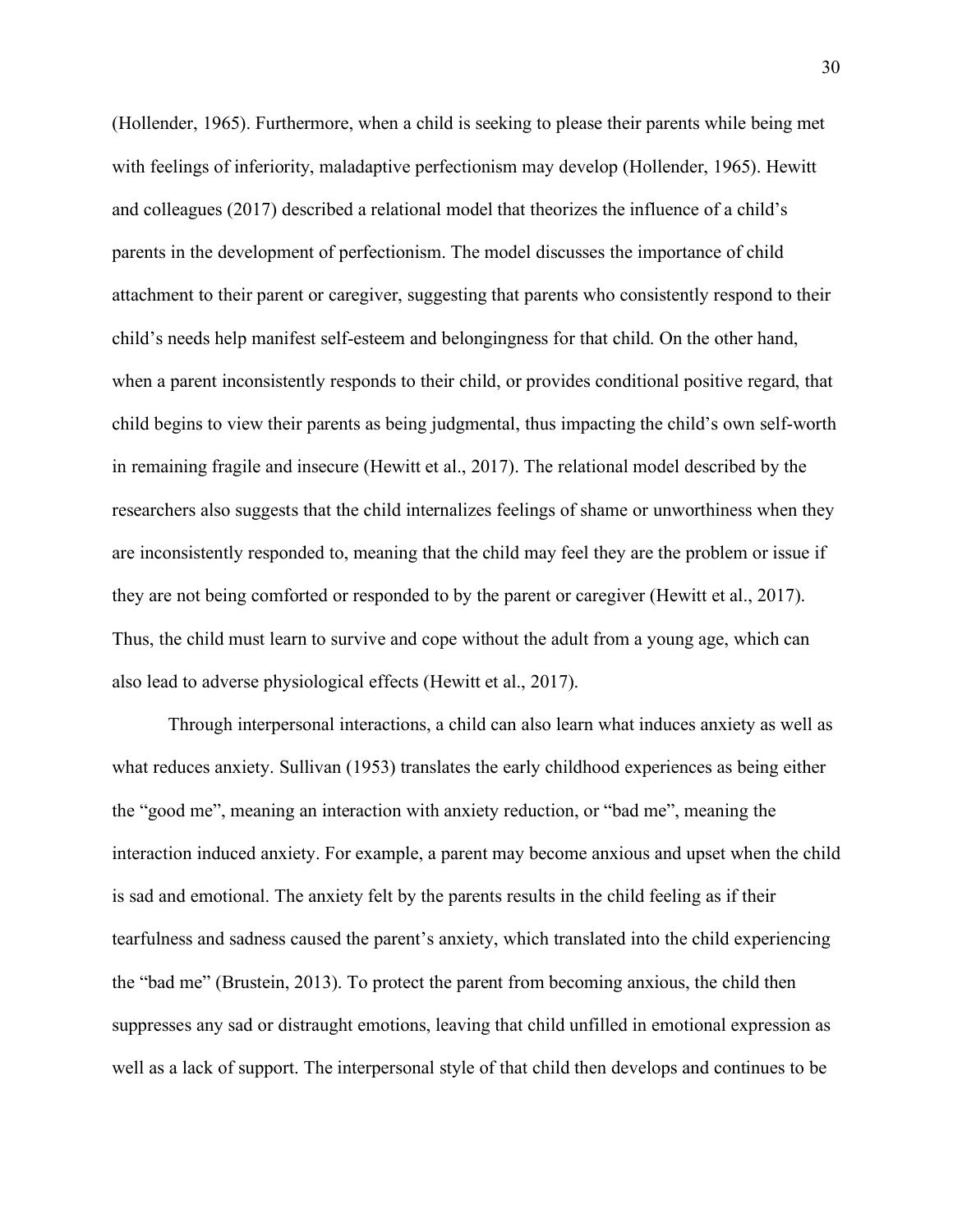rigid throughout development into adulthood in that the child affiliates the parent with other figures in their life. Regarding perfectionism, the child may feel they have to act or appear perfect, or avoid showing distressing emotions, to fulfill the "good me" role within the family or team (Sullivan, 1953).

Also under the psychodynamic umbrella, Melanie Klein (1935) offered a theory that may also explain how perfectionism is acquired within an individual and how perfectionism can therefore be treated. Klein explained that pathology is a result of an internal battle between a good self versus a bad self. She elaborated that when the bad self, meaning the individual's sense of aggression, occurs more than a person's good self, or their love and kindness, then adverse psychological symptoms develop (Greenberg & Mitchell, 1983). In regard to perfectionism, Brustein (2013) suggested that athletes or individuals who experience socially prescribed perfectionism may experience an internal battle where their bad self is outweighing their good self. In other words, the person may be trying to overcompensate by nurturing others, engaging in activities, or trying to make others feel fulfilled due to the individual's own guilt about their bad self.

The development of perfectionism partly becomes what is considered a socially conditioned coping method for that child. To avoid the pain of rejection, as well as help instill their own self-worth, the child strives to obtain validation and approval from their parent or caregiver (Hewitt et al., 2017). Relationally, the child's perfectionism is developed based upon the interactions they have early on with the caregiver. Barber (1996) discusses that achievement areas, like sports or academics, arean example of where the parent may provide only conditional responses to the child. Love, affection, and attention can be positive reinforcements used by parents when their child performs satisfactorily; however, if performance expectations are not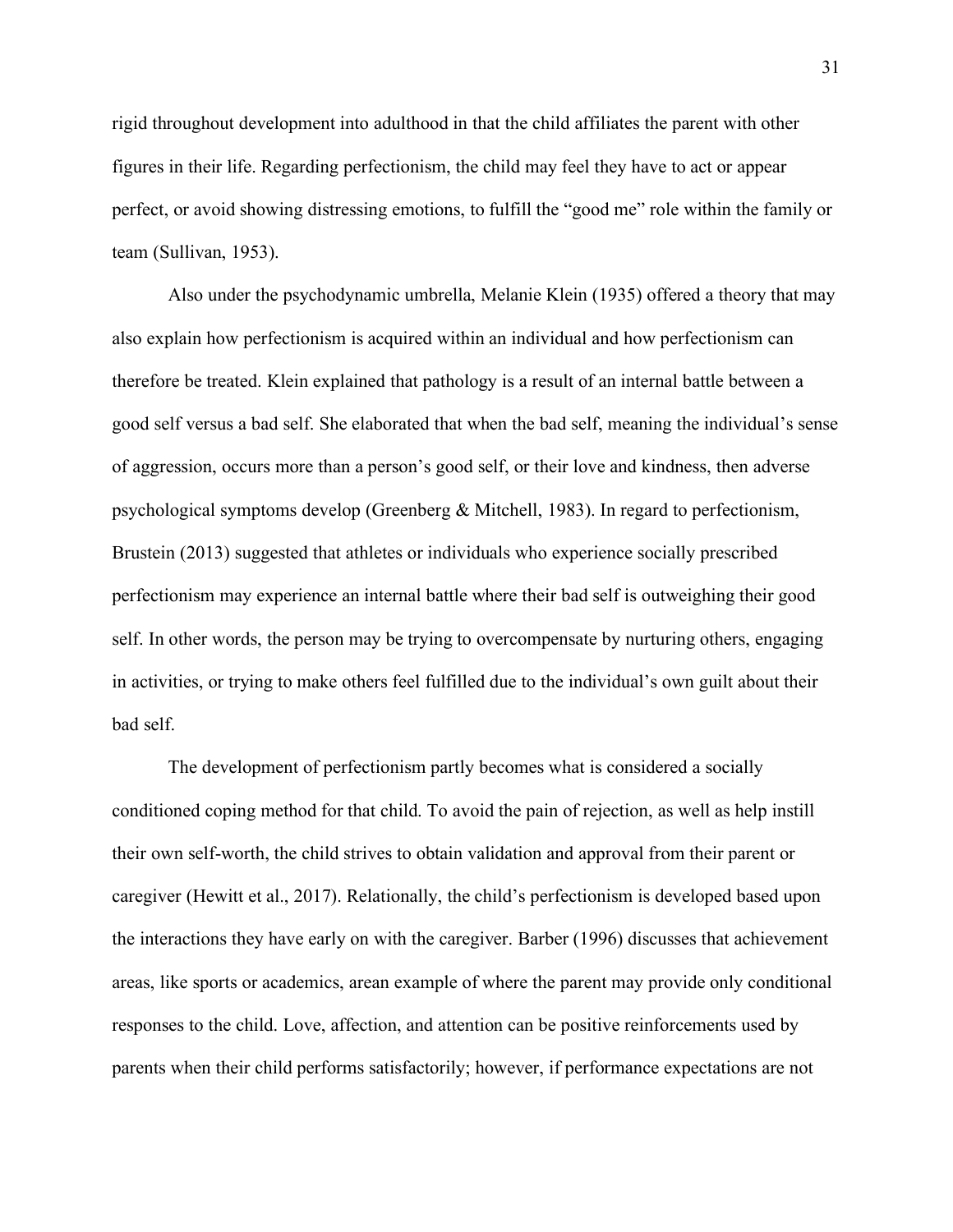met, the child is met with feelings of shame and failure in that they did not satisfy their parents to be given approval. Not obtaining approval can result in the emotional cost of the parents withdrawing their love and affection when the child does not perform to their expectations or satisfaction (Assor, Roth & Deci, 2004).

Carl Rogers (1951) initially theorized how unconditional self-acceptance contributes to positive well-being and personal adjustment. His theory has become a fundamental cornerstone to modern western psychology, which, in turn, has allowed for a conceptual understanding of perfectionism development. Rogers (1951) believed that humans had one basic motive throughout life, which is their inherent tendency in wanting to reach self-actualization. Selfactualization was defined as the person's ideal self becoming congruent with their 'actual self' or current behaviors (Rogers, 1951). In order for a person to develop toward self-actualization, Roger's (1951) explained that the individual needs an environment that provides opportunity for growth, which includes unconditional positive regard as well as feeling understood around their own subjective thoughts and feelings. When an individual only receives conditional worth based upon their actions, Roger's (1951) explained how an individual can develop a poor self-concept, which will misalign one's ideal self from current self.

In line with Hewitt et al.'s model (2017), Rogers (1951) emphasized how the conditional regard by parents teaches the child that self-esteem and approval are only intermittently gained when the child is successful. Therefore, that child may begin to become preoccupied with avoiding mistakes in performances, or being perfect, in order to gain desired approval. Therefore, when a child feels the need to perform to another person's standard, perfectionistic tendencies such as perfectionistic cognitions may begin to develop. Perfectionistic cognitions are defined as automatic thoughts an individual has that are characterized with the desire to be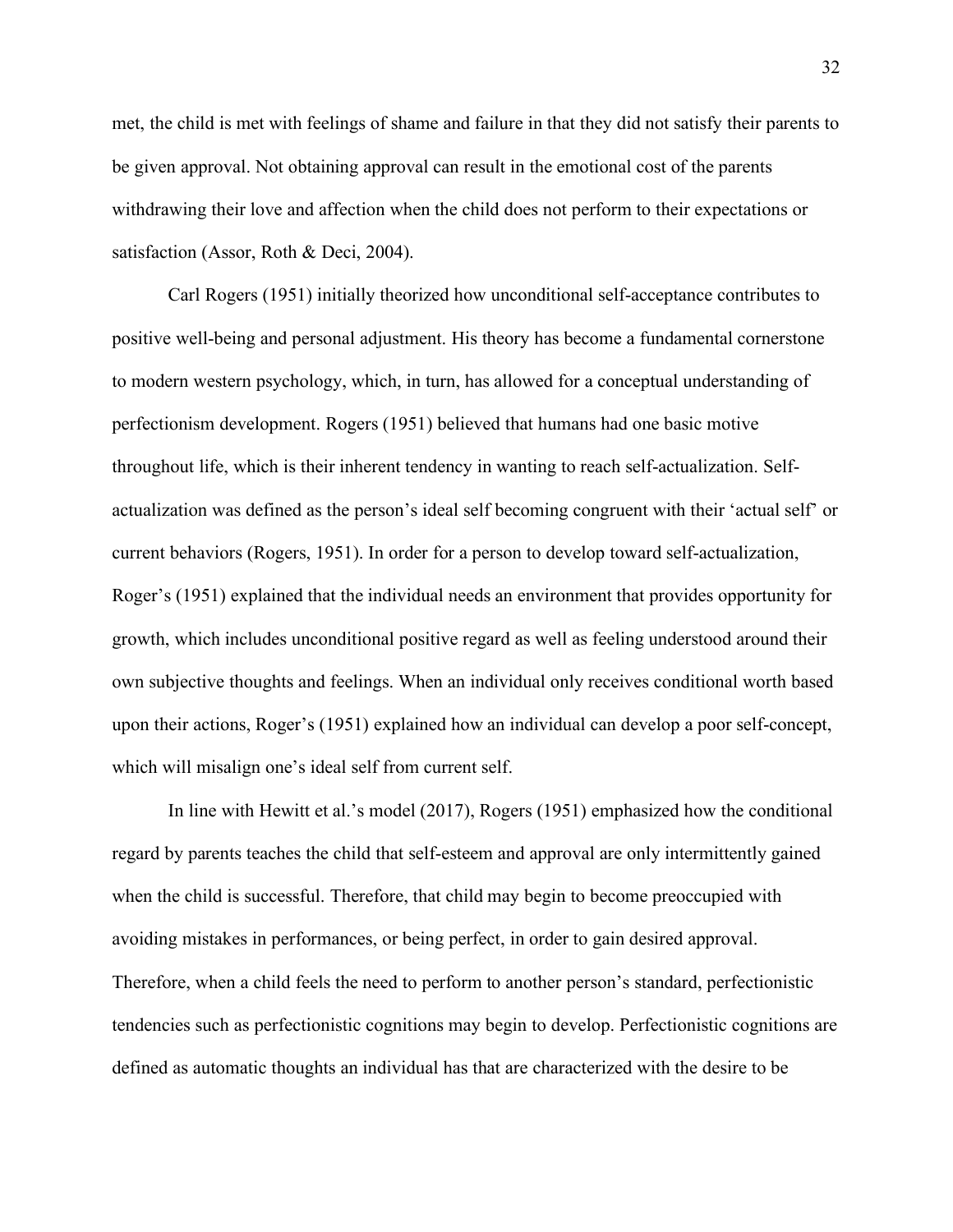perfect (Flett et al., 1998). Those cognitive beliefs or thoughts are most likely comparing that person's actual performance to that individual's ideal performance. Burns (1980) explained that perfectionists feel intense pressure to overemphasize certain qualities of the sport in order to help reach perfection (e.g., organization, neatness, form) all while working tirelessly to avoid imperfection. The increased, intense pressure a perfectionist feels to deliver quality performances during every game or competition of the sport can manifest into "all or nothing" thinking, meaning if the performance is not perfect to their standards, then failure is the result (Burns, 1980). Flett and colleagues emphasized the importance of perfectionistic cognitions influencing the individual's emotional regulation. Since thoughts and emotions are impacted by one another, the effect of unrealistic, perfectionistic cognitions can lead to emotional difficulties that can later transpire to mood-related psychopathology.

Curran (2018) conducted the first empirical study investigating how conditional positive regard influences perfectionism in sport. While many theorists suggested that an athlete's internal self-worth was dependent upon their performance in the sport in relation to parent conditional regard, Curran (2018) was able to provide empirical data to support existing theory. He surveyed 153 adolescent athletes (93 male athletes, 60 female athletes, *M* age = 15.16 years,  $SD = 1.65$ ) who played various sports across the United Kingdom (UK). Participants eligible for recruitment included the individual playing their sport at a regional level throughout the UK in addition to having parental approval due to the ages of the participants. Information about race and ethnicity of participants was not provided by the authors. The purpose of the study was to find the mediating effects between the athlete's self-worth and perfectionistic concerns, as well as the perceived parent conditional regard. In order to access the data, participants were asked to fill out questionnaires that included the Parental Conditional Negative Regard Scale (PCNRS;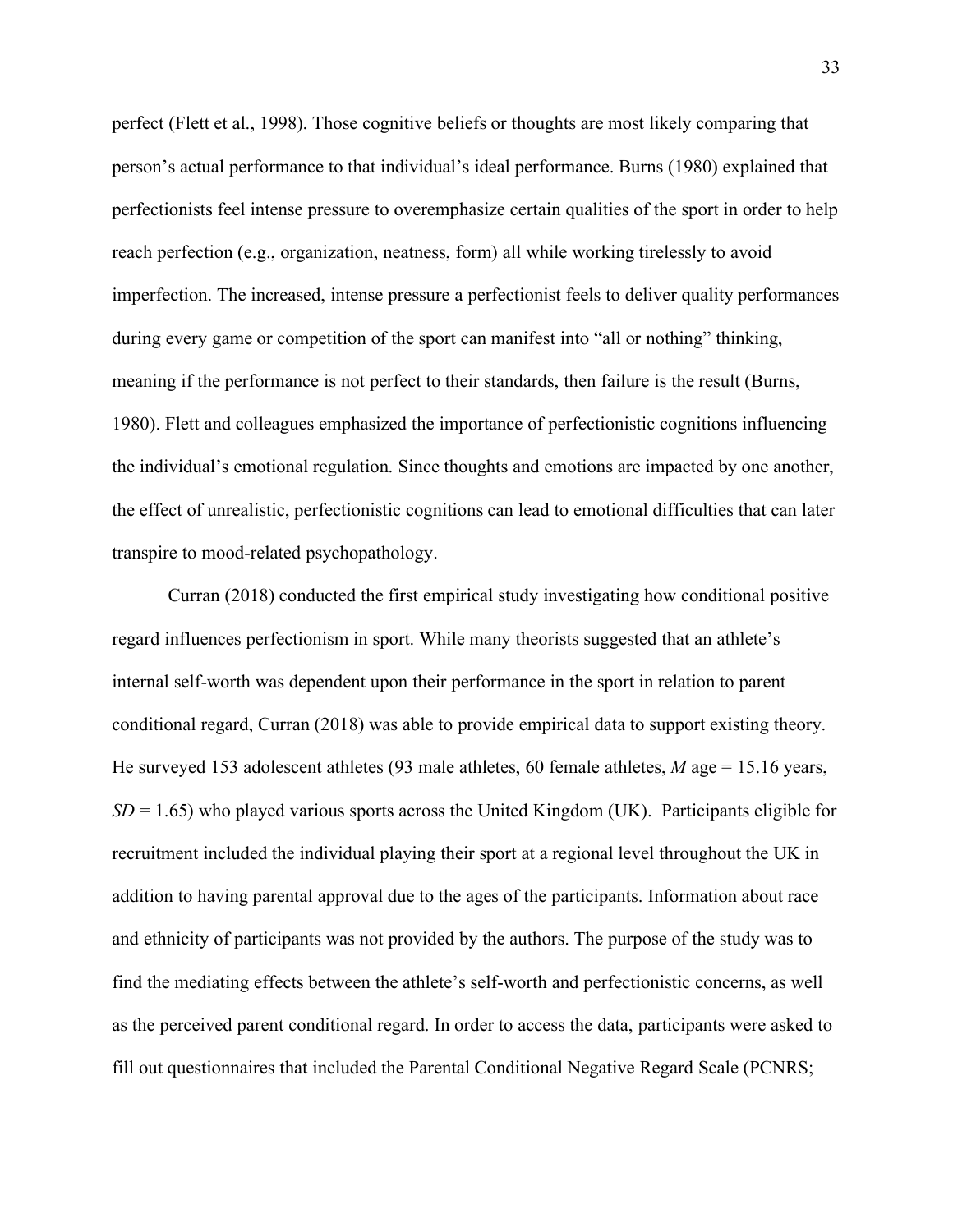Assor & Tal, 2012), Competence subscale of the Contingencies of Self-Worth Scale (CSWS; Crocker, Luhtanen, Cooper, & Bouvrette, 2003), and the Sport Multidimensional Perfectionism Scale (SMPS-2; Gotwals 8 & Dunn, 2009). To analyze the results, the study combined a factor analysis with regression to assess the relationships throughout the data (Curran, 2018). The study further included using a causal steps procedure to test for direct pathways between parental conditional regard and perfectionism (see Holmbeck, 1997).

The results revealed parental conditional regard to positive predict perfectionistic concerns ( $\beta$  = .63, 95%), in addition to accounting for 70% of the variance in perfectionistic concerns (Curran, 2018). It should be noted that the association between parent conditional regard and perfectionistic concerns displayed a large correlation, which may account for the child's preoccupation to avoid mistakes to satisfy their parents' expectations. Since the association between parental conditional regard and perfectionistic concerns was deemed positive, this study was the first to provide empirical evidence to support relational theories on perfectionism development. To proceed, the numerical data strongly suggests that the adolescent athletes may ascribe to a preoccupation with others' approval (e.g., perfectionistic concerns) when the parent or caregiver conditions their love and approval upon their child's success in sport (Curran, 2018).

Recently, a study was conducted on both male and female freshman collegiate athletes (*N*  $= 155$ ) to determine if their level of perfectionism is impacted by their parental involvement within their sport (Cremades et al., 2013). While the recruitment process was not identified, the demographics amongst the participants varied (approximately 77% White, 5% Hispanic, 5% African American, one participant was Latino, and 13% classified themselves as "other"). The represented sports were wrestling ( $n = 34$ ), [gymnastics](https://www.sciencedirect.com/topics/social-sciences/gymnastics) ( $n = 34$ ), diving ( $n = 14$ ), golf ( $n = 7$ ),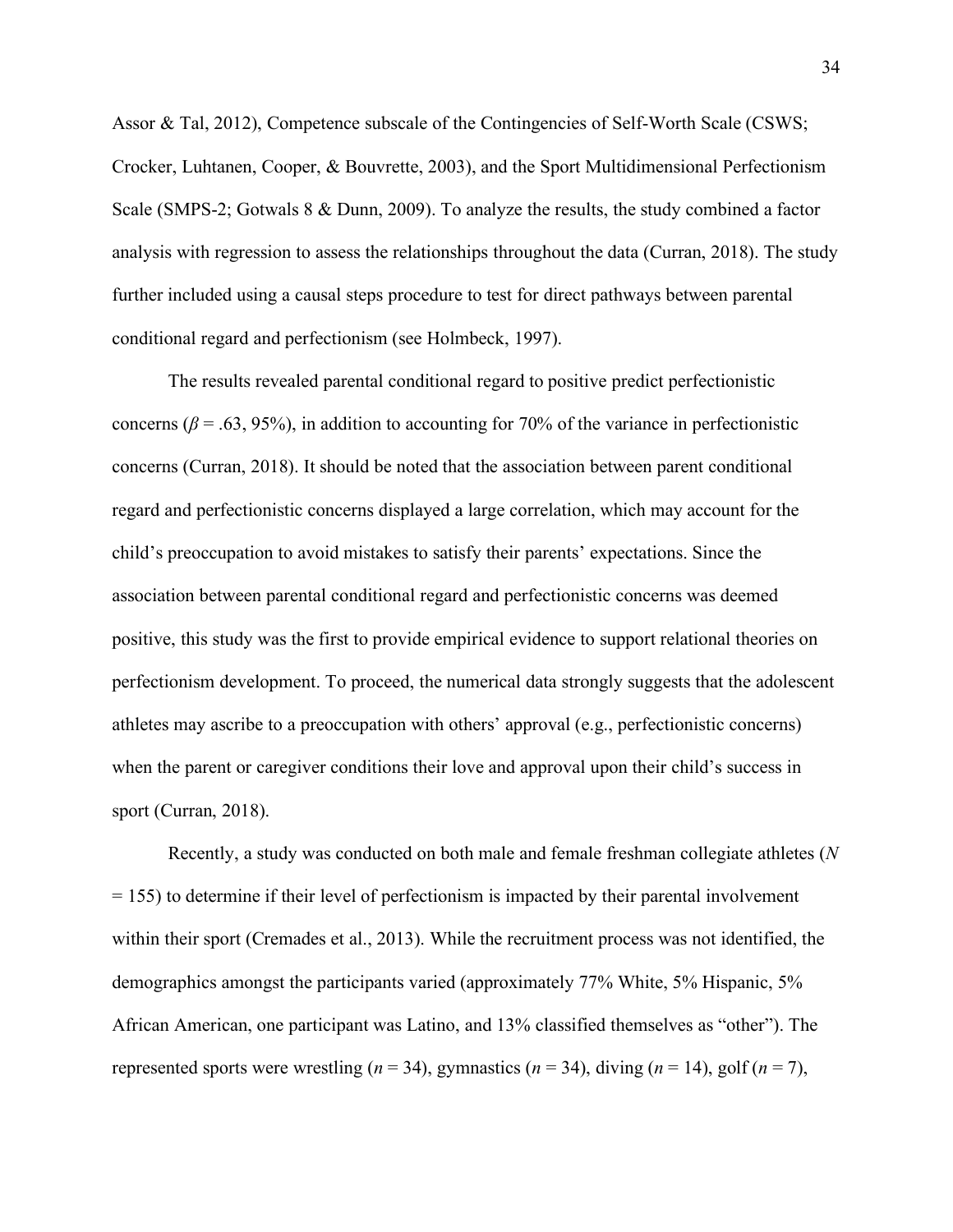tennis ( $n = 21$ ), swimming ( $n = 35$ ), bowling ( $n = 4$ ), and track & field ( $n = 6$ ). The Family Involvement Questionnaire (FIQ; Fantuzzo, Tighe, & Childs, 2000) was used to determined past family involvement while the Perfectionism Inventory (PI; Hill, Huelsman, Furr, Kibler, Vicente, & Kennedy, 2004) helped determine the differing constructs of perfectionism. The instruments were used to determine how family involvement may differ between athletes and their reports of perfectionism. A MANOVA was used to measure the intersection of the independent variables (gender, father involvement, mother involvement) across measures.

The results concluded that there were significances among gender and father involvement in the sample of athletes. The study showed that the freshman female athletes reported a significantly lower Concern Over Mistakes (COM, a perfectionism subscale) compared to freshman male athletes,  $F(1, 140) = 9.69$ ,  $p < 0.01$  (Cremades et al., 2013). In addition, athletes who reported more father involvement in their sport also reported having significantly higher standards for others within the sport, as opposed to those with less father involvement (Cremades et al., 2013). Thus, individuals whose fathers contributed to more emotional, functional, or financial investment throughout their sport demanded and expected more success from their teammates. Parental involvement can further appear as volunteering to help with transportation to practices/games, attending team meetings/conferences, displaying support at events (e.g., cheering), as well as participating in the individual or athlete's performance goals; Cremades et al., 2013). Further, mother involvement was not a factor that led to any significance among the sample's perfectionism (Cremades et al., 2013). Therefore, the findings can suggest that perfectionism among collegiate athletes varied amongst parental involvement within the sport. Athletes who reported more father involvement, specifically, reported higher levels of other oriented perfectionism in their sport; however, no differences were detected in the rates of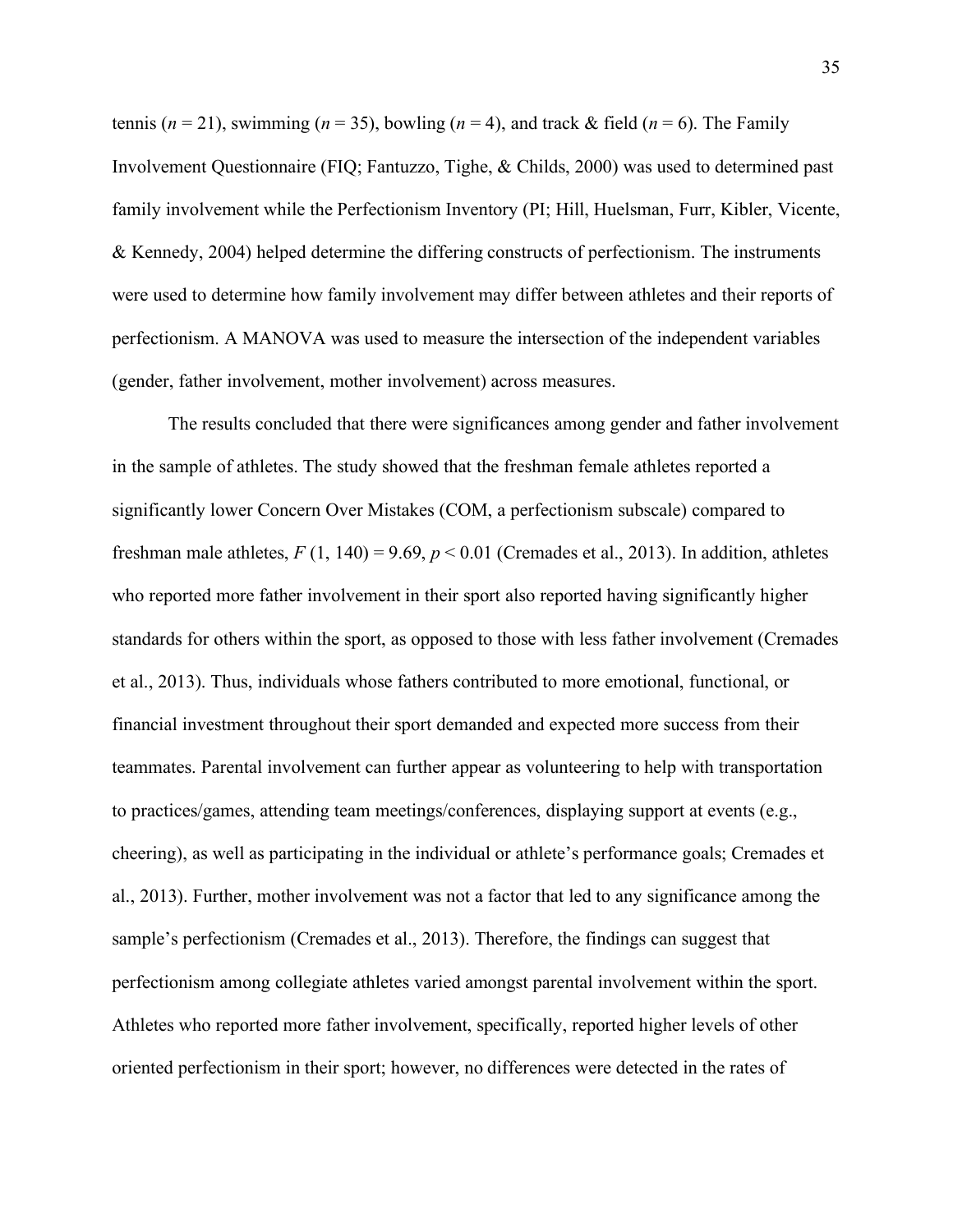perfectionism with mother involvement. Thus, a father's presence may be impactful to an athlete's perfectionism development in sport. Limitations to the study include the small sample size and uneven distribution across the type of sport and participant demographic differences. Parenting styles and perception of parental demands may vary across cultures; thus, results should be interpreted with caution.

Relevant research has supported the significance of parenting styles and practices to describe how MP, in addition to adverse coping styles, can develop in a child or athlete. Studies have demonstrated how the parent's gender can be a differentiating factor in how certain dimensions of perfectionism may develop within an individual (Cremades et al., 2013; Frost et al., 1991). While the data has been limited, further research is needed to identify how much of a mediating role that parent gender may contribute to parenting styles and the development of a child or athlete's perfectionism. Further, parent conditional positive regard was seen as a significant correlation in the relationship with a child's maladaptive perfectionism traits (Curran, 2018). While the social expectations pathway demonstrates how high expectations and conditioned approval can produce unhealthy perfectionism, the third pathway builds yet another extension to perfectionism development through the exposure of physical punishment or maltreatment.

## *Third Pathway: Social Reaction (expansion of second pathway)*

The third pathway identified by Flett and colleagues (2002), the social reaction pathway, addresses how child maltreatment, such as physical abuse, can contribute to how that child works diligently to avoid errors. Whereas the social expectations model involves conditional acceptance, the social reaction model describes situations in which a child experiences an unpredictable family environment that can often lead to physical rearing or maltreatment when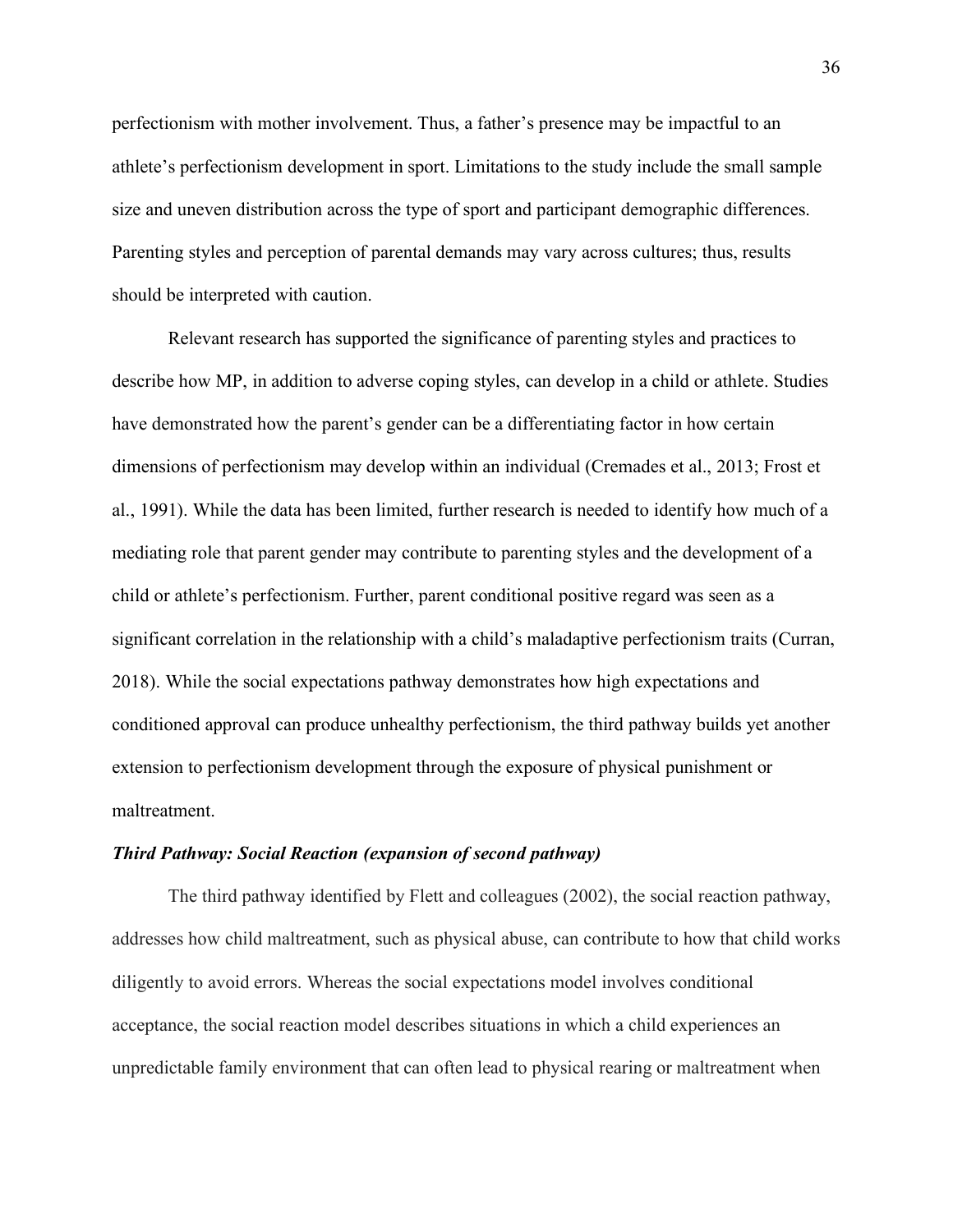making a mistake (Flett et al., 2002). Flett and colleagues (2002) described the considerable overlap between the second and third pathway; however, the division among pathways was necessary due to the emphasis of parenting dimensions in each pathway. While the social expectations pathway captures more of parental expectations (control), the third pathway focuses more on the parental domain of harshness (lack of warmth). The lack of warmth may extend farther than removing affection but may also include physical rearing or maltreatment as previously noted. Differentiating the pathways was necessary, as different combinations have existed within parenting practices. For example, some parents may provide warmth and approval of their child while still having strict expectations, while on the other hand, other parents may withhold warmth and affection despite positive performance outcomes (Flett et al., 2002).

McArdle and Duda (2004) conducted a study to show how an adolescent athlete's perfectionistic tendencies were related to their perception of the parental environment, coupled with the adolescent's own motivation within sport. Participants in the study included adolescent athletes (*M* age = 14.0, *SD* = 1.42) comprised of both male ( $n = 77$ ) and female ( $n = 119$ ) athletes who were eligible to compete in their sport at a national competition level (McArdle & Duda, 2004). The sports played amongst athletes included gymnastics, diving, swimming, synchronized swimming, trampolining, skating, squash, and golf. For the study, the athletes were asked to fill out questionnaires in order to report their perfectionistic tendencies (MPS; Frost et al., 1990) as well as the perceived parental environment. In order to measure the environment, the Family Adaptability and Cohesion Scale II (FACES II; Olson, Portner, & Bell, 1982) was used to determine the flexibility of the home in regards to structure and rules. Lastly, the motivation of the athlete participant was gathered using the Sport Motivation Scale (SMS; Pelletier et al., 1995) to record the reasoning as to why the athlete participates in sport. A Pearson product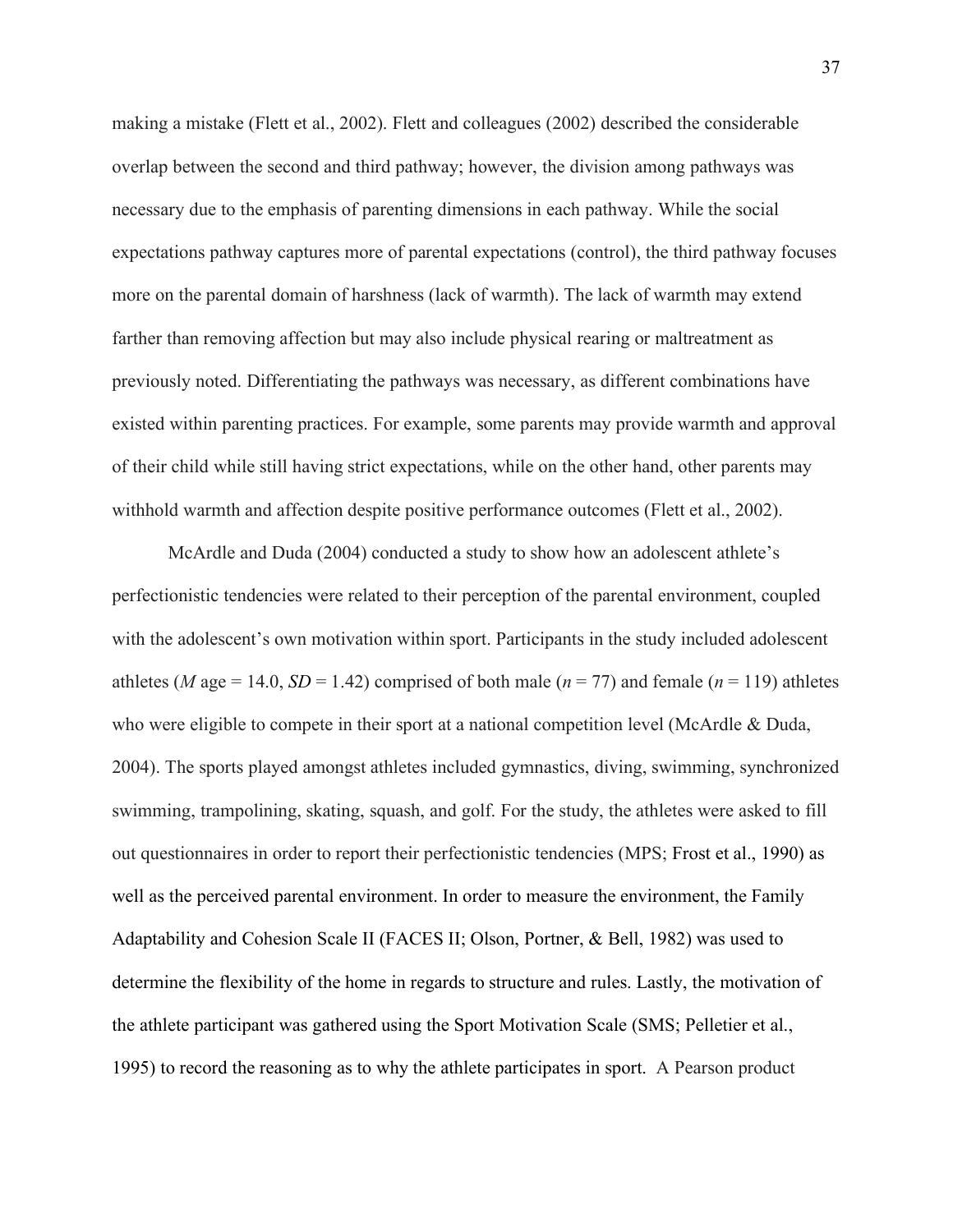correlation was used to determine the relationships between the factors (McArdle & Duda, 2004). A one-way MANOVA was specifically used to evaluate the flexibility of the household as well as the perfectionistic tendencies of the athlete (McArdle & Duda, 2004). Results from the MANOVA suggested that the athletes who viewed their home environment as inflexible and punitive also reported that not meeting their parent's expectations was unacceptable (McArdle & Duda, 2004). The data may suggest that athletes who are raised in a more structured and inflexible household may contribute towards having negative self-evaluation tendencies (McArdle & Duda, 2004).

Other research suggests that household environments, such as McArdle and Duba's (2004) study, had described may be a key indicator on how MP develops. Researchers explain that children who believe their satisfactory performance will only lead to a neutral parental response and their unsatisfactory performance will convey a harsh, punitive response, can often inhibit themselves from developing self-determination and self-motivation (Deci & Ryan, 1992; Eccles et al., 1998). Deci and Ryan (1992) offer an explanation by saying how the emphasis of performing to someone else's standards, even if that performance feedback is neutral, begins to weaken the individual's self-motivation or determination. Figuratively speaking, the athlete's self-worthiness lies directly in the hands of the evaluator, which in this case would be the parents or caregivers.

The research by Flett and colleagues (2002) helped to identify how parental warmth, in addition to control, can contribute to the development of perfectionism in an athlete (Baumrind, 1966). McArdle and Duba's (2004) study demonstrated in particular how self-determination and motivation can be impacted due to the harsh punishment or maltreatment that may stem from underperforming to parental expectations. Thus, in order to avoid punishment or repercussions of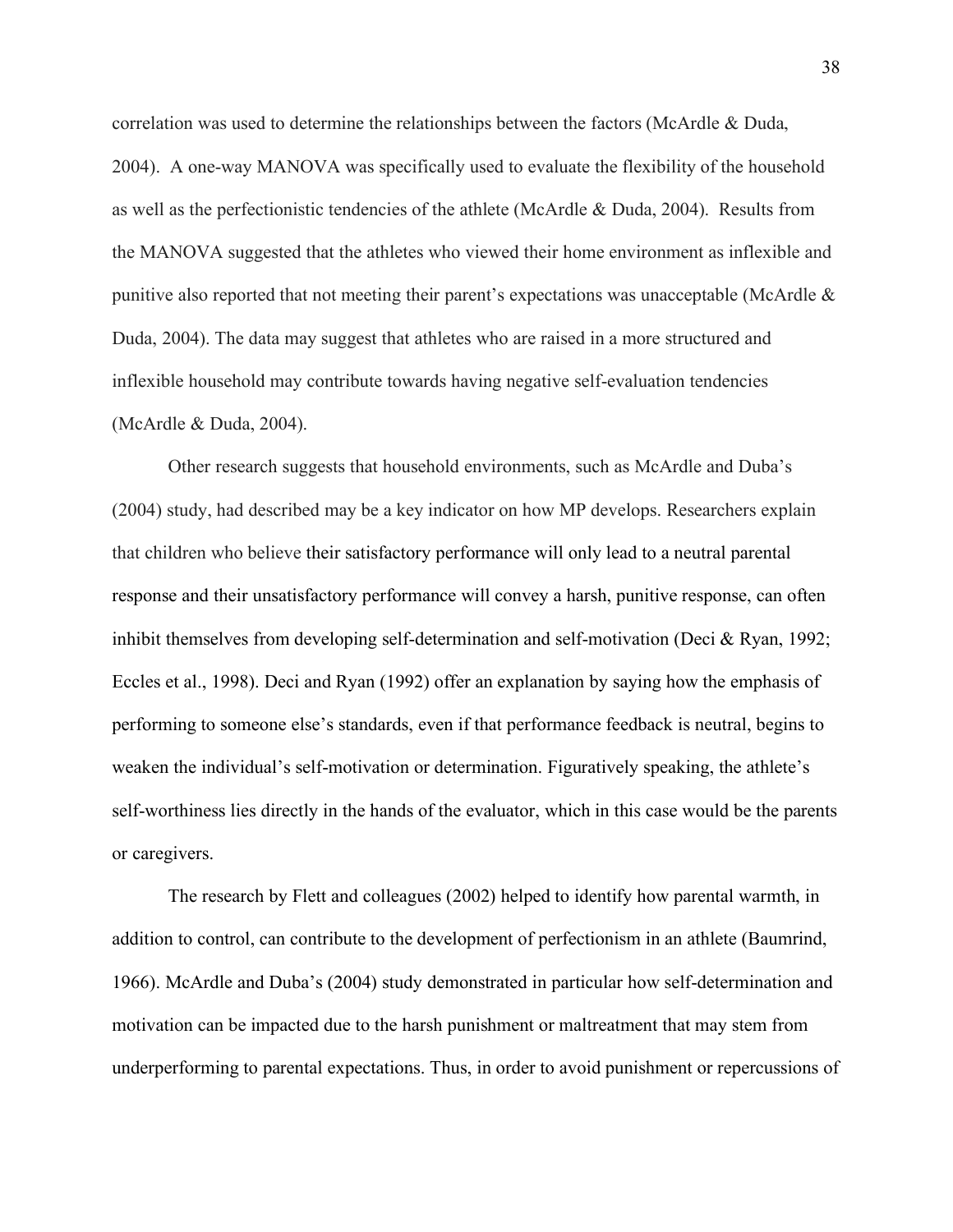an unsatisfactory performance, the athlete may feel pressured to perform, thus contributing to perfectionistic tendencies.

## *Fourth Pathway: Anxious Rearing*

The fourth pathway identified by Flett and colleagues (2002), the anxious rearing model, suggests the child develops perfectionism in response to their anxious parents. Due to possible overprotection, the parents continuously remind the child to be cognizant of errors to avoid harsh judgment from others (Flett et al., 2002). In other words, parents are often prompting the child to be on the lookout to avoid errors, as the parents reinforce that mistakes will be viewed detrimentally. In sport and athletics, the anxious rearing model has been indirectly linked to an athlete's perfectionistic cognitions by the parents' motivating climate (Appleton et al., 2011; Hill, 2016). A parent motivating climate is a construct that explains how the parent(s) can encourage their child to derive personal pleasure and satisfaction from goal achievement (Hill, 2016). Through their research, Appleton and colleagues (2011) found that a father-initiated worry conducive climate was positively linked to male athlete's perfectionistic cognitions, while mother-initiated worry conducive climate positively predicted perfectionistic cognitions in female athletes. Therefore, the athletes' perfectionistic thinking was positively correlated to him or her anticipating the negative implications from their performance errors.

Mitchell and colleagues (2013) conducted a study to demonstrate how anxious rearing was a supported pathway in the development of MP. Due to the limited experimental designs to specifically research the anxious rearing pathway, the following study was conducted using a non-athlete sample (Mitchell et al., 2013). In sum, seventy-seven participants, aged 7 to 12, were recruited along with their parents. Forty-two of the participants were recruited from a child and adolescent mental health clinic and met criteria for an anxiety-related disorder in the Diagnostic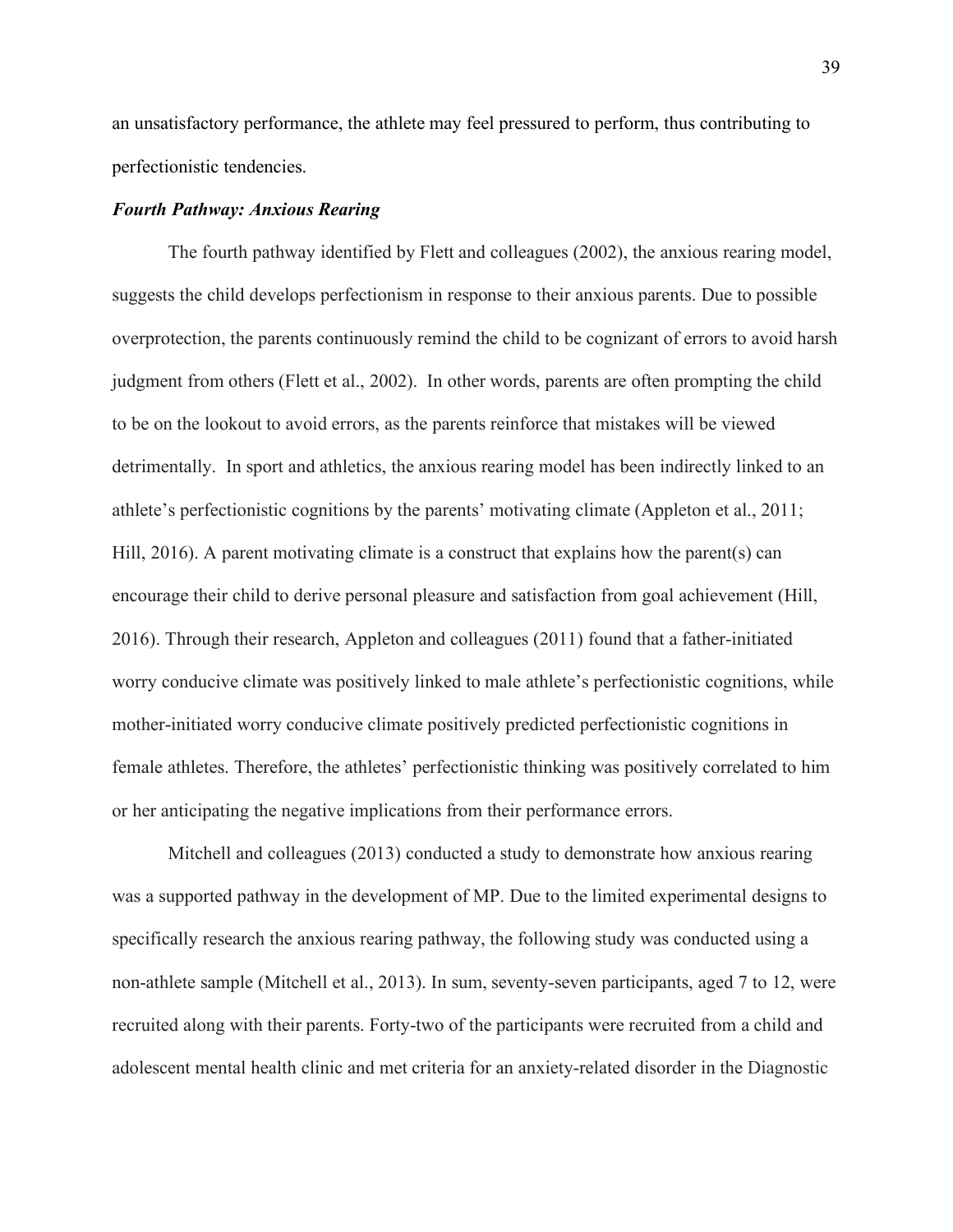and Statistical Manual of Mental Disorders (DSM-IV; [American Psychiatric Association, 1994\)](https://www.sciencedirect.com/science/article/pii/S0022096512002470#b0010), while the remaining thirty-five children were recruited from the surrounding community and did not meet criteria for an anxiety-related disorder (Mitchell et al., 2013). The children were asked to do a 'copy figure' task in that they would have to draw and try to replicate a figure on a piece of paper. The participants were randomized into two different conditions during the task. The first condition included participants who received high levels of perfectionistic rearing by the parents, which included instructing parents to exhibit verbal and nonverbal behaviors outlined by Flett and colleagues (2002). The behaviors included focusing on mistakes as well as the consequences of making the mistakes (Flett et al., 2002). The second condition included the remaining randomized participants where perfectionistic rearing by parents would not be present.

Before and after the task, the participants were asked to fill out questionnaires to evaluate their stress and anxiety levels in addition to their perfectionism rates. The questionnaires included The Child and Adolescent [Perfectionism](https://www.sciencedirect.com/topics/psychology/perfectionism) Scale (CAPS; [Flett, Hewitt, Boucher,](https://www.sciencedirect.com/science/article/pii/S0022096512002470#b0090)  [Davidson, & Munro, 2001\)](https://www.sciencedirect.com/science/article/pii/S0022096512002470#b0090), the Subjective Units of Distress Scale (SUDS; [Wolpe, 1969\)](https://www.sciencedirect.com/science/article/pii/S0022096512002470#b0335), and the child and parent versions of the Spence Children's Anxiety Scale (SCAS-C and SCAS-P, respectively; [Nauta et al., 2004,](https://www.sciencedirect.com/science/article/pii/S0022096512002470#b0235) [Spence, 1998\)](https://www.sciencedirect.com/science/article/pii/S0022096512002470#b0300).

A one-way ANOVA test was conducted to compare the two groups and how each participant responded to levels of anxiety and perfectionism. Findings showed that SOP, a dimension of perfectionism, was significantly elevated in children who had met criteria for an anxiety diagnosis as opposed to the non-clinically anxious children. A bivariate correlation was also used to explore the relations with the child and mother, and how that relationship had impacted the rates of perfectionism. Findings revealed that the child's observed SOP had increased in the first condition when the mothers were instilling perfectionistic rearing behaviors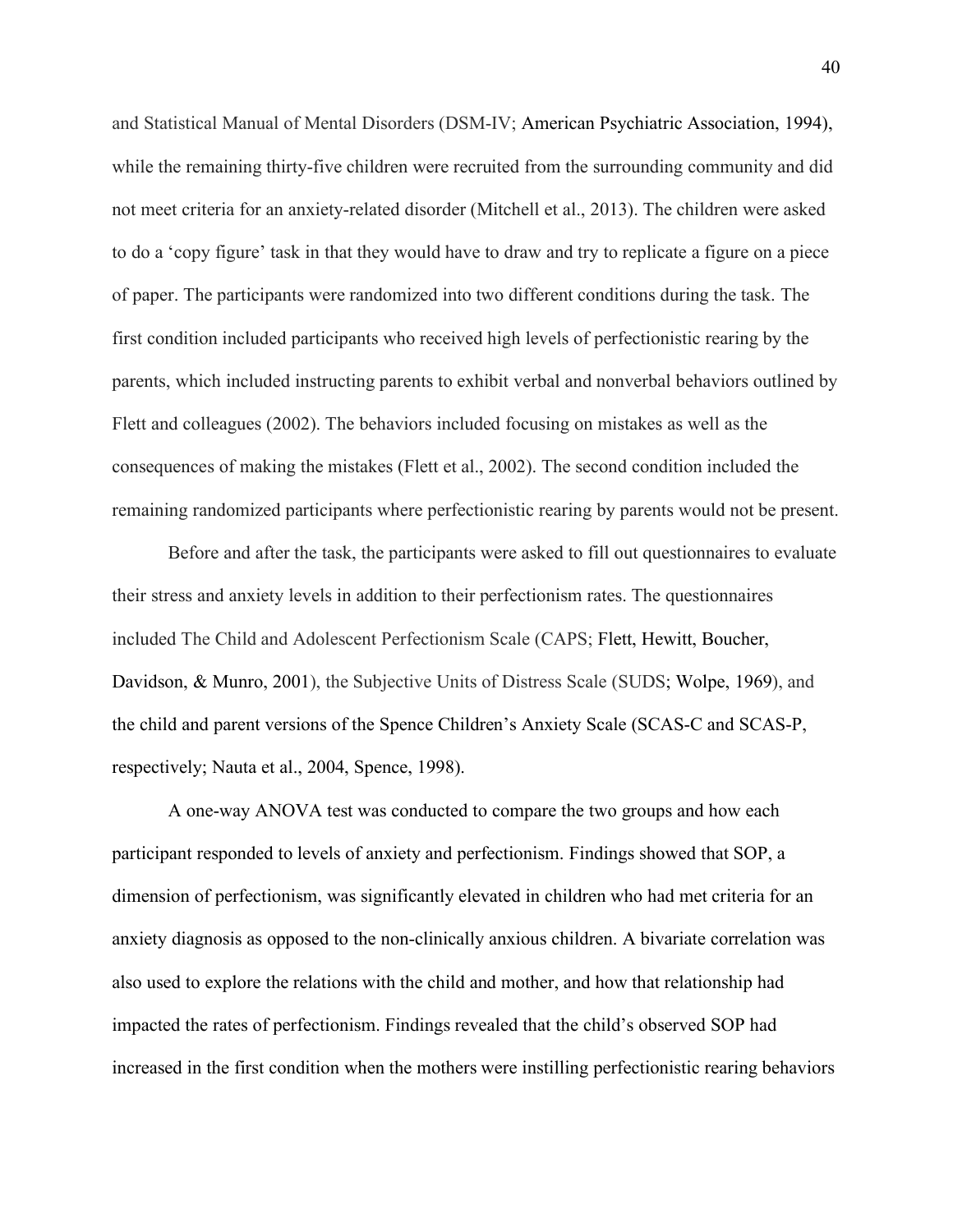(e.g., emphasis on accuracy, avoiding mistakes); however, while the SOP had increased amongst the participants, the performance had not improved. Unlike the first condition, the second condition of participants did not have mothers showing perfectionistic rearing. The second group was observed to have a decrease in their SOP as well as demonstrated improvement in their performance (more accuracy on the drawing). Thus, the results support that perfectionistic rearing given by parents appear to negatively impact the child's performance as well as increase one's SOP.

Significant limitations are to be considered in the study by Mitchell and colleagues (2013), including a significantly small sample size. Furthermore, scarce literature in the anxious rearing pathway makes it difficult for the results to become noteworthy, especially when using a sample that appears to have diagnostic comorbidity (perfectionism and anxiety). The study also only employed mothers being the parent to use perfectionistic rearing, which limits the findings and their impact.

While limited research and experimental studies exist on the anxious rearing pathway, the information and findings that are present deserve to be considered when conceptualizing MP in an athlete. Mitchell and colleagues (2013) study, which did not include athletes, did demonstrate that individuals with anxiety disorders appeared to have significantly higher SOP as opposed to a non-clinically anxious sample. Increased SOP in an anxious individual does further support anxiety being a symptom of MP, which was noted in the previous chapter.

# **Perfectionism and Cultural Differences**

Inclusion of the family's ethnic background or cultural style should be noted as a crucial element when discussing differences in perfectionism development within a child. While an abundance of research includes athletes or college students from Western, White, or European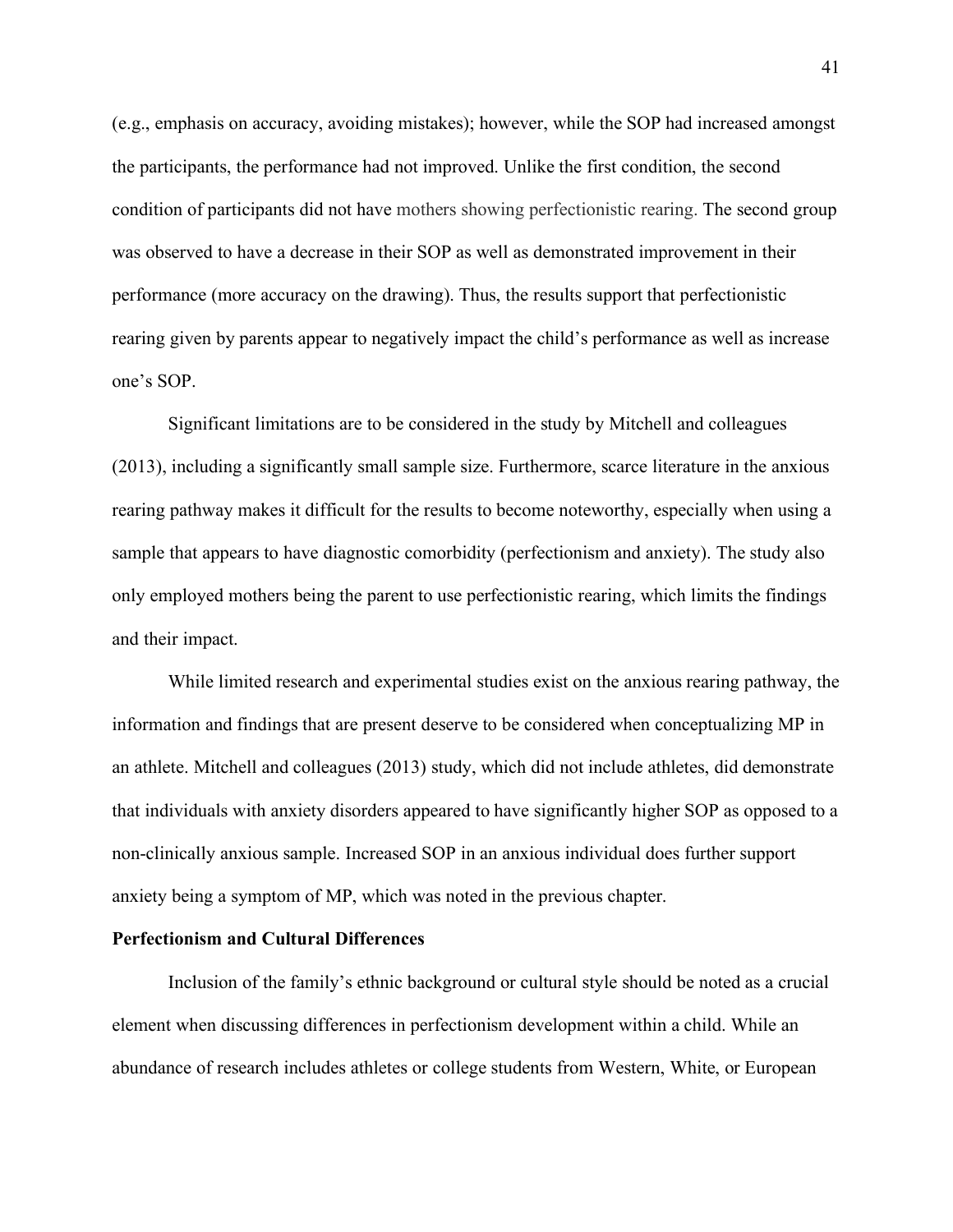families, other cultures may have vastly different traditions and disciplinarian styles, suggesting the current research should not reflect or generalize all cultures and races in the study perfectionism development. Despite the growing interest in perfectionism, little research continues to exist surrounding the cultural differences between the development of the multidimensional construct.

Regarding ethnic comparison between Asians and White families, Wang (2010) found that Asians and Asian Americans on average reported experiencing an increase of family perfectionism as opposed to White or European Americans. Also, Castro and Rice (2003) discovered that Asian Americans typically reported higher levels of parental expectations and parental criticism as opposed to their White American counterparts. Because many Asian families endorse a hierarchal system that demands high levels of respect for the family elders, research concluded that setting higher, sometimes unrealistic, standards is not uncommon for Asian parents to employ for their children (Castro & Rice, 2003; Oishi & Sullivan, 2005). However, that being said, the children may also internalize those strict and high demands that can result in feeling more pressure to succeed.

In comparison to White college students, Asian American college students reportedly did not differ much in adaptive perfectionism qualities such as organization and personal standards; however, Asian American university students did typically report higher doubts regarding their actions, their concerns over mistakes, as well as greater parental expectations (Chang, 1998). Interestingly, Chang also noted that Asian American students also reported having higher suicidality and hopelessness, although those same students were less likely to attempt suicide as opposed to White university students.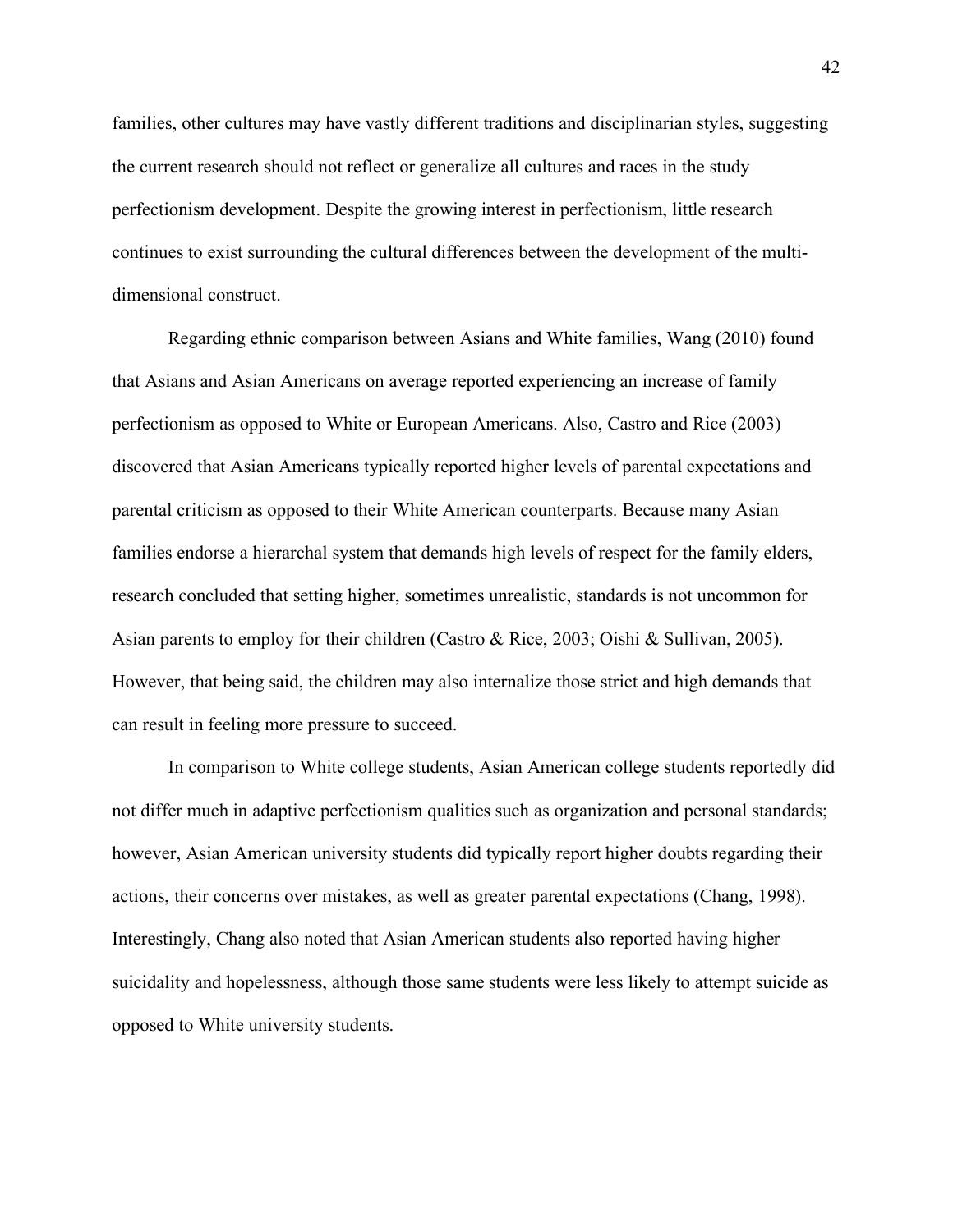Other research that included ethnic comparison in perfectionism included Nilsson et al. (1999) who used the Multidimensional Perfectionism Scales (Frost et al., 1990; Hewitt & Flett, 1991) to compare White and African American college students. The researchers found that the African American students reported significantly higher scores in the domains of Parental Expectations (PE) and Other Oriented Perfectionism (OOP); however, they reported lower scores in the domains of Concern Over Mistakes (COM) as well as Parental Criticism.

Racial differences have also been seen within the perfectionism subscale on the Eating Disorder Inventory (EDI; Garner & Olmstead, 1984; Garner, Olmstead, & Polivy, 1983). That particular subscale represents a more problematic perfectionism, like MP, that measures the individual's standards and goals. One study reported by Wassenaar, Le Grange, Winship, and Lachenicht (2000) dissected the differences in EDI reports among Asian (9.4%), White (52%), and South African Black (38.6%) students  $(M = 22 \text{ years})$ . The results indicated that White women indicated the highest level of body dissatisfaction  $(p < 0.01)$ ; however, Black women reported the highest scores in the subscale of problematic perfectionism and desire to be thin on the EDI (Wassenaar et al., 2000).

Given the prior research, the family environment, cultural factors, and parenting styles have been empirically demonstrated to affect the development of perfectionism in a child or young athlete. The interactions and observed behaviors that a young developing athlete may experience can alter their interpersonal and intrapersonal self-image. The impact of continuously observing maladaptive perfectionistic behaviors by a parent can lead to the child mimicking or imitating those same behaviors, as that is their experienced environmental norm (Appleton et al., 2007). Additionally, conditional responses given by the parent can structurally build a child's belief system (Greenspon, 2000). For example, a child who only receives attention or love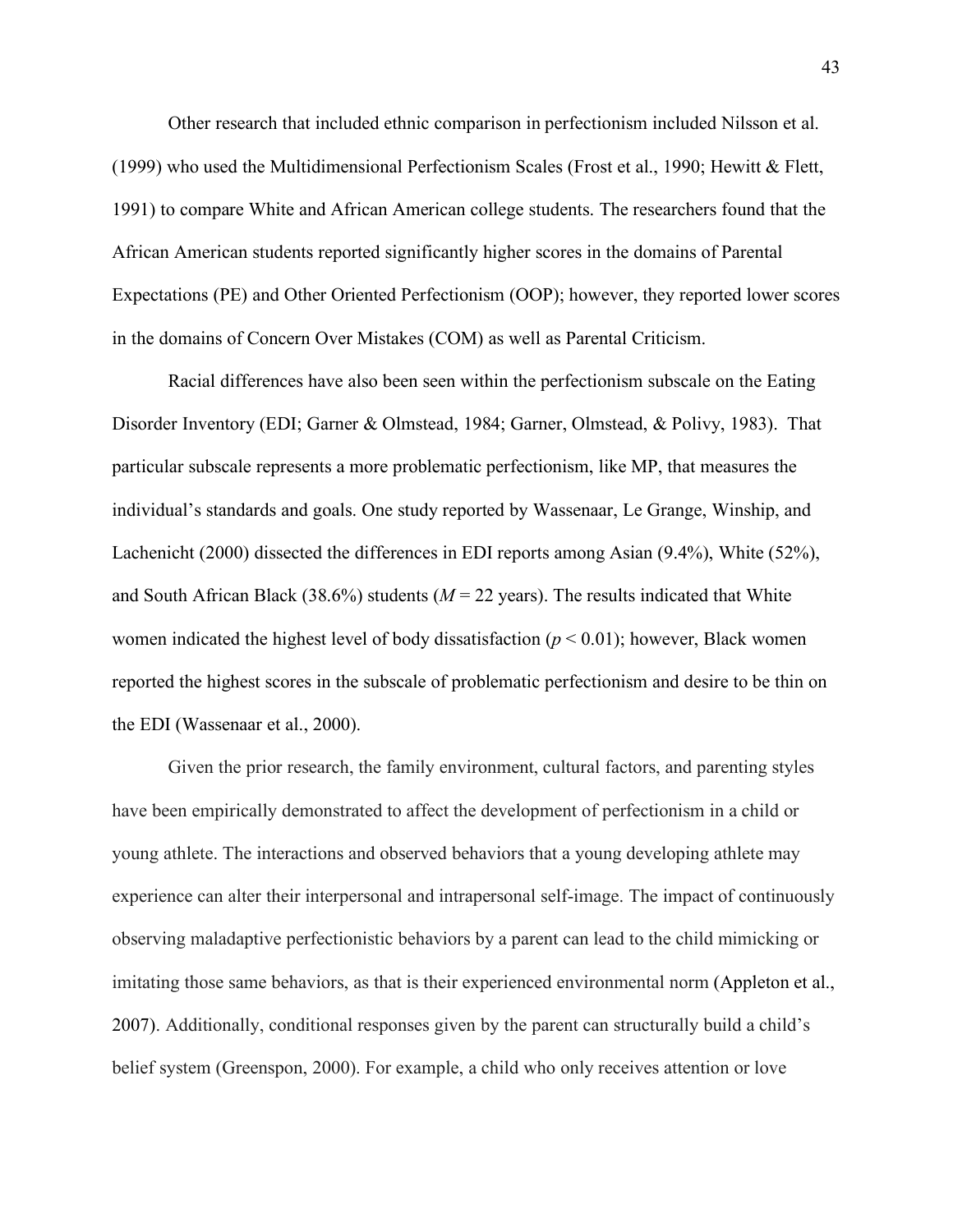expression after a satisfactory performance will believe that they are only loved when they successfully perform. Thus, striving to deliver successful performances each time they perform can trigger perfectionistic cognitions. Athletes who feel pressure to perfectly perform each time they play or perform can lead to an array of mental health concerns, which can then continue to fester as the athlete matures with years. Monumental concerns, such as substances and doping, eating disorders, depression, anxiety, and burnout in sport, have all been previously discussed as possible outcomes of maladaptive perfectionism within a developing athlete (Barrow & Moore, 1983; Stice, 2001; Zucchetti, Candela, & Villosio, 2015).

While the different pathways towards MP were discussed and supported with empirical data, the limited research specifically involving athletes suggests the need to use caution in interpreting the results. Trends noted throughout the cited research in the developmental pathways were seen to be primarily outdated. Given the presence of social changes and norms in every generation, current research should be conducted to evaluate the effect of parenting practices as well as the gender of the parent and the impact those variables have on a child's MP. Furthermore, the smaller sample sizes that were seen throughout the studies should also be considered when evaluating the findings in that a small sample may not be representative of the overall population, thus making the results unsatisfactory.

While the presence of different parenting styles and environments appears to have been moderately researched, the differences in family culture deserves a more thorough examination. Parenting styles within cultures can appear differently based upon systemic or cultural beliefs, which can then impact that child's interactions or observed behaviors within the household. The studies reviewed that illustrated parenting styles were predominantly involving White or European households; thus, a strong consideration for other ethnic backgrounds is strongly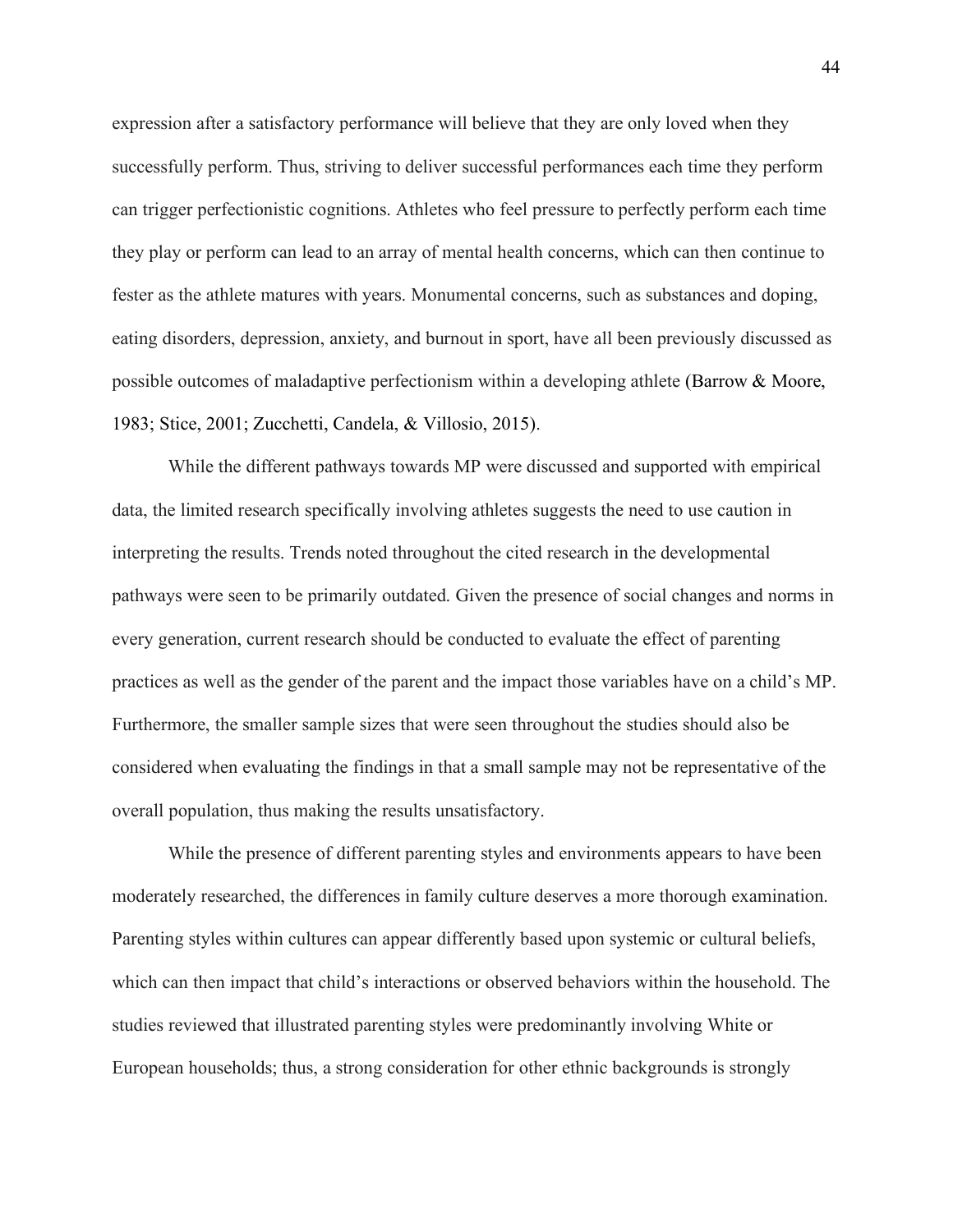recommended. For example, the study conducted by Cremades and colleagues (2013) discussed parental involvement and the effect that involvement had on the athlete's perfectionism in sport. In that particular study, the authors identified 77% of the participants being White, which supports the notion that an uneven distribution of racial and ethnic identities comprised the sample. Other studies discussed throughout the pathways did not provide the ethnic identities of the participants, thus providing difficulty in contribution of ethnic variability.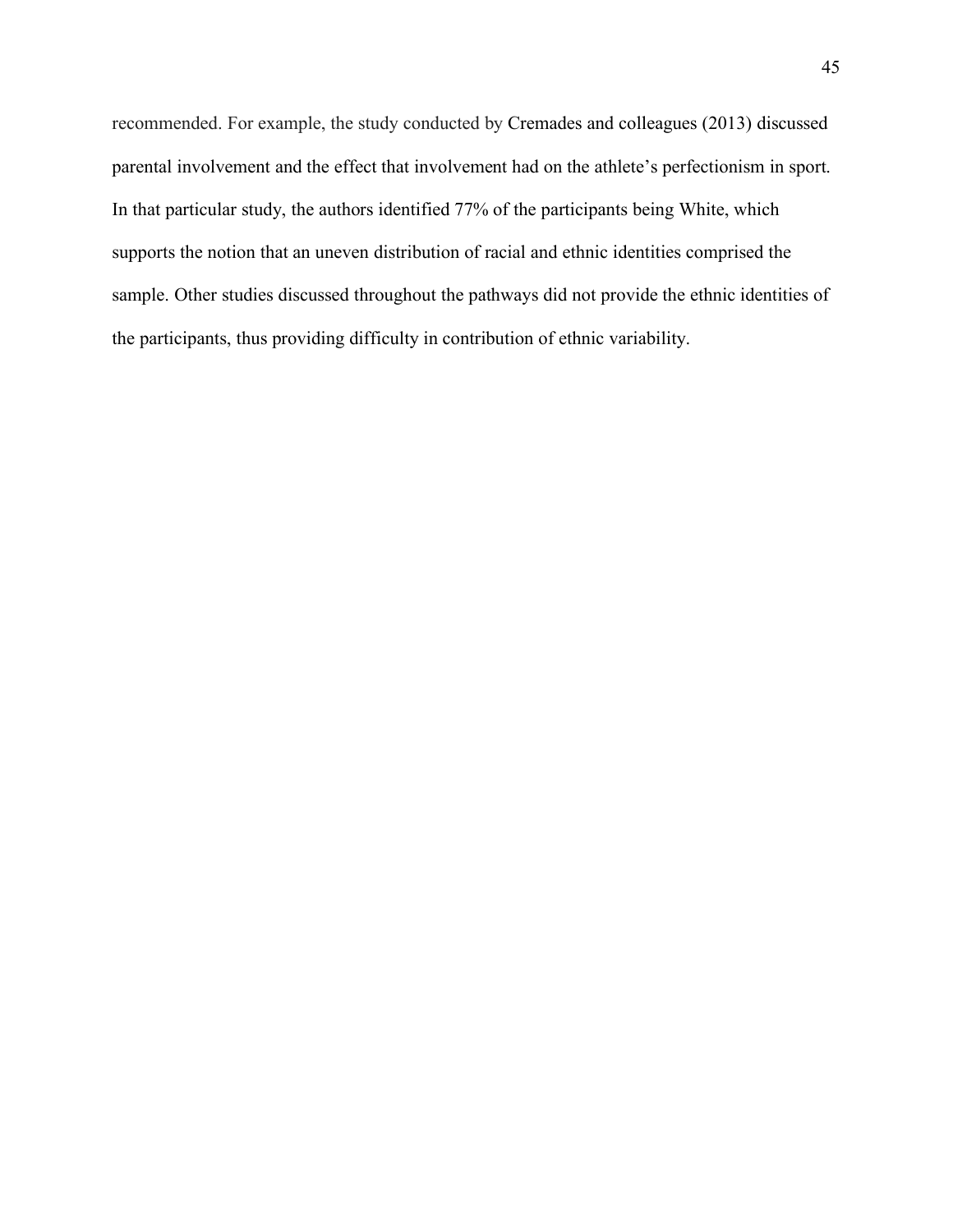# **CHAPTER III: CONTEXTUAL FACTORS THAT LEAD TO THE DEVELOPMENT OF MALADAPTIVE PERFECTIONISM IN STUDENT ATHLETES**

Aside from the family environment and parenting practices that an athlete may endure, other variables need to be considered when theorizing about the MP development in a student athlete. In the title of student athlete, athletics or sport is an essential component of the individual's identity, thus, variables relative to sport may provide additional pathways in how MP manifestation occurs. The Outcome Measures in Rheumatology (OMERACT) defined a contextual factor as a variable that needs to be studied or measured to understand the outcome of the study (Boers et al., 2014). Thus, contextual factors relative to perfectionism and sport will allow for a more comprehensive review of development. Furthermore, components apart of athletic culture, such as coaching climate, type of sport, or competition level, may begin to fill in the necessary gaps to how MP can foster and mature in an athlete outside of the family environment.

#### **Case Study Example**

On October 8th, 2012, Madison Holleran posted an Instagram picture of a quote from Seventeen magazine that read, "Even people you think are perfect are going through something difficult" (Fagan, 2015, pg. 18). Two years later, she was a Division I Ivy League freshman, and a track star who ran track and field at the University of Pennsylvania. She was wildly successful in her athletic career as well as in her academic career, maintaining a 3.5 GPA. On the morning of January 14, 2014, Madison was texting her friends and family as she would any other day, and even insinuating the plans she had for the semester ahead at U of Penn; however, the plans Madison shared with her friends and family were dramatically different than the plans she had in mind. That evening, Madison walked to the 9<sup>th</sup> story of a parking garage on campus and jumped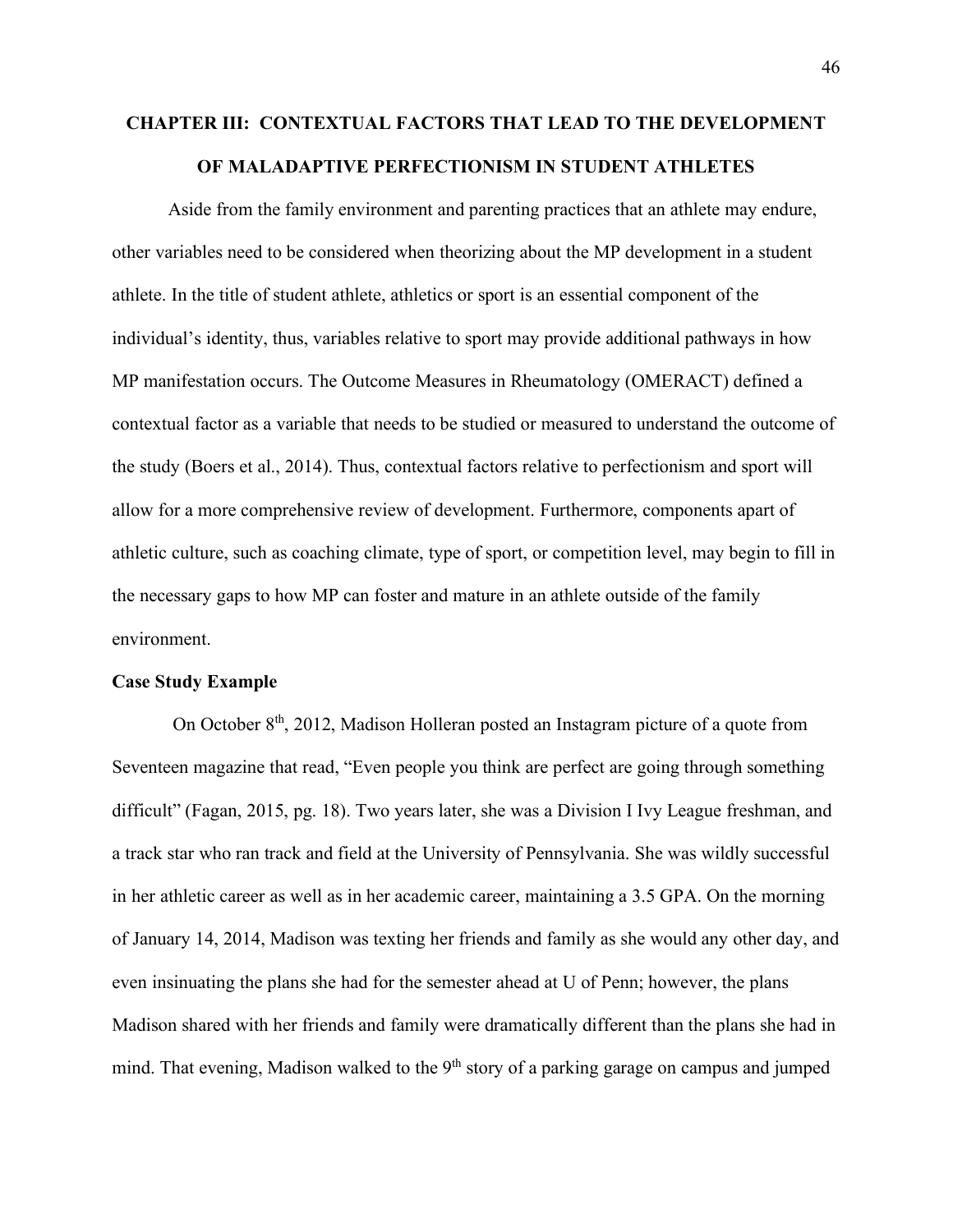to her death, leaving behind a bag of gifts she had bought for her friends and family at the University bookstore, as well as a suicide note that began, "I thought how unpleasant it is to be locked out, and I thought how it is worse perhaps to be locked in" (Fagan, 2015, pg. 14). Those closest to Madison believe those words reflected how trapped and unhappy Madison felt, despite the illusion and appearance of her seemingly perfect life, being a smart, talented Ivy League athlete. Her family shared that Madison had always struggled with perfectionism throughout her life and even sought help through therapy, but ultimately the pressure she felt to maintain perfection was far too overwhelming to bear (Fagan, 2018).

The story about Madison not only demonstrates how perfectionism can result in a traumatic loss, but her story also shares how the pressures of playing sport for an Ivy League Division I University may have further contributed to perfectionism image she desperately tried to maintain. Although perfectionism has been widely considered as a developed personality trait, contextual factors may further explain how that personality trait manifests and progresses (Hewitt & Flett, 1991). Differences among coaching expectations, team culture, sport, evaluation, and scholarship pressures should be considered in how contextual factors may further impact the development and intensity of that athlete's perfectionism. In other words, multiple facets must be considered to provide a broader understanding of how maladaptive perfectionism (MP) matures. Slade and Owens (1998) even suggested that the more successful an athlete becomes in their sport, the more pressure they may feel to perform to higher expectations. Henschen (2000) agreed by saying that many high-level athletes are indeed perfectionists, which leads to frequent rumination and worry about performing to the standards that fans or influential figures (e.g., coaches, parents) expect. To counter, Hardy et al. (1996) emphasized that even though many world-class and high-level athletes may be perfectionistic in their training and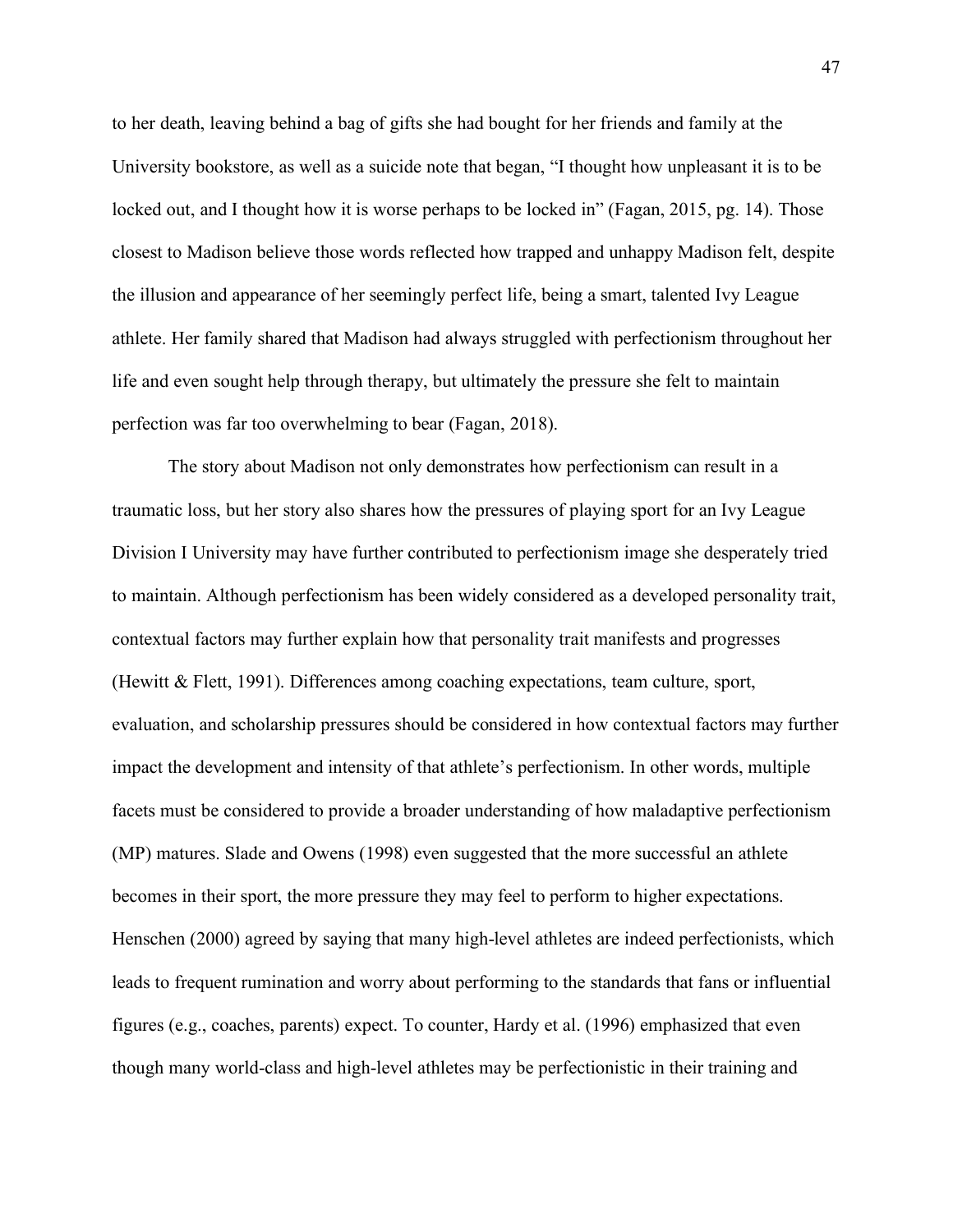performances, "they [athletes] have learned to deal with their perfectionistic tendencies in a positive manner, allowing these tendencies to facilitate, as opposed to inhibit their development" (p. 243). Respectfully, researchers continue to debate on how athletes who compete at higher levels cope with the pressure they may experience or feel within sport. An important aspect to reflect, however, is that individuals who exhibit and experience perfectionism in their sport may not necessarily experience or exhibit that same trait in other areas of their life. Anthony and Swinson (1998) emphasize perfectionism as a trait that can display itself differently according to the situation across a person's lifespan, thus referencing how perfectionism may only appear in certain domains of a person's lifestyle.

### **An Emerging Pathway: Coaching Climate and Teammate Expectations**

Through their research, Flett and colleagues (2002) recognized how the influence of societal and social factors can contribute to the development of perfectionism in an athlete through sport. Thus, firmly limiting our understanding of perfectionism development to the role of the family environment within the household would be gravely limiting its origin. Perfectionistic tendencies can develop in the relational context of the current environment, which includes the social interactions the athlete has throughout his or her athletic journey (Greenspoon, 2008). In other words, if a child believes he or she must achieve perfection in order to satisfy their parents, that child may transfer those similar beliefs to his or her coaches, teammates, and fans (Burns, 1980).

While coach-related pressures were not a part of the original four pathways that contribute to perfectionism in an athlete, studies have concluded that coaching expectations, pressures, and criticism have become evident in their contribution toward perfectionism in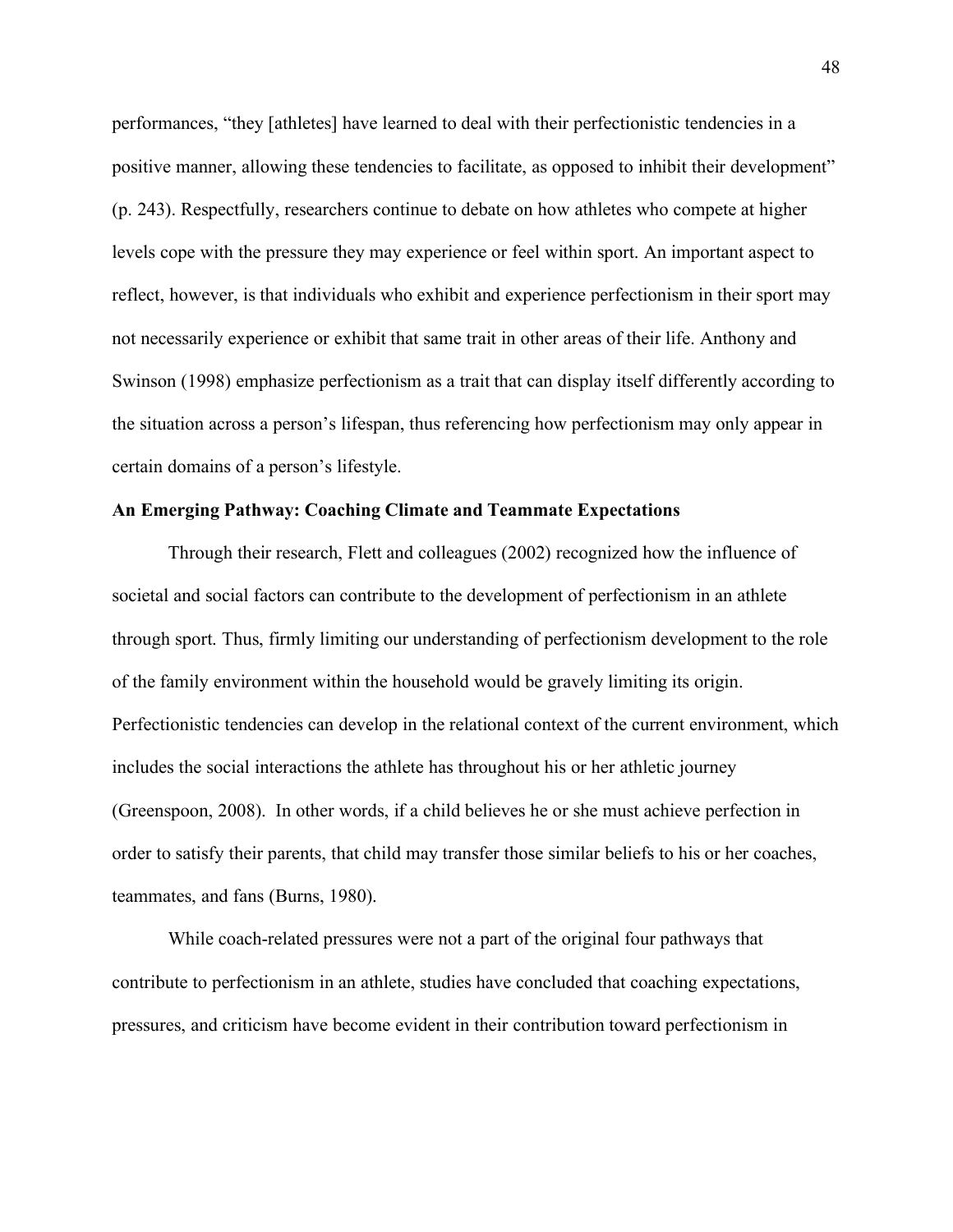athletes. Thus, the emergence of a fifth pathway should be considered when discussing the possible etiologies of maladaptive perfectionism (Anshel & Eom, 2003; Dunn et al., 2006).

In the sport culture, excellence and success can be demanded, but also praised. The habitual pattern that entails the child feeling worthy after delivering an acceptable and satisfactory performance to their parents translates steadily as having the same cognitive beliefs while being in a different environment other than the household. Thus, if the athlete performs satisfactorily, he or she will be met with praise and acknowledgement by the coach, teammates, and fans. If the athlete does not perform to satisfactory standards, however, they may feel similarly as to how they felt in a punitive, inflexible family environment.

Gotwals and Spencer-Cavaliere (2014) conducted a recent study that helped demonstrate the added pressure an athlete feels from coaches and teammates. The study's purpose was to explore domain specificity of perfectionism among male and female collegiate athletes. Eighteen athletes ( $M$  age  $= 21.46$ ) were recruited from a previous study to become participants in a qualitative interview that would follow a semi-structured guide (Patton, 2002). The participants were undergraduate students from a Canadian university and competed in sport at a varsity level for an average of 2.44 years (Gotwals & Spencer-Cavaliere, 2014). After the interview was complete, the researchers analyzed the data through latent content, inductive and theme analysis to produce summary patterns of what was reported (Gotwals & Spencer-Cavaliere, 2014; Sandelowski, 2000).

The researchers found a common thread amongst the responses of athletes who were more aligned with unhealthy, or maladaptive, perfectionism in that the role of others influenced their desire for achievement. Perceived coach pressure (PCP) was a measured domain highlighted in the study that identified athletes feeling as if their coach was not a positive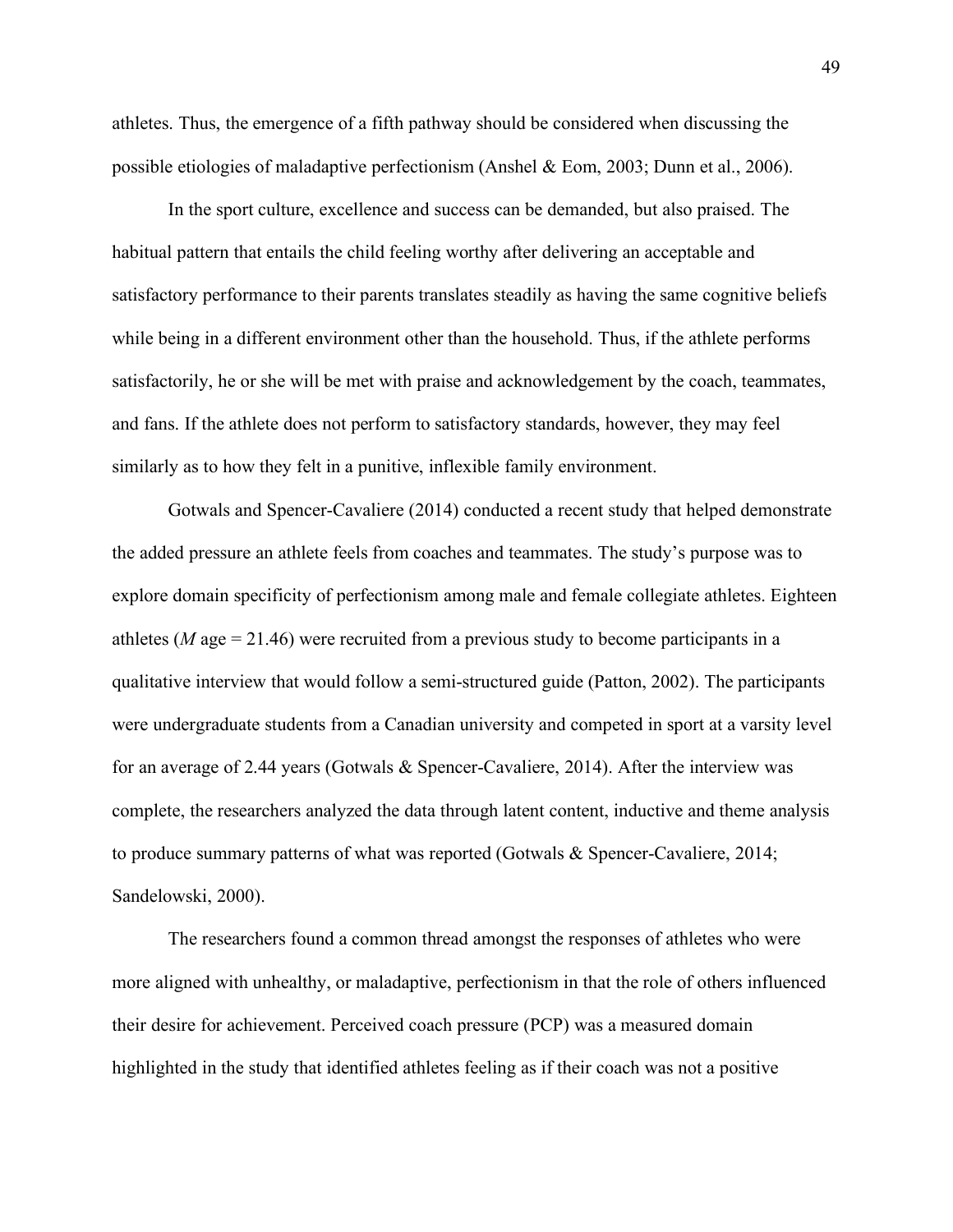influence. Athletes who reported an increase in PCP identified feeling significant pressure to perform in their sport to what some participants quoted, avoid "being yelled [at]", in addition to "a bad feeling…when coach gets on you" (Spencer-Cavaliere, 2014, pg. 286). The participants further illustrated their views on their fellow teammates by expressing the pressure they felt to perform in order to not "let the team down" or being "worried about what [their] teammates think" (Spencer-Cavaliere, 2014). Thus, the PCP domain specificity of perfectionism can suggest that maladaptive perfectionism may be attributed to the desire to perform well for others, such as coaches and teammates. Although the sample size for the qualitative study was small, the patterned responses by the participants appeared to be relative towards the theme of the involvement of others. Athletes whose responses were more aligned with MP had additionally indicated perceiving pressure from coaches and/or teammates. Thus, to suggest that an athlete's perfectionism in sport may be indicative of the pressure they feel from coaches is a possibility of how their MP is developed and maintained. The results may have more support if the study can be replicated to yield similar findings.

While coaches are labeled as being a subject of pressure for some athletes, one must consider the different coaching climates in that the athlete develops. Coaching climate is a term that defines the approach and skills used in coaching to help others grow together to meet target and goals (Newton et al., 2000). Being that a coach is an influential figure in the athlete's world, given the time and dedication an athlete gives to sport, examining the differences in coaching climate would essentially be as valuable as the previous chapter that discussed the differential impact among parenting styles.

Achievement goal theory provides a framework within the athletic environment that strives to explain how the athlete's cognitions can be understood within two different coaching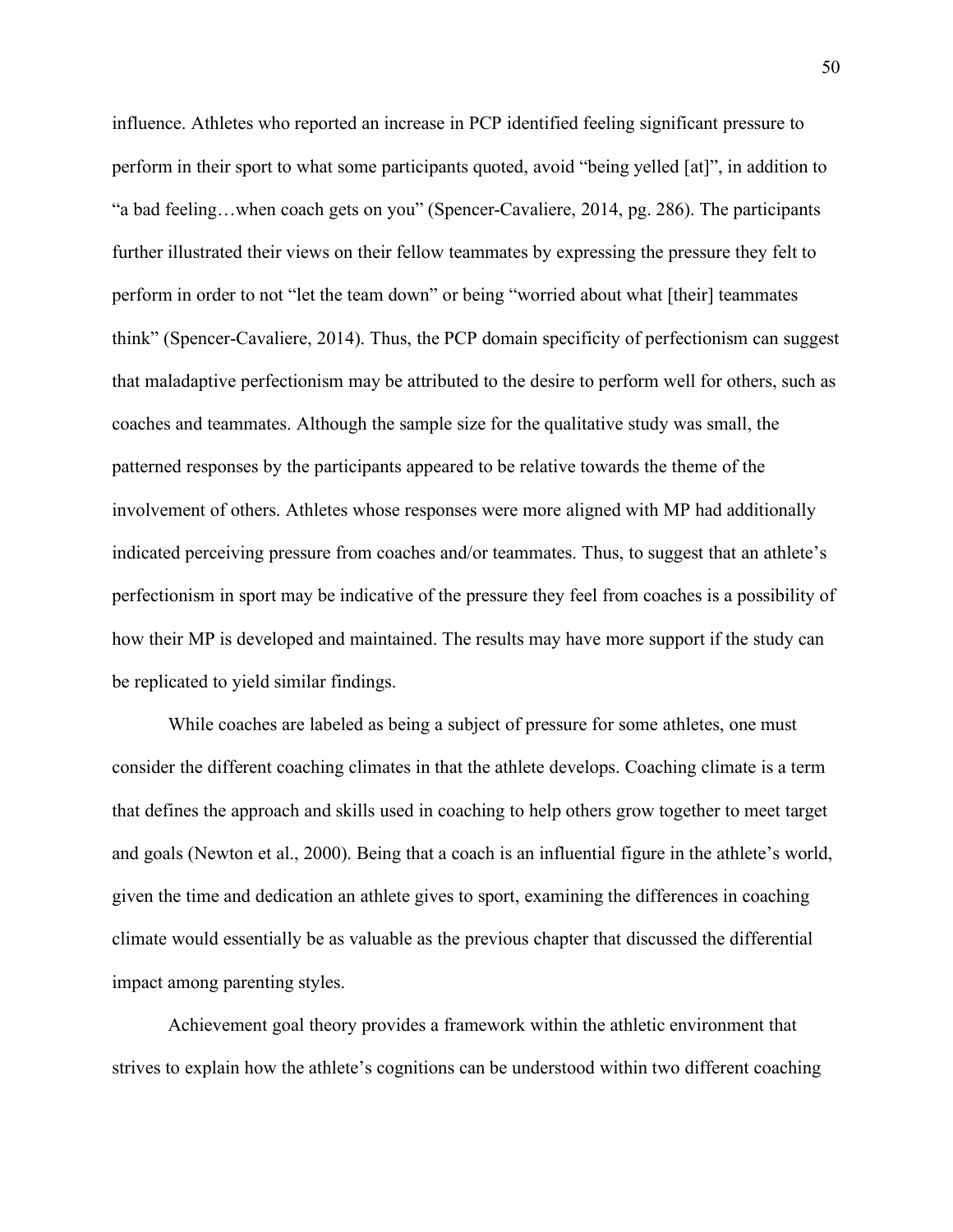climates: mastery climate and performance climate (Newton et al., 2000). A mastery coaching climate focuses on skill development and progress within sport, which has been more positively associated with adaptive qualities (Newton et al., 2000). A performance climate, however, has been linked to more maladaptive qualities (e.g., concern over mistakes and doubts about actions; Lemyre et al.,2008; Ommundsen et al., 2005). In a performance climate, athletes perceive that they are in competition with their fellow teammates and compete to earn the coach's approval and recognition by means of athletic ability. This climate also instills the belief that poor performance errors will be punishable by the coach, which most often leads to frequent cognitive ruminations within the athlete to avoid error (Newton et al., 2000). Therefore, the performance coaching climate in that the athlete may perceive or experience can provide context in how an athlete's maladaptive perfectionistic cognitions may begin to develop or continuing aging.

Researchers confirmed the hypotheses of performance coaching climate in relation to perfectionistic cognitions. Appleton and colleagues (2011) surveyed 190 elite junior athletes (*M*  $age = 15.2$ ) as well as their coaches and parents to investigate how each relational environment impacts the athlete's cognitions. The athletes were recruited from sport academics throughout the UK and on average had participated in their sport for 6.7 years (Appleton et al., 2011). In order to measure the parenting and coaching climate, the junior athletes completed the Parent-Initiated Motivational Climate Questionnaire-2 (PIMCQ-2; White & Duda, 1993) and the Perceived Motivational Climate in Sport Questionnaire-2 (PMCSQ-2; Newton et al., 2000). To measure the perfectionistic cognitions of the participants, the athletes completed the Perfectionistic Cognitions Inventory (PCI; Flett et al., 1998).

A regression analysis determined the difference in both parents and coaching climates and its impact on perfectionistic cognitions in addition to gender analysis. The results concluded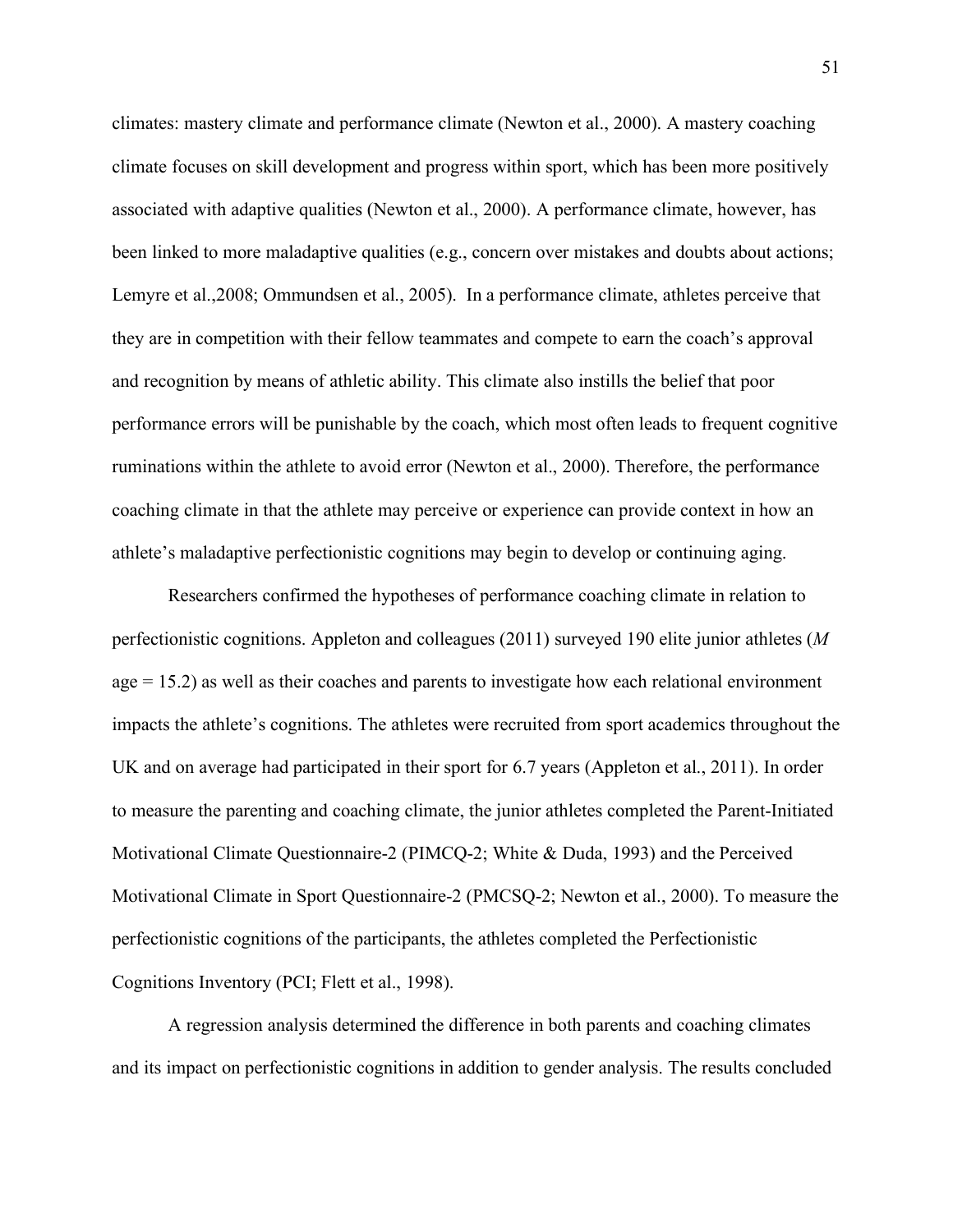that the parent environment appeared to be the stronger predictor between the two climates that contributed towards perfectionistic cognitions; however, results further suggested that a performance coaching climate was statistically significant within the junior athlete sample (Appleton et al., 2011). Performance climate ( $\beta$  = 0.25, *p* < 0.5) was reported as a positive, significant predictor in perfectionistic cognitions, which equated to 4% of the variance. Female athletes reported mastery (β = 0.25,  $p$  < 0.5) and performance climates (β = .30,  $p$  < 0.1) to be both positive and significant predictors in the emergence of their perfectionistic cognitions in sport, explaining an 11% variance (Appleton et al., 2011). The results of the study provided further evidence to support how the coaching climate on an athletic team can bear difference on an athlete's perfectionism. Therefore, societal factors in addition to home environment can contribute to perfectionistic tendencies and cognitions.

## **Evaluation and Perceived Stress**

The growing impact of evaluation on performance has been no stranger to researchers. Whether evaluation is made in an academic or sport setting, the fear of critical evaluation has been seen to hinder an individual's ability to perform (Choy & McInerney, 2001). The fear of negative, or critical, evaluation has been defined as "the nervousness and anguish arising from worries about being judged despairingly or bitterly by others" (Carleton et al., 2006, p. 297). Additionally, being negatively evaluated has also been seen as one of the major causes that contribute to burnout. As previously mentioned, perceived stress has been shown to be the mediating factor in effecting the triangle complexity of negative perfectionism and burnout, meaning that burnout, stress, and perfectionism all play a role in the multi-dimensional complexity of the athlete's MP in sport (Shafique et al., 2017).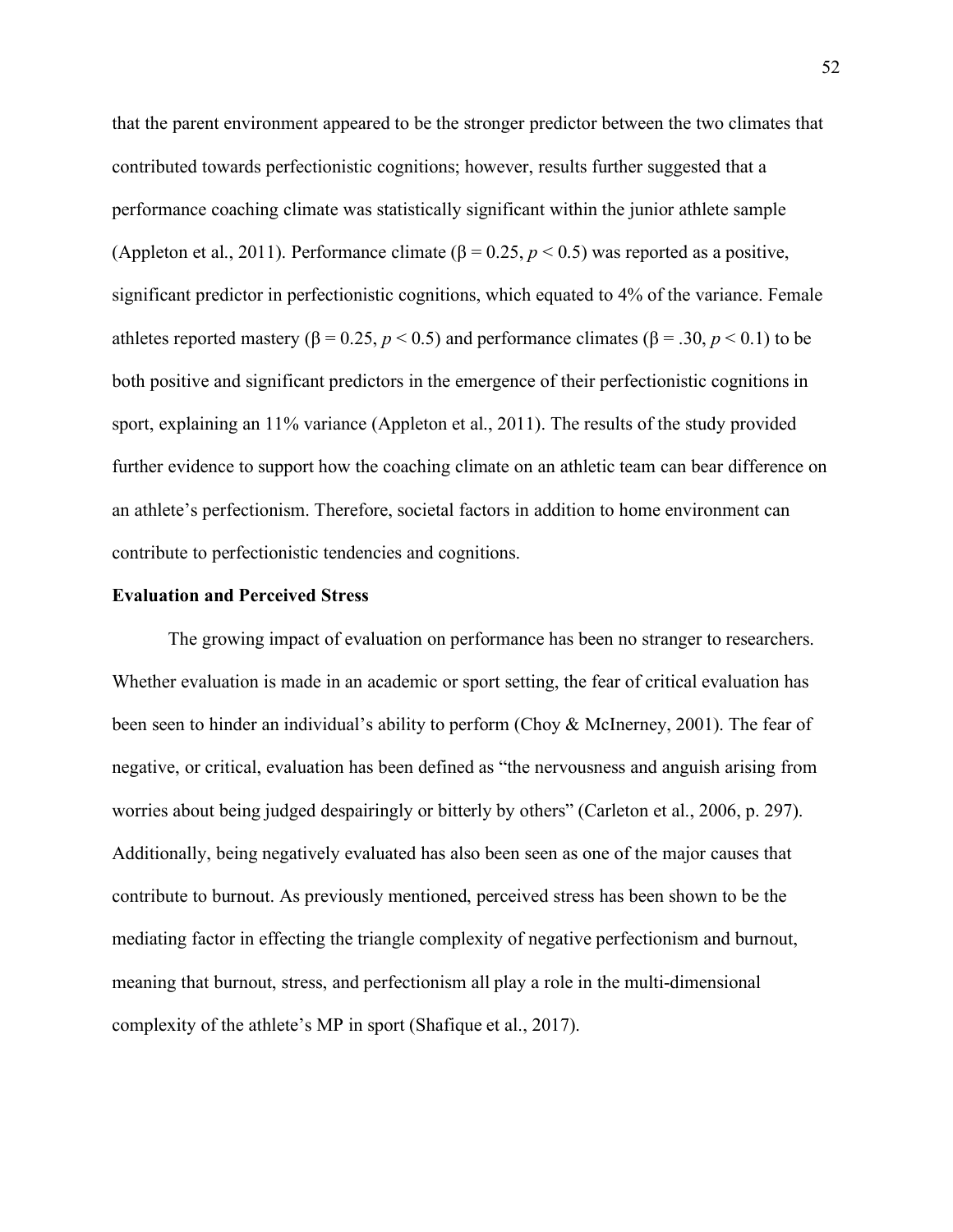Shafique, Gul, and Raseed (2017) found supporting evidence to link maladaptive perfectionism to negative evaluation and perceived stress. A sample of 300 university students (66% undergraduate and 34% graduate) from the metropolitan region of Pakistan were administered questionnaires (Shafique et al., 2017). The measures consisted of Frost Multidimensional Perfectionism Scale (FMPS; Frost et al., 1990), Perceived Stress Scale (PSS; Cohen, Kamarck & Mermelstein, 1983), and the Fear of Negative Evaluation (BFNE; Leary, 1983), which were used to measure perfectionism, stress, and fear of evaluation, respectfully.

A mediation analysis was used in order to uncover the indirect relationship between MP and perceived stress through fear of negative evaluation, which was reflected in the results  $(B =$ 0.30, *p* < 0.001; Shafique, 2017), explaining 19 percent variance. Results further concluded that when the fear of negative evaluation was controlled, there was no significant relationship between MP and perceived stress, thus suggesting that fear of evaluations plays a mediating role (Shafique, 2017). To further add, the study also supported evidence of previous research by suggesting maladaptive perfectionists are more likely to focus on the negative aspects of their performances, which results in further distress and discouragement as opposed to a healthy perfectionist (Rice & Slaney, 2002; Ashby & Rice, 2002). In sum, maladaptive perfectionists struggle to obtain happiness or true satisfaction in any performance since they are focused on the fear of negative evaluation (Shafique, 2017).

A recent study on Division II and III athletes supported the relationship between perceived stress and a specific domain of MP known as Concern Over Mistakes (COM; Garinger et al., 2018). Data was collected from 351 collegiate athletes, both male athletes (*n =* 133) and female athletes (*n* = 218) who competed in the NCAA track and field programs (Garinger et al., 2018). The athletes consisted of Division II (38%) and Division III (62%) competition levels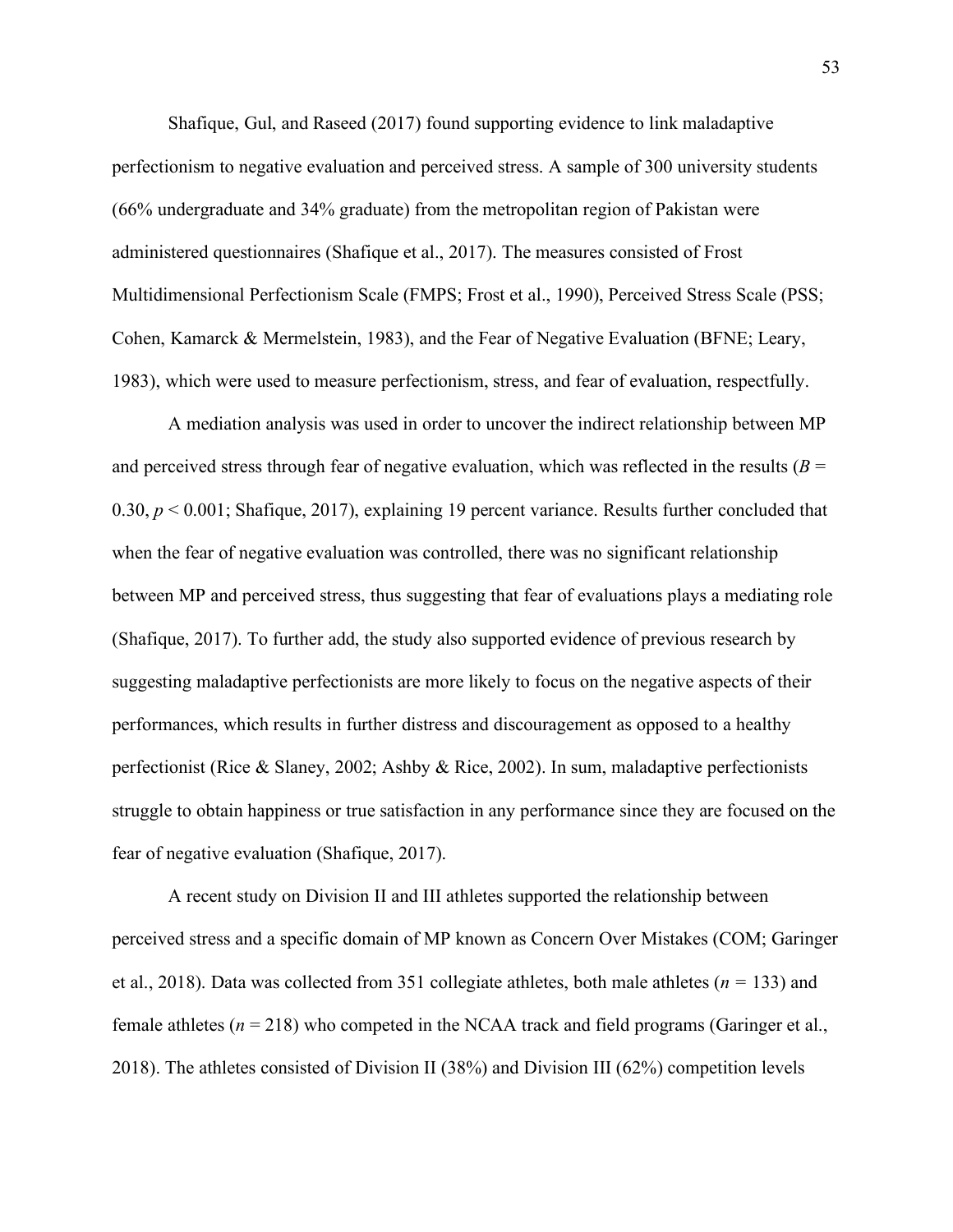across 62 athletic programs. The study required the athletes to complete the Sport-Multidimensional Perfectionism Scale-2 (Sport-MPS-2; Gotwals & Dunn, 2009), Perceived Stress Scale (PSS; Cohen, Kamarck, & Mermelstein, 1983), and the Athlete Burnout Questionnaire (ABQ; Raedeke & Smith, 2001) to evaluate the participants perfectionism, stress, and burnout.

Descriptive statistics and bivariate correlations were used to measure the impact of all variables. The research demonstrated a positive correlation of an athlete's perceived stress and COM ( $\beta$  = .48, *p* < .001), thus suggesting an athlete who has MP may be easily susceptible to stress (Garinger et al., 2018). The relationship between COM and perceived stress can also be understood through the cognitive-appraisal stress described by Lazarus (1999), where he described an individual being more susceptible to perceived stress when he or she believes that they do not have the resources to overcome their mistakes. In other words, an athlete's perceived stress may cognitively appear as the athlete mentally translating stress as a threat rather than a challenge. In turn, COM also had a positive correlation with burnout in sport ( $\beta = .47$ ,  $p < .001$ ), signifying how burnout, perceived stress, and COM all contribute to the complexity of perfectionism (Garinger et al., 2018).

In line with perceived stress, multicultural and minority stress should be included in discussion when conceptualizing the different stressors faced by a competitor. While judges are trained to score with objectivity, the aspect of human error from the judges can result in scoring inconsistently among the different athletes. For example, nationality or ethnicity of the athlete, or perhaps political affiliation, may result in bias scoring (Looney, 2004). While there may not be a definitive way to prove bias, one must consider the different multicultural elements that pertain to each sport that may contribute to the development of maladaptive perfectionism in the athlete.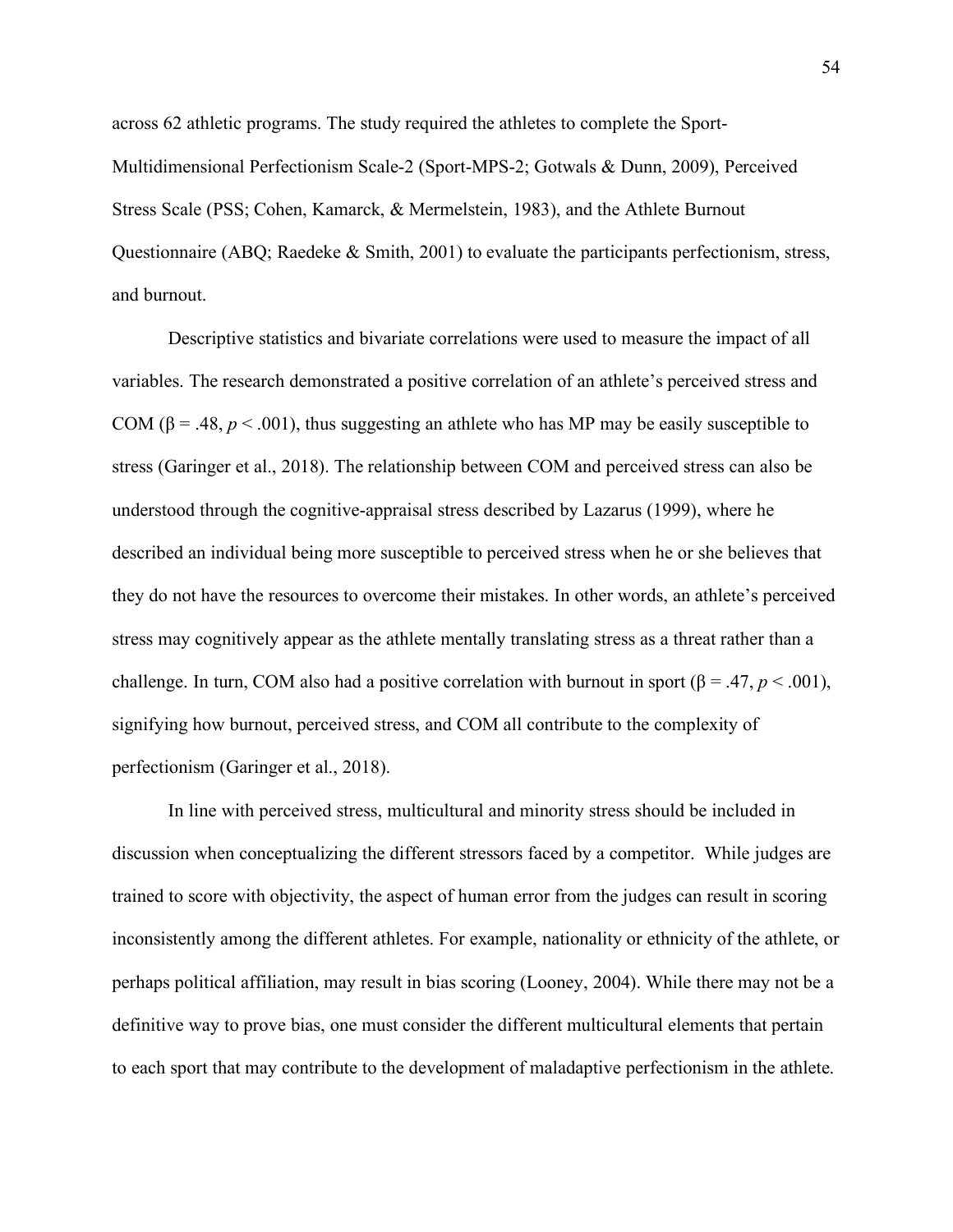Specifically, the lens of being continuously and critically evaluated may perhaps result in adverse psychological effects, such as multi-racial stress, eating disorders, or even suicide.

The overall results of the research support that evaluation and stress perceived by athletes appear to be contextual factors to consider when quantifying different pathways of MP development. While non-athletes have been previously linked to MP and evaluation, Garinger and colleagues (2018) provided the first study of its kind to measure how an athlete's perfectionism was affected by variables such as evaluation and stress. Findings appeared to demonstrate stress as a partial mediating factor between burnout and perfectionistic concerns among athletes, while a direct path between COM and burnout in sport was noted (Garinger et al., 2018). The mentioned research seemed to have larger and more diverse sample sizes to show stronger support in the results across culture; however, the study performed by Garinger and researchers (2018) in particular had only recruited athletes from one sport, which may consequently result in more debate when measuring the differences among all sports. In other words, evaluating the perceived stress an athlete may feel in each individual sport can vary across the different dimensions and demands required of that sport. In addition to perceived stress and evaluation that an athlete may experience, the gender and cultural identity of the athlete should further allow for a more in-depth vantage point of the athlete's development. While no studies to date exist to confirm cultural bias in sport, the cultural identity is another identity expressed and held by the athlete, which furthermore would be categorized as a contextual factor. Since some sports such as ice skating or diving are judged through a subjective lens, athletes with a minority identify may experience minority stress compared to athletes without a minority identity since bias judging and human error have been confirmed to exist within sport (Looney, 2004). In other words, an athlete with a cultural, religious, or other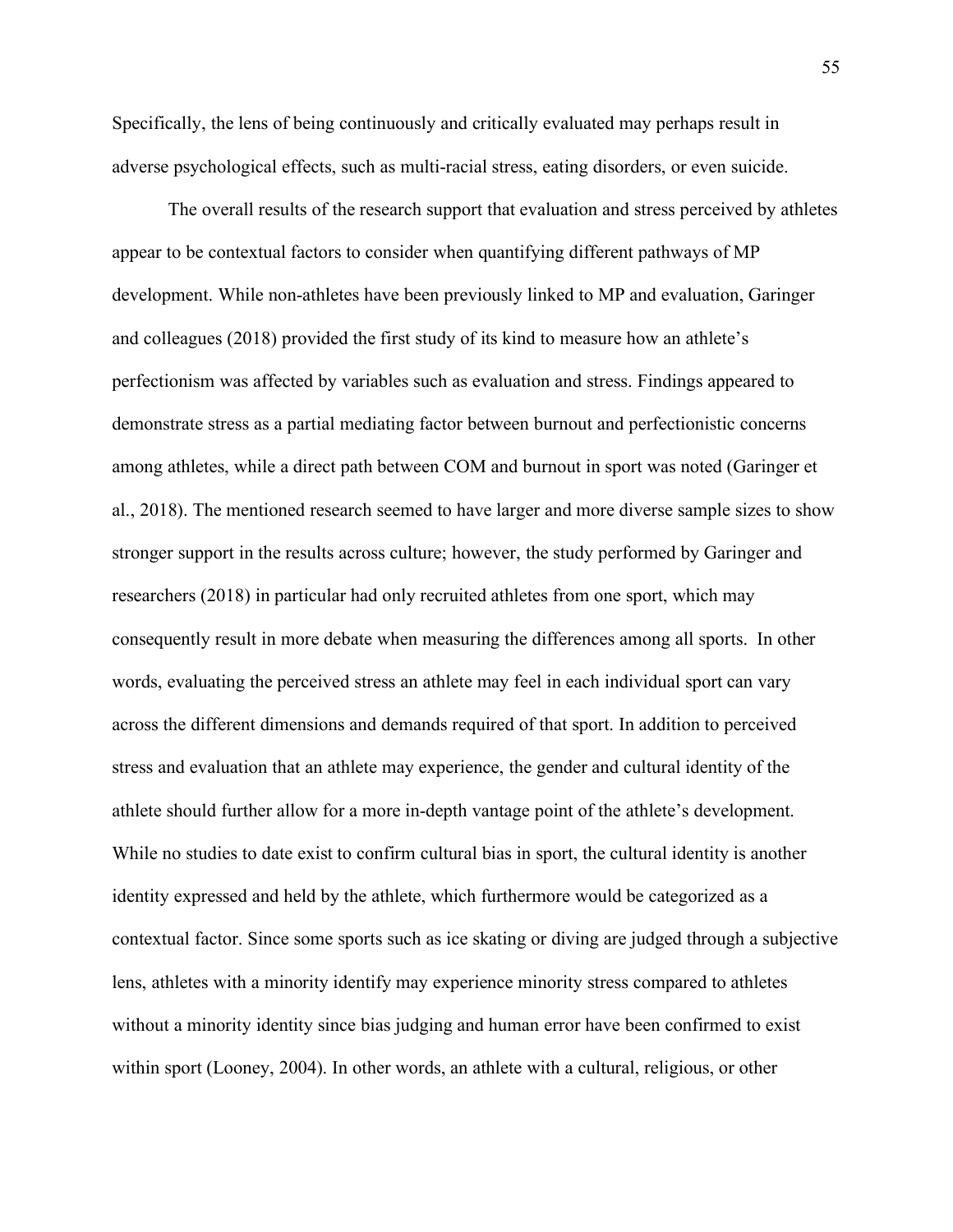minority identify may fear that they will not be judged fairly against their competitors if the judges hold bias, which discounts a fair and equal opportunity to compete.

One should also consider the additional external pressures held by an athlete of a minority status, since they may experience demands to perform and maintain their athletic scholarship at the university, which can also impact their status of eligibility if that student is identified as being international. Further, more investigation is needed into the pressures and demands of students who plan to transition into professional sports throughout their collegiate career since the perceived stress to perform to a higher caliber may be anticipated.

#### **Difference in Sport**

Just as the difference in coaching climate has been shown to impact an athlete's perfectionism, their development within sport may further be explained by the sport itself. Aesthetic sports such as gymnastics, diving, ballet, synchronized swimming, and ice skating are few examples of sports that include subjective rating scales used to evaluate the athlete on precision, neatness and appearance, and organization (Burns, 1980). On the other hand, sports, such as track and field or soccer, lack subjective evaluation from judges that contributes to the athletes' success. From a psychological perspective, athletes who have competed in aesthetic sports have reported an increase in generalized anxiety or depressive disorders as opposed to athletes who compete with an objective evaluation (Schaal et al., 2011).

Research has also revealed a difference in perfectionism levels in athletes who play team sports (e.g., rugby, soccer, basketball, volleyball) as opposed to an individual based sport (e.g., tennis, swimming, gymnastics, ice skating). Pearce (1998a) discovered that perfectionists who exhibited more maladaptive traits preferred to play the individualized sports as opposed to team sports, due the respective perfectionistic athlete wanting more control over the performance and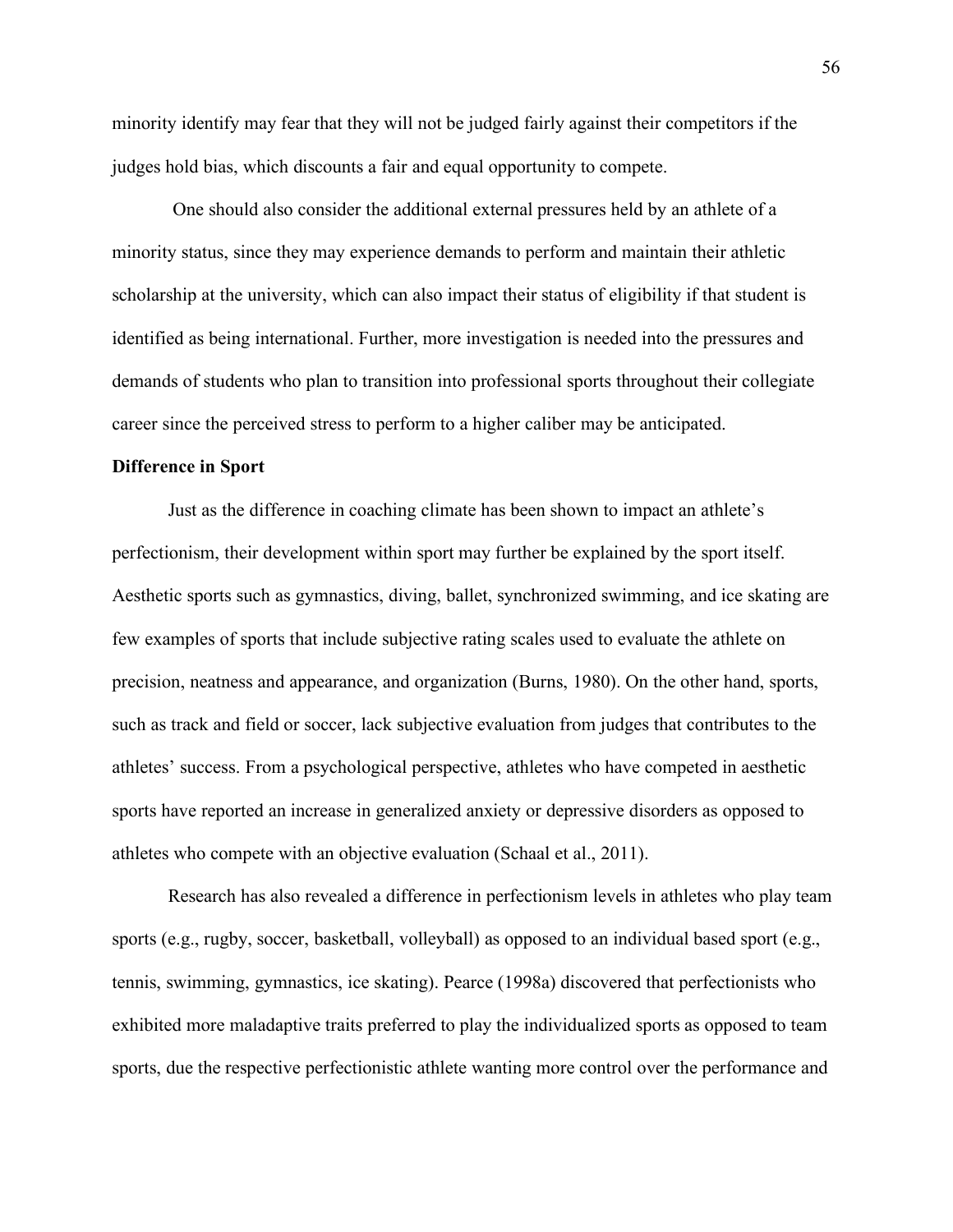outcome. In a team sport, the perfectionistic athlete would have to rely on other teammates for a successful performance, thereby limiting the control the athlete has in the game. Anshel et al. (1998) supported Pearce's results by sharing their study on determining the difference in perfectionism between team and individualized sports, revealing a higher rate of athletes exhibiting maladaptive traits in individualized sports as opposed to team sports.

Elite gymnasts have previously expressed feelings like "lack of control" and "powerlessness" towards the outcome of their performances because their score is dependent upon the evaluation and judgment of others (Kerr  $\&$  Goss, 1997). This is relevant because powerlessness has been linked to triggering anxious psychopathology, which some researchers believe can lead toward more adverse consequences, such as developing negative perfectionism (Schaal et al., 2011). Thus, athletes who compete in sports involving subjective evaluation from judges may contribute to the development of maladaptive perfectionism in that athlete. The slightest difference in performance, whether it be precision or neatness, can impact mere fractions of a point, resulting in a first or last place finish. Therefore, athletes may face intense pressure to deliver a "perfect performance" in sports involving subjective scoring (Schaal et al., 2011).

Research has further indicated that athletes, especially ones who play in aesthetic sports, are also at a higher risk from suffering body dissatisfaction (Prnjak et al., 2019). Constant exposure to evaluation can lead to a preoccupation with body shape and size. Literature has even reported mediating effects of perfectionism and unhealthy, disordered eating. To date, researchers estimate that around 45% of female athletes suffer from disordered eating, while the percentage in male athletes is unknown due to gaps in research (Bratland-Sanda & Sundgot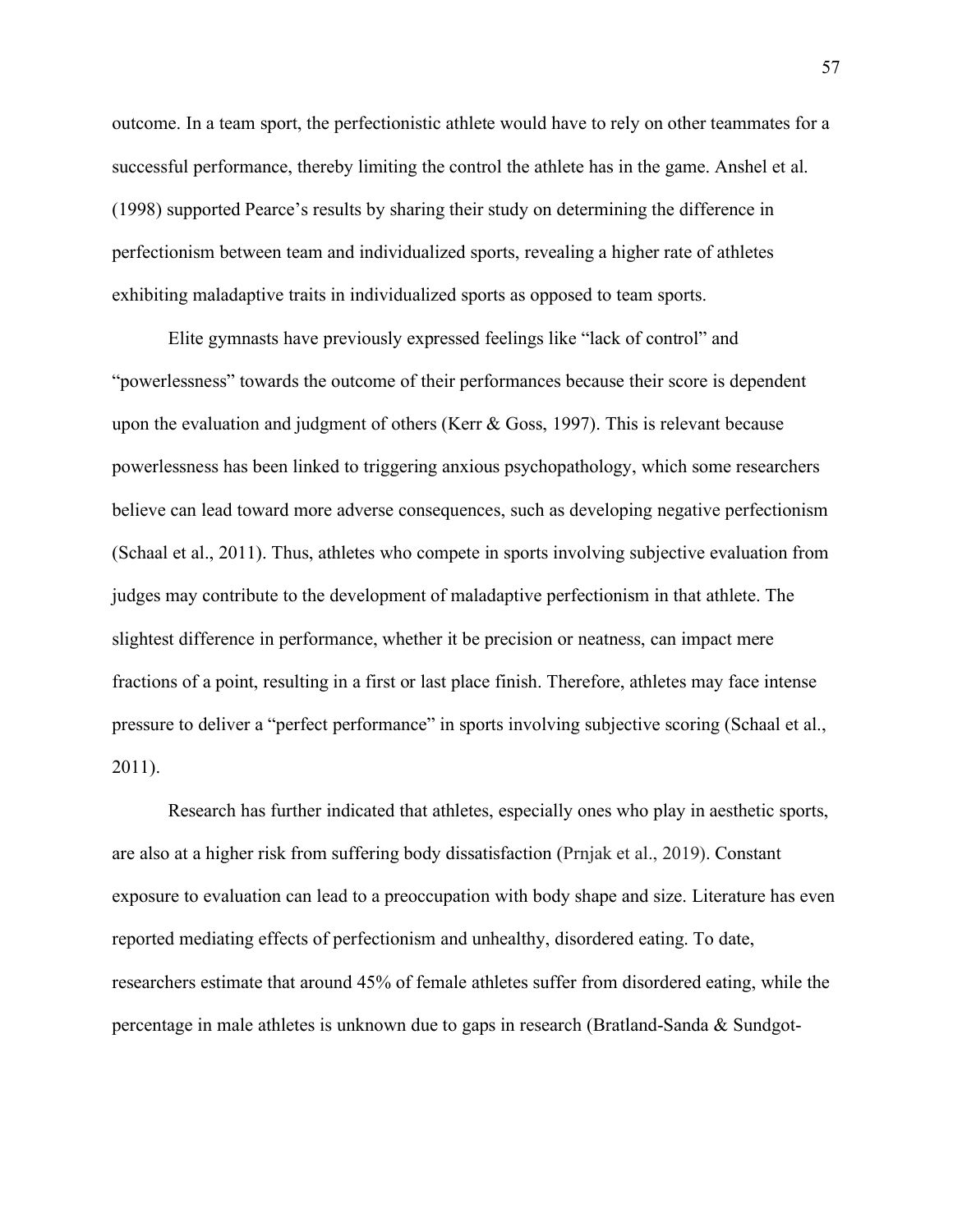Borgen, 2013). Thus, the staggering percentage of disordered eating athletes may be strongly correlated with maladaptive perfectionism, resulting from subjectivity scoring in sport.

Although research continues to verify that perfectionism exists among athletes, only two studies have identified how perfectionism dimensions can vary amongst the type of sport an athlete plays (Anshel et al., 1998; Pearce, 1998a). Both studies support that athletes in individualized sports (tennis, gymnastics, swimming) are at more of a risk for MP as opposed to those in team sports (soccer, basketball, volleyball). Additionally, both studies are outdated and need more relevant data to deem significant support in this area.

## **Difference in NCAA Division**

An important contextual factor to consider is the differences among the three NCAA divisions and how those distinctions can influence an athlete's potential in developing MP. Scarce literature exists to measure the disparities between perfectionism among athletes throughout the different divisions; however, a recent study captured relevant data from athletes competing at Division II and Division III universities (Garinger et al., 2018). The study's original design was intended to measure the relationship between perceived stress, perfectionism, and burnout, which yielded participant responses specific to maladaptive perfectionism.

As a part of a previously noted study by Garinger et al. (2018), the 351 track and field athletes (male athletes  $= 133$  and female athletes  $= 218$ ) were reportedly from a Division II or III university. In addition to measuring perceived stress and evaluation, a further research question posed by the authors was to determine the how perfectionism varied amongst athletes who competed at NCAA divisions II and III. They completed the Sport-Multidimensional Perfectionism Scale-2 (Sport-MPS-2; Gotwals & Dunn, 2009) to access the six facets of sport perfectionism, while burnout and perceived stress was assessed through other measures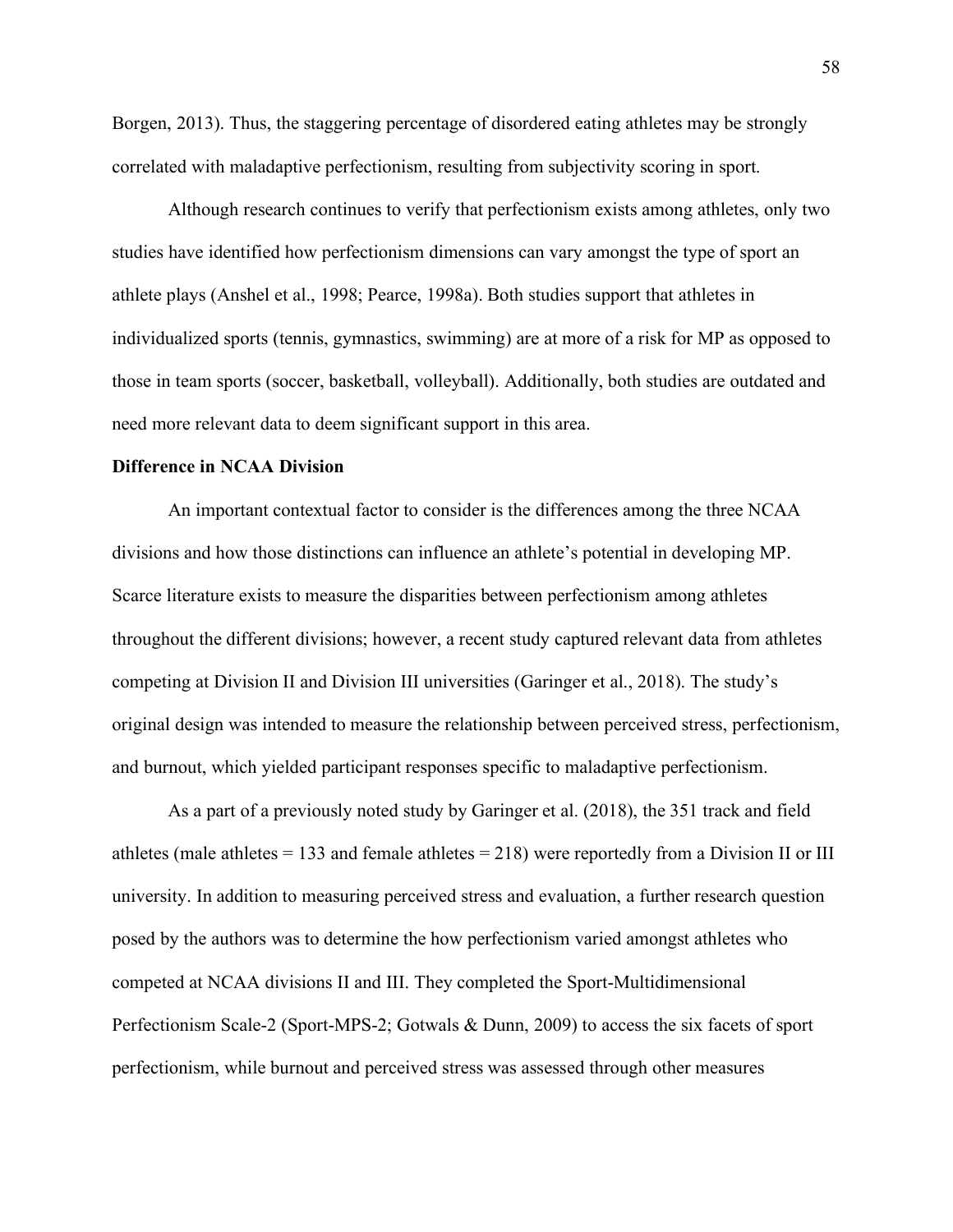(Garinger et al., 2018). Concern Over Mistakes, or COM, is one of the six subscales used in the Sport-MPS-2 to reflect maladaptive perfectionism.

The overall results of this study yielded significant differences in burnout and perceived stress between Division II and Division III track and field athletes; however, they do not show any significant differences between the athletes' COM (Garinger et al., 2018). Although no significant differences were reported, Division II athletes (*M* = 2.86, *SD* = .81) did report a higher COM mean score than Division III athletes ( $M = 2.75$ ,  $SD = .78$ ); (Garinger et al., 2018).

Several contextual factors have been identified that may contribute and intensify an athlete's MP. These include coaching and team climate, perceived stress and evaluation, as well as the difference in sport and division. Aside from influential figures being present within a student athlete's household, one must consider the influential figures that are present in the athlete's sport. One of the main identities of the athlete is the sport in which they perform; thus, individuals such as coaches, teammates or athletic trainers would account for key individuals that the athlete interacts with on a regular basis. Therefore, the emerging pathway of perfectionism fostering from an influential figure's expectation is essential when accounting for the possible etiologies of MP in a student athlete. While the previous pathways identify the differences between interpersonal dynamics, contextual factors such as difference in sport, NCAA division, and culture can all lead to how an athlete is perceived and evaluated in performance. Research indicates that aesthetic sports involve more subjective scoring compared to non-aesthetic sports, which often require more skill mastery and artistry for successful performance execution. The added components required to increase one's score can often add additional stress and pressure onto an athlete, which may translate into MP characteristics. Further, the cultural characteristics and identities held by the athlete should be considered when performances are judged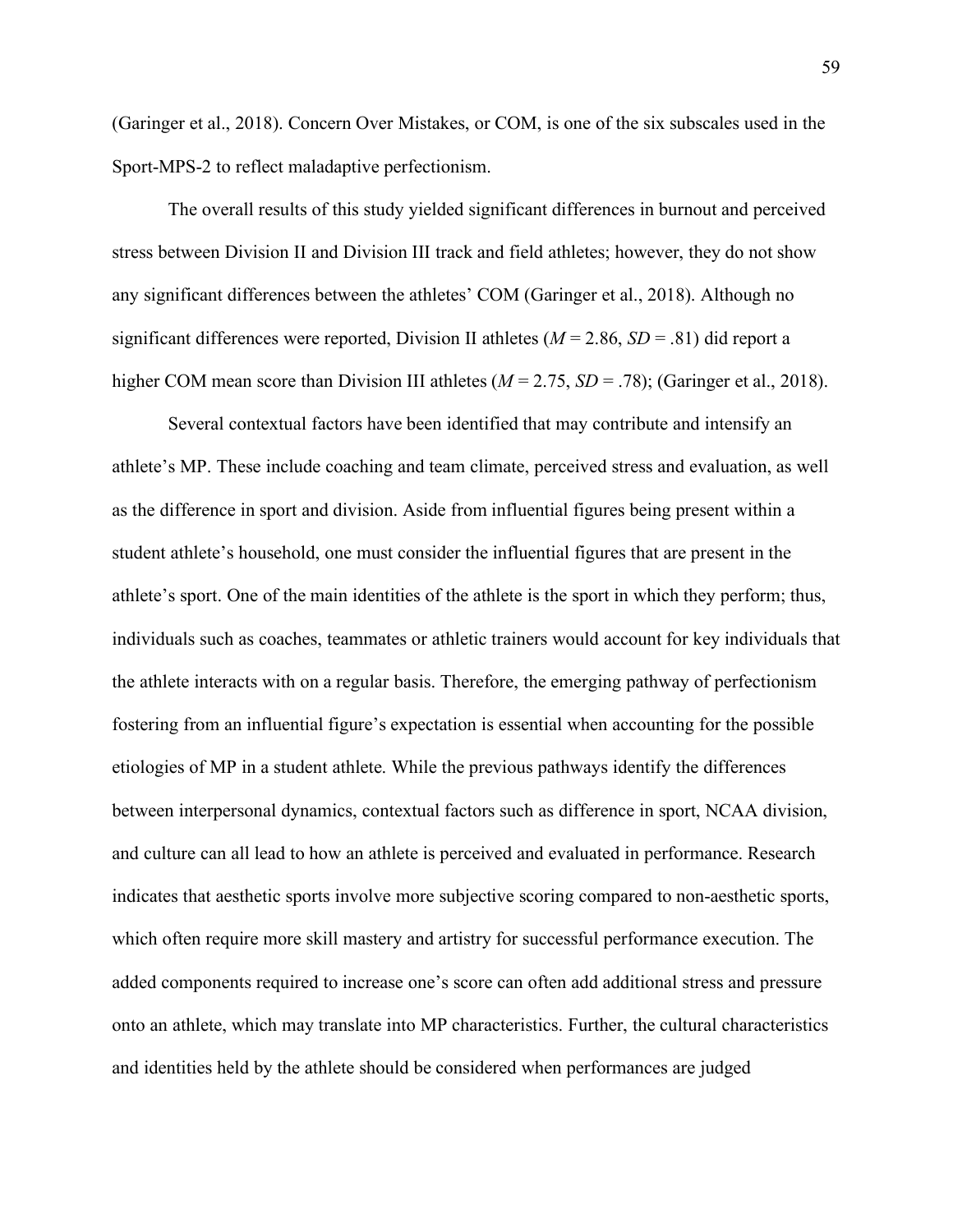subjectively. Outward or hidden biases and cultural stereotyping can negatively impact how a judge views an athlete's performance, despite a sound performance. While cultural and hidden bias have been discussed in sport literature (Looney, 2004), no empirical study to date has been found to offer support. Thus, the multicultural identities held by an athlete and how those identities impact performance and evaluation is an expansive gap that needs addressed. Lastly, the mediating factors of burnout and perceived stress can further impact the degree of MP that an athlete may exhibit. While limited research discusses the differences in NCAA divisions and the impact on MP among athletes, some literature did confirm a higher degree of sport burnout and perceived stress felt among athletes who perform at stronger divisions; however, no significant differences regarding MP was found. Future research is highly suggested to examine the differences in perfectionism among divisions to determine if those differences exist, and if so, how those differences can be understood The contextual factors reviewed in sum may determine MP etiology and maintenance can be developed later in the athlete's sport career instead of suggesting that MP's development merely stems from early childhood experiences within the household.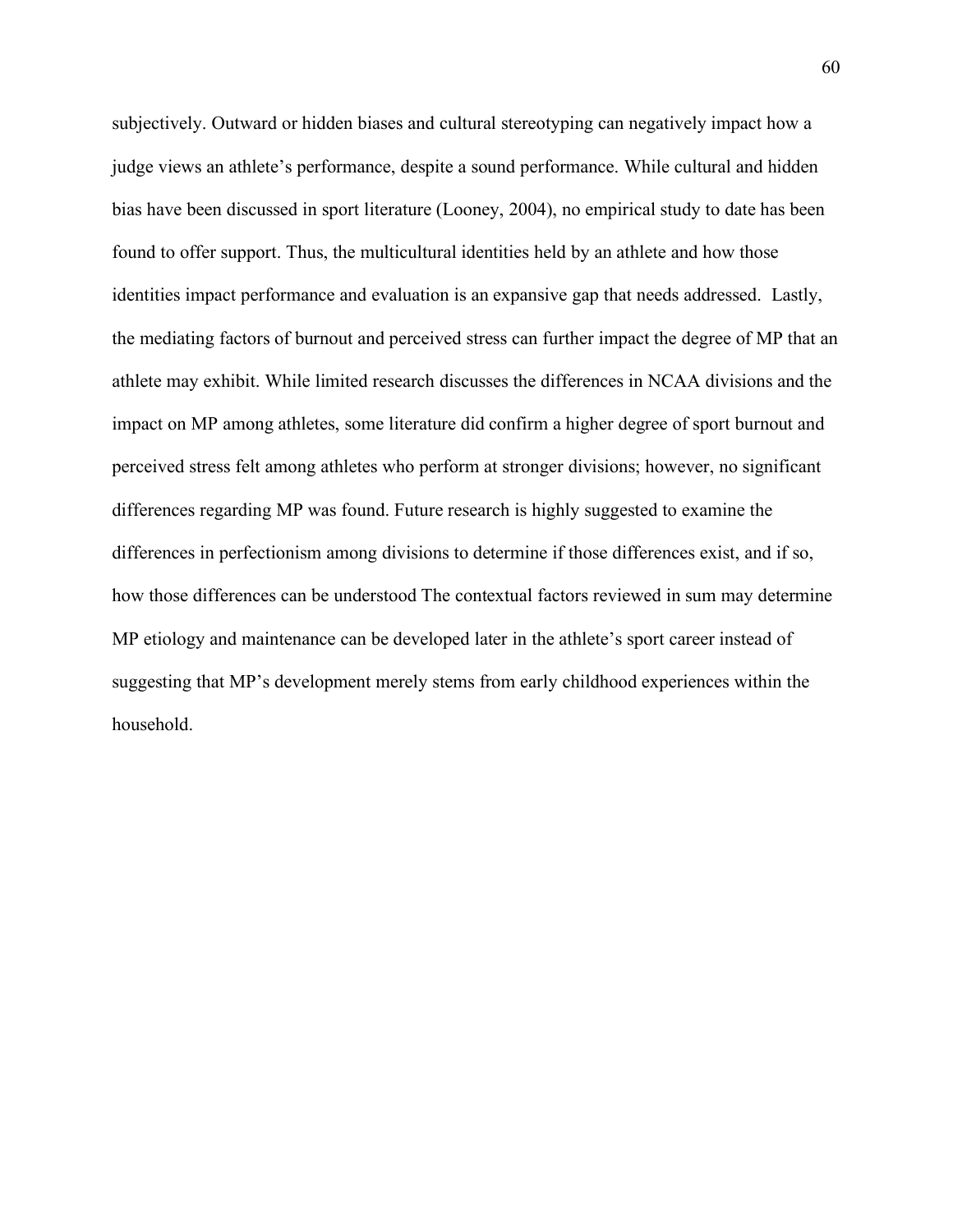# **CHAPTER IV: TREATMENT APPROACHES AND CONSIDERATIONS FOR MALADAPTIVE PERFECTIONISM IN COLLEGE ATHLETES**

While the development of perfectionism does not have a clear etiology, a clear treatment has not been identified to absolve MP in a student athlete. Before treatment can begin, labeling MP as a source of concern within an athlete may be difficult as the side effects of MP overlap with other mood disorders and physical conditions (Hill, Mallinson-Howard, & Jowett, 2018). Therefore, clinical judgement is required in order to determine the presence of MP in an athlete. Once MP has been established as being a source of primary concern in the athlete, a clinician can begin to utilize treatment to help the athlete find awareness and insight on how the symptoms were manifested and maintained in order to work towards change. Although many identified approaches have not been empirically used with the student athlete population, the conceptualization of MP can dictate what treatment may be the most effective, which will be discussed in the upcoming chapter.

#### **Identifying Perfectionism in an Athlete**

As most therapists have experienced, the presenting problem that a client may bring to therapy may be only a symptom of the core root issue. College students typically do not seek treatment for perfectionism, so the therapist is often tasked with looking beyond the client's presenting problem or symptoms to determine if the individual may be struggling with perfectionistic tendencies and cognitions (Halgin & Leahy, 1989). Researchers have described that an unhappy perfectionist may be known for being a high achiever in whichever setting they exercise their perfectionism (Halgin & Leahy, 1989). Brustein (2013) suggested that the indication of perfectionism existence can be communicated nonverbally by a client, such as their self-presentation; thus, a therapist should consider both verbal and nonverbal forms of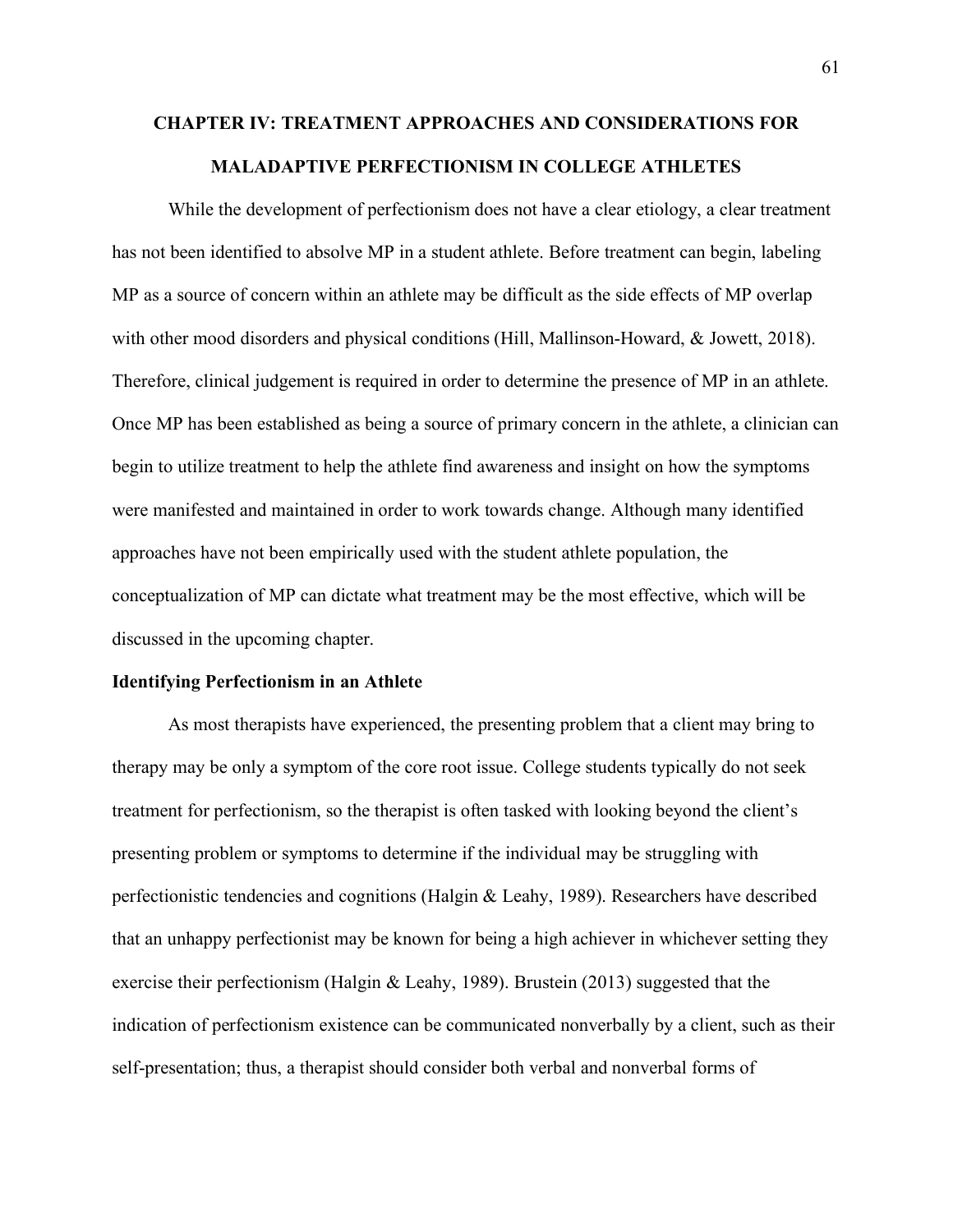communication when evaluating. Three factors have been identified that suggest the presence of perfectionism: Self-promotion (appearing or promoting perfection in self-image), the non-display of imperfection (e.g., concern about behaving in nonperfect way), and nondisclosure of imperfection (e.g., concern over verbalizing imperfection; Brustein, 2013; Hewitt et al., 2013). Clinical and professional judgment by a health care provider can determine if these factors are being used by the client to promote a perfect self-image. Furthermore, these signs can be an indicator for identifying perfectionism in clients in cases such that the client may be unaware that perfectionism is a clinical concern. Individuals who struggle with perfectionism may be using defenses (e.g., denial, rationalization) in order to protect their fragile self-image or self-esteem in order to justify their behaviors or interpersonal issues (Halgin & Leahy, 1989). Additionally, a perfectionist may become easily distressed in the following experiences in which their perfection is present: anxiety, suicidal thoughts, depression, interpersonal situations, and inefficacy (Halgin &Leahy, 1989). For example, a perfectionist who is unable to control their own anxiety or manage their suicidal ideation, or perhaps unable to achieve their athletic goals, will become noticeably distressed and discouraged.

As stated, perfectionism may not be the presenting concern that is communicated to the therapist by the client; therefore, being able to identify the root of the presenting concern is evaluative task of the therapist. In order for clinicians to evaluate if perfectionism is present, using specific measures as an assessment tool such as the Multidimensional Perfectionism Scale (MPS; Hewitt & Flett, 1989; 1991b), Short Revised Almost Perfect Scale (SAP; Rice et al., 2014), or the Sport Multidimensional Perfectionism Scale-2 (Gotwals & Dunn, 2009) is recommended to determine if any dimensions of perfectionism exist within the athlete. If an athlete does endorse perfectionism to any degree, the clinician can use the opportunity to provide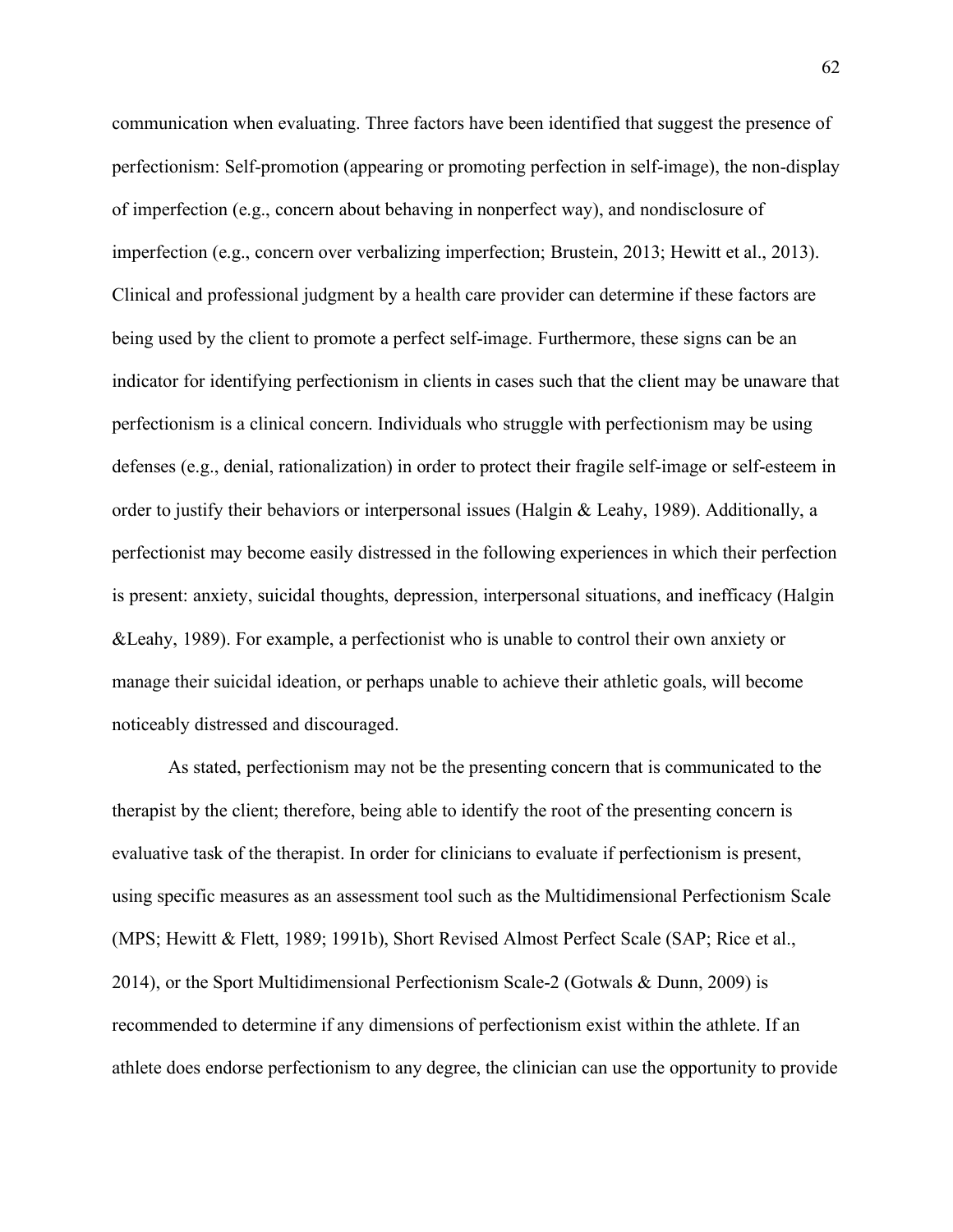psychoeducation about how perfectionism may show up and be maintained throughout the client's lifestyle. Thus, the endorsement of perfectionistic traits can also provide options toward treatment depending on which aligns most effectively with the client's presenting symptoms and conceptualizing framework.

The following chapter will include what the literature has identified to be the leading treatments used for individuals struggling with MP. Treatments may include the provisional of short- or long-term therapy in either an individual or group-based modality. The most notable treatment methods contain theory utilized from CBT, psychodynamic, and mindfulness-based techniques.

#### **Cognitive Behavioral Therapy (CBT)**

For a range of psychological disorders, especially emotionally related, CBT has been seen to be the top choice in treatment due to its continuous improvement and evaluation by researchers (Hoffman et al., 2012). CBT essentially stands for the fusion between cognition, behaviors, and emotions, thus indicating an intertwined, triangular relationship. Aaron Beck (1976) explained that CBT is largely based on the individual becoming their own problem solver by first understanding and identifying the problematic thinking. Then, the individual can make their choice or behavior based off the thought, which elicits an emotional reaction. Four core principles that are derived from CBT, in which can be applied to treatment in sport psychology, are (a) interacting systems, (b) cognitive change (c) varying degrees of cognitive processing, and (d) linking cognitions to case formulation (McArdle & Moore, 2012).

The first principle, interacting systems, refers to the initial distortion that contributes to the individual's development and maintenance in the presenting concern (McArdle & Moore, 2012). In other words, life experiences lead to the psychological problems which they are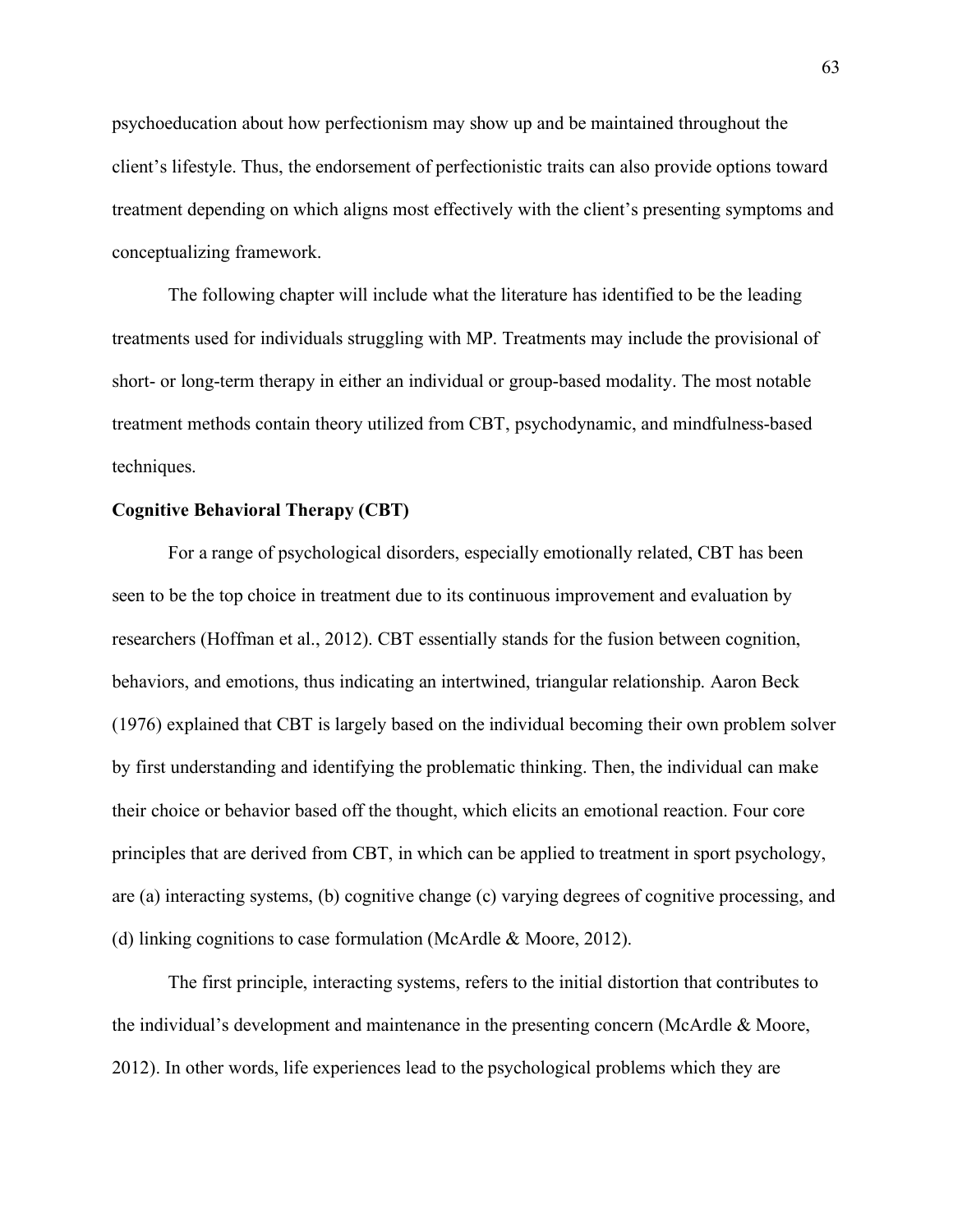experiencing. The development of perfectionism in an athlete may have stemmed from the environmental aspects or interactions from early childhood experiences, as described in the pathways (e.g., social learning, social expectation, social reaction, anxious rearing) or contextual factors.

The second principle of CBT emphasizes that cognitive change can only occur through mediating or modifying the individual's cognitions (McArdle & Moore, 2012). The thoughts typically expressed by a perfectionist is the cognitive distortion of 'all-or-nothing' thinking, meaning black or white thinking (Leahy, 1995). For example, an athlete who loses a match may have the thought they are an awful tennis player, despite playing well throughout the match. 'All-or-nothing' thinking is a specific cognitive distortion, which are typically conscious thoughts, or faulty thinking that is associated with negative affect (Leahy, 1995).

Karen Horney's (1950) "tyranny of should" as well as Ellis's (2002) "musterbation" emphasizes a situation where an individual uses irrational thoughts while trying to achieve stringent standards. Horney explained her 'tyranny of should' as a personality splitting process where a person's inner critic becomes present when the ideal self is not meeting expectations (Horney, 1950). With perfectionism specifically, a perfectionist may express a desire to attain a goal using the terms "must" or "should", which can promote self-shaming language. For example, an athlete may say, 'I must score 1000 points this season', suggesting that meeting that goal is the only option. In turn, if the goal is not met, the vicious cycle of self-criticism and conditioned approval will most likely occur. Thus, being attuned to an individual's language can be crucial in identifying an athlete who may be struggling with perfectionism in sport, or perhaps in other domains of their life. By substituting or correcting words like 'should' or 'must', the cognitive restructuring intervention will be dismissive of rigid expectations by the perfectionist.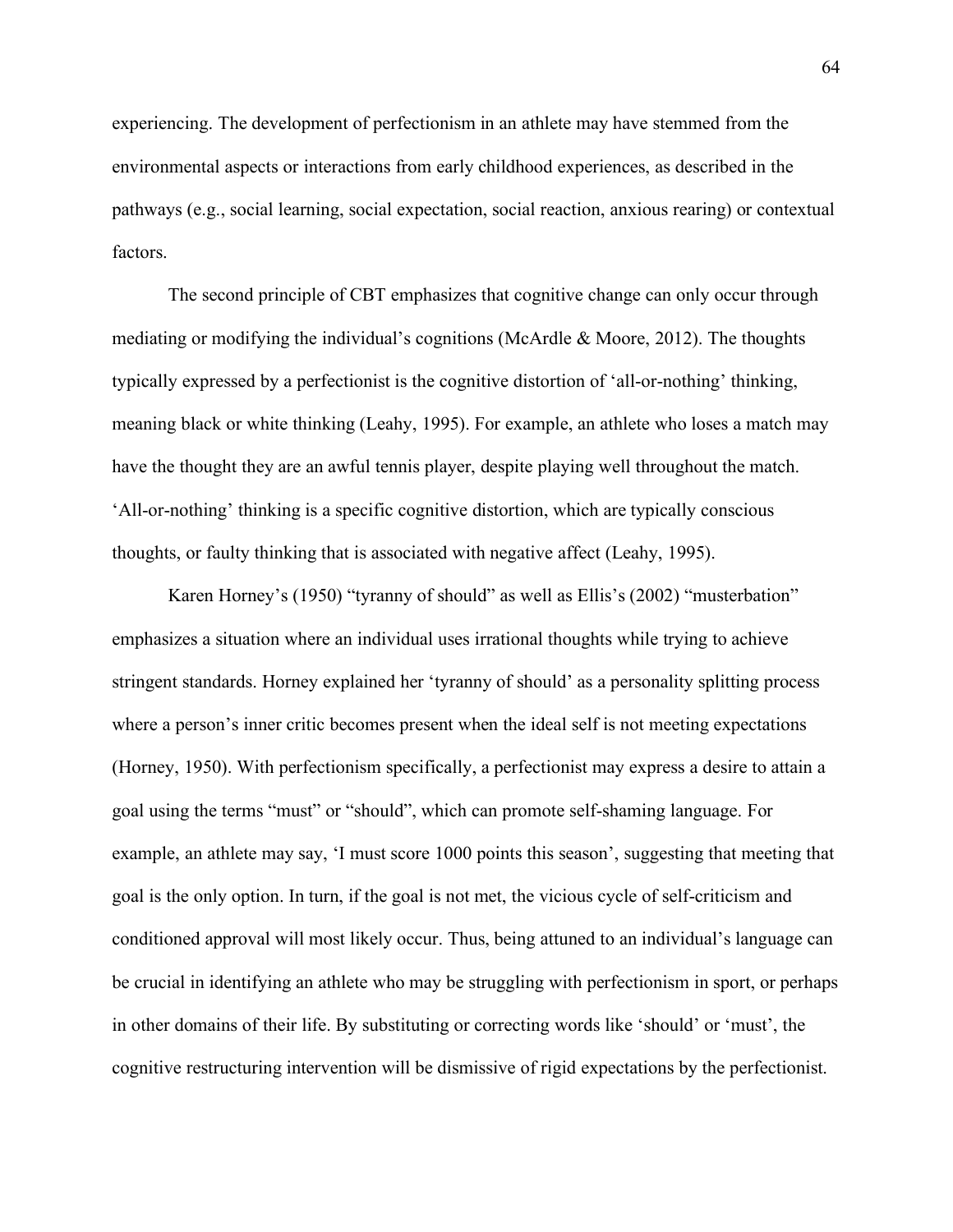The third principle used in CBT is being able to distinguish the different levels and degrees of cognitions of the athlete or client (McArdle & Moore, 2012). Beck (1976) labeled the three degrees of cognitions as core beliefs, assumptions and attitudes, and automatic thoughts. Core beliefs are identified as the root of the psychopathology, which influences the other two cognitive levels. Beck (2011) defined a core belief as an absolute and lasting comprehension that a person developed towards him or herself, or the world, which are often constructed from extracting the meaning of a childhood or formative experience. Core beliefs are often unconscious and not readily accessible, and they can stem from environmental or influential factors (Beck, 2011). Assumptions and attitudes are the degrees of cognition that are on the conscious level and typically reveal the rules that generalize across the area in which the individual has perfectionism (Beck, 1995). For example, a player may think, "I have to score each game, or the coach and teammates will think I am useless." In this example, the athlete may hold the assumption and attitude that their contribution is inadequate to the team unless they score.

Automatic thoughts are the third and final level of cognitions, which are often involuntary, yet exist at the preconscious level (Beck, 1995). Automatic thoughts are comparative to cognitive distortions in that both of these thoughts are spontaneous in the individual's conscious, which are usually affiliated with negative affect (Leahy, 1995). Automatic thoughts can be detected by the therapist and explored in therapy to eventually trace the thought back to its attitude and assumption, and then to its core belief. Because the main course of treatment is to identify and change dysfunctional beliefs or thoughts into functional thinking, the therapist and client work collaboratively to understand the client's perspective to foster change in cognitions.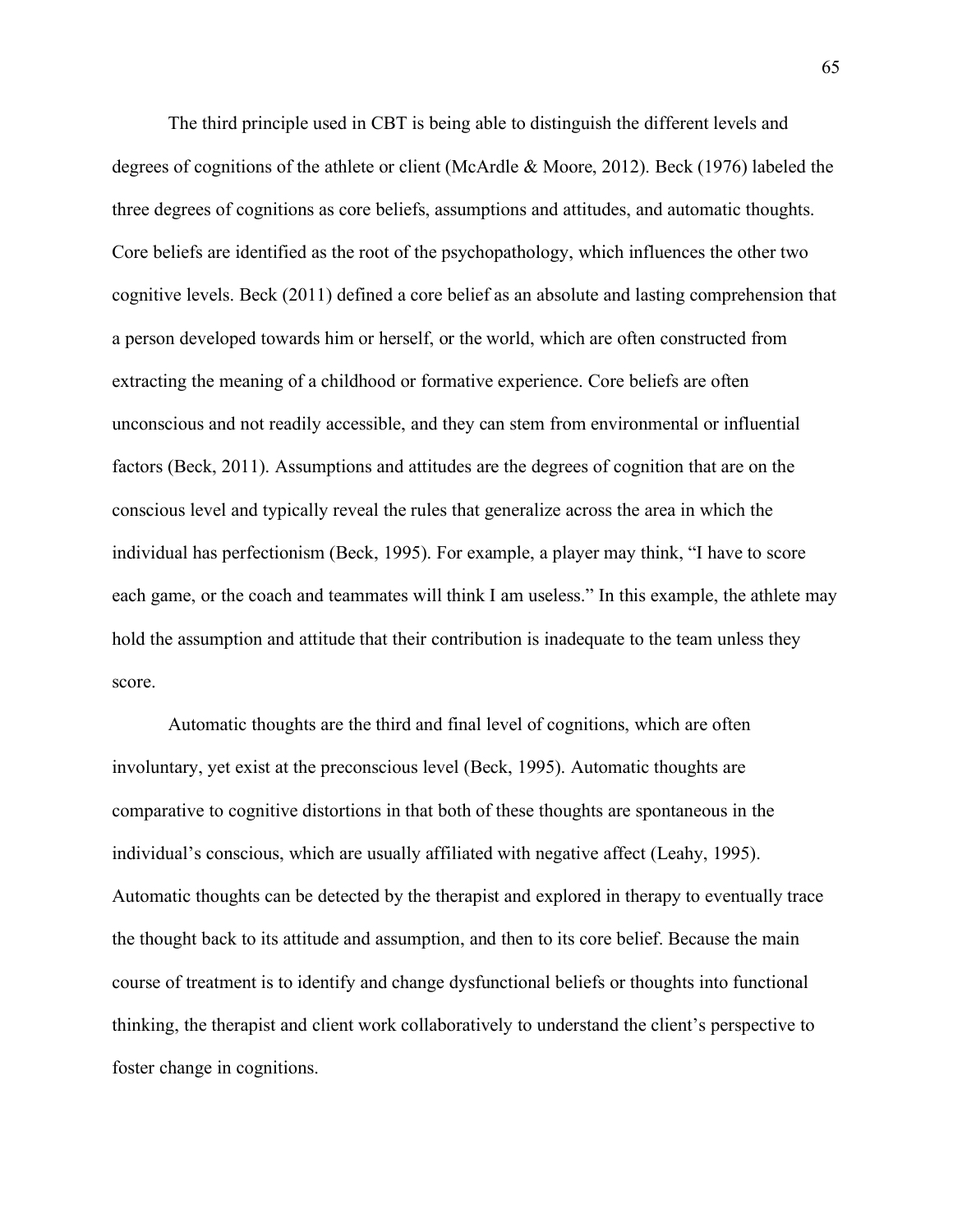Linking specific thoughts to a case formulation is the last key principle that is identified in a CBT approach (McArdle & Moore, 2012). In the lens of CBT, case formulation is portrayed as a conceptualization where the clinician is forming a collective understanding of the client problems based upon their psychological, and interpersonal and behavioral contexts (Eells, 2002). When conceptualizing through a CBT lens, begin using the client's symptomology and difficulties to better understand the origin of the problems. The clinician should become attuned to the student athlete's language to uncover unconscious automatic thoughts, which can help lead to that player's assumptions and beliefs. Consider the previous assumption example of, "I have to score each game, or the coach and teammates will think I am useless." This assumption may lead to a common core belief of the person feeling worthless, which may have resulted from a negative previous experience with a parent or caregiver.

Throughout treatment, a common technique frequently used in CBT is cognitive restructuring, which helps to identify the faulty thinking that is causing anxiety or stress then and reframe the thought to change the internal dialogue of the perfectionist (Meichenbaum, 1977). To achieve a safe space for the client to express their cognitions, the therapist is tasked with developing a therapeutic alliance, which translates to providing a safe and comfortable environment for the client to openly share their world (Willis & Sanders, 2013). Since perfectionism often employs unrealistic standards and irrational thought processes, cognitive restructuring may be vastly beneficial in the treatment process.

Aside from the technique of cognitive restructuring, Halgin and Leahy (1989) also proposed the importance of psychoeducation and modeling throughout CBT. Didactics, including the varying level of cognitions as well as the potential pathways in which the client may have initially developed perfectionism, can be useful in raising consciousness. Additionally,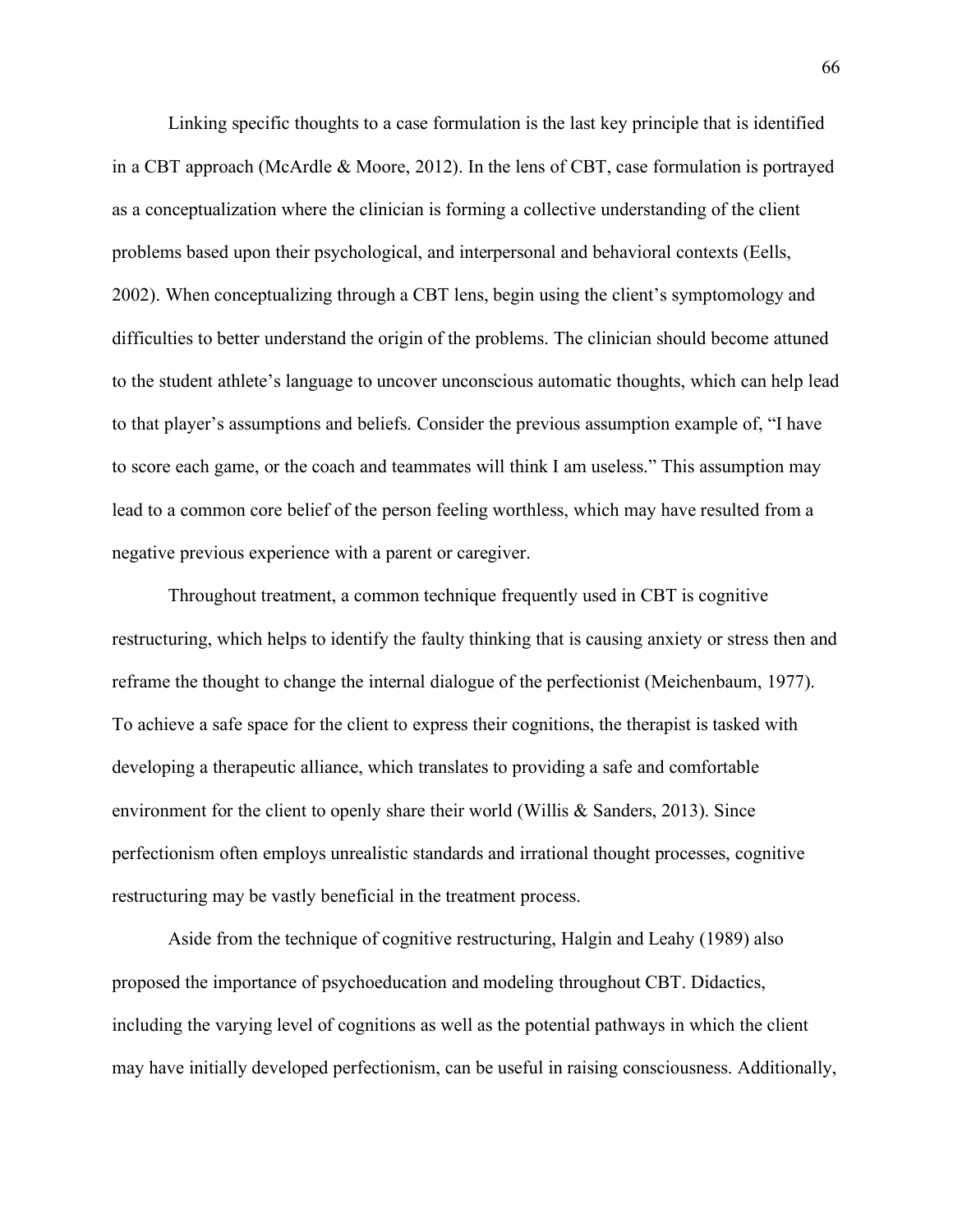the therapist, modeling stress reduction behavioral techniques, can help the client begin to make new pairings and conditions in their behavior. Further, Socratic questioning is another technique that is suggested to be used in the case formulation process to instill introspection and reflection in the athlete (Wills, 2009).

As described, using CBT, the therapist and athlete will work collaboratively to uncover and change the athlete's thoughts that influence emotions and behaviors. To promote a successful and effective treatment, the therapist is recommended to assign homework to the athlete so that they can continue to monitor and work towards progress in the days between appointments (Robinson, 2008). Robinson (2008) suggests that assigning homework to an athlete can pair nicely with their motivation for improvement, as well as instill an assignment into their daily routine, such as a sport practice. The therapist should provide a rationale for the assignment as well as custom the assignment to the athlete's presenting concern in their sport (Robinson, 2008). For example, an assignment that a client could be tasked with doing is to write down and identify their negative automatic thoughts throughout practice or during a game. The utility of the assignment will provide clarity on specific maladaptive thoughts the athlete may be experiencing, as well as the occurrence of the thoughts.

The goal of the CBT approach is to create new pairings and modeling through a nonmaladaptive lens to help the athlete lead a more functional lifestyle through a reduction in symptomology (Robinson, 2008). CBT can be delivered in a group, individual, or internet-based setting, which offers convenience to athletes who may feel shameful or unsure in seeking treatment (Robinson, 2008) Typically, CBT treatment is conducted over the course of 10 sessions in an eight-week span; however, group treatment may be more condensed (Shafran et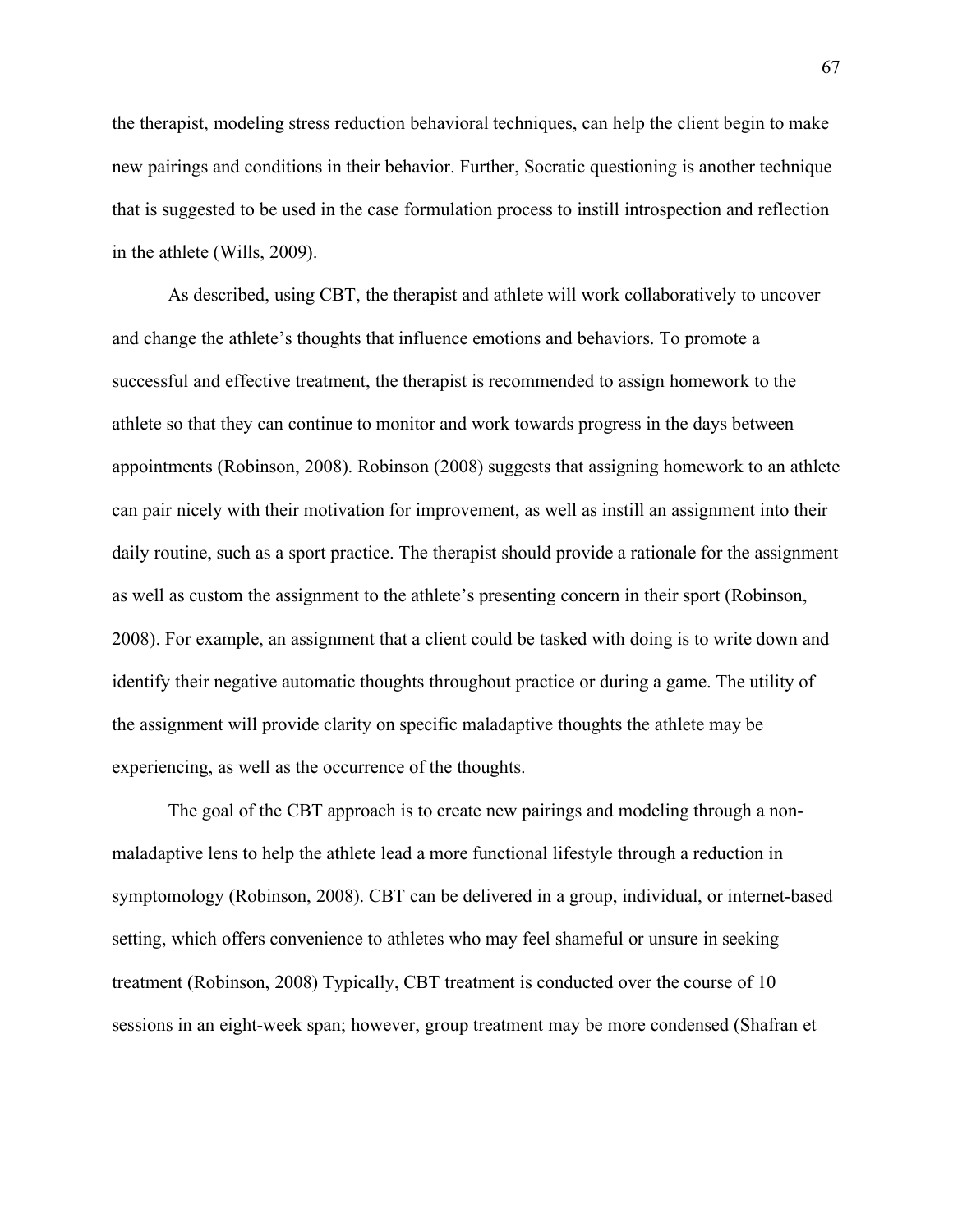al., 2016). Traditional CBT models can be found in various sources (Egan et al., 2014; Wills & Sanders, 2013), which provide a referenced guide on the manualized treatment.

# **CBT and Perfectionism**

Throughout the short span of research that exists on perfectionism, the use of cognitivebehavioral therapy (CBT) to treat perfectionism has been seen to be effective and sustainable; however, because research in the treatment of athletic perfectionism is scarcer, research has been limited. The use of CBT in the treatment of perfectionism continues to be in its infancy stages; however, a growing body of interest and evidence has led researchers to suggest that the theoretical approach is effective.

Egan and colleagues (2014) provided empirical support for the use of CBT treatment for perfectionism, delivered in an in-person and online setting. Recruitment for the participants was conducted throughout advertisements to psychologists, mental health professionals, as well as radio and newspaper. To qualify, the participant had to be over eighteen years of age as well as meet the threshold score of 25 or greater on the Concern Over Mistake subscale from the FMPS (Frost, Marten, Lahart, & Rosenblate, 1990). The final sample included 52 participants (58% female and 42% male) between the ages of 20-65 years ( $M = 39.88$ ,  $SD = 11.88$ ; Egan et al., 2014). Aside from scoring at high on COM, the participants could not exhibit high suicide ideation or endorse substance use or psychosis in order to qualify (Egan et al., 2014). While the study did not include the use of student-athletes, the participants were believed to have been significantly struggling with MP based on their inclusion criteria from anxiety and perfection measures (Egan et al., 2014).

The study included two experimental groups (in person and online self-help) and one control group (eight-week waitlisted). Participants thus completed pre- and post-tests of the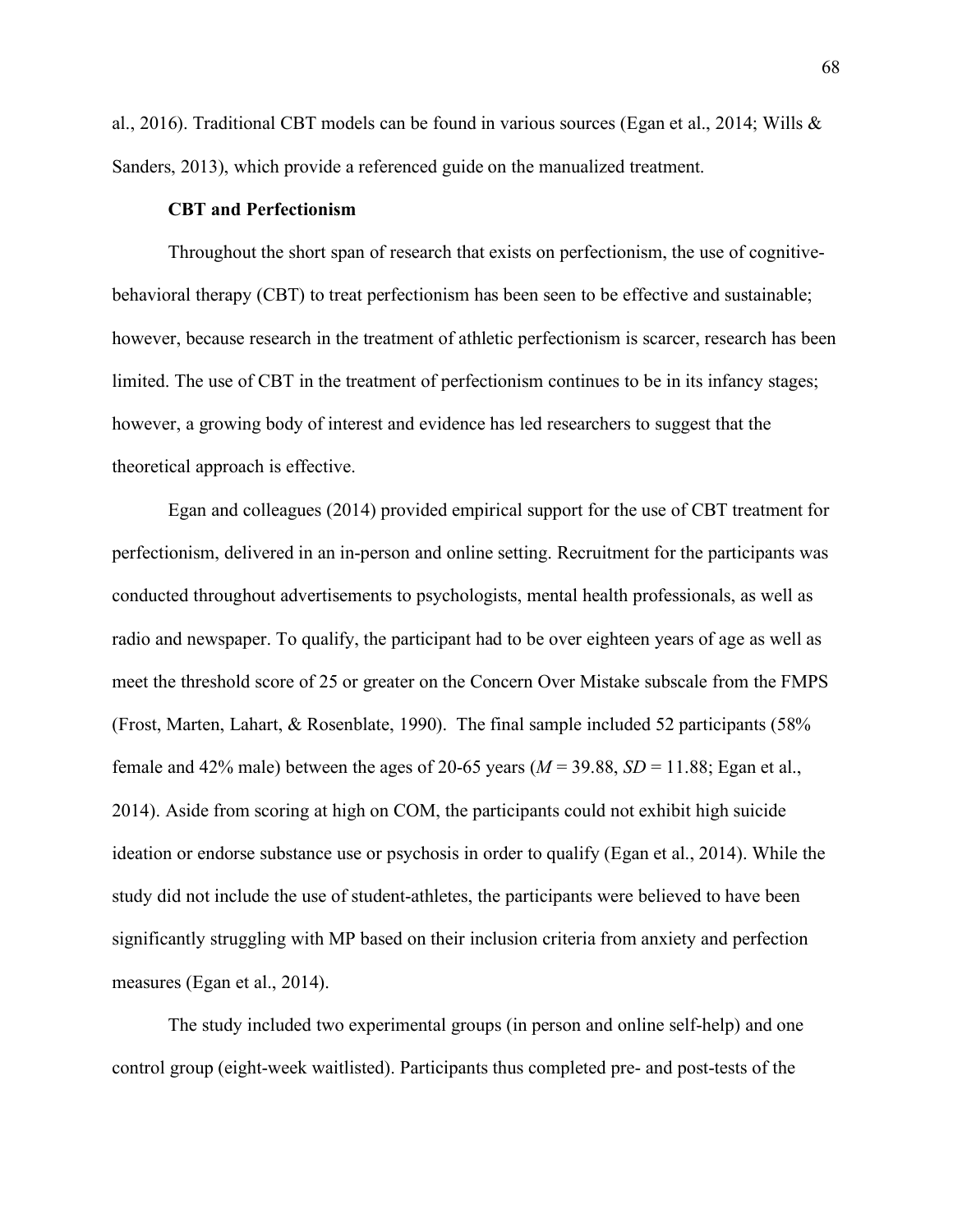measures to determine the impact of treatment. The measures used included the following: Frost Multidimensional Perfectionism Scale (FMPS; Frost, Marten, Lahart, & Rosenblate, 1990), Clinical Perfectionism Questionnaire (CPQ; Fairburn, Cooper, & Shafran, 2003), Dysfunctional Attitude Scale (DAS; Weissman & Beck, 1978), Dichotomous Thinking in Eating Disorders Scale (DTEDS; Byrne, Cooper, & Fairburn, 2004), Depression Anxiety and Stress Scale (DASS-21; Lovibond & Lovibond, 1995), Rosenberg Self-Esteem Scale (RSES; Rosenberg, 1965), Eating Disorders Examination Questionnaire (EDEQ; Fairburn & Beglin, 1994), Quality of Life Enjoyment and Satisfaction Questionnaire e 18 (Q-LES-Q-18; Ritsner, Kurs, Gibel, Ratner, & Endicott, 2005), and the Mini International Neuropsychiatric Interview (MINI; Sheehan et al., 1998).

Linear mixed models using the SPSS GENLINMIXED procedure was used to determine the results of the study (Egan et al., 2014). Results identified that individuals who sought both style of treatment, in-person and online, reported significant reductions in their perfectionism, anxiety, and depression, in addition to seeing an increase in self-esteem (Egan et al., 2014). The results were further maintained at a six-month post-treatment check-in. The research concluded that CBT treatment for perfectionism may be a promising choice of theoretical approach when treating athletes who suffer from perfectionism and other adverse effects.

One of the first empirical studies investigating the effectiveness of MP treatment in university students involved 90 undergraduates (75 female students and 15 male students) at a mid-size Western Canadian university. Participants were recruited through advertisements across campus as well as through referrals at the school's college counseling center (Kutlesa & Arthur, 2008). The students were divided equally into one treatment group and two comparison groups. The treatment group (23 North American; 4 Chinese; 3 identified other ethnocultural group) was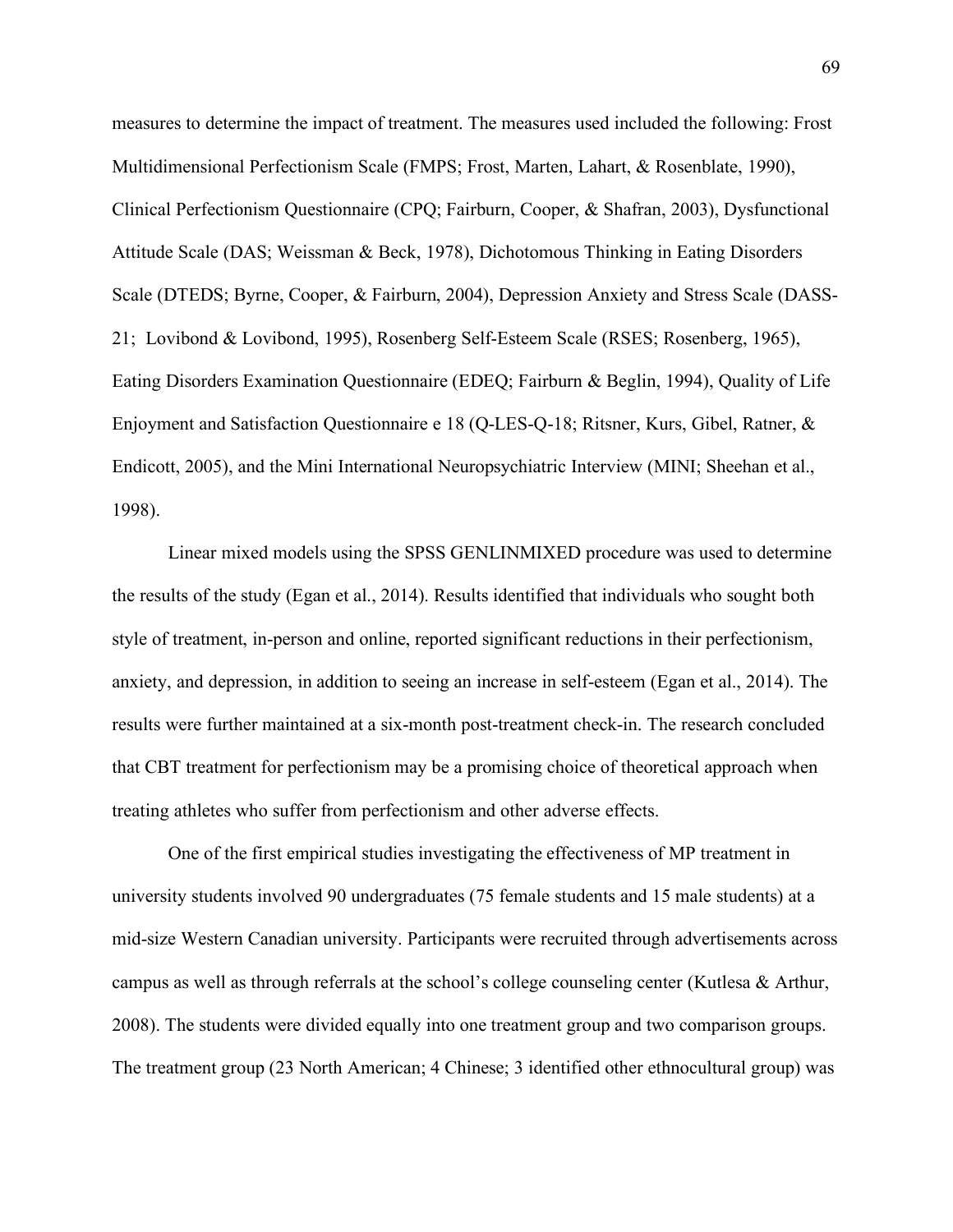divided into 6 smaller groups to ensure the group treatment size was limited to allow enough time to explore each individual's needs (Kutlesa & Arthur, 2008). The comparison groups were divided into two sections  $(30 = \text{career group}; 30 = \text{psychology group})$  where the students were enrolled in a class, on either career or psychology, while the experimental group received treatment (Kutlesa & Arthur, 2008). The researchers employed a quasi-experimental design by using comparison groups to minimize internal validity (Kutlesa & Arthur, 2008). Due to the design, groups were not selected at random; however, self-selection provided a means to compare scores between the treatment and comparison groups (Kutlesa & Arthur, 2008). Additionally, the comparison groups reportedly had similar demographic characteristics as the treatment group (Kutlesa & Arthur, 2008).

All participants were given a pretest and a posttest at the beginning and end of the 4-week treatment to compare scores across groups. Instruments that were used for the pretest and posttest comparison included the Beck Depression Inventory (BDI; Beck et al. 1996), Beck Anxiety Inventory (BAI; Beck & Steer, 1993), and the MPS (Hewitt and Flett 1991a). The experimental group received treatment that was delivered twice a week for four weeks, which was primarily based off a treatment manual, *Overcoming Perfectionism* (Kutlesa & Arthur, 2008). The treatment for perfectionism used by Kutlesa and Arthur (2008) is based on a CBT approach that is comprised of eight group sessions. The first session includes an introduction and orientation for the group as well as begins the planning and goal setting stage for each member's perfectionistic concerns. The second session reviews the goals and homework assigned from the previous session as well as discusses the cost and benefit of perfectionism, as well as coping skills (e.g., relaxation techniques, how to recognize negative self-talk). The third session is dedicated towards reviewing homework as well as revisiting positive and negative self-talk.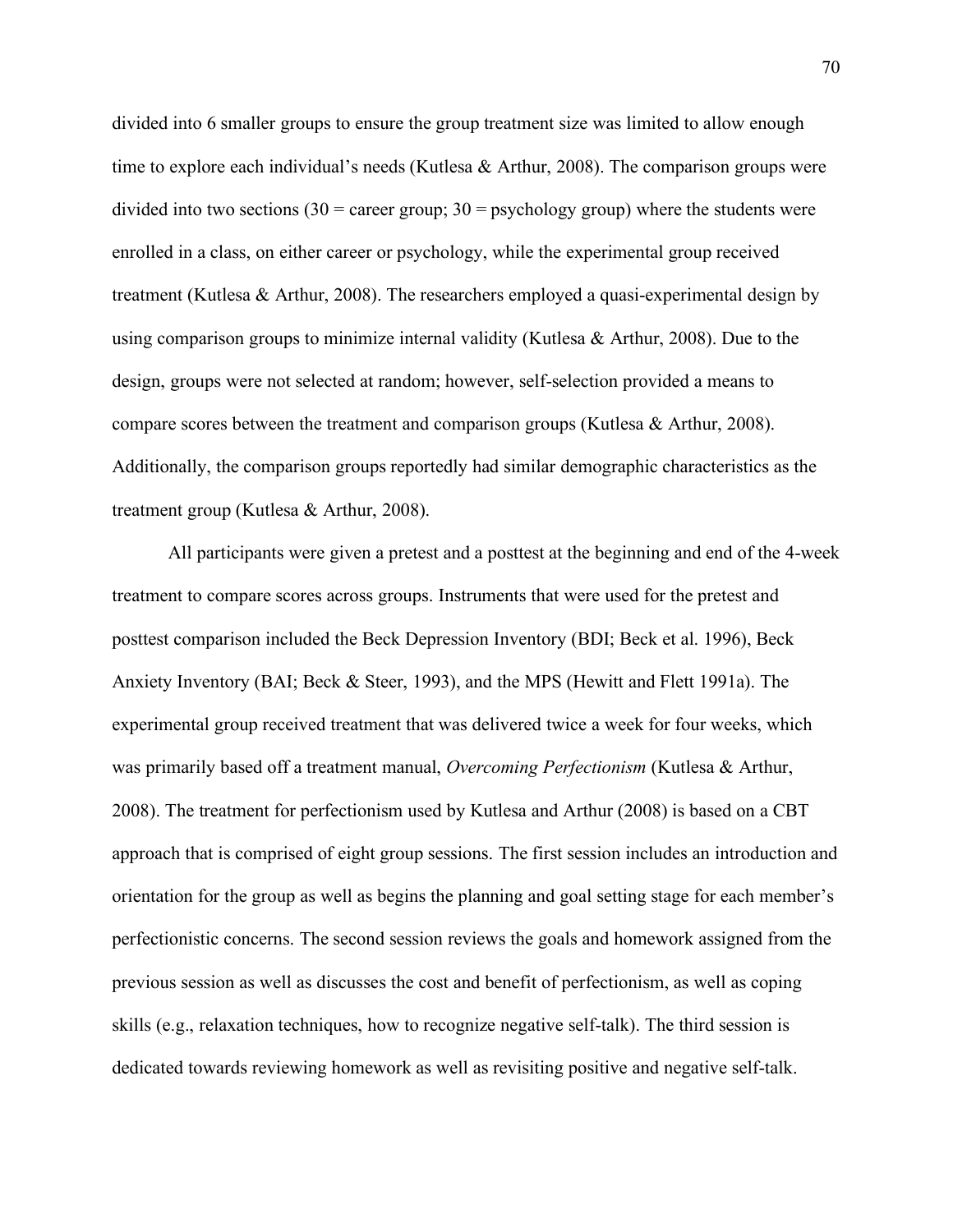Guided self-imagery is also introduced during this session. Session four consists of reviewing homework and goals as well as exploring the impact of cognitive distortions. Session five continues to review goals and homework while the group is encouraged to process and dispute cognitive distortions. Further, the group also explores their feedback to guided imagery and their overall feelings relative to perfectionism. In session six, irrational beliefs and alternative relaxation techniques are discussed as well as the routine inquiry about goals and homework from the previous session. Session seven includes an introduction to the wheel of life exercise as well as reviewing goals and homework. Termination and planning of the last session is included. Session eight, or the final session, is used to explore the groups experience which may include their short- and long-term goals. Giving and receiving feedback, reviewing of goals and homework, and getting connected with community resources to find continued support are reviewed.

The approach combined the theoretical orientations of CBT and interpersonal therapy to provide insight and understanding of MP and its negative side effects as well as strategies for change (Kutlesa & Arthur, 2008). The treatment was focused on the here-and-now and concentrates on the interaction and group process in order to emphasis the affective, behavioral, cognitive and interpersonal components of MP (Kutlesa & Arthur, 2008). The researchers credited the works and principles of Yalom (1995), Beck (1993), Ellis (1991), and Meichenbaum (1977) in the development of the manualized treatment.

Results of the study determined that treatment group saw a reduction between their pretest scores (SOP = 84.87; SPP = 63.43; OOP = 59.73) and their posttest scores (SOP = 72.20;  $SPP = 57.83$ ;  $OOP = 52.80$ ) while the comparison group pretest scores (SOP = 61.63, 63.33;  $SPP = 47.30, 44.67$ ;  $OOP = 41.27, 50.50$  and posttest scores  $(SOP = 61.50, 62.47; SPP =$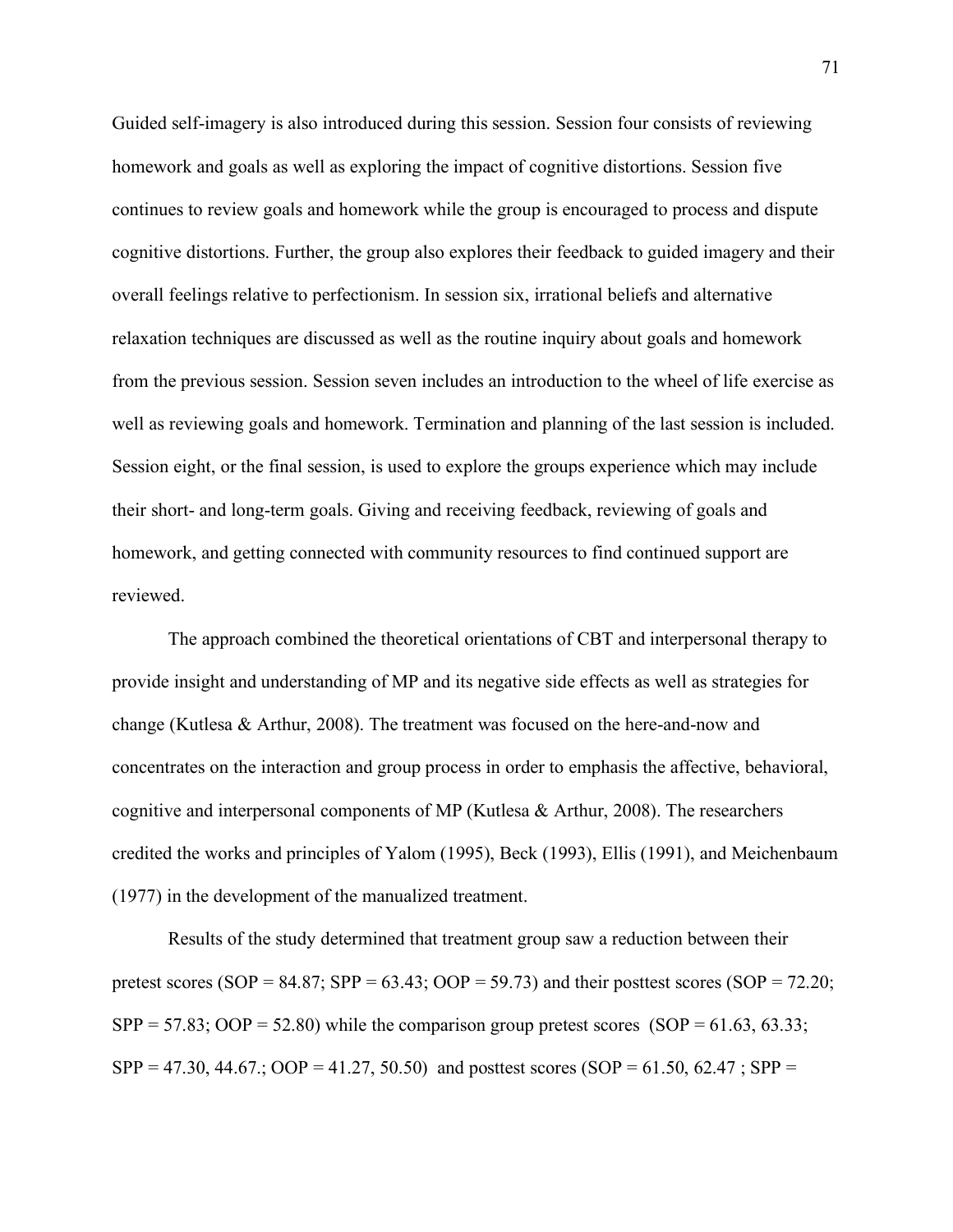46.63, 50.70; OOP = 48.40, 47.67) remained relatively stagnant (Kutlesa & Arthur, 2008). Additionally, depression and anxiety levels appeared to decrease between pretest and posttest for the treatment groups; however, the comparison group also saw a similar decrease between the pre- and post-BDI and BAI scores (Kutlesa & Arthur, 2008).

The researchers noted that while the results appeared promising for group treatment of MP, they also mentioned that some participants in the study were receiving individualized counseling sessions in addition to the treatment, which may have impacted the results. Further, the participants were not identified as being student athletes at the university. Another major limitation of the study was the fact that the participants were not randomized, therefore the generalization of the study's findings is more limited. While the integration of CBT and interpersonal theory suggested positive results, the small sample size of 30 participants in the treatment group also questions the confidence in how that treatment would be received by the general population. The posttest measure was given immediately following the 4-week treatment, which further questions the long-term effects of the treatment.

The empirical studies completed thus far on documenting the effects of using CBT to treat perfectionism have appeared to provide positive outcomes. The delivery of the method has included being in-person and online in either an individual or group format. Although slim research exists, the approach has appeared effective in the studies to date for MP; however, the longitudinal effects remain unclear.

## *CBT and Eating Disorders*

CBT has also been linked to the treatment of eating disorders in athletes and non-athletes (Arthur-Cameselle & Quatromoni, 2014; Bratland-Sanda & Sundgot-Borgen, 2013; Fairburn & Beglin, 2008); Plateau et al., 2017). Given the close relationship between MP and eating disorder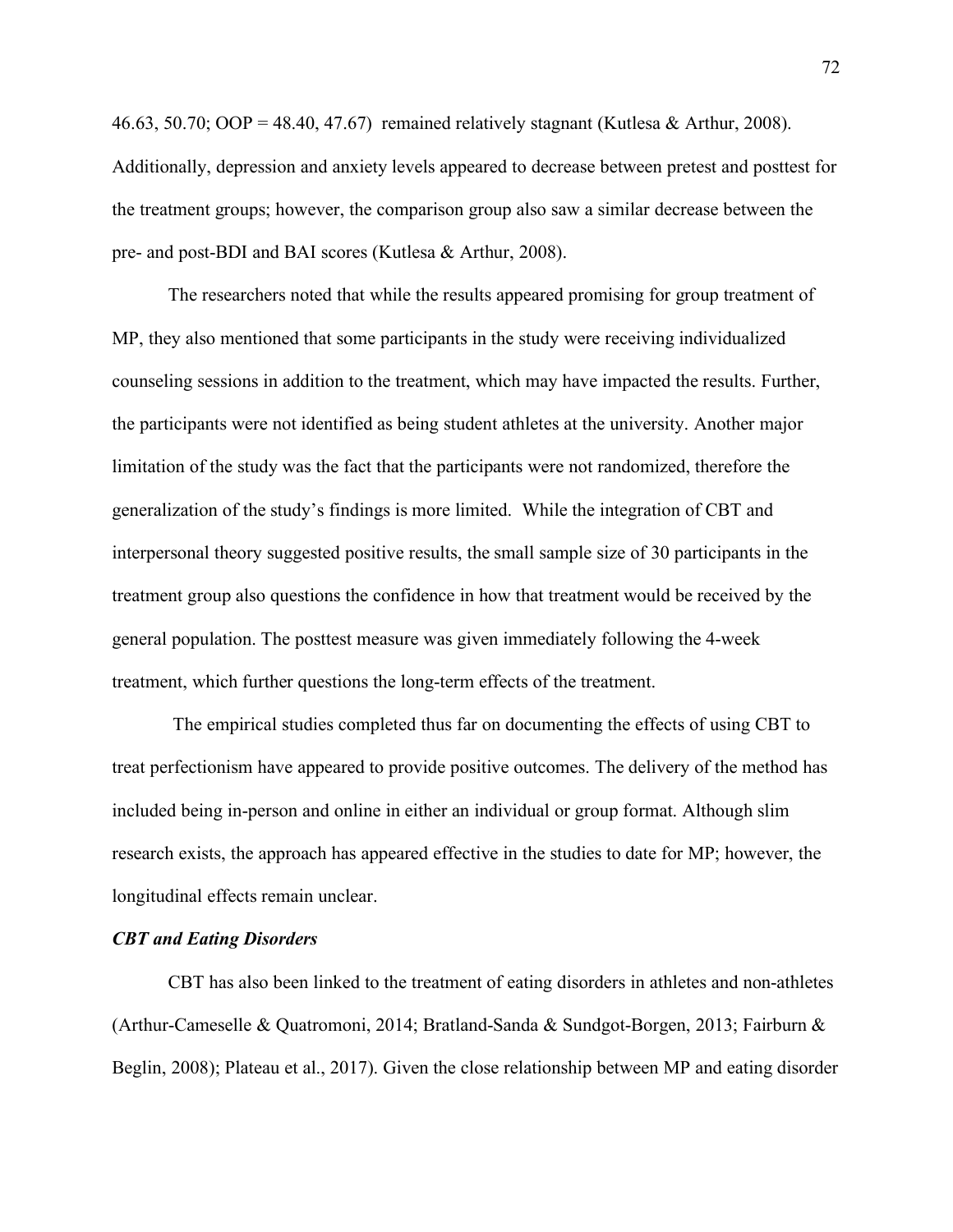symptomology, a recent study (Valentine et al., 2018) explored how internet-based CBT affected perfectionism and eating disorder symptomology in individuals who engaged in compulsive exercise, defined as 11.5 hours per week. A total of sixty-seven participants ( $M$  age = 37;  $SD$  = 12) were recruited through an Australian sports club via newspaper ads, social networking, and coach referrals (Valentine et al., 2018). The group was comprised of 41 female and 26 male participants who were randomized to either the experimental group (*n* = 38) or waitlisted to the control group ( $n = 29$ ; Valentine et al., 2018).

Participants who were selected to be a part of the experimental group engaged in unguided ICBT (internet-based cognitive behavioral therapy) for eight weeks, meaning they received eight weekly emails with readings and assignments from *Overcoming Perfectionism* (Shafran, Egan, & Wade, 2010). A number of measures were given in order to record several data baselines, which were then used to compare three- and six-month post-tests between the experimental and control groups. Measures used to assess perfectionism and eating disorder symptomology in athletes were the Frost Multidimensional Perfectionism Scale Concern Over Mistakes subscale (FMPS-CM; Frost et al., 1990), Clinical Perfectionism Questionnaire (CPQ; Fairburn, Cooper, & Shafran, 2003), Eating Disorder Examination-Questionnaire global scale (EDE-Q; Fairburn & Beglin, 2008), Compulsive Exercise Test (CET; Taranis et al., 2011), and Athlete Burnout Questionnaire (ABQ; Raedeke & Smith, 2001). Each participant completed the measure pre and posttreatment; however, only the experimental group completed the measures at the three-month and six-month follow-up after the study had completed (Valentine et al., 2018).

Results from the study indicated that participants from the experimental group found significant decrease in perfectionism (pre-FMPS-CM = 29.11; post-FMPS-CM = 22.08; pre-CPQ = 30.24; post-CPQ= 24.87), eating disorder symptomology (pre-EDE-Q= 2.18; post-EDE-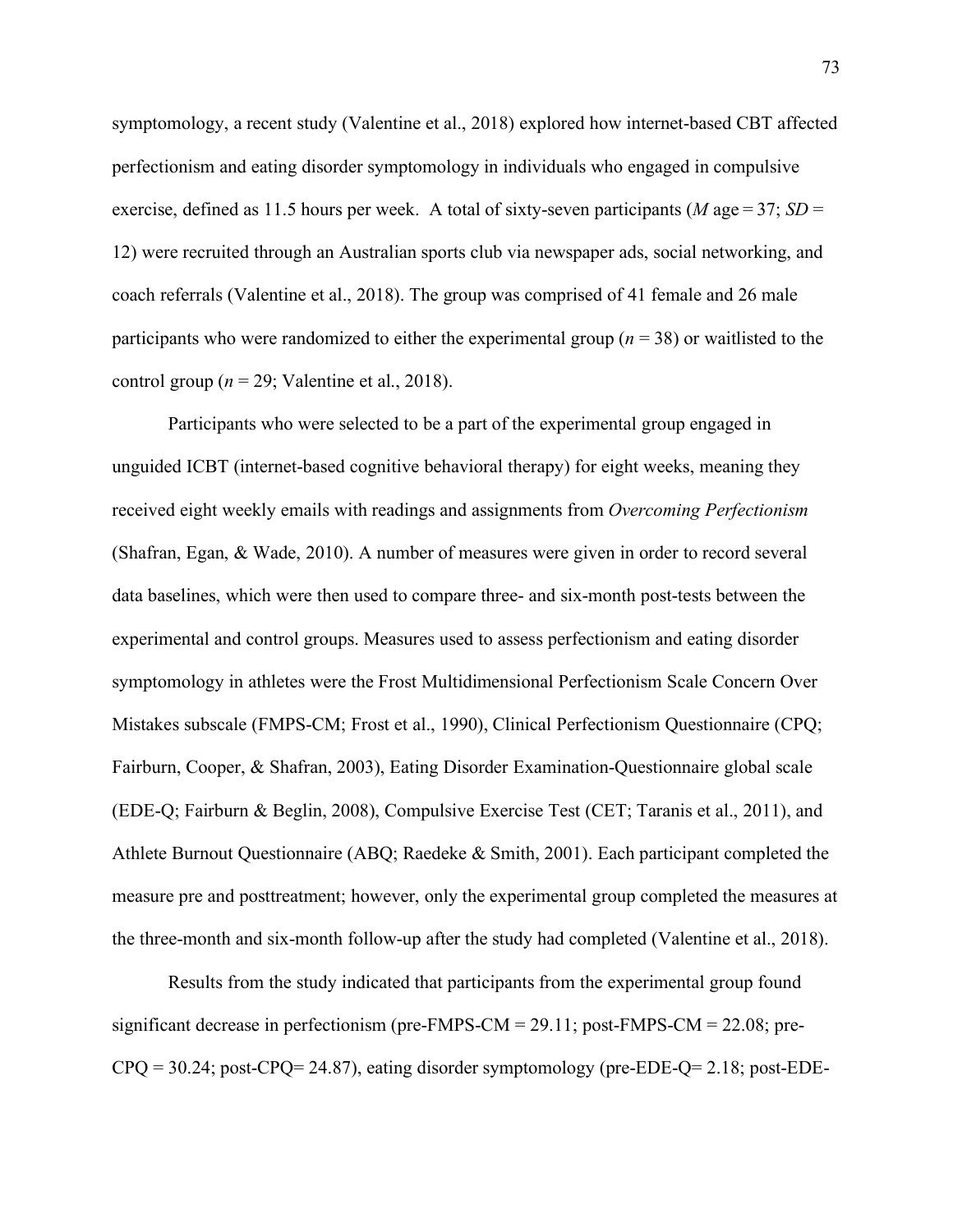$Q= 1.64$ ) and their compulsive exercise behaviors (pre-CET=  $68.47$ ; post-CET=55.53; Valentine et al., 2018). In addition, no significant changes were seen between the pre- and post- athletic burnout (pre-ABQ = 2.70; post-ABQ = 2.57; Valentine et al., 2018). In regards to the control group, their results remained relatively unchanged throughout the study in each of the measures (pre-FMPS-CM = 30.45; post FMPS-CM = 30.35; pre-CPQ = 31.68; post-CPQ = 30.77; pre-EDE-Q = 2.24; post-EDE-Q = 2.09; pre-CET =  $63.61$ ; post-CET =  $62.00$ ; pre-ABQ = 2.65; post-ABQ = 2.50; Valentine et al., 2018).

Thus, the results in the experimental group suggests that unguided ICBT delivered a significant reduction in perfectionism, eating disorder symptomology, and compulsive exercise behaviors; however, athletic burnout remained relatively unchanged. Furthermore, while the changes were significant for the treatment group, the attrition rate of those changes appeared to be 55% at the six-month follow-up (Valentine et al., 2018). In sum, the study was the first to demonstrate the significant reductions in eating disorder symptomology using ICBT. Similar studies have also yielded similar findings (Egan et al., 2014; Rozental et al., 2017; Shafran et al., 2017); however, the attrition rates of change appeared to last longer (Valentine et al., 2018). Valentine and colleagues believe that the difference in why their effect sizes were lower compared to other studies was because that the participants did not have any other reported psychological disorders. Since these findings presented by Valentine et al. (2018), Shu and colleagues (2019) have appeared to replicate a similar study by employing an unguided ICBT with a three-month and six-month follow-up; however, instead of using adult participants, they recruited adolescent participants. Their findings yielded similar results in those participants by demonstrating a reduction in scores in perfectionism traits as well as eating concerns (Shu et al., 2019).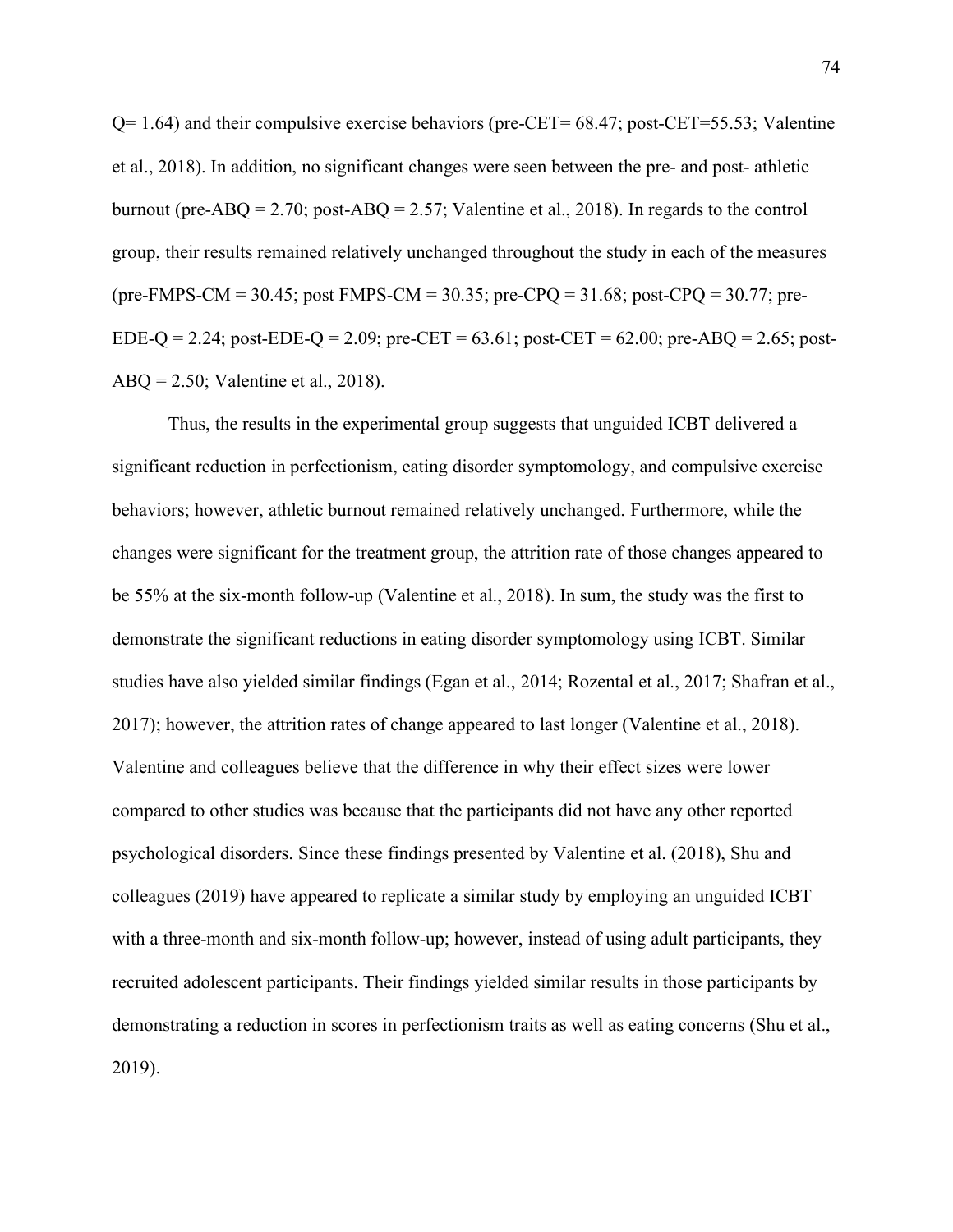It should be noted that previous research has also found a reduction in eating disorder symptomology and perfectionism in individual and group-based CBT approaches (Steele & Wade, 2008; Handley et al., 2015). Thus, CBT approaches in treatment have provided empirical support to individuals who struggle with perfectionistic and eating concerns; however, the research on the approach with athletes continues to remain scarce. Therefore, research is strongly encouraged for using ICBT for athletes struggling with both disordered eating concerns as well as perfectionism.

## **Integration of Interpersonal Psychodynamic**

The development of perfectionism is believed to be linked to the interpersonal and intrapersonal processes between the individual and others, as described in the prior pathways of development. Sullivan (1953) emphasized the importance of understanding how an individual functions through the way one interacts with another. The interaction itself provides enriching information on how an individual may view themselves and others in the world, as well as how they get their needs met. Interpersonal theory states how humans seek to meet their satisfactory (emotional closeness) and security (avoidance of anxiety) needs, which translates into their interpersonal dynamics. Mitchell and Black (1996) further state that anxiety is the motivating factor for interpersonal interactions in that humans actively try to avoid it.

In therapy, the therapist is tasked with helping the client or athlete become more flexible and vulnerable in their interpersonal interactions (Mitchell, 1988). The therapist and client will interpersonally engage just as the client would in the world. The mirrored interpersonal style provides the therapist an opportunity to process transference the client may be experiencing in session, which in turn helps the client become less rigid interpersonally (Mitchell, 1988). Contemporary interpersonal theory further states that the therapist is not necessarily representing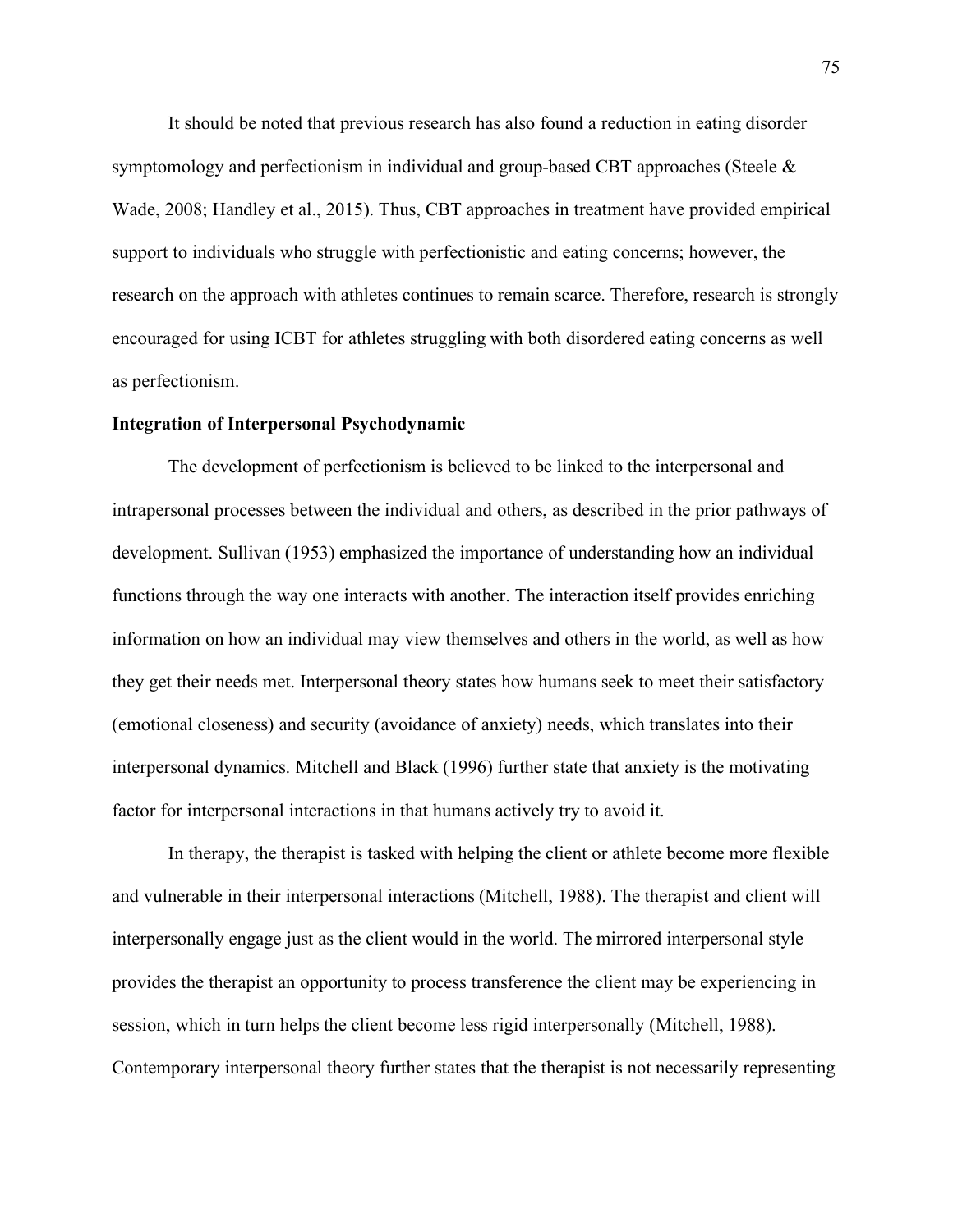the parent or coach in the room, but the client will exercise the same attitudes and beliefs toward the therapist as they would with the parent or coach. Essentially, the client will be attending to the therapist's behavior in order to affirm that the therapist has the same expectations that a coach or parent would with the client or athlete (Mitchell, 1988). Thus, interpersonal therapy requires the therapist to be attuned to the here and now and to frequently use processing comments and questions in order to ellicit depth in the client's present experiences. The therapist will be able to provide noticeable interpersonal patterns of the client, as well as be able to explore the experiences that initially shaped the client's interactions (Mitchell, 1988).

Interpersonal therapy has been suggested to be valuable for individuals who struggle with socially oriented perfectionism (Brustein, 2013). A perfectionist who scores high in the domain of socially oriented would feel pressure to meet the exceptionally high standards that they believe others (parents or coach) have of them. As with the example provided above, the client may feel they are not allowed to show or express anxiety or sadness around a parent. Or perhaps, an athlete may feel stress to score each game in order to be useful to the team. Interpersonal therapy addresses the concerns a client or athlete may possess, which they ultimately believe protects them from rejection and isolation (Brustein, 2013).

The psychodynamic approach is relational in nature and often dovetails with interpersonal theory. In the vein of psychodynamic theory, Heinz Kohut (1971) proposed the theory of self-psychology by explaining how a child can have stunted development, known as a developmental arrest, if their needs are not met. Kohut identified mirroring, idealizing, and twinship as three separate developmental needs within the theory that must be fulfilled for the child to develop confidence, self-esteem, and autonomy. The unmet needs must be identified so that the therapist can raise insight and awareness to the client, in addition to providing the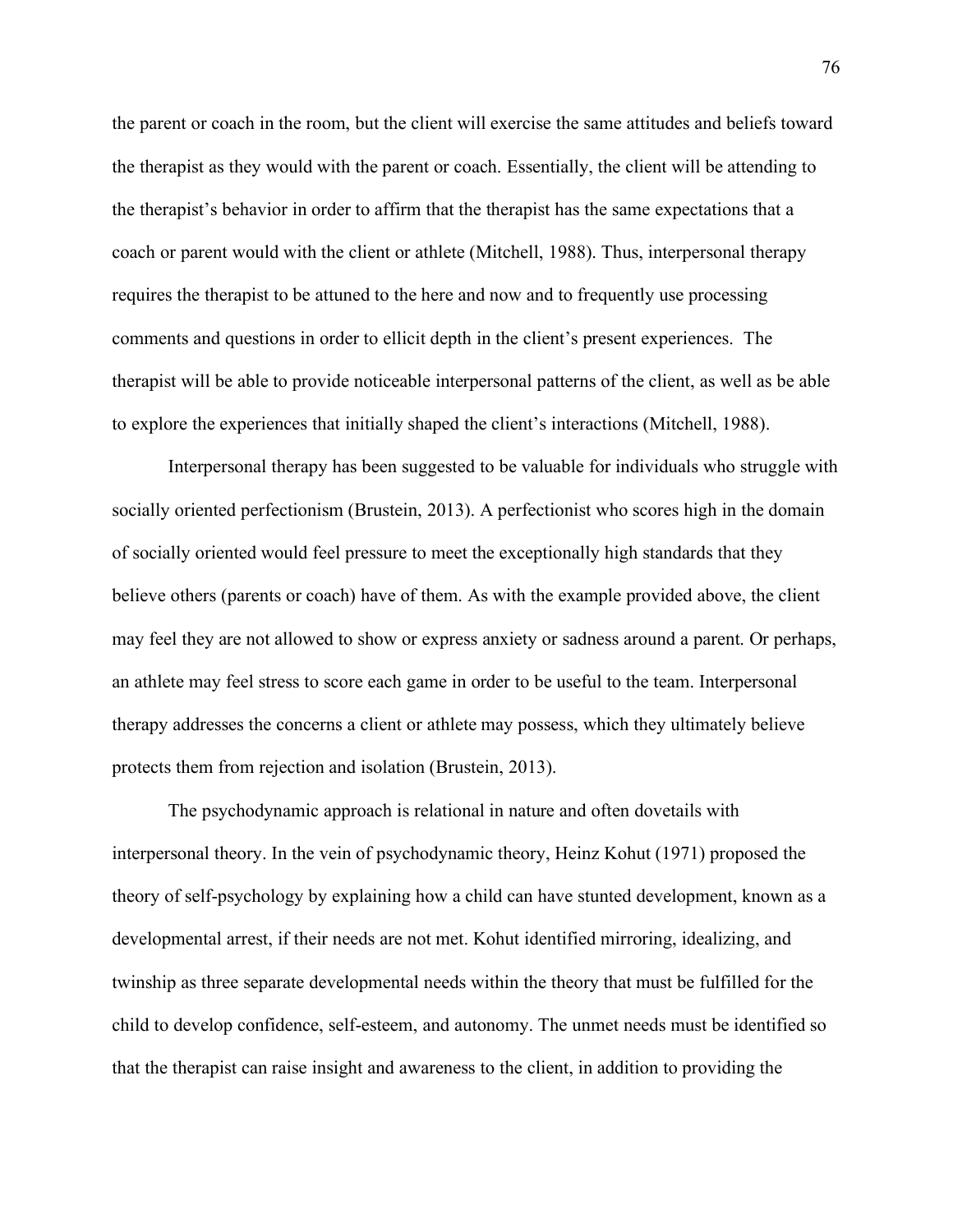corrected experience they developmentally need. Mirroring is defined as the need for validation, which leads to a child feeling confident, whereas idealizing is defined as the child having an influential figure or parent to "look up" to (Brustein, 2013). A strong, idealizing figure would be an individual the child would feel safe and trusting towards in accepting help to navigate through their emerging and developing world. Lastly, Kohut (1984) explains that twinship is being on similar levels as the parent or influential figure, in that a mutual respect is given for each other's autonomy.

In relation to perfectionism, previous developmental pathways explained how a child's perfectionism may have emerged from conditional self-worth. Therefore, when the developmental needs are met in self-psychology, the child should have been able to develop a sense of self (self-esteem and self-confidence) that is not reliant on others. Brustein (2013) explains that children or athletes with mirroring deficiencies, for example, most likely represent socially oriented perfectionism in that they seek approval and affirmation through others. An athlete may strive to meet unrealistic demands because they have learned that approval only comes when they achieve success based upon their parents' standards. In addition, Brustein (2013) also mentioned how self-oriented perfectionism may also appear as a client with a deficiency in idealization, meaning they did not have an influential figure to idealize growing up that set realistic goals.

In psychodynamic therapy, the goal of the therapist is to be attentive to the needs of the perfectionist. Kohut (1971) explained that by providing empathy and a strong understanding of the perfectionist's subjective experience, the therapist will be able to capture the developmental deficiency. Thus, the therapist providing empathy will allow the perfectionist to feel understood, which begins to help heal the mirroring deficiency as well as bridging a sense of self. The use of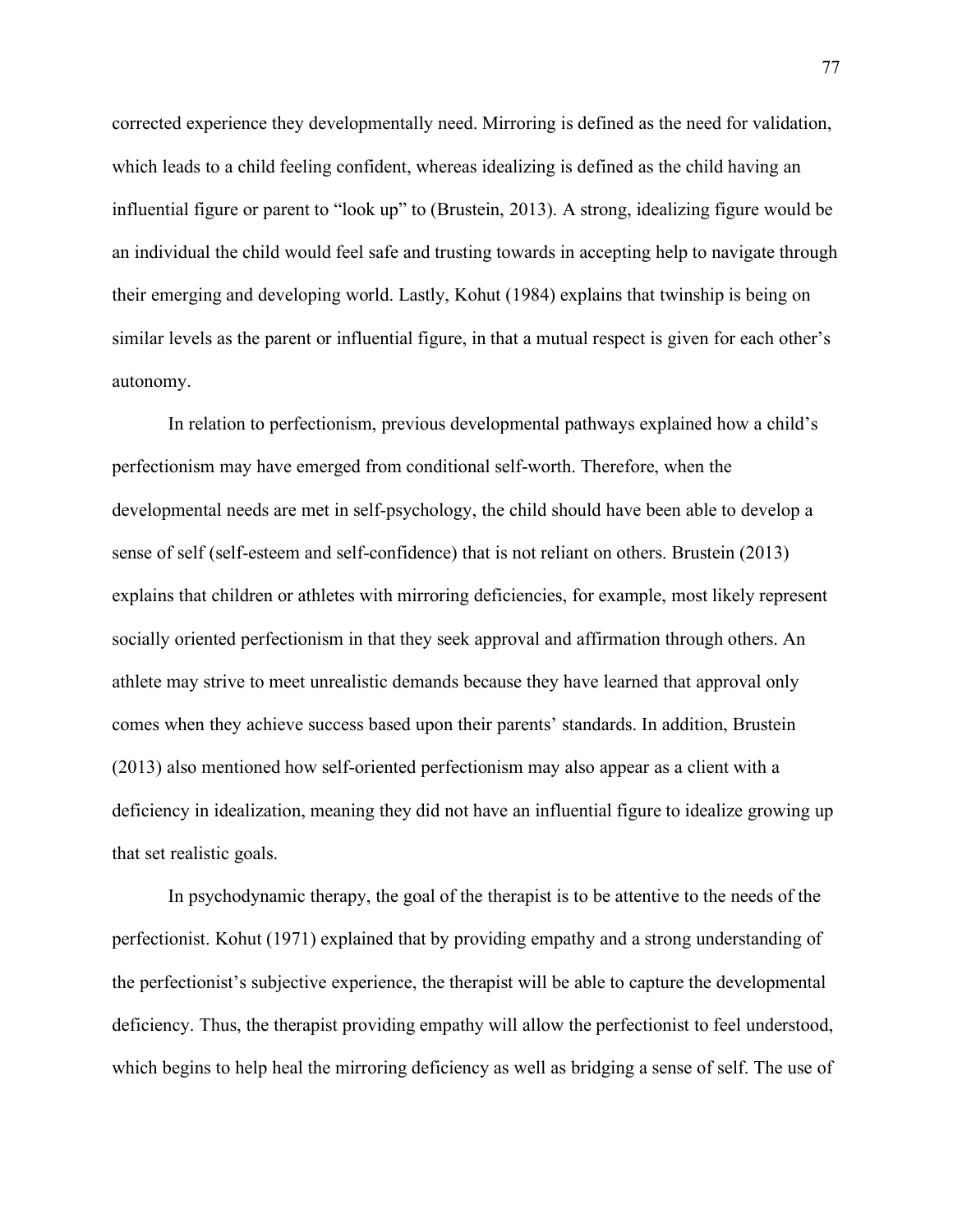transference and countertransference will further help the therapist and perfectionist to attend the present interaction and how it may have developed from the client's past relationships. Attending the present moment within the relationship allows the therapist and struggling perfectionist to discuss and repair the ruptures that occur within the context of their therapeutic relationship. Making repairs and processing how to navigate the rupture will provide a corrective experience for the client, in they can still be close with an influential or authority figure (e.g., parent, coach, therapist) even when they feel misunderstood or disappointed. Repairing the rupture will emphasize unconditional self-worth to the perfectionist, thereby demonstrating that they will still receive approval and affirmation, despite any emotional or situational outcome. Further, the use of modeling, done by the therapist, can be beneficial when the therapist admits their own imperfections to the client (Brustein, 2013). The client, or athlete, will be able to witness the therapist, who represents an influential figure, take responsibility for their own imperfections, which models behavior to the athlete. He or she can also begin to accept their imperfections.

As the therapist, using an integration of interpersonal and psychodynamic processes can be beneficial when treating a client or athlete struggling with perfectionism. Brustein (2013) suggests that a technique that may be useful is to frequently ask the client their reaction to the therapist's feedback. The therapist will then be able to understand more about how the client processes the interpretations without making unclear assumptions. Because the interpersonal and psychodynamic integration occur at an interpersonal and intrapersonal level, the therapist is tasked with exploring the processes that occur between the client and therapist, as well as exploring the reaction within the client.

A recent study from 2015 demonstrated the treatment effectiveness of delivering a shortterm psychodynamic interpersonal (PI) therapy group to individuals struggling with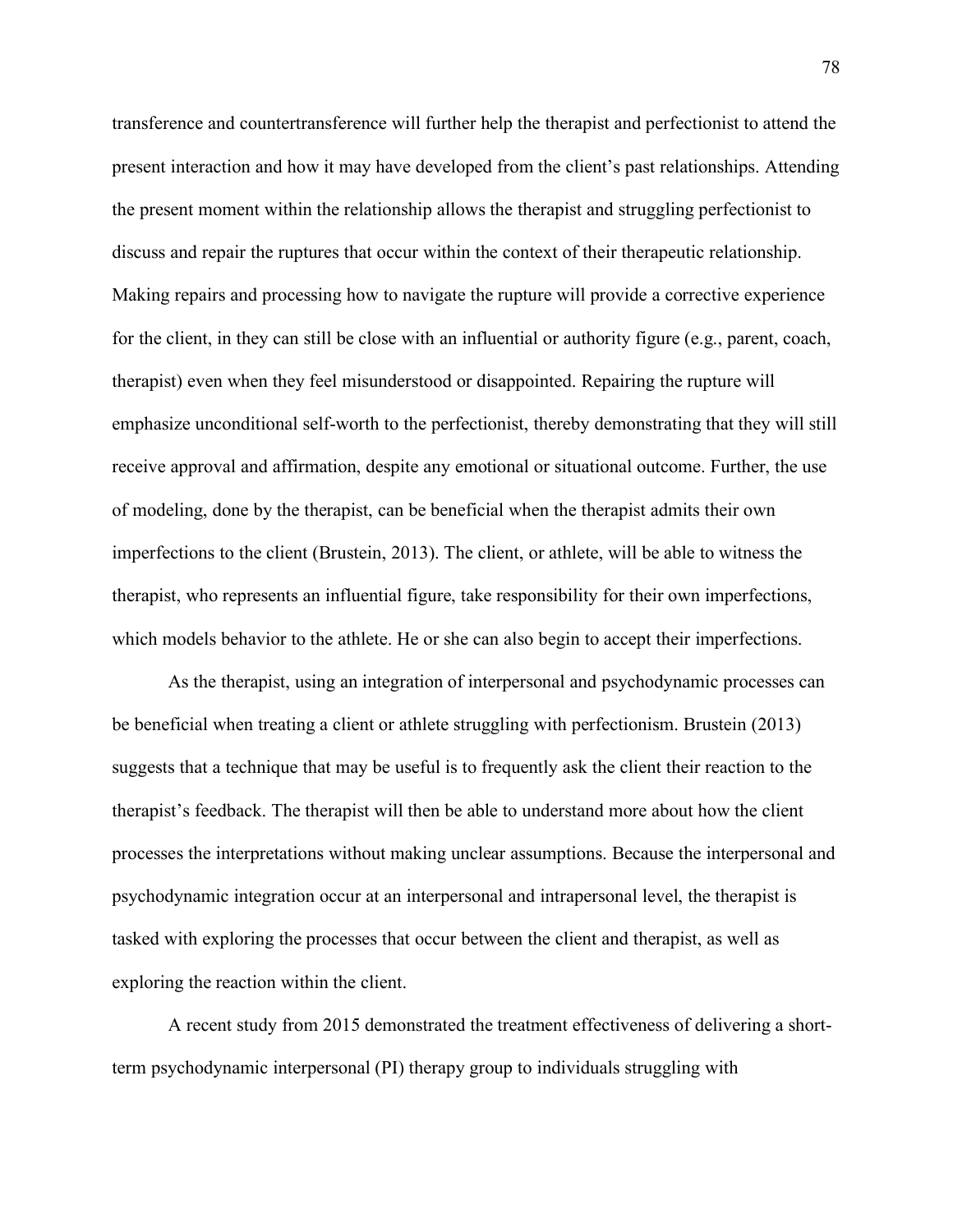perfectionistic traits (Hewitt et al., 2015). The PI approach was chosen to target ingrained perfectionistic traits, such as self-presentation, perfectionistic cognitions, and interpersonal impact of perfectionism (Hewitt et al., 2015). 71 participants (24 males and 47 females) of the study were divided into treatment (53 participants) and control groups (18 participants) in order to identify progress made over the 11 weeks from the PI intervention. The participants were recruited from the University of British Columbia and provided demographic information of marital status (27 single, 28 married, 16 divorced) and employment (20 unemployed, 35 fulltime, 16 part-time; Hewitt et al., 2015).

The following measures were given in order to assess a baseline of perfectionism, depression, and interpersonal difficulty: Multidimensional Perfectionism Scale (MPS; Hewitt & Flett, 1991); Perfectionistic Self-Presentation Scale (PCPS; Hewitt et al., 2013); Perfectionism Cognitions Inventory (PCI; Flett et al., 1998); Beck Depression Inventory (BDI; Beck & Steer, 1987); Beck Anxiety Inventory (BAI; Beck et al., 1988); Interaction Anxious Scale (IAS; Leary, 1983); and Inventory of Interpersonal Problems (IIP; Horowitz et al., 1988).

Short-term PI group treatment was given over a span of eleven weeks by mental health therapists, where the sessions lasted for 1.5 hours weekly (Hewitt at al., 2015). The treatment group included processing interpersonal feedback among members and expressing the reaction of failing as well as using perfectionism as a main defense against rejection and abandonment, while the control group was waitlisted for treatment (Hewitt et al., 2015).

In order to determine the results, Hewitt and colleagues (2015) performed chi-square tests and independent samples *t* tests to assess the differences between the treatment and control conditions. Results of the study showed significant reductions in all areas of perfectionistic traits (e.g., self-oriented, other-oriented, socially prescribed, BDI, BAI) among the sample who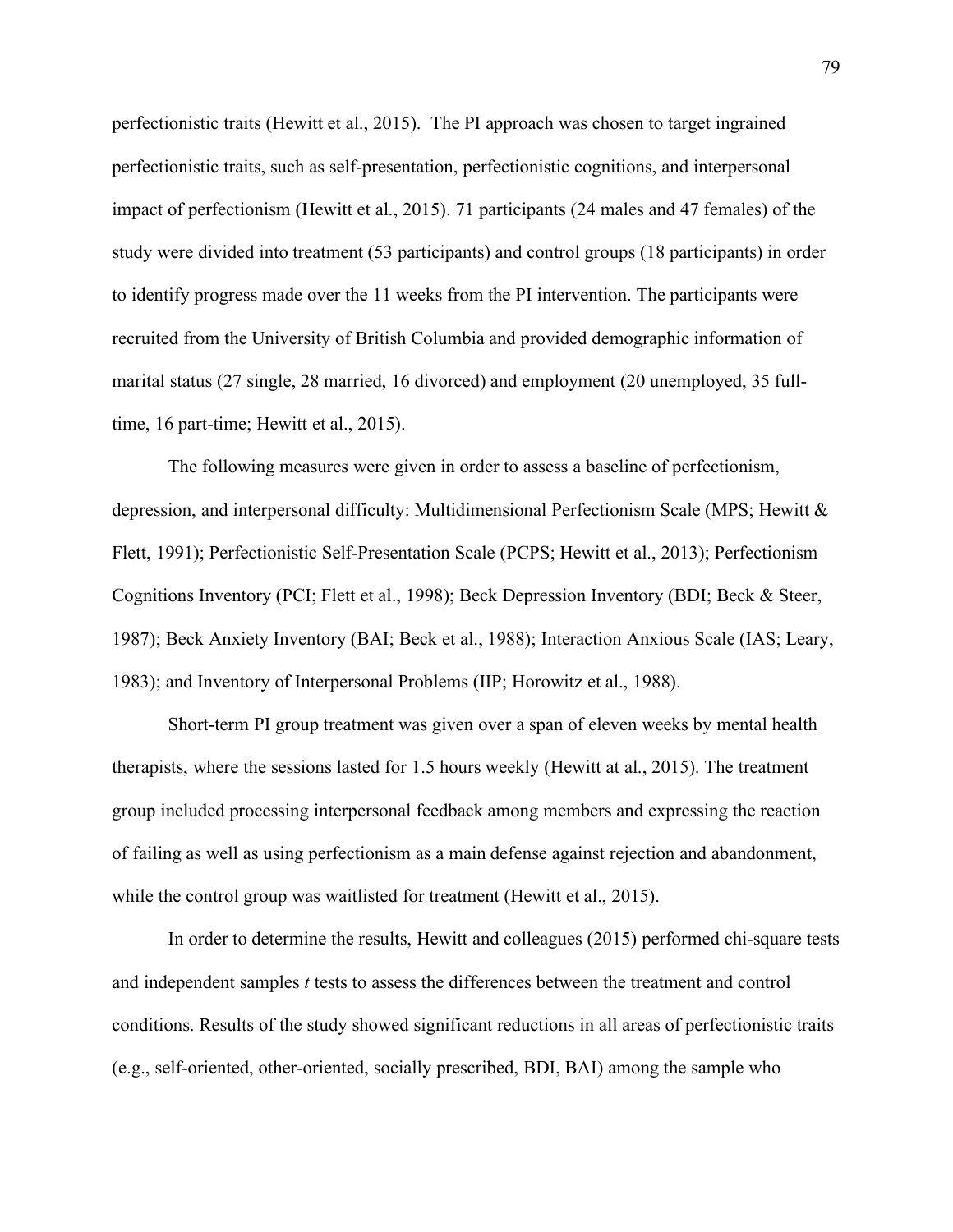received the treatment. For example, the pretreatment perfectionistic cognitions ( $M = 50.07$ ) significantly reduced posttreatment  $(M = 36.88)$  while the control group reported their pretreatment perfectionistic cognitions  $(M = 50.00)$  and their posttreatment perfectionistic cognitions (*M* = 51.97; Hewitt et al., 2015). Participants in the experimental group who initially reported high levels of self-oriented perfectionism  $(M = 87.07)$  further saw a reduction at the 4month follow-up posttreatment  $(M = 70.68;$  Hewitt et al., 2015). Further, the experimental group who initially reported high levels of socially prescribed perfectionism  $(M = 65.05)$  saw a reduction at the four-month follow-up post treatment  $(M = 52.75)$  whereas the control group saw less of a reduction between pretreatment ( $M = 75.17$ ) and post treatment ( $M = 71.75$ ). In regards to the BDI and BAI, the experimental group also saw a reduction between their pretreatment (*M* 18.00) and post treatment (*M* = 9.23) BDI and their pretreatment (*M* = 15.44) and post treatment  $(M = 8.81)$  BAI. Comparatively to the control group, they reported their pretreatment  $(M = 8.81)$ 15.28) and post treatment (*M* = 13.94) BDI followed by the pretreatment (*M* = 16.81) and post treatment (*M* = 10.17) BAI (Hewitt et al., 2015). In addition, while a reduction was found on the IIP for the treatment group in pretreatment  $(M = 1.64)$  to post treatment  $(M = 1.30)$ , results were not significant.

Thus, the results of the short-term group PI treatment can suggest that treatment modality in a group setting can be beneficial with individuals struggling with perfectionistic, moodrelated, and interpersonal concerns. Short-term treatment that comprised of 11 weeks can be comparable to a typical college semester. The decreased levels of distress and perfectionism seen in PI therapy may provide the underpinnings of multiple benefits for clients or athletes who report these difficulties in performance.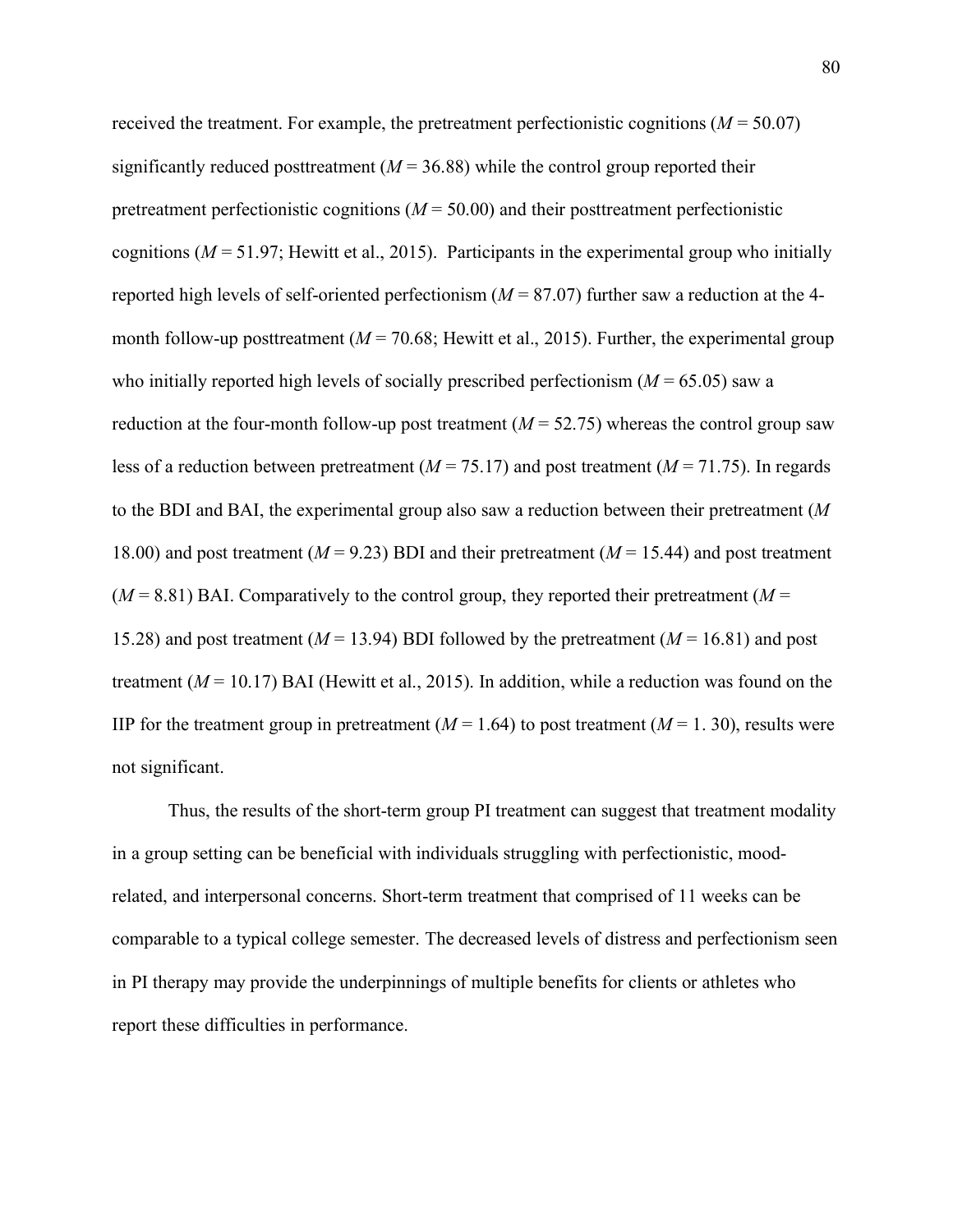Although the research yielded crucial findings in individuals struggling with depression, perfectionism, and interpersonal concerns, the anxiety levels from pre-treatment to post treatment did not change much in either the treatment or control groups. Further, the study also disclosed that the participants were not randomly assigned, but assigned based upon their gender, age, and perfectionism (Hewitt et al., 2015). Thus, randomization cannot be accounted for in these results, which skews the validity since the groups appeared to have been pre-assigned by categories. Additionally, other factors must be considered when analyzing the results since the changes in the participants' symptoms may have changed their perfectionism. The study did not provide information on the participants in regard to if medication intervention was present. Future research is suggested to test the PI treatment in an individual format as well as vary the length of treatment duration to see if any changes occur.

### **Family Systems Approach**

While no studies to date provide empirical support on the effectiveness of a family systems approach with student-athletes struggling with MP, the orientation could be a reasonable recommendation due to the nature of perfectionism etiology. The approach generally contains three commonalities that are used to produce change (Goldenberg & Goldenberg, 1991; Liddle, 1987). The commonalities include (a) an emphasis on viewing the individual in context of his or her relationships, (b) an emphasis on both overt and covert interaction patterns, and (c) emphasis on the communication styles that goes on within relationships (Brown, 2001). These commonalities can be reasonably used alongside the presenting problem of MP, given that the concern leads to interpersonal dysfunction within the perfectionist. The different pathways illustrated in the earlier chapters demonstrated a common thread of early childhood interaction with a parent or caregiver and how those interactions can later foster interpersonal patterns.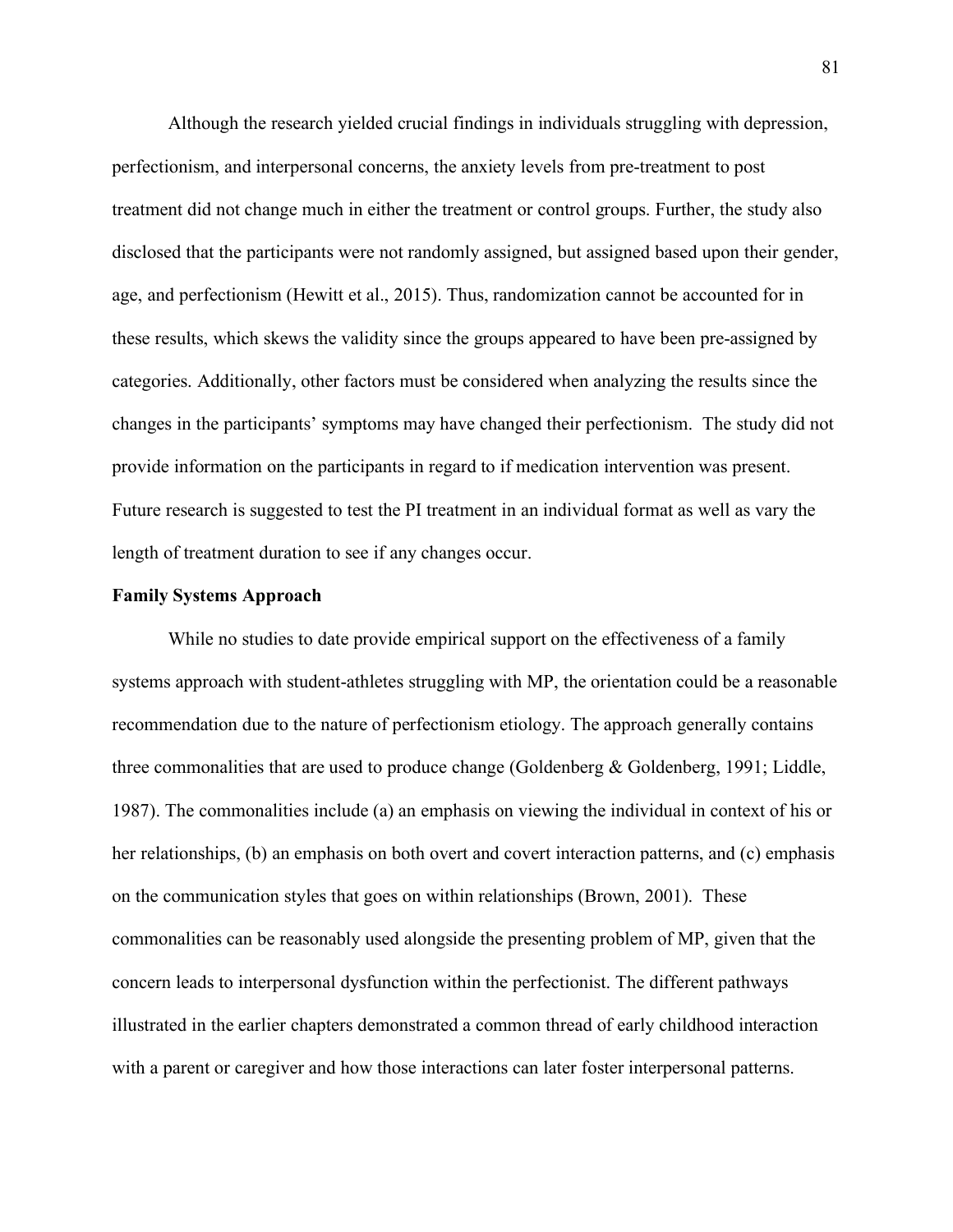Thus, a family systems approach may be extremely effective in examining the root of interactions in a perfectionist and their influential figures. Suggested interventions to use within the approach include psychoeducation, clarifying the problem(s), goal(s), and plan(s), restructuring the family dynamic in session, assigning homework, reframing language, and the use of self (Brown, 2001). While students or athletes may attend university farther away from home, involving the family in treatment may not be practical given the geographical distance; however, the work of a therapist in individual treatment can include exploring the perceptions that the athlete has of their family and the role of how the family may have shaped and maintained their interpersonal tendencies (Brown, 2001).

### **Mindfulness Based Techniques**

Brustein (2013) suggested the use of mindfulness techniques in the treatment of perfectionism for the client to practice self-acceptance and cognitive diffusion. Perfectionists are often dichotomous thinkers, meaning that they cognitively think in black in white, such as feeling that anything less than a 'perfect' score is a failure. When a perfectionist does not achieve their standard or set goal, they often become full of defeat and disappointment, which leads to self-loathing and an internalization of that the defeatist attitude (Hill, 2016). For example, if a diver who exhibits MP places second overall at a swimming and diving competition, they may displace their disappointment and feelings of failure over coming in a second-place finish onto themselves as the person. Instead of recognizing the *feeling* of defeat and failure separate from who they are as a person, they may believe they *are* the failure (Brustein, 2013). Thus, by thinking non-categorically, a perfectionist can work to accept that feelings come and go, which is the basis of practicing mindfulness. When an athlete begins to practice viewing their emotions and feelings judgement-free, the athlete or perfectionist will begin to recognize that the feelings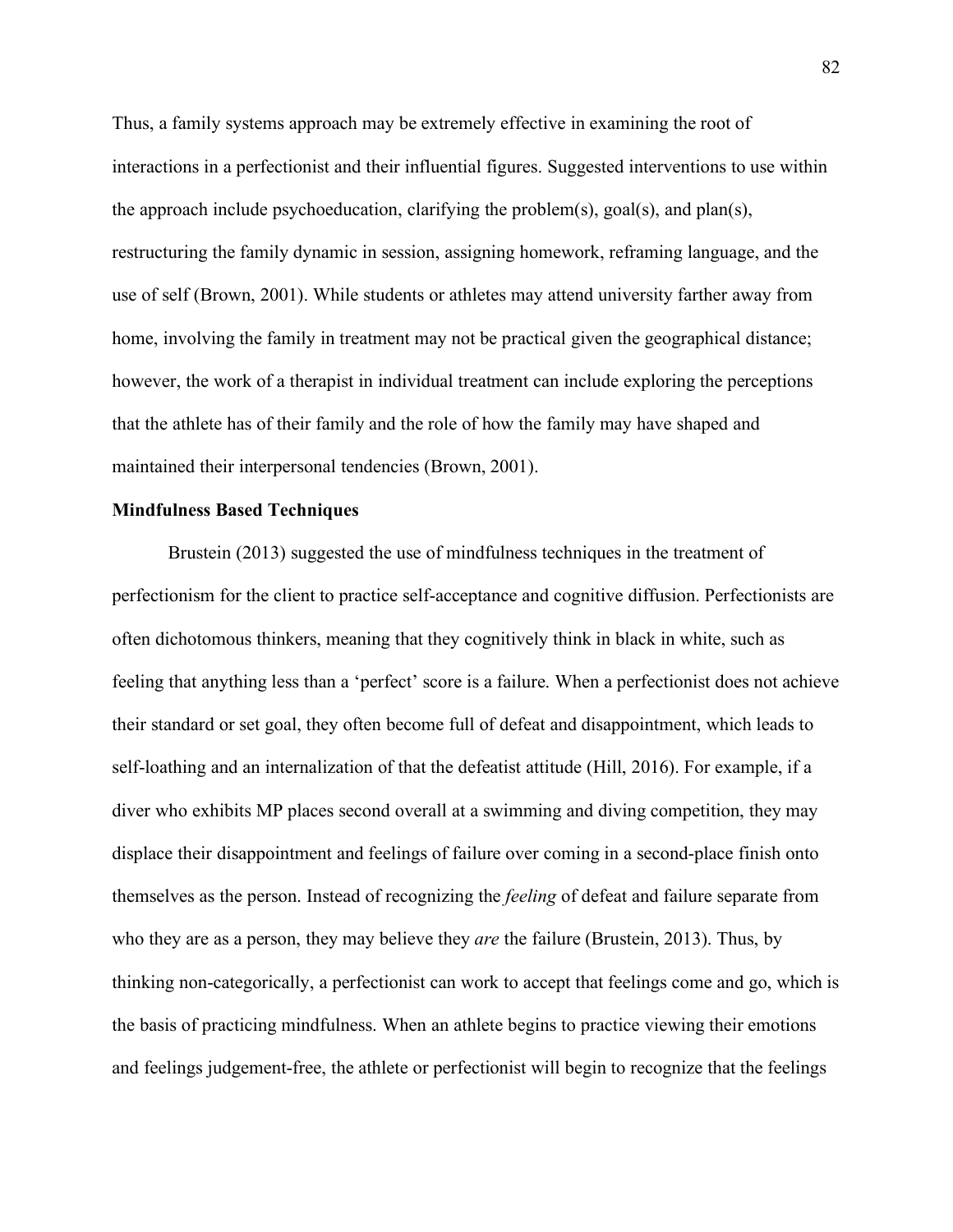they have are diffused from the person they are, so they can then accompany the experience (Brustein, 2013). Aside from cognitive diffusion, the benefit of being able to recognize and label emotions without judgment can be a healthy style with which to cope. Perfectionists who grew up in a more rigid household may exhibit more avoidant coping styles, and thus increase the risk of using alcohol and drugs (Gong et al., 2015). The practice of mindfulness, therefore, may allow the perfectionist, or athlete, to experience sitting with any emotion judgment-free instead of resorting to avoidant-style coping strategies.

A recent study examined how using Mindful Sport Performance Enhancement (MSPE; Kaufman & Glass, 2006) could improve the performance and perfectionism in long distance runners from a NCAA Division III private university (De Petrillo et al, 2009). MSPE is mindfulness-based approach that interweaves cognitive therapy with Mindfulness-Based Stress Reduction (MBSR; Kabat-Zinn, 1990). The MSPE workshop was conducted over four weekly sessions that lasted 2.5-3 hours and consisted of the following mindfulness-based interventions: body scan meditation, mindful yoga, deep breathing, and walking meditation (De Petrillo et al, 2009). In addition to the workshop, participants were asked to practice their new skills between each workshop with the purpose of making mindfulness more routine. Results revealed the that the perfectionism dimension of organization on the MPS appeared significantly lower between the pre- and post- workshop runners; however, sport performance remained relatively unchanged (De Petrillo et al, 2009). Thus, the workshop may have contributed towards the runners, placing less emphasis on neatness in precision in the sport, although considering only one out of the six perfectionism dimensions on the MPS was changed, the usefulness of mindfulness-based techniques cannot be strongly suggested.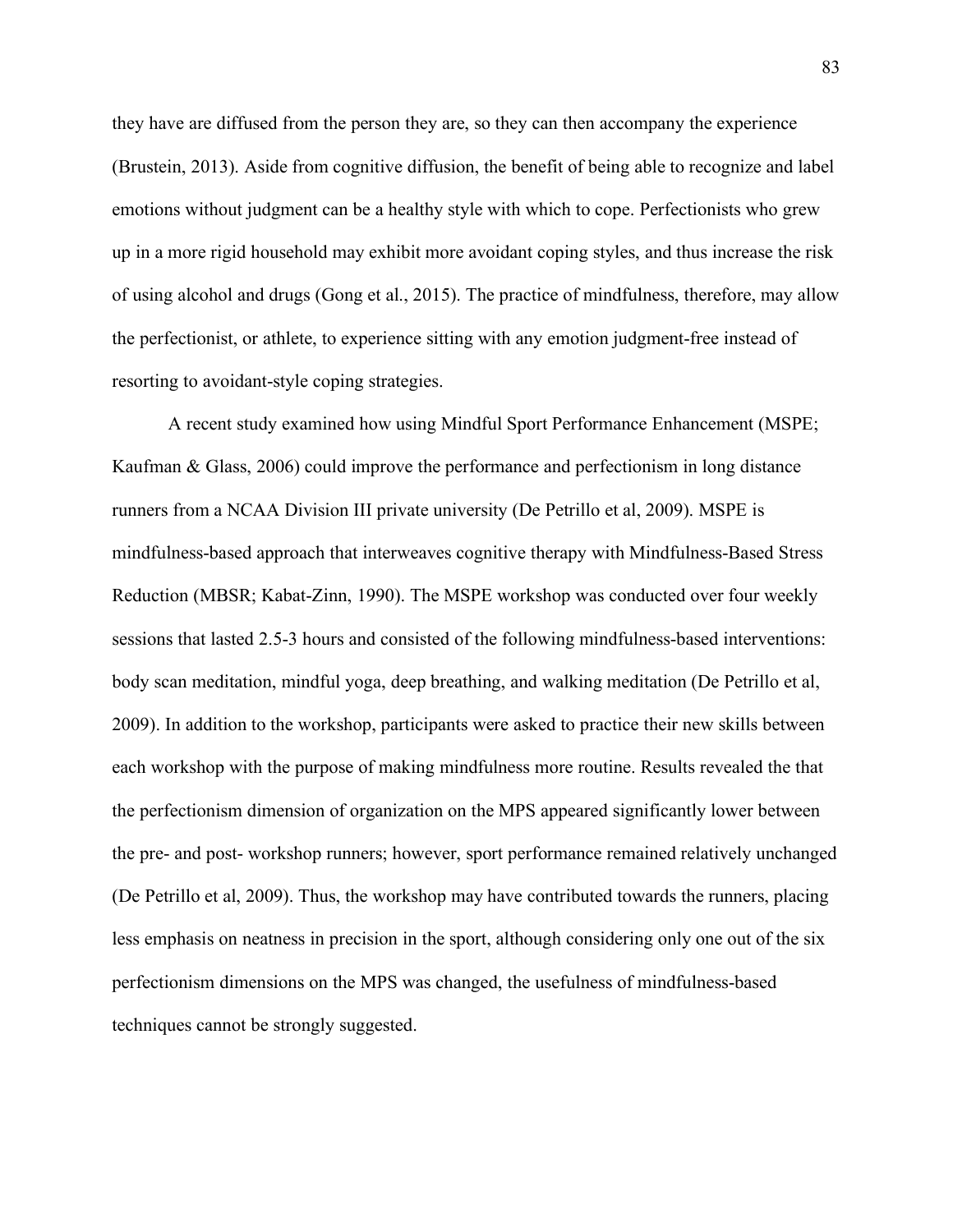A separate study was conducted that also used the MSPE to see how the workshop would impact perfectionism and sport performance among recreational athletes (34.4% archers; 65.6% golfers; Kaufman et al., 2009). The participants (*M* age = 52.19) completed multiple measures, including the MPS, which recorded their levels of perfectionism pre- and post- workshop. The results showed that the archers and golfers became more perfectionistic between the pre- and post- workshop. A significant increase was further seen in the domain of parental expectations in the archers in their post-workshop perfectionism score, as opposed to their pre-workshop score (Kaufman et al., 2009). Researchers speculated that the increase in this specific domain may have been due to the participants being asked to complete homework assignments, or perhaps learning skills from an authority figure, which may have retriggered past situations from their childhood home (Kaufman et al., 2009). Furthermore, the utility of using a mindfulness-based workshop, like MSPE, remains relatively inconclusive on the benefits or downfalls the approach may have toward perfectionism.

While the utility of using a mindfulness-based practice would make logical sense in treatment for a perfectionist on many fronts, both empirical studies showed no significant supporting evidence on the effectiveness of the approach. De Petrillo and colleagues (2009) did find that the Organization dimension on the MPS was lower; however, the dimension of Organization has been mostly referred to as an adaptive perfectionistic trait, like positive achieve striving and work habits, as opposed to maladaptive quality (Frost et al., 1990). Future research involving a mindfulness-based approach should be considered for further testing in this area since the limited data is not sufficient to warrant that the approach is unsuccessful.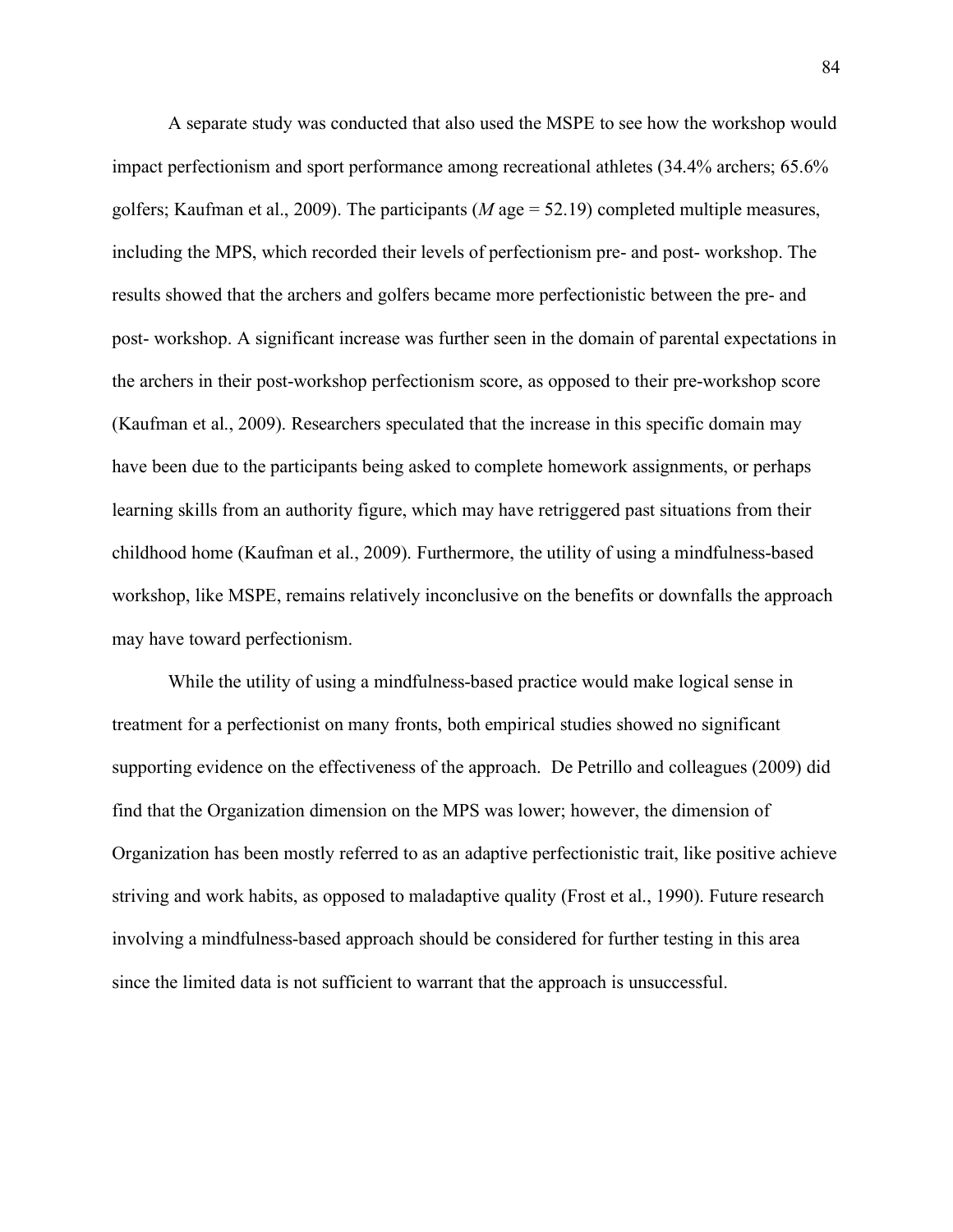## **Integrative Approach: One Size Does Not Fit All**

Possible etiologies and developmental trajectories were presented in differing four pathways (e.g., Social Learning, Social Expectations, Social Reaction, and Anxious Rearing) by Flett and colleagues (2002) to examine the potential root causes that led to maladaptive perfectionism within a student athlete. Since one pathway does not conceptually fit every athlete who struggles with MP, providing different evidence-based treatments is appropriate in tailoring different treatment for each athlete's needs. An array of approaches and techniques have been proposed that may help treatment maladaptive perfectionism; however, empirical studies to support the approaches and its efficacy with student athletes are scant.

Halgin and Leahy (1989) recommended the use of pragmatic blending when working with a perfectionist to tailor a treatment plan to align with their specific needs. Pragmatic blending consists of using techniques from different theories that include behavioral, psychodynamic, and person-centered approaches to address attitudes, beliefs, cognitions, and relational interventions. Interventions include transference, modeling, and cognitive restructuring, which can help identify and change the cognitive dialogue a perfectionist may have due to early childhood interactions. Efficacy of the therapeutic relationship is further established within the unconditional positive regard that the therapist has for the client (Halgin  $&$  Leahy, 1989). This common factor is critical when working with perfectionists, since many different developmental trajectories that may have fostered perfectionism are mostly rooted from conditioned acceptance from parents and/or coaches (Halgin & Leahy, 1989). Therefore, providing unconditional acceptance to the athlete or struggling perfectionist can help instill confidence and reassurance in the client, since performance is no longer conditional.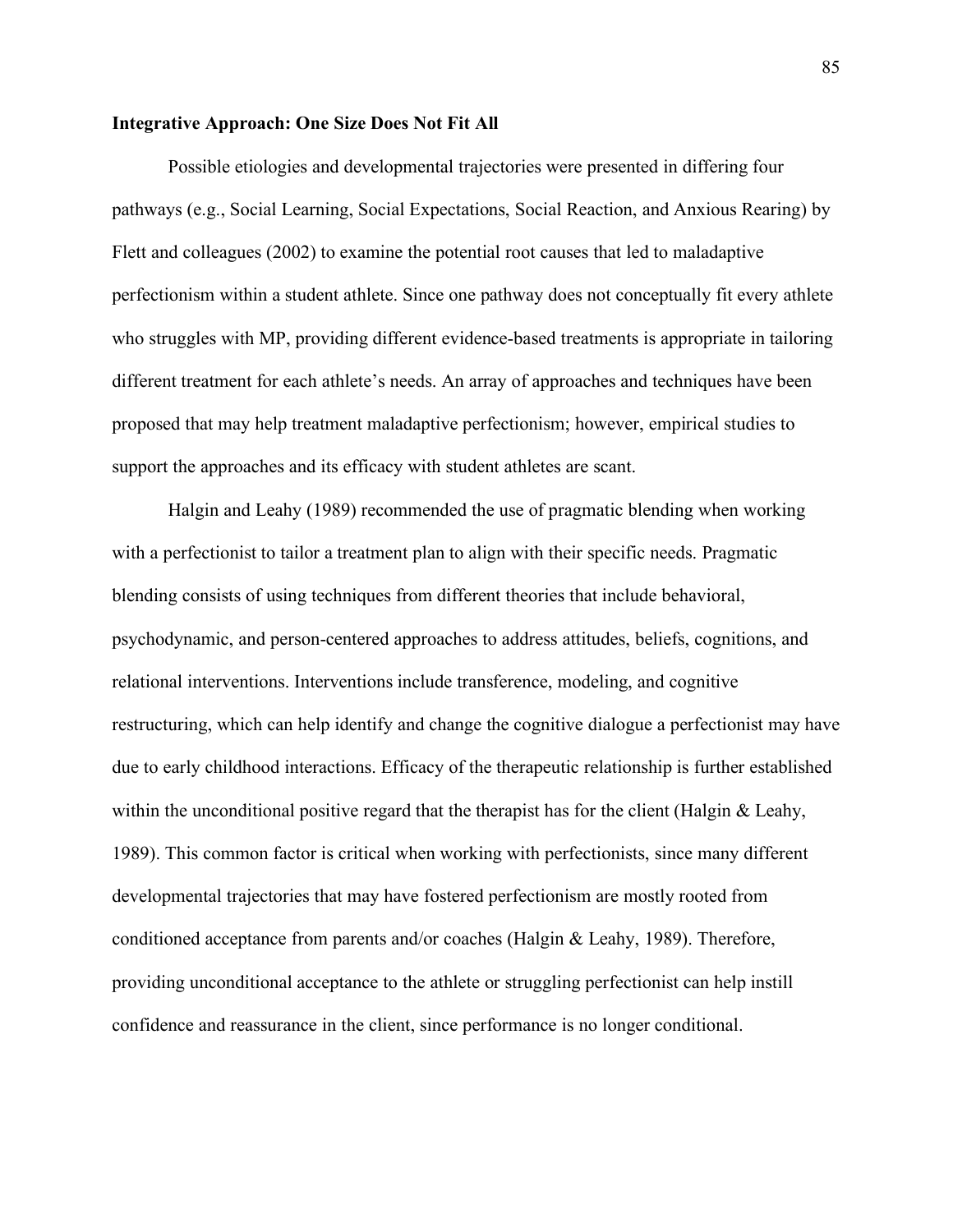# **Strengths and Challenges in Treating College Athletes**

Several characteristics associated with being a student athlete may be beneficial in receiving treatment for perfectionism. Adding family members or coaches to treatment may be valuable for several purposes. When an athlete develops perfectionism from environmental factors, this often refers to the pressure one feels from coaches and teammates to perform. The social learning pathway demonstrated by observing a parent's perfectionistic tendencies can lead to the child or athlete's own development of those similar tendencies. The therapist can assess the type of response that a powerful or influential figure has to the athlete's perfectionism (Hill, 2016). For example, if a parent or coach responds with praise to an athlete's weight loss, the athlete may feel pressure to maintain their physical image. Often, an athlete's attitude surrounding their performance, weight management or eating are influenced by key figures like parents or coaches (Hays, 1999). Thus, positive reinforcement given by a parent or coach can be more detrimental than beneficial, considering the context in which the praise is given. The athlete's perfectionism can lead to further negative events to maintain a physical image, such as food deprivation, diuretics, purging, or other negative behaviors. Therefore, providing psychoeducation to the parents and coaches may be beneficial to understanding how certain reinforcements can be more harmful than valuable. By adding influential figures to treatment, the therapist will have more allies in treatment in that these authority figures can begin to help reinforce adaptive behaviors outside of the therapeutic setting in addition to the therapy session (Hill, 2016). Thus, consistency will begin to occur both in and out of the therapeutic setting; however, using caution to determine if adding family members and coaches to treatment is recommended, as it may provide more intrusion than benefit, depending on the client's circumstances (Glick et al., 2012).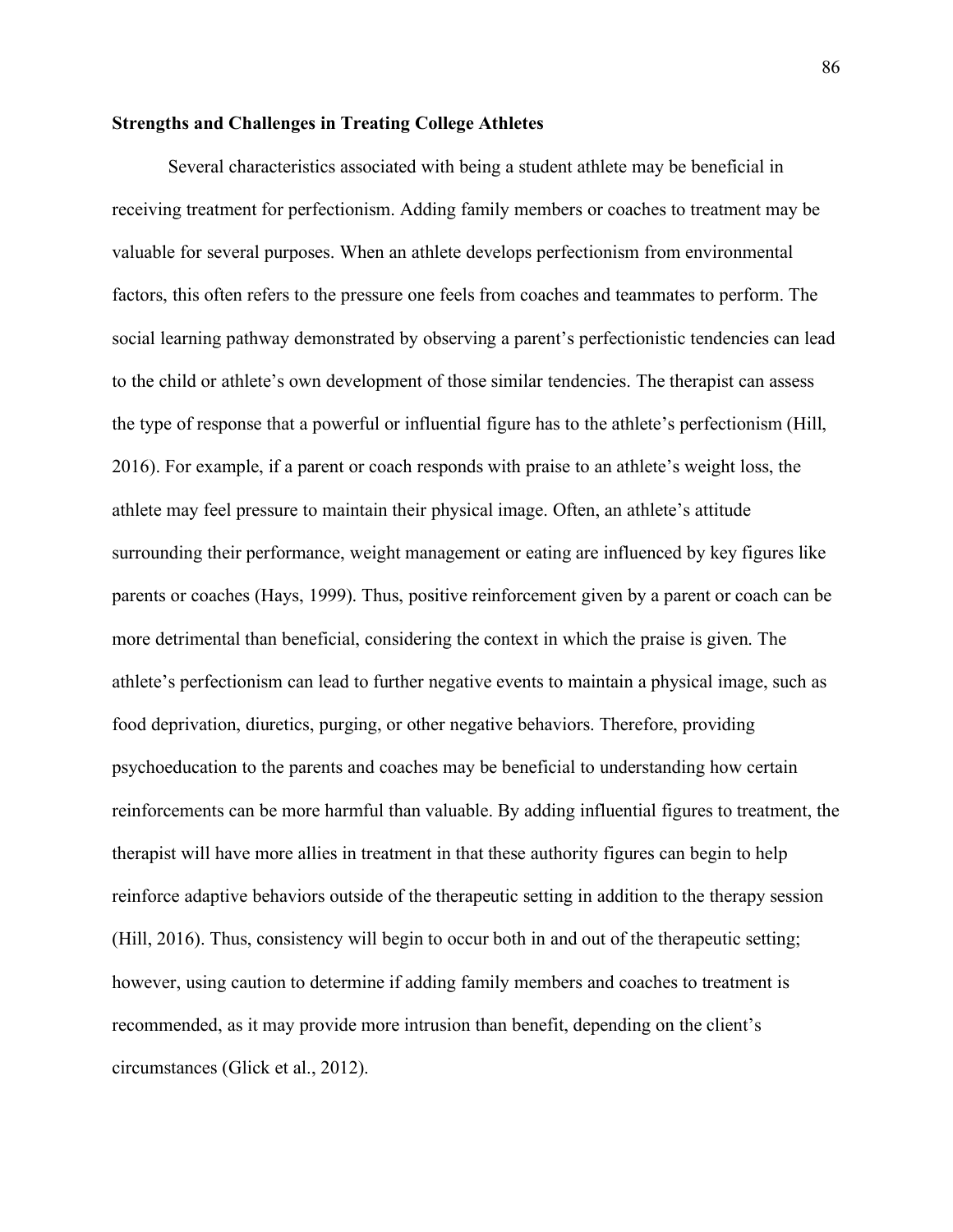Plateau et al. (2007) suggested that the use of adding coaches to treatment after the results of their study showed that athletes felt they were able to maintain their athletic identity throughout treatment, due to coach involvement. Because being an athlete is a large part of individual identity, having a coach involved in treatment may provide additional support to that identity if the therapist or treatment providers are unfamiliar with athletics. Specifically, the coach can provide more information to the therapist about the sport and athletic identity as well as be a source of support for the athlete throughout their duration of treatment.

Another important factor to consider when adding others to the athlete's treatment is to provide diagnostic clarity. Like any other client, an athlete may be in denial or lie about the accuracy of their symptoms to the therapist; therefore, obtaining information from coaches, teammates, or parents may be beneficial in accessing the athlete's presenting concerns (Glicker et al., 2012). In order to provide successful treatment, the problem must be clearly and accurately defined.

The identity of being a student athlete can be profitable when entering treatment, in that many qualities an athlete possesses would be similar qualities that would allow for successful treatment. Athletes typically have a very strong sense of discipline, considering their rigorous training and dedication to sport (Hays, 1999). As a coach would provide instruction, athletes are accustomed to listening to that instruction, which typically leads into practicing new skills for sport. Like therapy, the therapist would provide psychoeducation and rationale for why certain skills may be beneficial for that athlete. As noted in CBT, giving homework assignments is also a part of the approach, which may be more motivating for an athlete to complete, being that they already hold the skill set of dedication and compliance, since they are more focused on achieving a given goal (Hays, 1999). Brustein (2013) recommends that instead of using the phrase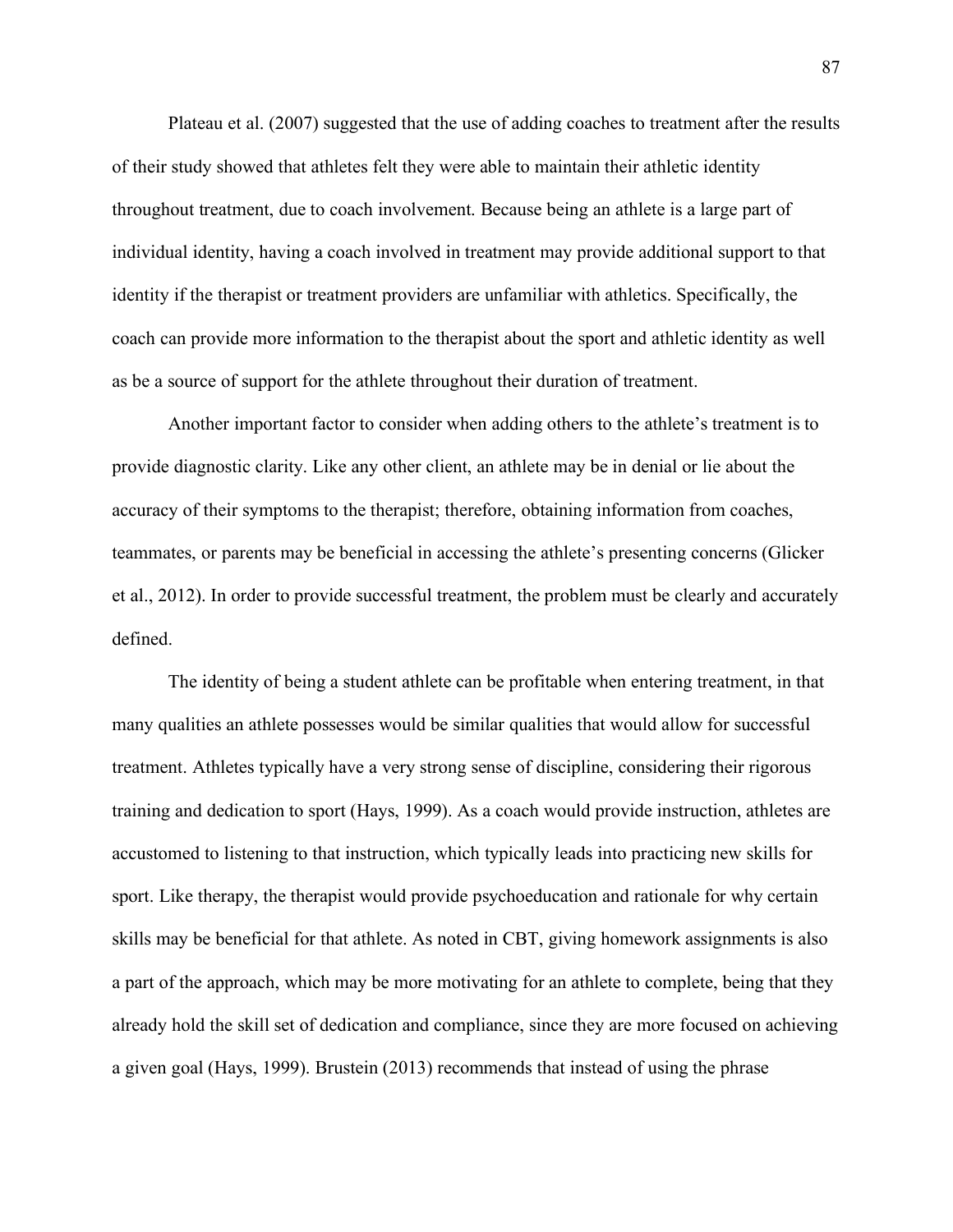'Cognitive Behavioral Treatment', the clinician can replace the word *treatment* with *training* to suggest 'Cognitive Behavioral Training'. By promoting therapeutic engagement as a training instead of treatment, the language helps to destigmatize help-seeking behaviors as well as capture the athletic identity in mental health treatment.

### **Challenges of Treatment**

Research has indicated that stigma surrounding mental health is the number one barrier that inhibits athletes from seeking treatment (Gulliver et al., 2012). When student-athletes were asked specifically about the stigma, common answers that were reported appeared to be a poor understanding of mental health, negative past experiences when asking for help, and the perception that asking for help displays weakness within the athlete (Glick & Horsfall, 2005; Glick et al., 2012; Gulliver et al., 2012). In sport, athletes are taught and trained to 'work through pain', which may further escalate the stigma and belief in that asking for help is a sign of weakness, as well as pose difficulty for openly sharing emotional hardships (Glick et al., 2012). Plateau and colleagues (2007) emphasized that athletes may struggle to confide in others or even ask for help, due to perceived lack of emotional support they feel. The authors provided an athlete's description of how her experience was when she shared to her coach about her eating disorder. The 22-year-old athlete disclosed that her coached responded to her by saying, "I really like, I don't really have any experience in this, he really didn't know what to say or do... I think sometimes he didn't really know how to act. I don't think any of them knew to be honest" (Plateau et al., 2007, p. 257). Furthermore, the athlete being able to perceive emotional or psychological support if they decide to reach out for support to the coaching staff can be critical in if that athlete decides to pursue treatment or not (Plateau et al., 2007).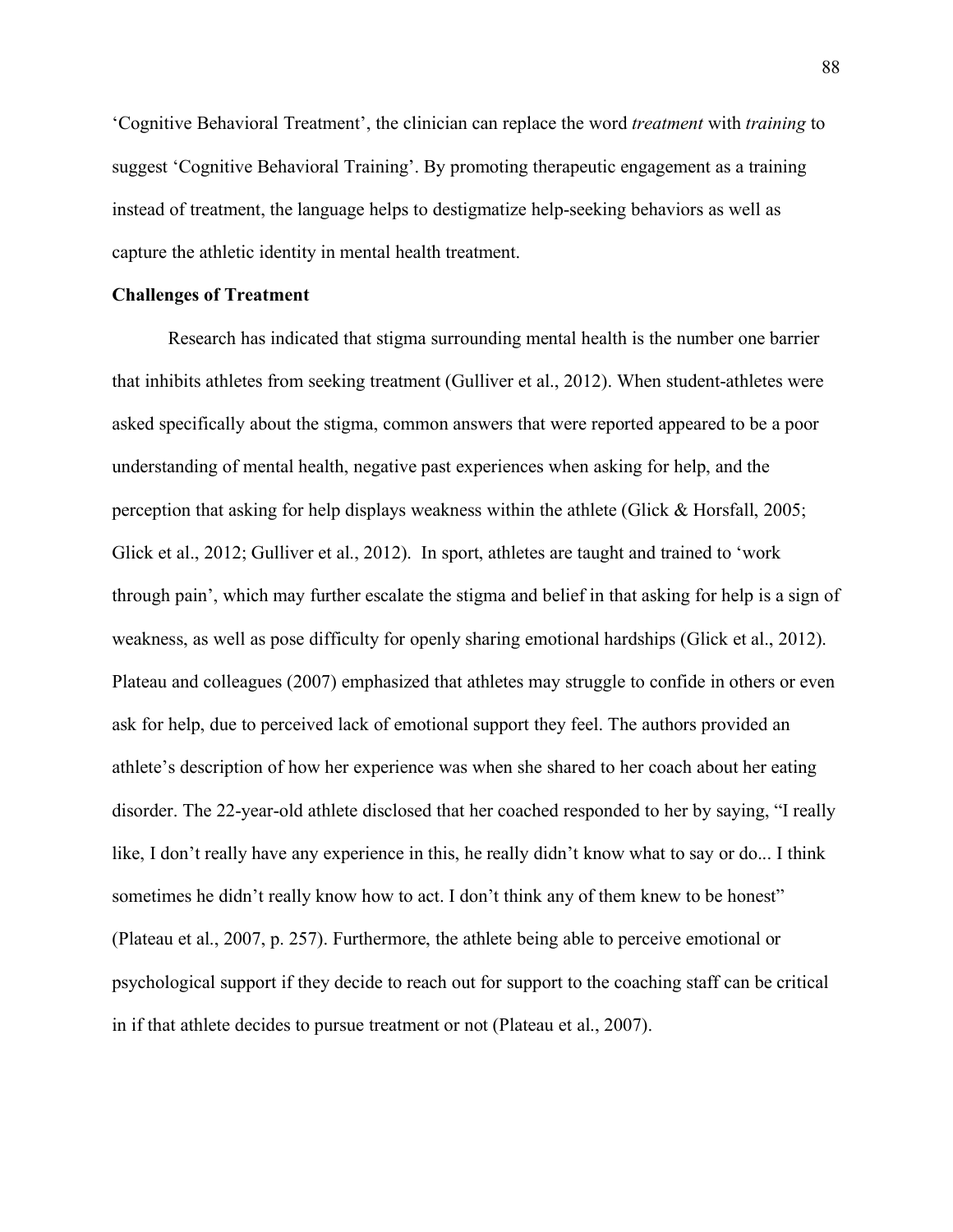Situational narcissism has also been suggested as a reason that may further inhibit an athlete from seeking support. Situational narcissism refers to that athlete being in the spotlight or receiving 'VIP' treatment, depending on their elite status in the sport (Glick et al., 2012). With elite status, the athlete may be accustomed to receiving praise or gifts from their athletic achievements and may expect special attention from the therapist in relation to scheduling, fees, and seeking support in a secure location due to confidentiality concerns (Glick et al., 2012).

Another challenge is difficulty forming a working relationship with individuals who struggle with perfectionism. Research shows that clients with perfectionism are more challenging to form a therapeutic alliance with, as opposed to clients without perfectionism (Blatt et al., 1998; Zuroff et al., 2000. Interpersonal dysfunction is often a symptom of perfectionism, which can mirror a relationship between the client and therapist in session. As described by Horney's (1950) interpersonal style, a perfectionist often *moves away* from others, meaning they may literally physically distance themselves or emotionally withdraw from others as a form of their own protection from heightened sensitivity towards rejection and criticism. Their interpersonal working model may resemble strong self-sufficiency, which can also appear as difficulty asking others for help. Therefore, without establishing a solid and trusting therapeutic alliance between the perfectionist and therapist, the perfectionist is unlikely to remain in treatment (Hill, 2016). An added challenging layer to treatment in establishing a strong therapeutic relationship may also be how competent the practitioner or clinician is in sport and athletics. An emerging theme that was found in a study between female athletes seeking eating disorder treatment was how the athletes felt in struggling to maintain their athletic identity due to the staff not acknowledging or relating to that identity (Plateau et al., 2017). Thus, an athlete's perfectionism in addition to their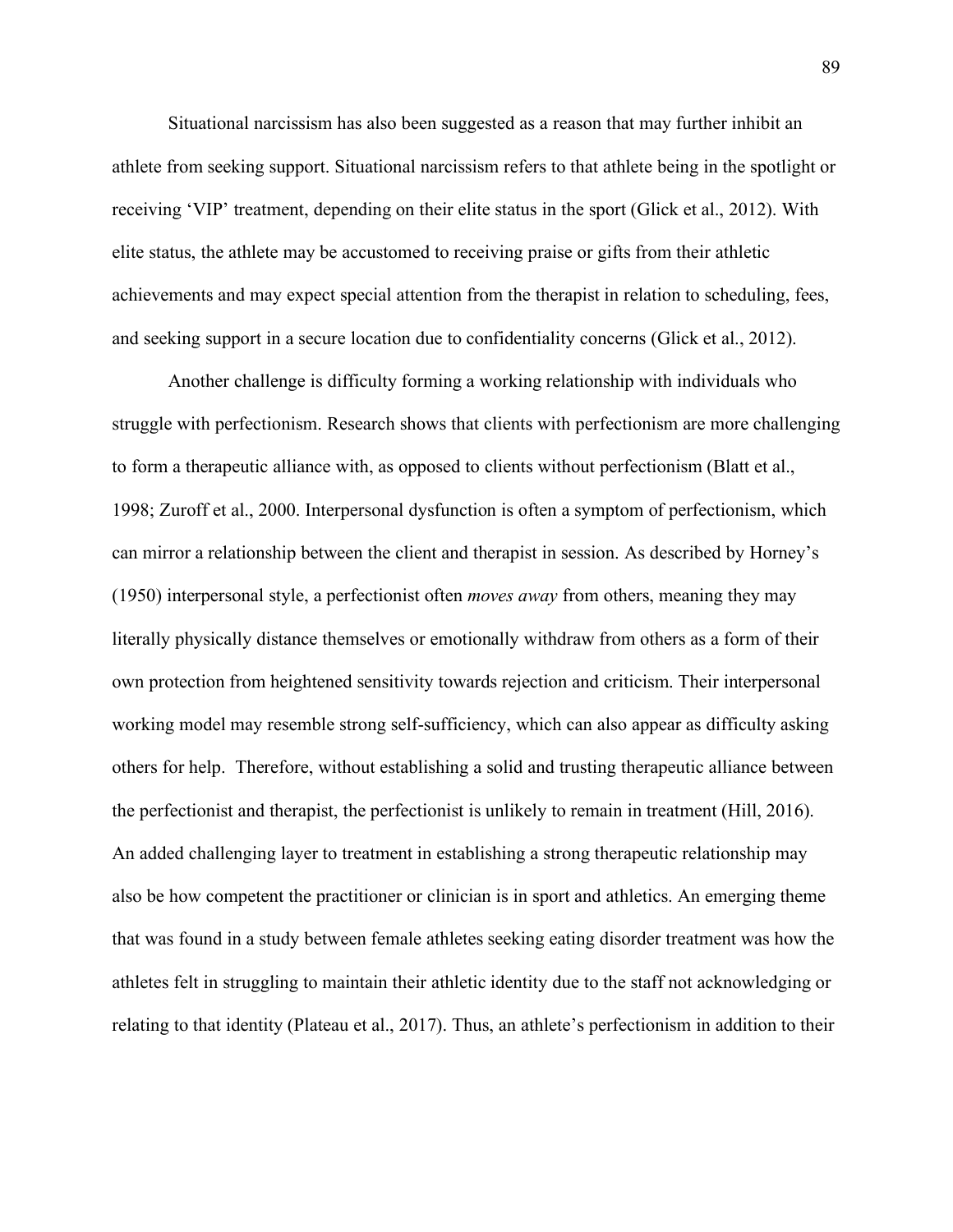athletic identity may provide multiple hurdles when trying to establish a therapeutic connection and working relationship within the clinical setting.

As with any client regardless of identity, confidentiality continues to remain a vital facet when seeking treatment. To add on to the stigma of receiving mental health counseling, some athletes may also be more accustomed to receiving health care treatments, such as athletic training or physical therapy, in a private location or at the sporting arena to avoid public exposure (Glick et al., 2012). Therefore, the location of a college or university psychological and counseling service may prohibit athletes from seeking any form of treatment if that athlete feels their personal identity or affiliation is associated with the university counseling department. Treating a perfectionistic athlete in their home base of an athletic complex may increase comfortability and reduce resistance in MP treatment (Glick et al., 2012).

Given the complexity and multi-dimensionality of MP, determining a treatment course can be an intricate process by means of evaluating and gathering accurate data. While an athlete may not state a presenting concern of MP, the clinician is recommended to use their professional opinion and discretion to assess if the athlete is at risk. Unfortunately, literature regarding the treatment of MP specifically in relation to undergraduate collegiate athletes is limited; however, the studies and theories that do exist can provide direction. CBT, psychodynamic, interpersonal, or person-centered approaches may be used alone or in conjunction with one another to provide an integrative treatment. Treatments specifically seen with athletes who have eating disorder symptomology may provide a stronger direction for MP treatment, being that symptoms between eating disorders and MP often overlap. Key interventions such as cognitive restructuring and mindfulness are some of the heavily mentioned interventions that have been demonstrated to provide results in reducing dimensions of perfectionism. While family systems approach is a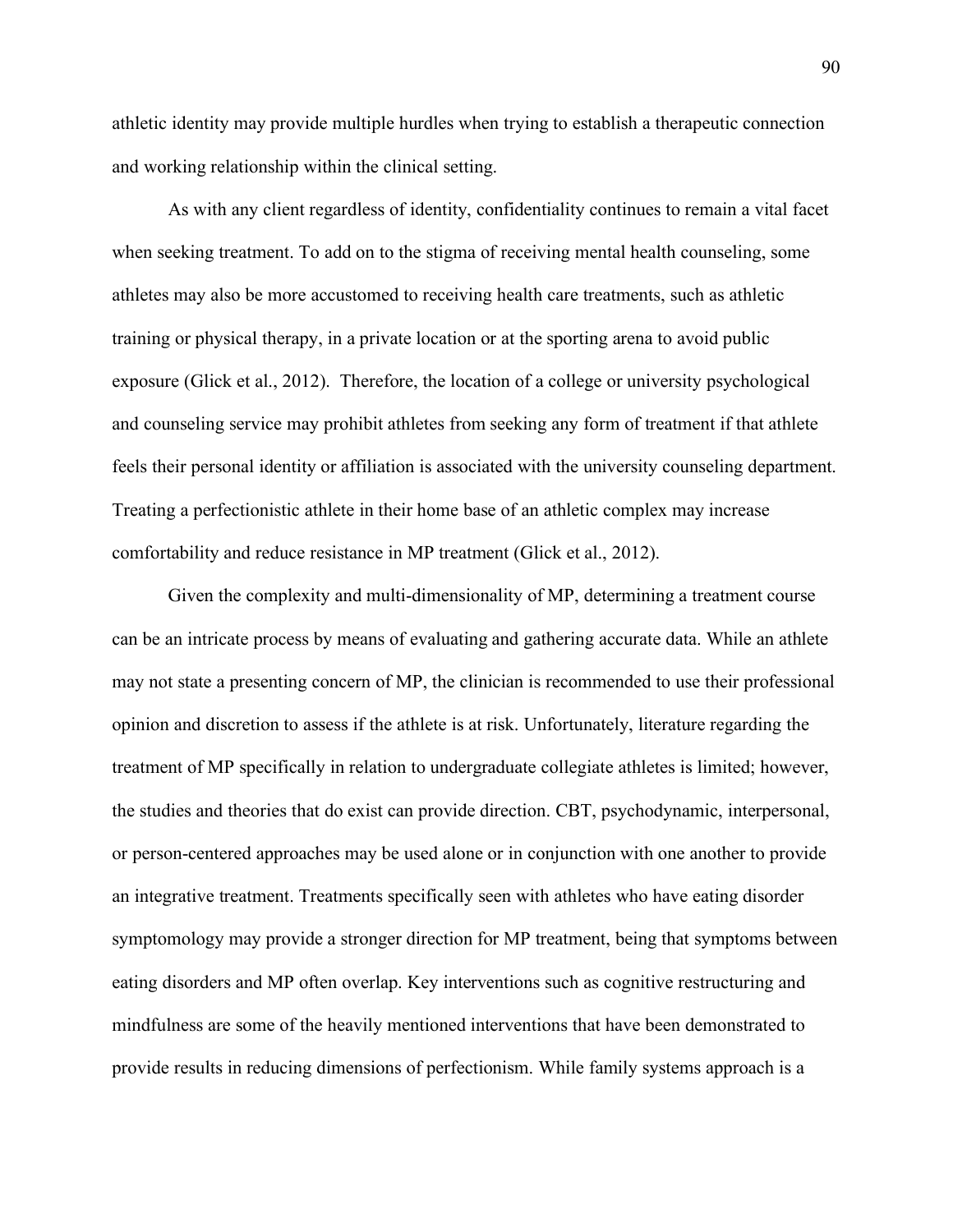treatment not yet empirically supported in MP literature with student athletes, sports psychology does suggest that family systems may be a direction to consider when thinking about the initial interaction or dynamic that unfolded towards MP in the athlete (Brown, 2001). Therefore, the restructuring dynamic as well as exploring the athlete's role in their family system may treat the root of development. Despite the presented theories and approaches, challenges may often arise or accompany the treatment of these athletes, which can ultimately inhibit the effectiveness of treatment. Furthermore, the clinician should continue to use their clinical judgement to determine the best course of action, depending on the client's presenting concerns, individual identities, and safety risk.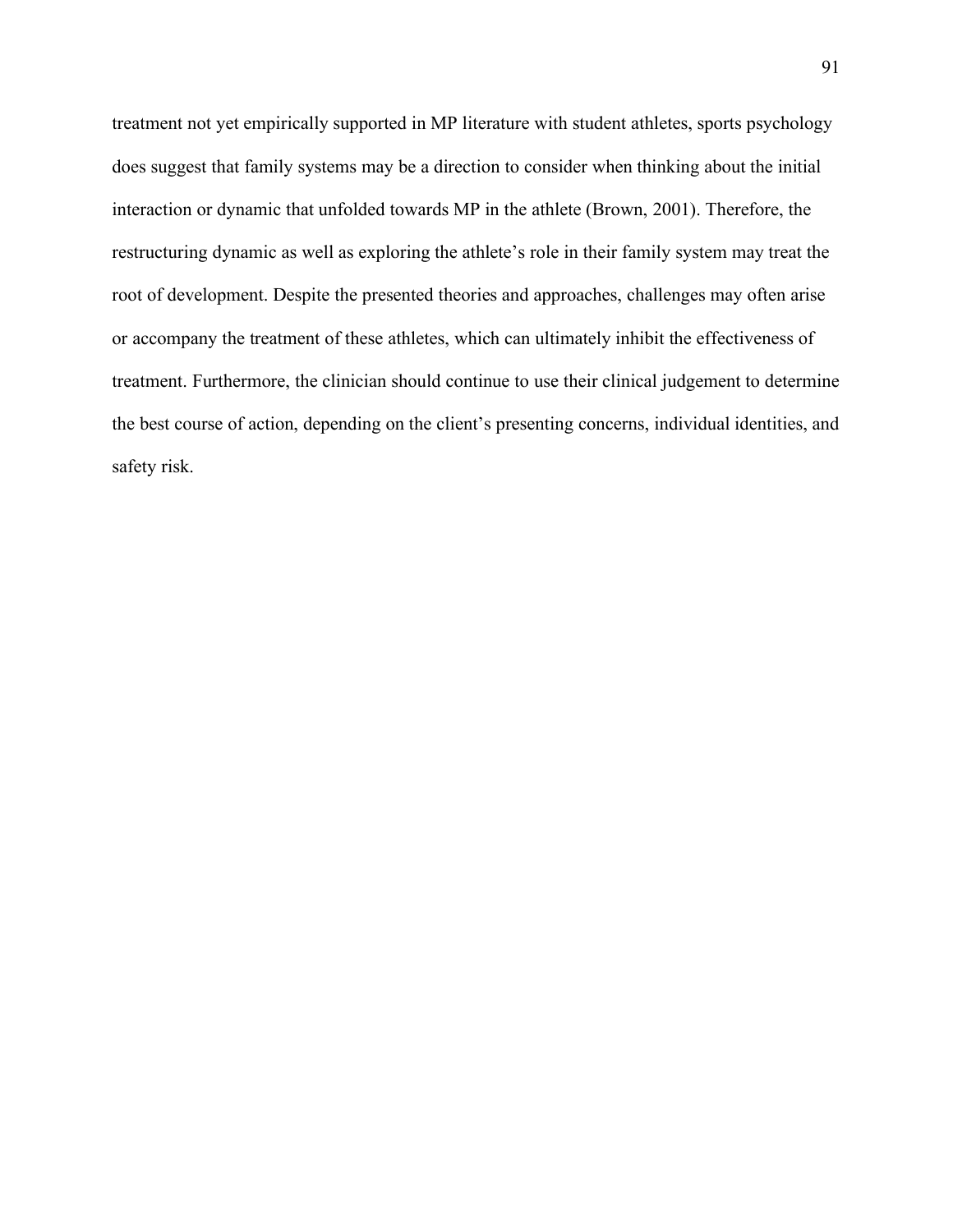### **CHAPTER V: DISCUSSION AND FUTURE RESEARCH**

The purpose of this literature review was to explore the possible etiologies and conceptualizations of MP manifestation in undergraduate student athletes as well as discuss effective approaches that can guide MP treatment. Perfectionism continues to be to underresearched within the field of clinical psychology; however, the topic has been acquiring more attention as of late since studies show a steady increase of perfectionistic concerns among college students nationwide (Curran & Hill, 2019). The rise of cases has been attributed to college students demanding more of themselves as well as perceiving that others (e.g. influential figures) are demanding more of them (Curran & Hill, 2019). The demand of one's perfection translates beyond the evaluative stresses and pressures in an academic setting but has also been tied to situations with athletes and their sport performance (Curran & Hill, 2019). Although positive outcomes have been linked to healthy or adaptive perfectionism, unhealthy or maladaptive perfectionism has been noted to lead to a plethora of physical, interpersonal, and psychological problems (Barrow & Moore, 1983; Bell et al., 2010; Hill, Mallinson-Howard, & Jowett, 2018; McDuff & Baron, 2005; Rice et al., 2006; Stoeber et al., 2007; Vieth & Trull, 1999). In severe cases, MP has also been identified as a main factor linked to suicide.

The root cause of how perfectionism initially develops within an athlete continues to be debated; however, a majority of researchers appear to agree that perfectionism etiology most likely develops because of early childhood experiences that impact an individual, both intrapersonally and interpersonally (Flett et al., 2002). The environment in that the child or athlete develops is suggested to be the root of how MP begins (Flett et al., 2002). Based on theories of social learning, nonverbal messages, behavior imitation, or observation are some of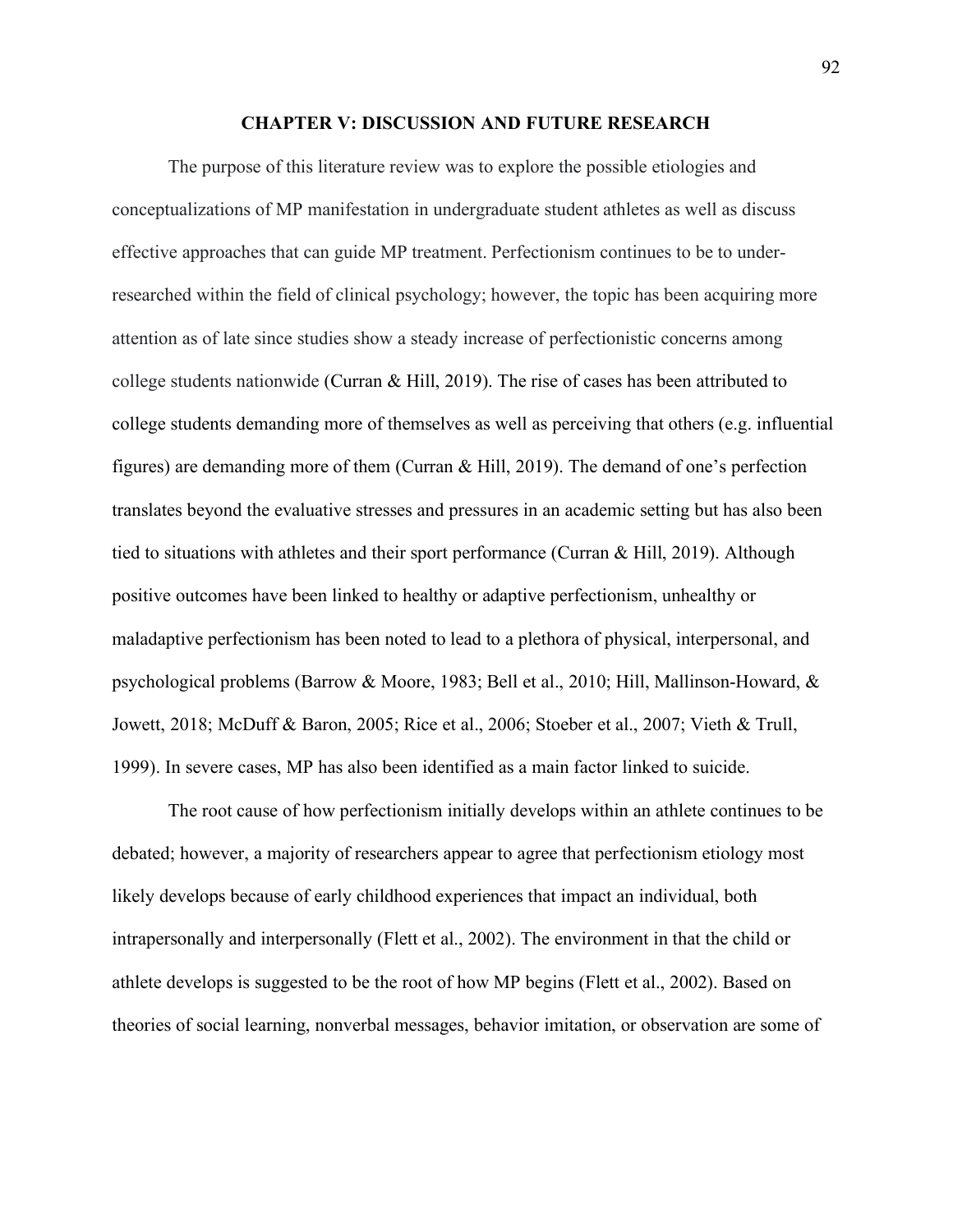the methods in that researchers believe a child can reenact and crystallize traits of perfectionism (Appleton et al., 2007; Greenspon, 2000; McArdle & Duda, 2004).

Differences among parenting styles within the home have also been labeled as a pathway toward MP etiology. The varying degree of parental control and parental warmth can translate into how a young child or athlete perceives oneself within a family system as well as perceives his or her own self-image and develops a coping style (Flett et al., 2002; Gong et al., 2015). Strict demands and low parental warmth, as described in authoritarian parenting styles, have been linked to more children displaying MP qualities, as opposed to children who received other reported parenting styles (Hibbard & Walton, 2014). Often, the child's self-worth is directly impacted by their successes and accomplishments, which in turn is relative with the amount of attention and affection they receive from the parents or caregivers. Thus, approval that a child seeks from their parents was contingent upon meeting demanded expectations. Intrapersonally, a negative self-image develops in that the child demands 'perfection' from him or herself since the child believes that his or her own worth is dependent upon meeting those strict demands. As a result, the child or athlete may grow older and develop interpersonal difficulties or unhealthy coping to either move away from others in order to avoid rejection or to move towards others to people please and satisfy the influential figure they want approval from (Brustein, 2013; Hewitt et al., 2017).

However, perfectionism etiology should not be pigeonholed in early childhood experiences only. Literature also suggests that perfectionism can emerge through a relational context that may stem from interactions in their sport or performance (Greenspoon, 2008). Research has determined that athletes who present mediating factors such as eating disorder symptoms, sport burnout, or fear of negative evaluation and stress may pose as a greater risk to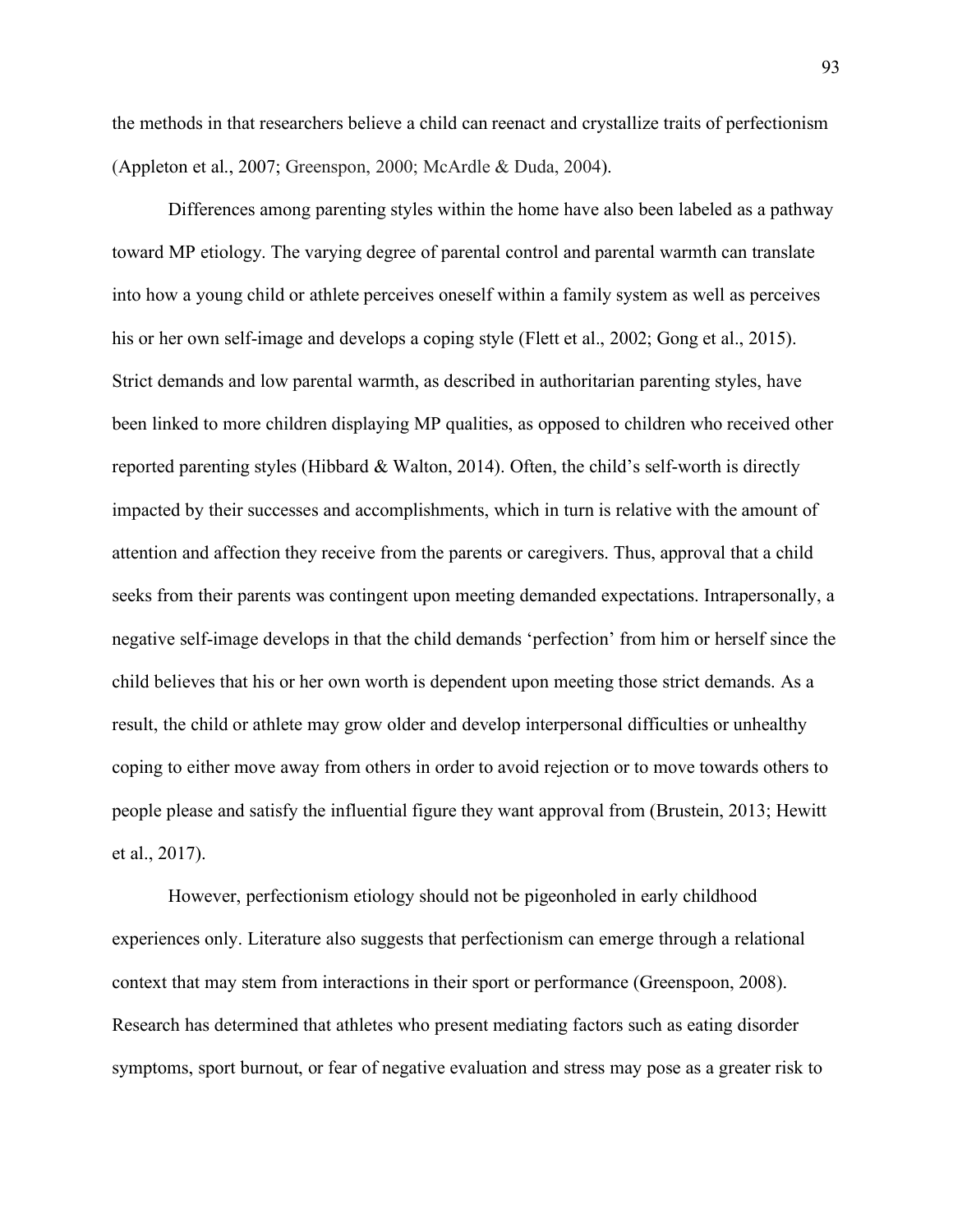exhibit MP (Shafique et al., 2017; Stice, 2001; Stoeber et al., 2007). The type of sport can also be a fundamental characteristic in determining MP risk, as aesthetic sports that require more precision and artistic qualities can promote the athlete, demanding more perfection and control in their performances. Aesthetic sport performances are judged on subjective scoring, as opposed to non-aesthetic sports that use objectivity. Looney (2004) emphasizes that human biases and cultural discrimination from judges can directly impact performance scores. The identities of the judges and athletes should be taken into colossal consideration when evaluating multicultural stress in relation to MP. If the athlete is of a minority ethnic or racial group or not of a similar identity to the judge(s), that athlete may feel they need to perform to perfection in order to be fairly evaluated against their competitors. While slim data exists to confirm Looney's (2004) theory of human biases in sport judging performances, the proposition should be further examined and evaluated, given the ongoing nature and stress of the sociopolitical climate. The difference between the NCAA divisions in which the athlete performs may also present a concern to MP risk and development; however, this area needs further research to confirm that a link exists between MP and higher collegiate divisions.

Despite the growing concern over perfectionism across multiple settings, MP treatment specifically within the domain of sport and athletics is minimal. The lack of research within this area may attest to the lack of competency in perfectionism symptomology shared amongst individuals, which can explain why perfectionism is more under-researched within the field of psychology. Most treatment approaches suggested to treat MP are based off clinical experiences rather than collaboration with empirical studies to examine the effectiveness of the approach (Kutlesa & Arthur, 2008).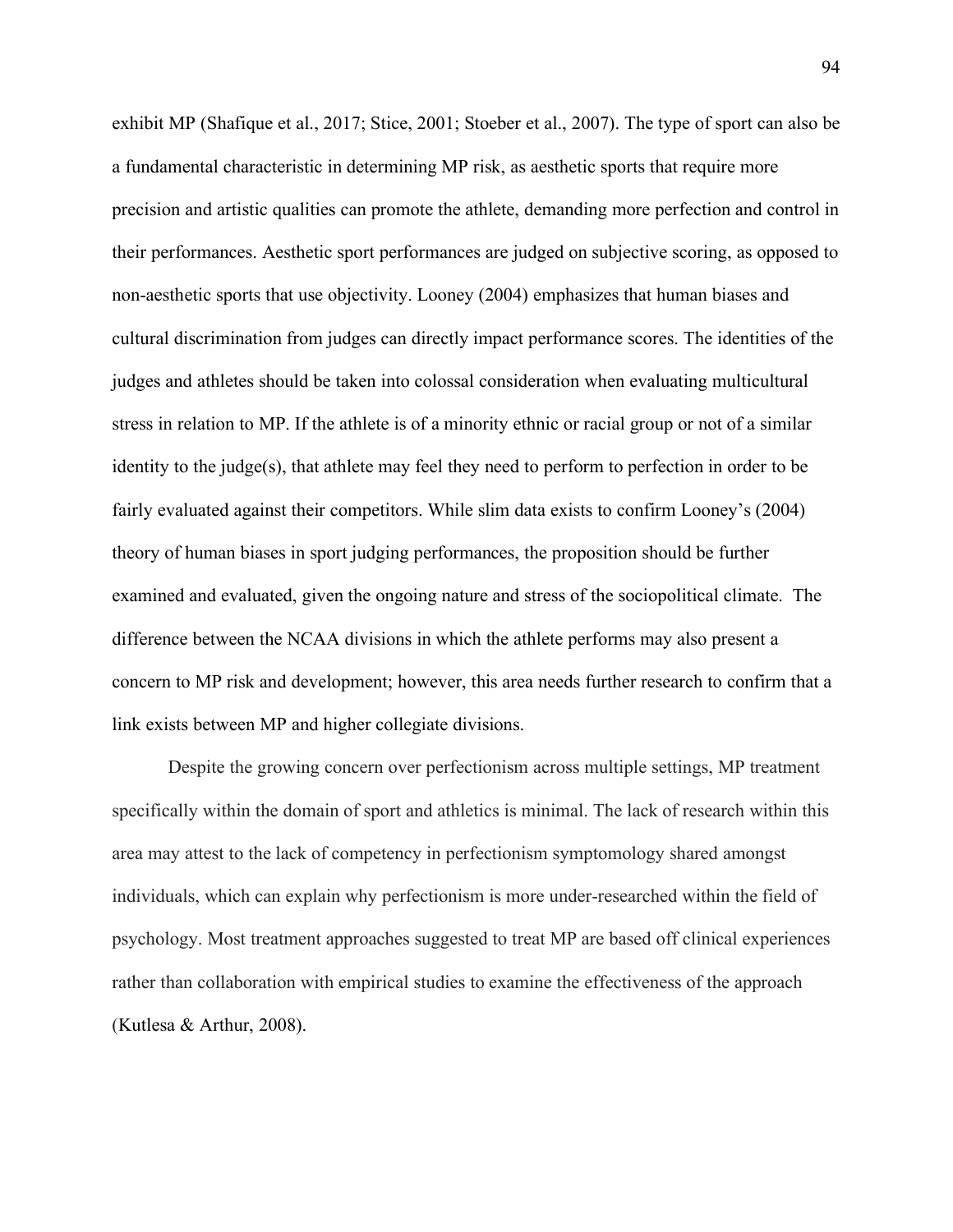CBT was identified and suggested as being an effective approach to treat MP, since an overlap of symptoms is present among eating disorders and perfectionism. Literature has reported mediating effects between MP and eating disorders, which can be important when considering the approach and clinical intervention in treatment (Prnjak et al., 2019). Cognitive restructuring is an intervention within CBT that can be used when correcting faulty or negative thinking (Meichenbaum, 1977). Focusing and reframing one's cognitive thinking can be effective when an individual struggle with a negative self-view, or perhaps 'all or nothing' thinking, which are both traits commonly seen in individuals with MP. Empirical studies have supported the effectiveness of a CBT approach when treating MP, both in an internet-based setting as well as in a group format (Egan et al., 2014; Kutlesa & Arthur, 2008). In a group setting, CBT was integrated with Interpersonal therapy, which demonstrated a significant reduction in perfectionism traits; however, the participants in the study were not identified as being of the student athlete population.

Integrative approaches have been primarily suggested throughout existing literature, since the development of perfectionism in any individual is not a universal trajectory. Mindfulnessbased approaches and psychodynamic, person-centered, and family systems are other theoretical orientations that have been discussed throughout research as being potentially effective when treating MP (Brown, 2001; Brustein, 2013). Again, while empirical data may not necessarily exist to date in supporting the approaches to treat student-athletes specifically, the diverse approaches may significantly impact MP pathology when considering how each approach compliments MP etiology and conceptualization for that individual.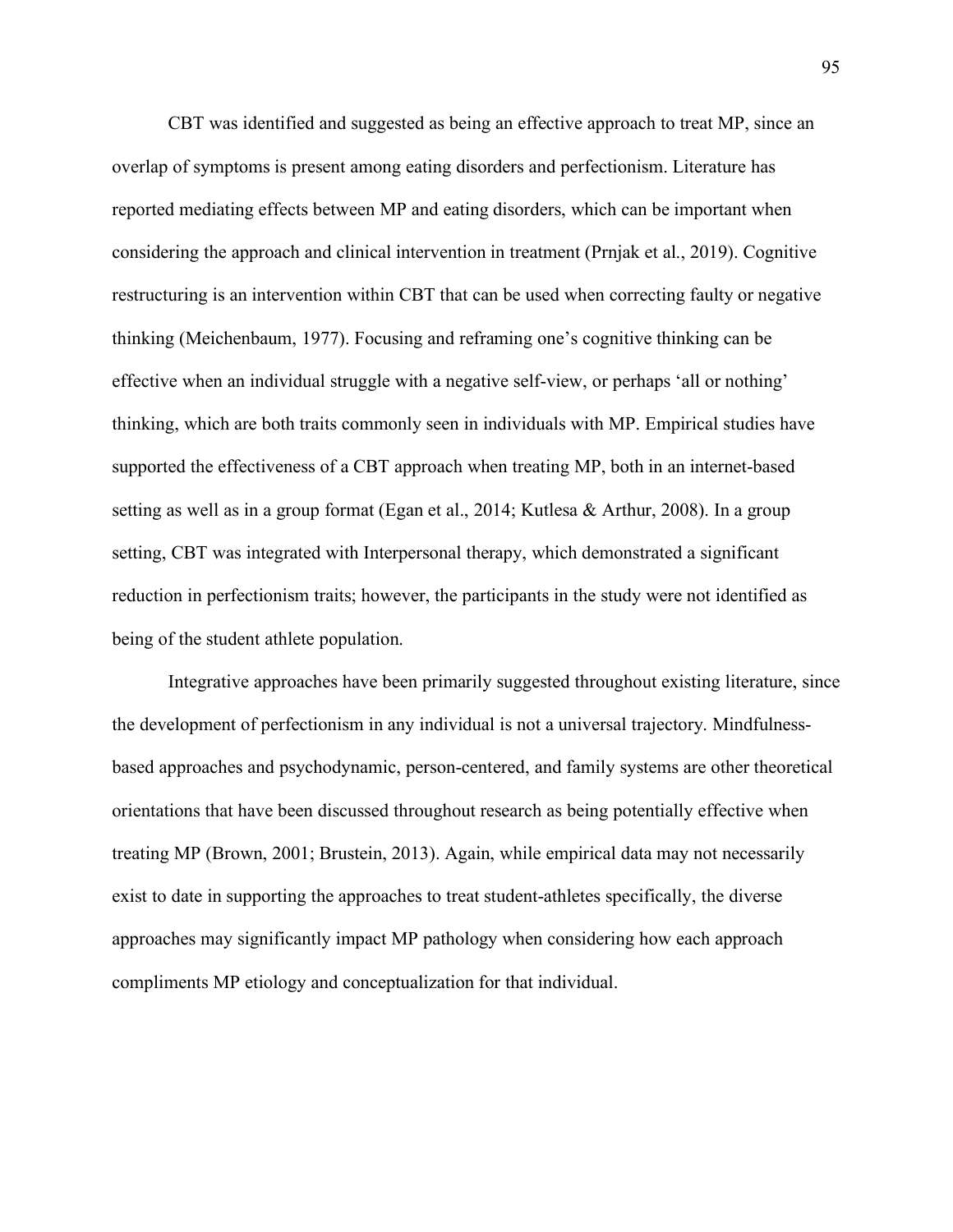# **Limitations and Directions for Future Research**

A major limitation seen throughout literature is the lack of multicultural diversity among study participants. Because many of the studies observed the college population, most of the participants were identified as being of White, European descent. Culture plays an important role when discussing how MP develops, being that cultural norms, traditions, and parenting styles vary dramatically across cultures. In particular, studying the impact of cultural practices and how they intersect with the four pathways presented by Flett and colleagues (2002) would provide a wealth of information for MP etiology. As noted, the minority status of an athlete can largely impact the how MP is initially fostered as well as maintained throughout one's athletic career. For some athletes, competing at a collegiate level, or perhaps eventually being recruited into a professional league, may be the only option that the athlete has at receiving an education as well as making a financial income for the family. Thus, more research is needed uncover the athlete's pressure to perform, especially when transitioning into professional sports is a possibility The added pressures of maintaining status of eligibility in the country that the university is located should also be explored as a perceived stress and contextual factor that weighs on the athlete's performance.

Additionally, the perfectionism measurements such as the MPS (Hewitt & Flett, 1991) were initially developed and normalized off Canadian undergraduate students and psychiatric patients; thus, caution is advised when analyzing and interpreting an athlete's score, since diversity factors should not be generalized under one umbrella (Appleton, 2009). Therefore, more research needs to be conducted to determine the weight of each subdimension of perfectionism and how it contributes to the development and intensity of MP (Hill, 2009). Learning more about the specific dimensions will provide clarity and direction in understanding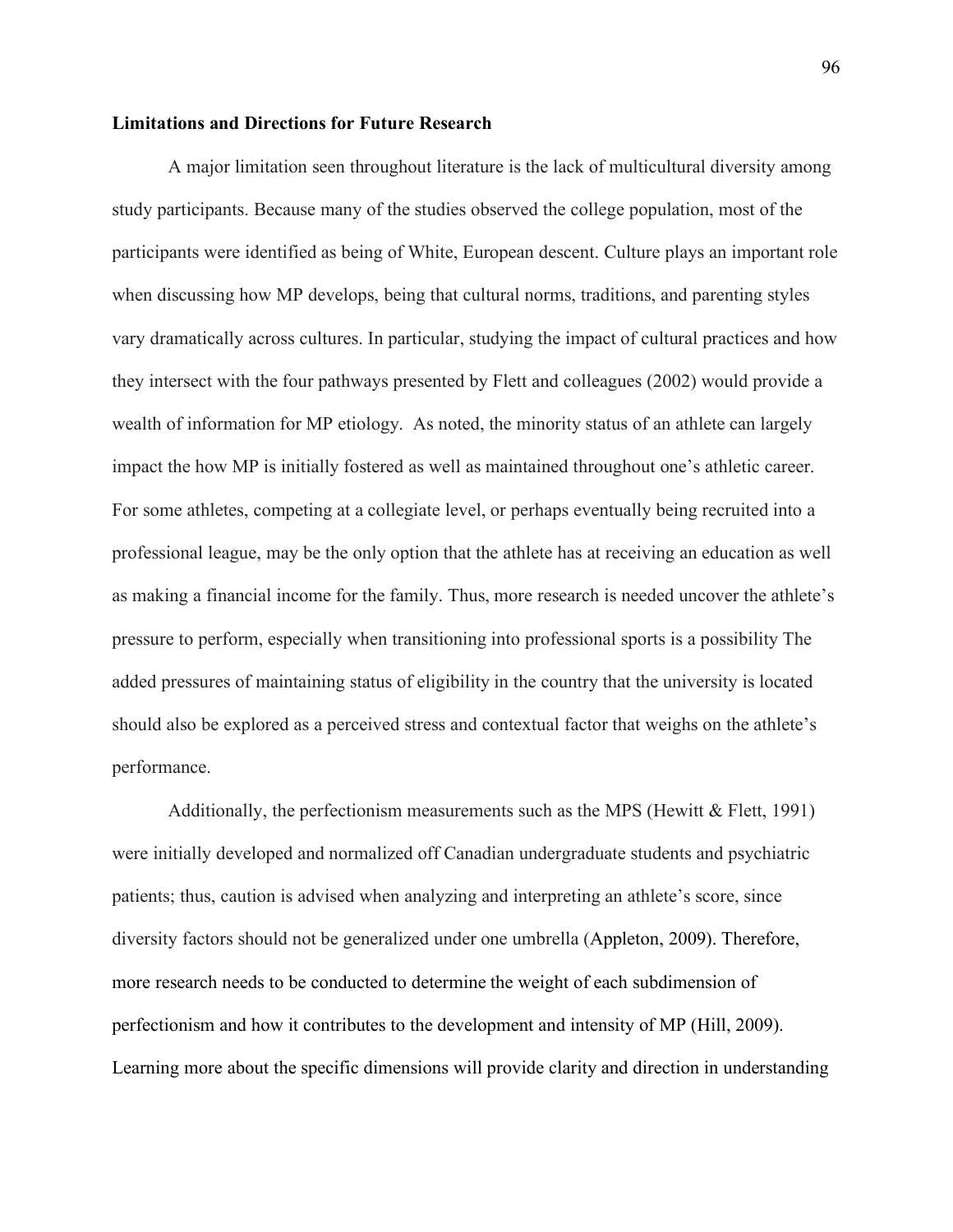perfectionism etiology, but also provide clarity in how to treat the athlete more effectively. To add, the emerging pathway that included the impact of coaches and teammates' influence should be further studied to determine the significance of how coaching style can activate MP etiology within an athlete. Being able to be understand the coaching dynamics will provide clinicians with more data to educate the coaching staff and athletic departments in potentially helping to reduce the number of athletes developing MP. Since MP can greatly impact performance, researchers should consider ways to more effectively, and fairly evaluate individuals who struggle with MP. In other words, ways to better gage a more accurate representation of the individual's skill level without the pressures and stress of performance.

In regards to treatment, empirical studies to date that yielded effectiveness in treatment approaches have come with limitations. For example, studies conducted by Kutlesa and colleagues (2008) and Hewitt and colleagues (2015) both demonstrated the significance in using CBT and short-term interpersonal approaches towards the effectiveness of MP; however, both studies did not use randomized sampling amongst participants, thus not providing as much confidence in the results since they cannot be deemed universal. Both of those studies also contained a small sample of participants, making the results less plausible. Even in supportive studies, such as investigating with CBT in eating disorders for athletes, Valentine and colleagues (2018) only sampled a small size of sixty-seven athletes, which makes the results less potent to the overall population of college athletes.

Another consideration to be aware of is the population used in the studies. In the mindfulness study performed by Kaufman et al. (2009), the mean age of the participants was reported to be 52.19 years, which is dramatically different than the mean age of a college student cited by the National Center of Education Statistics (2019), which was reported to be 25 years.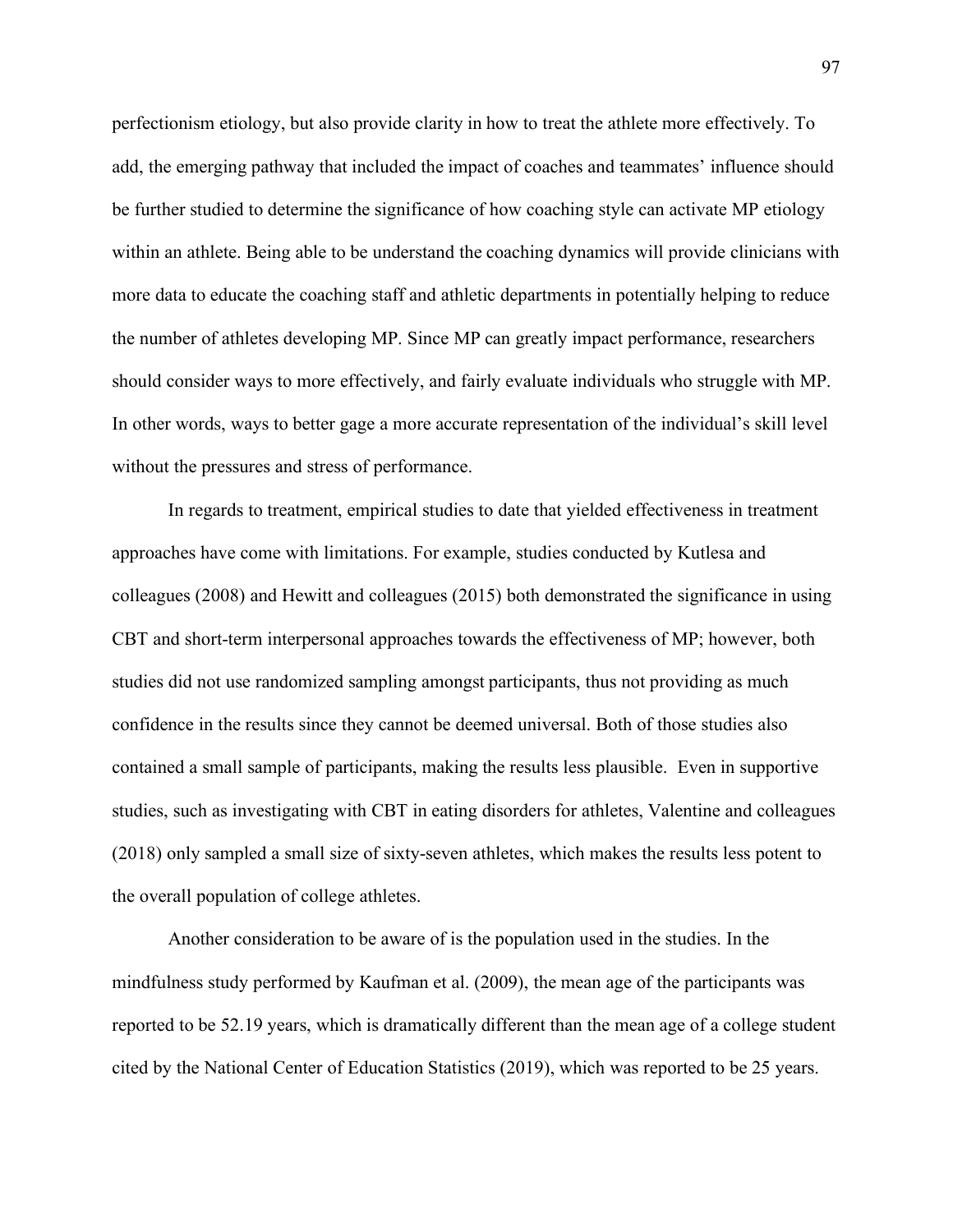Kaufman and colleagues (2009) study also used recreational athletes and not collegiate athletes, which may be a wide varying degree of the surmountable pressures an athlete may feel in performance. To be fair, De Petrillo et al. 2009 conducted research on the effectiveness of mindfulness-based approaches as well, and they did sample college-athletes from a NCAA Division III university. Results continued to produce minimal changes from the approach on the samples MP levels; however, the collegiate athletes were also reported to be distance runners (De Petrillo et al, 2009). An important aspect to consider when moving forward with research in perfectionism with collegiate athletes is to recall there are a total of twenty-four collegiate sports in the NCAA (NCAA, 2018). The difference in sport, as noted in a previous section, can impact an athlete's perfectionism (Burns, 1980), which potentially may impact the approach of treatment type.

Overall, relevant studies have begun to recognize results from varying approaches when working with collegiate athletes, but due to the vast limitations seen in restricting studies, caution and uncertainty should be weighed when engaging in treatment. Future research is crucially needed throughout all twenty-four NCAA sports as well as the differencing divisions of the universities, since a difference in perfectionism has been determined to exist among divisions (Garinger et al., 2018). In order to adequately serve the entirety of student athletes, developmental factors and contextual factors should be taken into dual consideration when conducting any future research.

Lastly, the role of social media, especially throughout the changes of younger and developing generations, should be an area of future direction and consideration. Researchers may want to inquiry if social media impacts the view of how the general population sees a collegiate athlete as well as how the sport and identity is viewed through an online platform. Regarding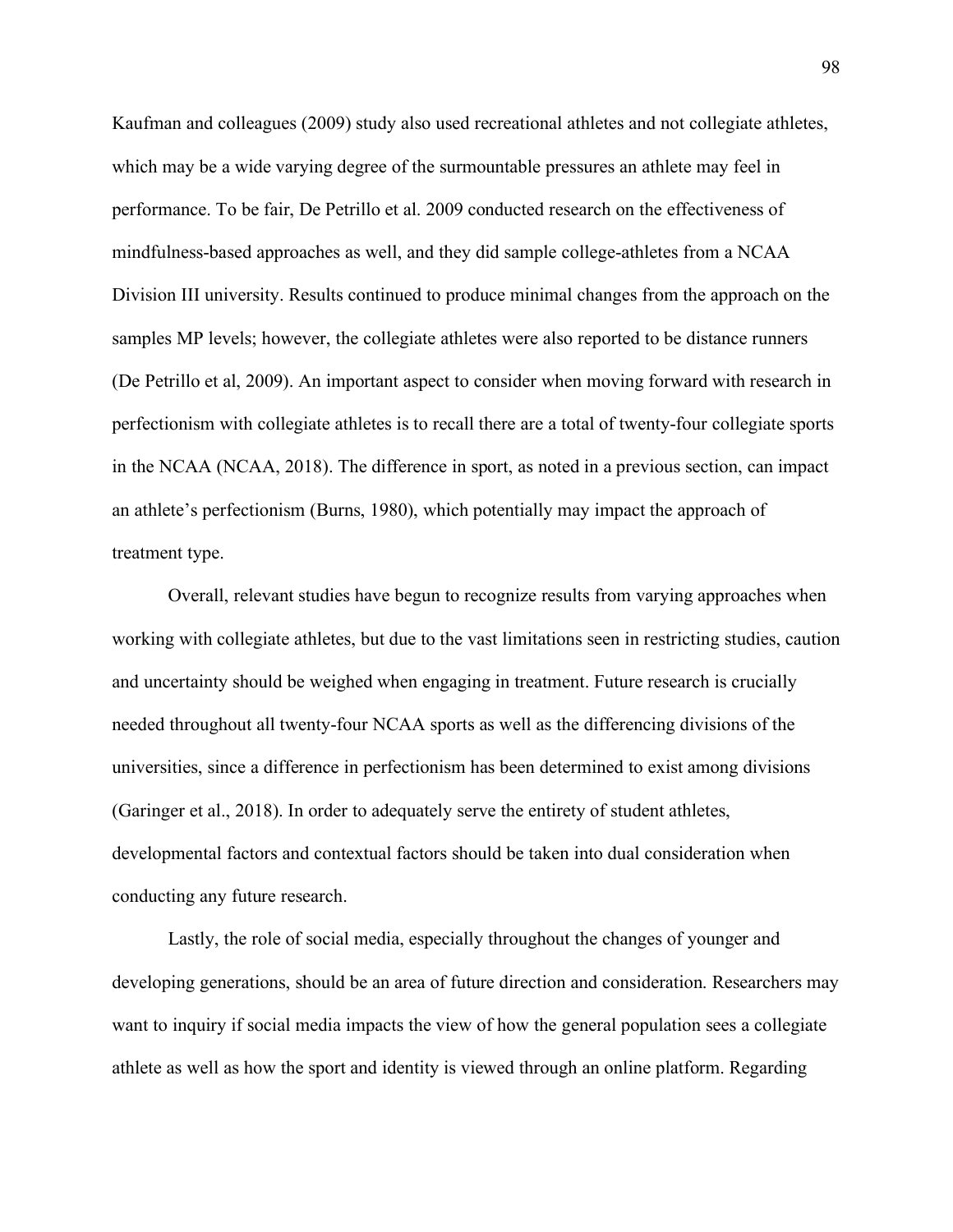new generations, parental involvement should further be researched over time to record how involvement may change depending on the age and skill level of the athlete.

# **Clinical Implications**

Clinical implications can be recognized from the existing literature. The empirical study conducted by Kutlesa and Arthur (2008) demonstrated the effectiveness of the integrative approach containing CBT and interpersonal therapy delivered in a group format. Because of the interpersonal deficiencies and difficulties exhibited by persons struggling with perfectionism, treatment in a group format may be more effective in that those interpersonal skills can be recognized and repaired. A perfectionist may be reluctant to show vulnerability to just a therapist due to fear of judgement and rejection; however, involving multiple perfectionists may promote vulnerability in that more commonalities are shared and understood. CBT has thus far appeared to be more of the researched orientation in treating perfectionism; however, other orientations may be just as or more effective, but more research is clearly warranted.

As seen in eating disorder research, findings have illustrated lower levels of competence between athletes, further reinforcing the need for education and support within the athletic community (Plateau et al., 2007). Being that perfectionism has similar correlations and overlaps with eating disorders, the need to spread awareness surrounding the dangers and impact of maladaptive perfectionism is arguably just as crucial. The demand for education, guidance, and treatment options available would be recommended for key players that influence and surround the athlete. Parents, coaches, teammates, or any influential individual close to the athlete should be made aware of the risks associated with MP, so that the athlete can perceive support if they choose to seek treatment. Further, in considering the identity of an athlete, sport psychology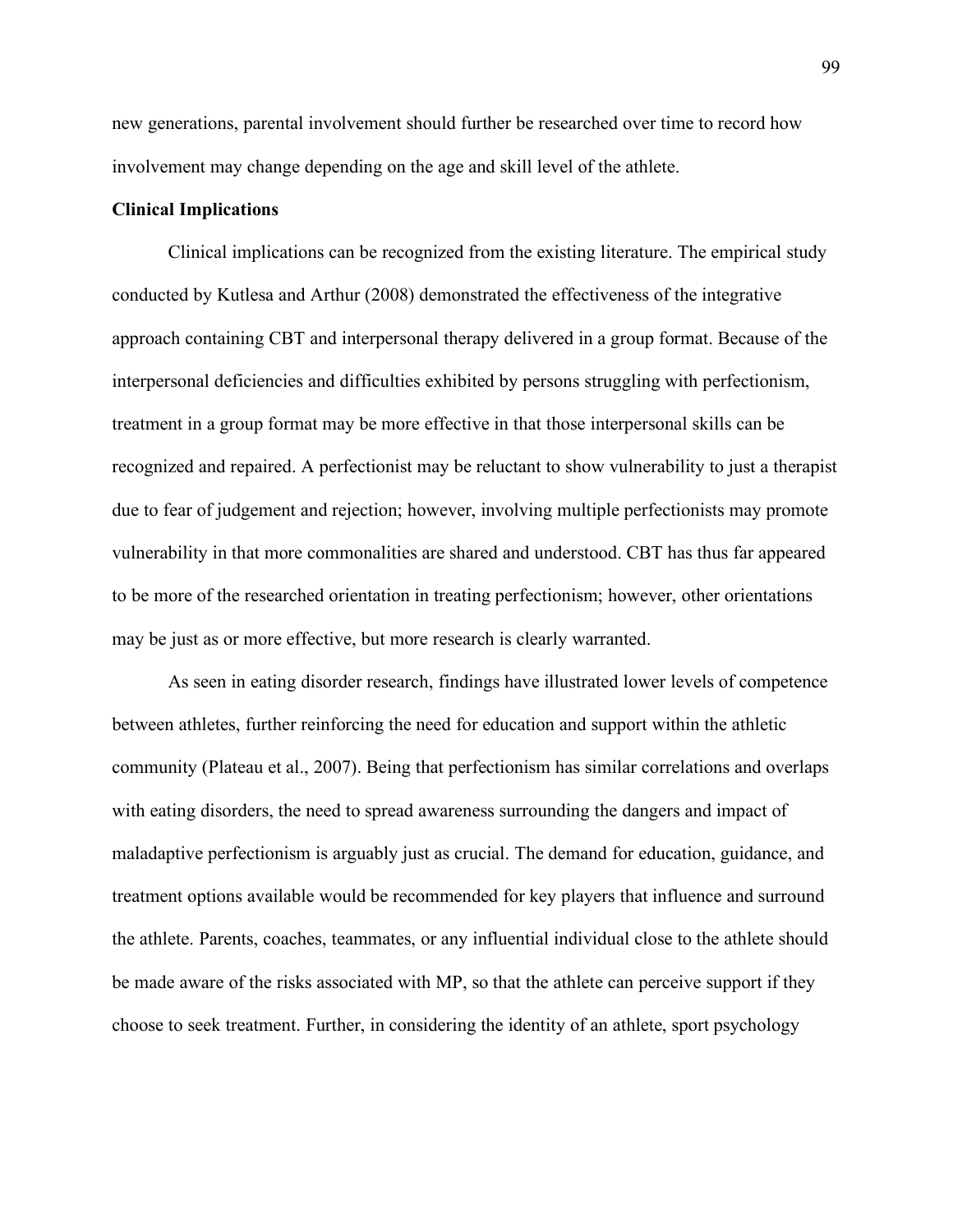recommends that clinicians should reflect on reframing language in treatment to better align with the athletic identity (Brustein, 2013).

## **Conclusion**

Overall, working with perfectionistic clients, especially an under- researched group like college athletes, can be very intricate and complex work. Clinicians should be familiar with diverse therapeutic frameworks in order to tailor appropriate interventions to the identities and needs of each athlete as well as to monitor the clinician's own perfectionism in treatment. Providing treatment to individuals that have been reported to be more challenging in establishing a therapeutic alliance can be added pressure to the therapist. They may feel more stressed to provide results within a quicker time frame in order to reduce the client from treatment withdraw.

Due to the rising concerns seen across college institutions, more research is needed to determine effective treatments that can be done within the sport and academic calendars. Further, stigma poses a large problem, as it inhibits a lot of athletes, and/or clients, from seeking help. Being able to better understand the athletic identity may close the gap between college counseling centers and athletic departments within a university setting. Providing psychoeducation about MP and its potentially lethal side effects is necessary in university settings as the rise of MP continues. Perfectionistic symptoms and concerns can be seen across multiple cultures and populations on a college campus rather than just in sports and recreation, which in turn can be useful for students and faculty campus wide.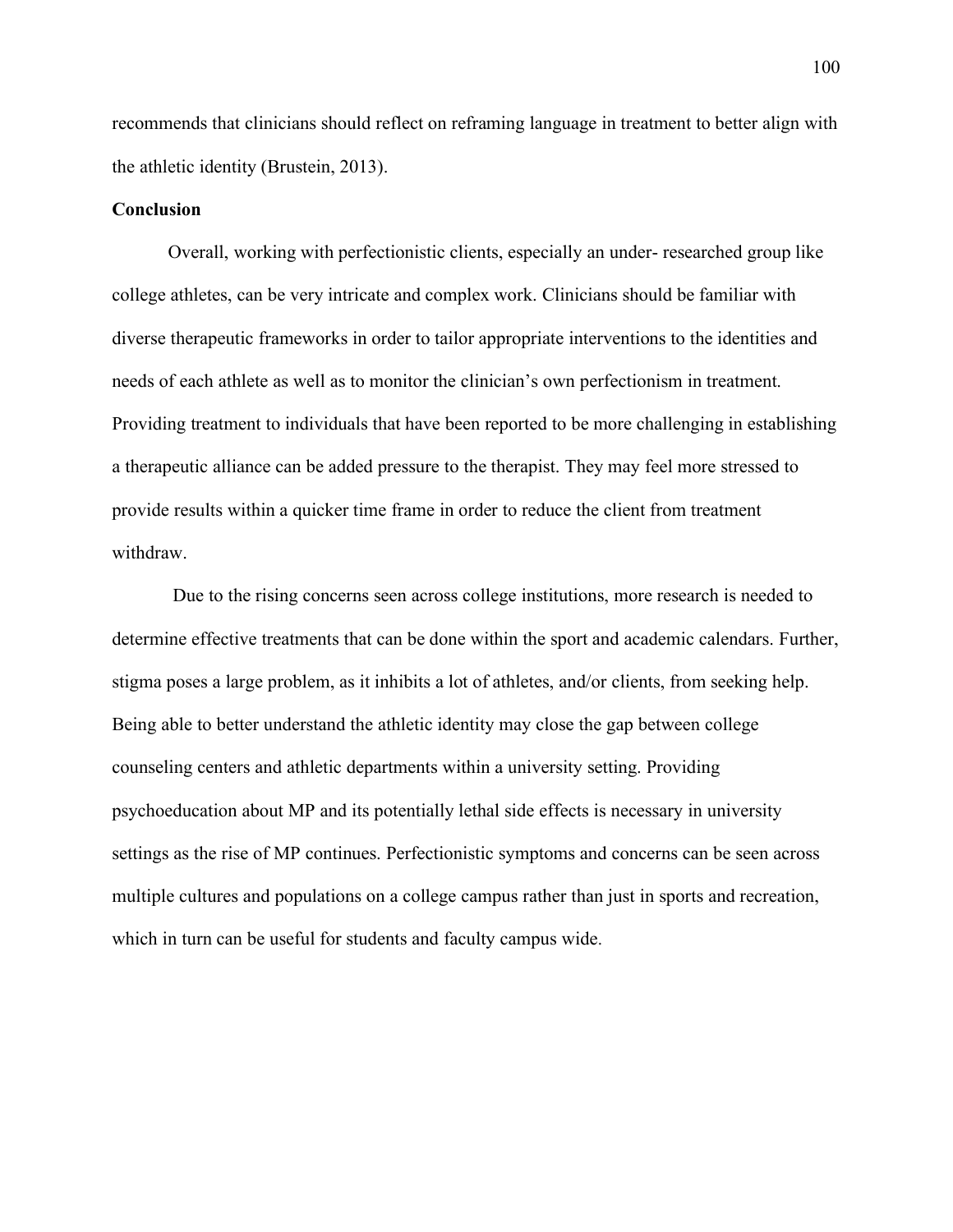## **References**

- Anshel, M. H., Patterson, K., & Jamieson, J. (1998). *Identifying perfectionism among competitive athletes*. Unpublished manuscript.
- Anshel, M. H., & Eom, H. J. (2003). Exploring the dimensions of perfectionism in sport. *International Journal of Sport Psychology*, *34*, 255–271.
- Antony, M. M., & Swinson, R. P. (1998). *When perfect isn't good enough: Strategies for coping with perfectionism*. New Harbinger Publications.
- Appleton, P. (2009). *Examining perfectionism in elite junior athletes: Measurement and development issues* (Thesis doctoral). University of Bedfordshire.
- Appleton, P. R., Hall, H. K., & Hill, A. P. (2009). Relations between multidimensional perfectionism and burnout in junior-elite male athletes. *Psychology of Sport and Exercise, 10*, 457–465. https://doi.org/10.1016/j.psychsport.2008.12.006
- Appleton, P., Hall, H., & Hill, A. (2010). Family patterns of perfectionism: An examination of elite junior athletes and their parents. *Psychology of Sport and Exercise*. 363-371. https://doi.org/10.1016/j.psychsport.2010.04.005.
- Appleton, P. R., Hall, H. K., & Hill, A. P. (2011). Examining the influence of the parent-initiated and coach-created motivational climate upon athletes' perfectionistic cognitions. *Journal of Sports Sciences*, 7, 661–671. https://doi.org[/10.1080/02640414.2010.551541](http://dx.doi.org/10.1080/02640414.2010.551541)
- Arthur-Cameselle, J. N., & Quatromoni, P. A. (2014). Eating disorders in collegiate female athletes: Factors that assist recovery. *Eating Disorders*, 22(1), 50-61. https://doi.org/10.1080/10640266.2014.857518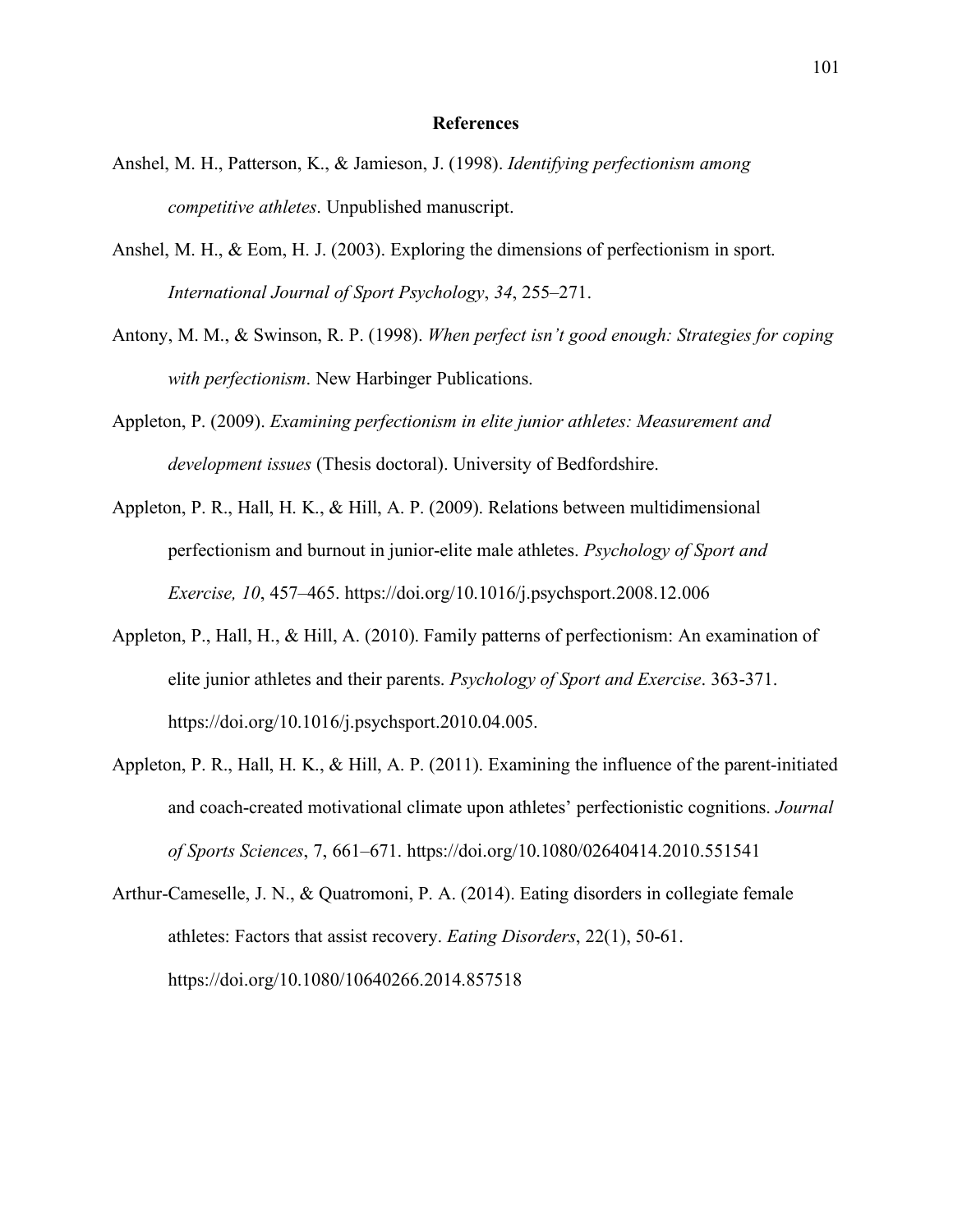- Ashby, J. S., & Rice, K. G. (2002). Perfectionism, dysfunctional attitudes, and self-esteem: A structural equations analysis. *Journal of Counseling & Development*, *80*(2), 197–203. https://doi.org/10.1002/j.1556-6678.2002.tb00183.x.
- Assor, A., Roth, G., & Deci, E. L. (2004). The emotional costs of parents' conditional regard: A Self‐Determination Theory analysis. *Journal of Personality*, *72*, 47-88. https://doi.org/10.1111/j.0022-3506.2004.00256.x
- Baker, R. W., & Siryk, B. (1984). Measuring adjustment to college**.** *Journal of Counseling Psychology***,** *31*, 179–189. [https://doi.org/10.1037/0022-0167.31.2.179](https://psycnet.apa.org/doi/10.1037/0022-0167.31.2.179)

Bandura, A., 1977. *Social learning theory*. Prentice Hall.

- Bandura, A. (1986). *Social foundations of thought and action: A social cognitive theory*. Prentice Hall.
- Barrow, J. C., & Moore, C. A. (1983). Group interventions with perfectionist thinking. *The Personnel and Guidance Journal*, *61*, 612-615. https://doi.org/10.1111/j.2164- 4918.1983.tb00008.x
- Bastiani, A. M., Rao, R., Weltzin, T. E., & Kaye, W. H. (1995). Perfectionism in anorexia nervosa. *International Journal of Eating Disorders, 17,* 147-152.
- Baumrind, D. H. (1966). Effects of authoritative parental control on child behavior. *Child Development*, *37*, 887-907.<http://doi.org/c77v5p>

Beck, A. T. (1976). Cognitive therapy and emotional disorders. International Universities Press.

Beck, A. T. (1993). Cognitive therapy: Past, present, and future. *Journal of Consulting and Clinical Psychology*, *62*, 194–198. https://doi.org/10.1037//0022-006x.61.2.194

Beck, J. S. (1995). *Cognitive therapy: Basics and beyond*. Guilford

Beck, J. S. (2011). *Cognitive behavior therapy: Basics and beyond* (2nd ed.). Guilford Press.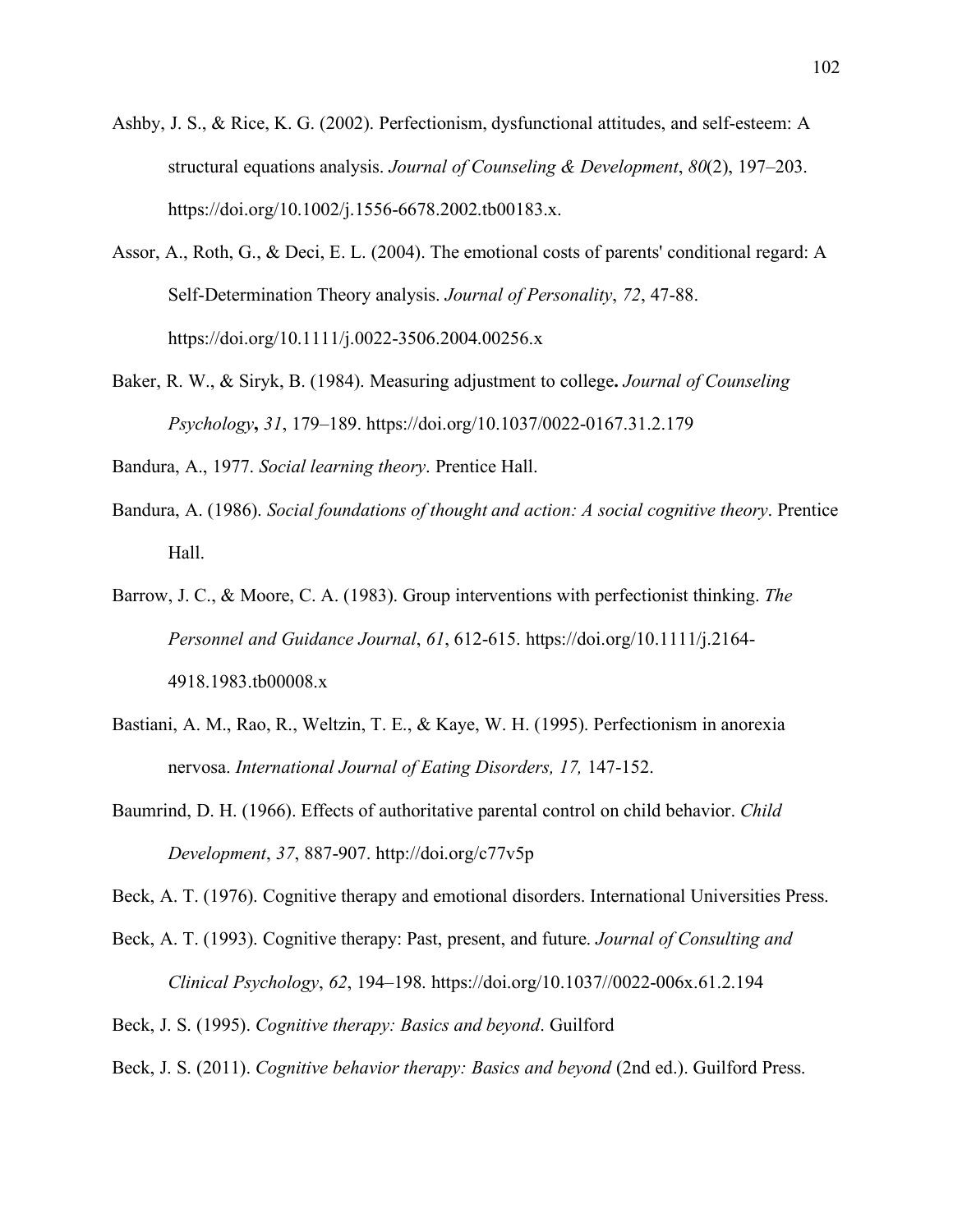- Beck, A. T., & Steer, R. A. (1987). *Beck depression inventory Manual*. The Psychological Corporation, Harcourt Brace Jovanovich, Inc.
- Beck, A. T., & Steer, R. (1991). Relationships between the Beck Anxiety Inventory and the Hamilton Anxiety Rating Scale with outpatients. *Journal of Anxiety Disorders, 5,* 213– 223. [https://doi.org/10.1016/0887-6185\(91\)90002-B](https://doi.org/10.1016/0887-6185(91)90002-B)
- Bell, J., Stanley, N., Mallon, S., & Manthorpe, J. (2010). The Role of perfectionism in student suicide: Three case studies from the UK. *Omega: Journal of Death & Dying*, *61*(3), 251– 267.<https://doi-org.nl.idm.oclc.org/10.2190/OM.61.3.e>
- Bieling, P. J., Israeli, A. L., & Antony, M. M. (2004). Is perfectionism good, bad, or both? Examining models of the perfectionism construct. *Personality and Individual Differences*, *36*(6), 1373–1385. https://doi.org/10.1016/s0191-8869(03)00235-6
- Blatt, S. J. (1995). The destructiveness of perfectionism: Implications for the treatment of depression*. American Psychologist, 50,* 1003-1020. doi[:10.1037//0003-066x.50.12.1003](https://doi.org/10.1037/0003-066x.50.12.1003)

Blos, P. (1962). *On Adolescence: A psychoanalytic perspective*. Free Press.

- Boers, M., Kirwan, J. R., Wells, G., Beaton, D., Gossec, L., d'Agostino, M. A., Conaghan, P. G., Bingham, C. O., 3rd, Brooks, P., Landewé, R., March, L., Simon, L. S., Singh, J. A., Strand, V., & Tugwell, P. (2014). Developing core outcome measurement sets for clinical trials: OMERACT filter 2.0. *Journal of clinical epidemiology*, *67*(7), 745–753. https://doi.org/10.1016/j.jclinepi.2013.11.013
- Bratland-Sanda, S., Sundgot-Borgen, J. (2013). Eating disorders in athletes: Overview of prevalence, risk factors and recommendations for prevention and treatment. *Eur. J. Sport Sci.13*, 499–508. https://doi.org[/10.1080/17461391.2012.740504](https://doi.org/10.1080/17461391.2012.740504)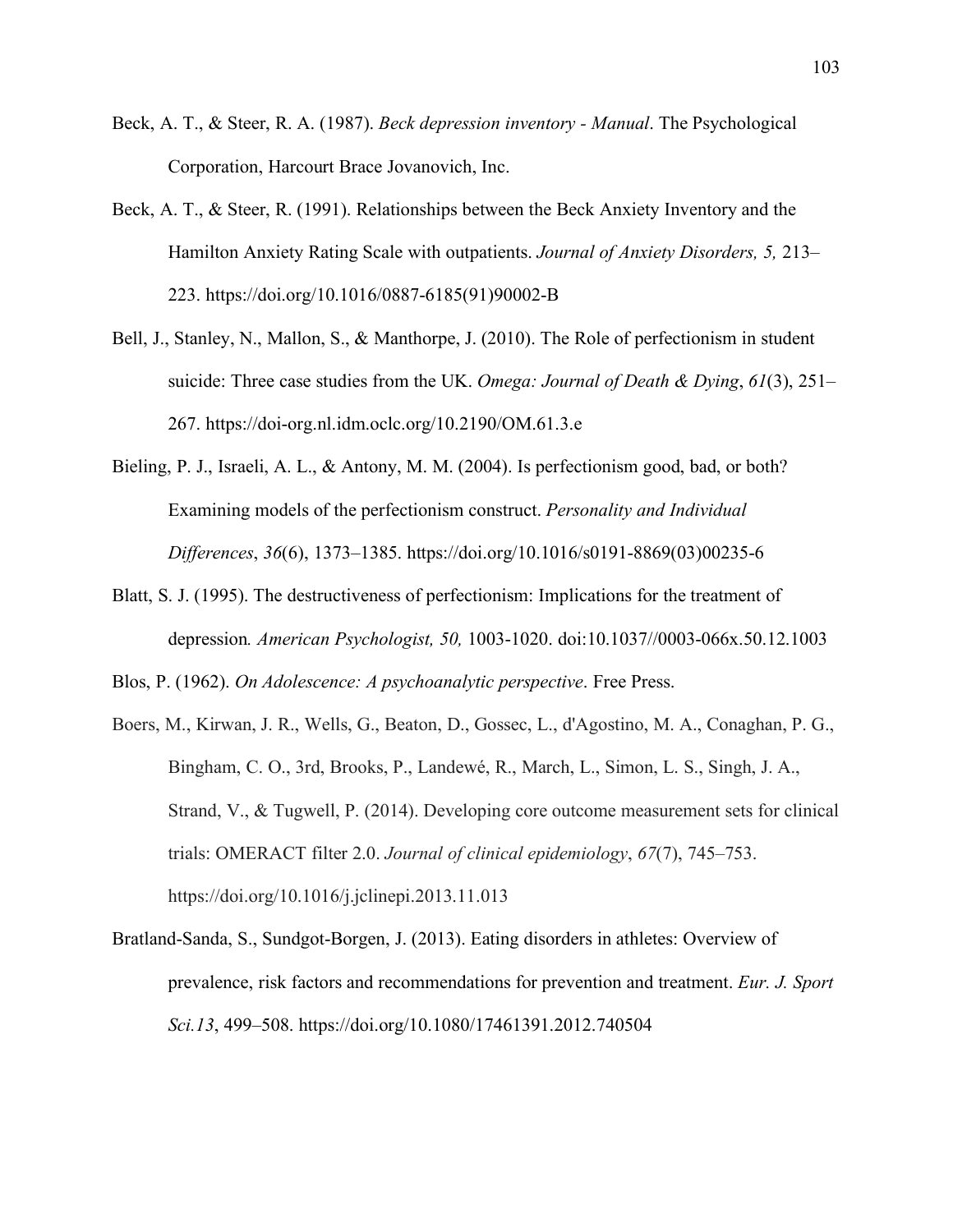- Bricker, J., Ramcharan, R., & Krimmel, J. (2014). *Signaling status: The impact of relative income on household consumption and financial decisions* (FEDS Working Paper 2014– 76). Federal Reserve Board.<http://dx.doi.org/10.2139/ssrn.2503557>
- Brown, C. H., Jr. (2001). Clinical cross-training: Compatibility of sport and family systems psychology. *Professional Psychology: Research and Practice*, *32*(1), 19–26. https://doiorg.nl.idm.oclc.org/10.1037/0735-7028.32.1.19
- Brustein, M.P. (2013). *Perfectionism: A Guide for Mental Health Professionals*. Springer Publishing Company.
- Burke, K. L. (1993). The negative stereotyping of student athletes. In W. D. Kirk & S. V. Kirk (Eds.), *Student athletes: Shattering the myths and sharing the realities.* (pp. 93–98). American Counseling Association.

Burns, D. D. (1980). The perfectionist's script for self-defeat. *Psychology Today, 14*, 34-51.

- Byrne, S. M., Cooper, Z., & Fairburn, C. G. (2004). Psychological predictors of weight regain in obesity. *Behaviour Research and Therapy*, *42*, 1341-1356. <https://doi.org/10.1016/j.brat.2003.09.004>
- Caples, H. S., & Barrera, M., Jr. (2006). Conflict, support and coping as mediators of the relation between degrading parenting and adolescent adjustment. *Journal of Youth and Adolescence, 35,* 603–615. https://doi.org/10.1007/s10964-006-9057-2
- Castro, J., & Rice, K. (2003). Perfectionism and ethnicity: implications for depressive symptoms and self-reported academic achievement. *Cultural Diversity & Ethnic Minority Psychology, 91*, 64-78.
- Chabaud, P., Ferrand, C., & Maury, J. (2010). Individual differences in undergraduate student athletes: The roles of perfectionism and trait anxiety on perception of procrastination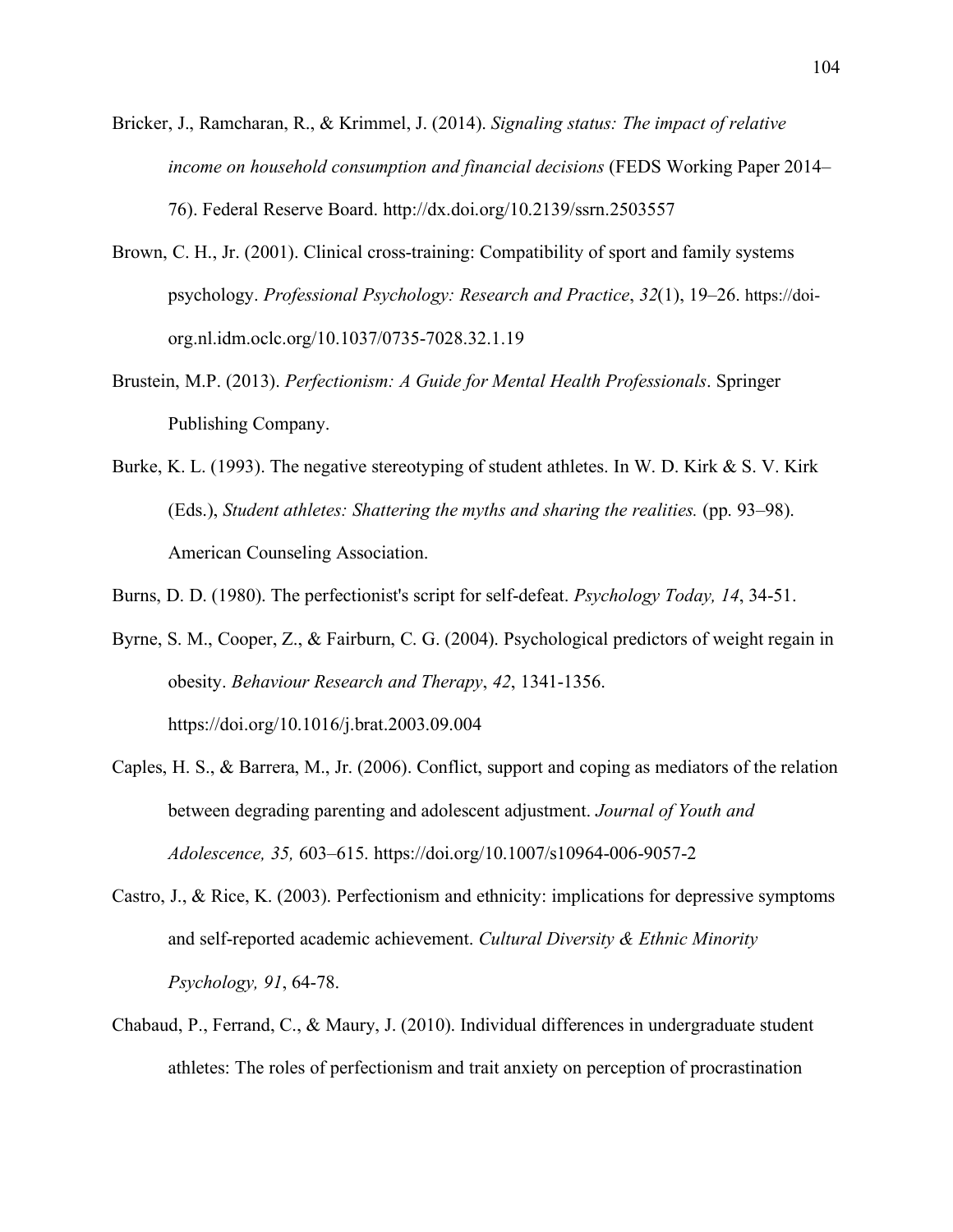behavior. *Social Behavior & Personality: An International Journal*, *38*(8), 1041–1056. <https://doi-org.nl.idm.oclc.org/10.2224/sbp.2010.38.8.1041>

Chan, S. M. (2010). Aggressive behaviour in early elementary school children: Relations to authoritarian parenting, children's negative emotionality and coping strategies. *Early Child Development and Care, 180,* 1253–1269.

https://doi.org/10.1080/03004430902981447

- Chang, E. C. (1998). Cultural differences, perfectionism, and suicidal risk in a college population: Does social problem solving still matter? *Cognitive Therapy and Research*, *22,* 237–254.
- Cohen, S.; Kamarck, T.; & Mermelstein, R. (1983). A global measure of perceived stress. *Journal of Health and Social Behavior*, *24*, 385–396. https://doi.org/10.2307/2136404.
- Cowden, R. G., Crust, L., Jackman, P. C., & Duckett, T. R. (2019). Perfectionism and motivation in sport: The mediating role of mental toughness. *South African Journal of Science*, *115*(1/2), 57–63. https://doi-org.nl.idm.oclc.org/10.17159/sajs.2019/5271
- Credé, M., & Niehorster, S. (2012). Adjustment to college as measured by the Student Adaptation to College Questionnaire: A quantitative review of its structure and relationships with correlates and consequences. *Educational Psychology Review, 24*, 133–165. doi:10.1007/s10648-011-9184-5
- Cremades, J. G., Donlon, C. J., Poczwardowski, A. (2013). Parental involvement and gender differences in the psychological profile of freshmen collegiate athletes. *J Sport Health Sci*, *2*(3),160–167.<https://doi.org/10.1016/j.jshs.2012.05.001>
- Curran, T. (2018). Parental conditional regard and the development of perfectionism in adolescent athletes: The mediating role of competence contingent self-worth. *Sport,*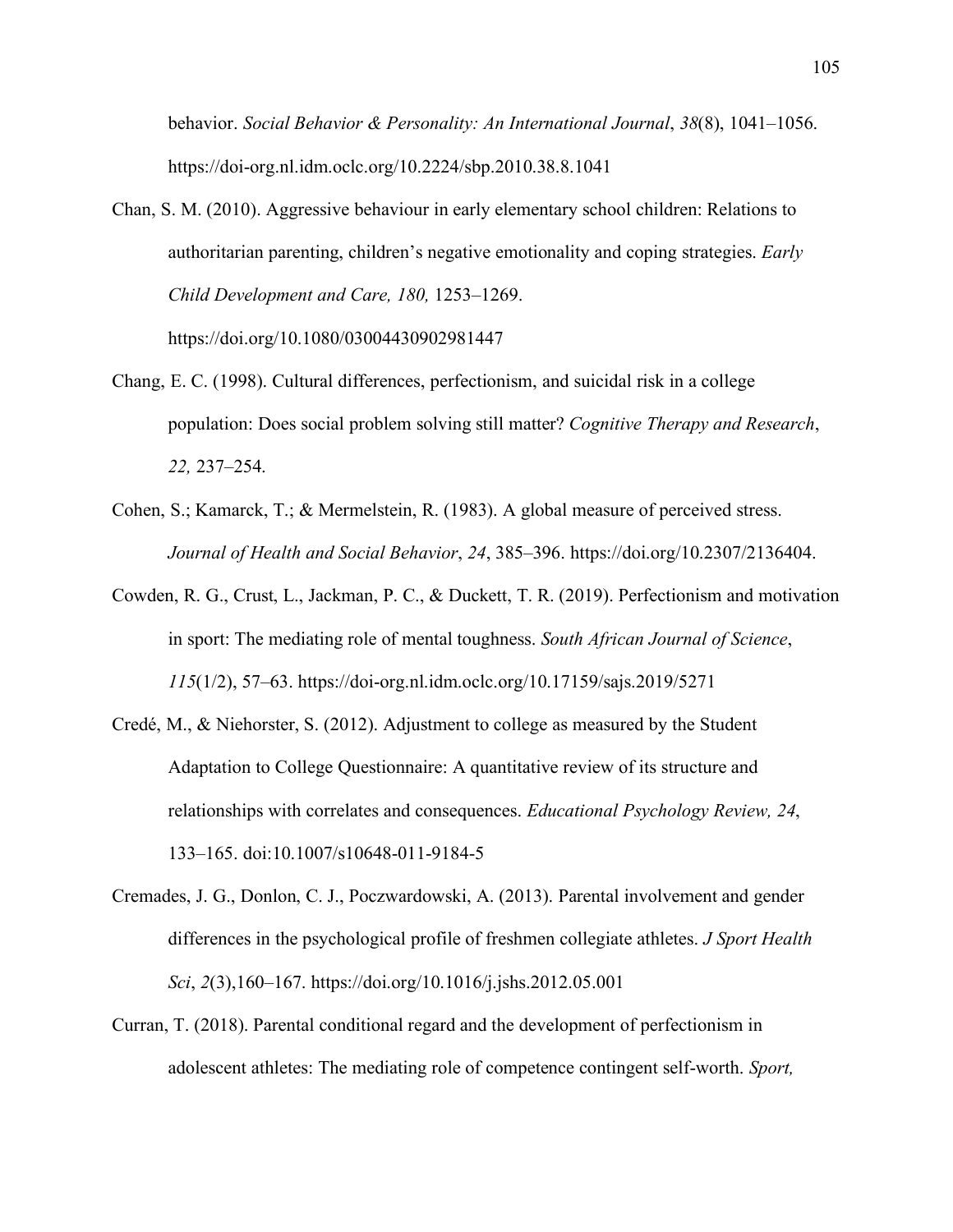*Exercise, and Performance Psychology*, *7*(3), 284-

296. https://doi.org/10.1037/spy0000126

- Curran, T., & Hill, A. P. (2019). Perfectionism is increasing over time: A meta-analysis of birth cohort differences from 1989 to 2016. *Psychological Bulletin, 145*(4), 410–429. <https://doi-org.nl.idm.oclc.org/10.1037/bul0000138>
- Darlow, V., Norvilitis, J., & Schuetze, P. (2017). The Relationship between Helicopter Parenting and Adjustment to College. *Journal of Child & Family Studies, 26*(8), 2291– 2298. <https://doi-org.nl.idm.oclc.org/10.1007/s10826-017-0751-3>
- De Petrillo, L. A., Kaufman, K. A., Glass, C. R., & Arnkoff, D. B. (2009). Mindfulness for long distance runners: An open trial using mindful sport performance enhancement (MSPE). *Journal of Clinical Sport Psychology, 4*, 357-376. <https://doi.org/10.1123/jcsp.3.4.357>
- Deci, E. L., & Ryan, R. M. (1992). The initiation and regulation of intrinsically motivated learning and achievement. In A. K. Boggiano & T. S. Pittman (Eds.), *Achievement and motivation: A social-developmental perspective.* (pp. 9–36). Cambridge University Press.
- DeDonno, M. A., & Rivera-Torres, K. (2018). The Influence of Perfectionism on Academic Self-Concept. *International Journal of Education and Practice*, *6*(4), 192–199.
- Diehl, K., Thiel, A., Zipfel, S., Mayer, J., & Schneider, S. (2014). Substance use among elite adolescent athletes: Findings from the goal study. *Scandinavian Journal of Medicine and Science in Sports, 24,* 250–258. https://doi.org/10.1111/ j.1600-0838.2012.01472.x
- Dunn, J. G. H., Causgrove Dunn, J., Gotwals, J. K., Vallance, J. K. H., Craft, J. M., & Syrotuik, D. G. (2006). Establishing construct validity evidence for the Sport Multidimensional Perfectionism Scale. *Psychology of Sport and Exercise*, 7, 57–79. <https://doi.org/10.1016/j.psychsport.2005.04.003>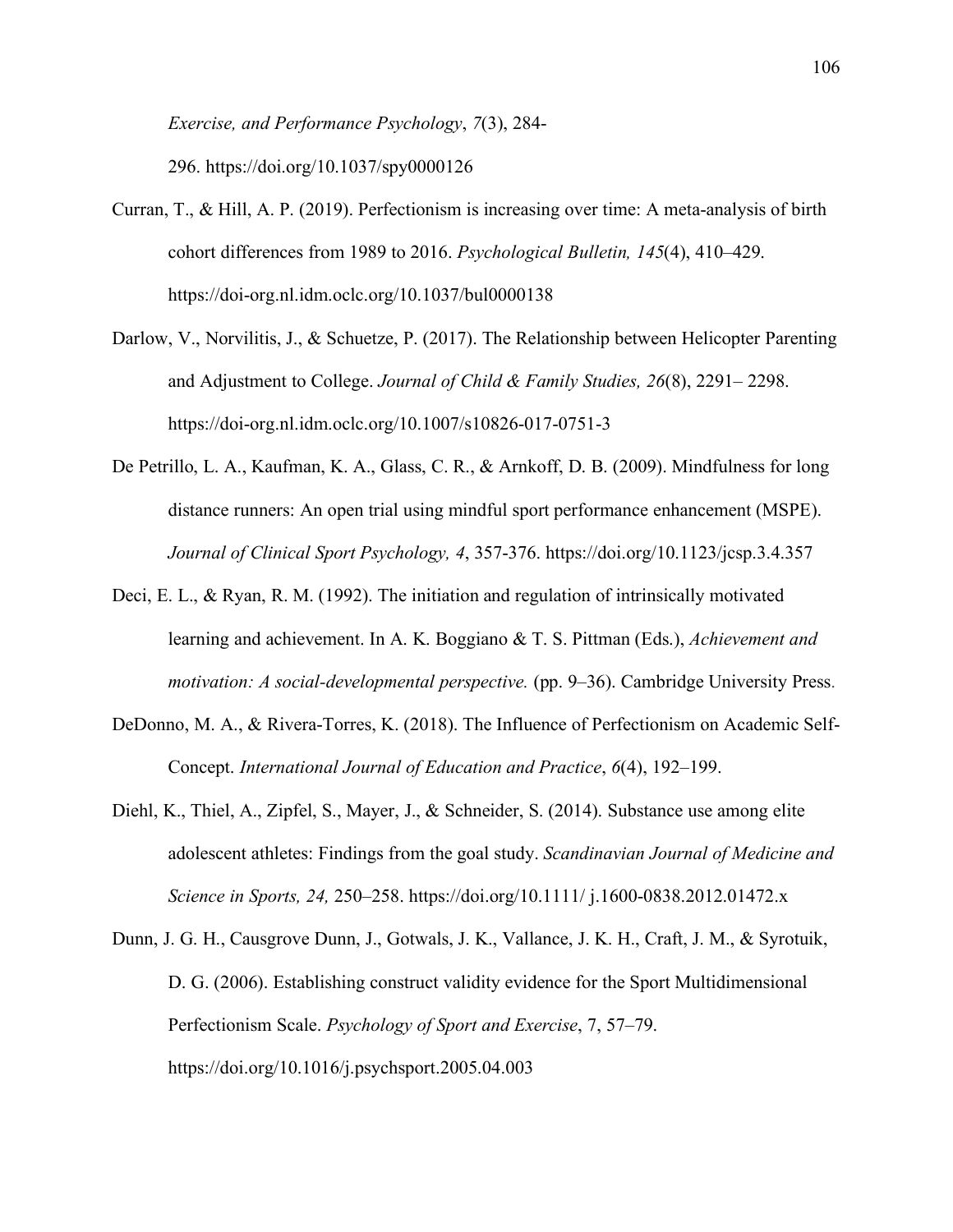- Dunn, J. G. H., Causgrove Dunn, J., & Syrotuik, D. G. (2002). Relationship between multidimensional perfectionism and goal orientations in sport. *Journal of Sport & Exercise Psychology*, *24*, 376–395. https://doi.org[/10.1123/jsep.23.4.376](http://dx.doi.org/10.1123/jsep.23.4.376)
- Dunn,J., Gotwals, J. K., Dunn, J. C. (2005). An examination of the domain specificity of perfectionism among intercollegiate student-athletes. *Pers Indiv Differ*, 38, pp. 1439- 1448. <https://doi.org/10.1016/j.paid.2004.09.009>
- Eccles, J., Harold, R. (1991). Gender differences in sport involvement: applying the Eccles's expectancy-value model**.** *J Appl Sport Psychol*, 3, pp. 7-35. <https://doi.org/10.1080/10413209108406432>
- Eccles, J. S., Wigfield, A., Harold, R. D., Blumenfeld, P. (1993). Ontogeny of children's selfperceptions and subjective task values across activity domains during the early elementary school years. *Child Dev*, 64, pp. 830-847. <https://doi.org/10.1111/j.1467-> 8624.1993.tb02946.x
- Eccles, J. S., Wigfield, A., & Schiefele, U. (1998). Motivation to succeed. In W. Damon & N. Eisenberg (Eds.), *Social, emotional and personality development: Handbook of child psychology* (pp. 1017– 1095). Wiley
- Eells, T. D. (2002). Formulation. In M. Hersen & W. Sledge (Eds.), *The encyclopedia of psychotherapy* (pp. 815–822). Academic Press.
- Egan, S. J., van Noort, E., Chee, A., Kane, R. T., Hoiles, K. J., Shafran, R., & Wade, T. D. (2014). A randomized controlled trial of face to face versus pure online self-help cognitive behavioral treatment for perfectionism. *Behavior Research and Therapy, 63*, 107–113. https://doi-org.nl.idm.oclc.org/10.1016/j.brat.2014.09.009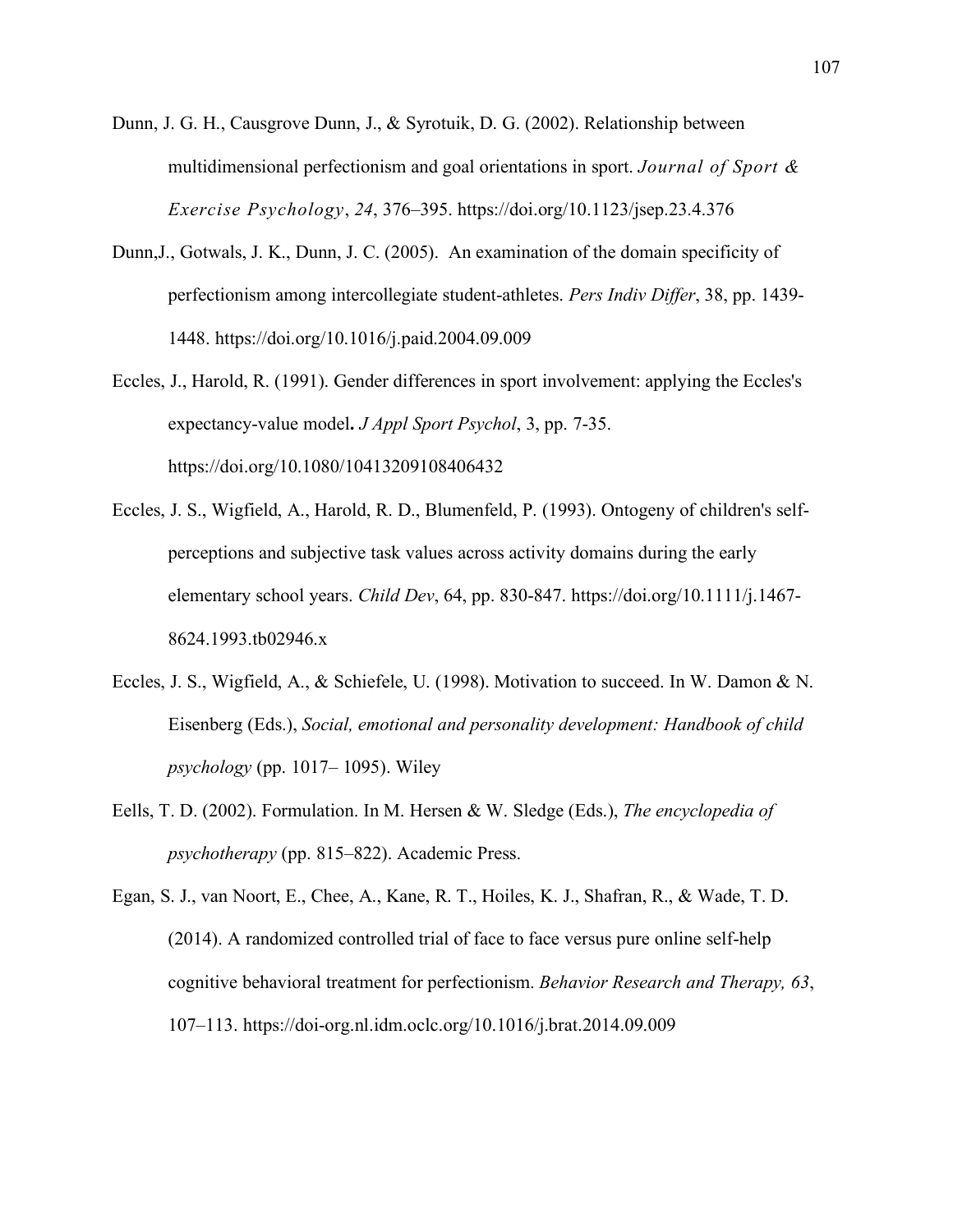- Egan, S. J., Wade, T. D., Shafran, R., & Antony, M. M. (2014). *Cognitive-behavioral treatment of perfectionism*. Guilford Publications.
- Eisenberg, N., Fabes, R. A., & Spinrad, T. L. (2006). Prosocial development. In N. Eisenberg, W. Damon, & R. M. Lerner (Eds.), *Handbook of child psychology: Vol. 3. Social, emotional, and personality development* (6th ed., pp. 646–718). Wiley.

Ellis, A. (1991). The revised ABC's of rational-emotive therapy (RET). *Journal of Rational-Emotive & Cognitive-Behavior Therapy*, *9*, 139–172.

https://doi.org/10.1007/BF01061227

- Ellis, A. (1992). Psychotherapy Can and Will Create Social Change. Hallelujah! Psychotherapy in Private Practice, *10*, 117-121. [https://doi.org/10.1300/J294v10n04\\_12](https://doi.org/10.1300/J294v10n04_12)
- Engler, P., Crowther, J., Dalton, G., & Sanftner, J. (2006). Predicting eating disorder group membership: An examination and extension of the sociocultural model. *Behavior Therapy*, *37*, 69–79. https://doi.org/10.1016/j.beth.2005.04.003
- Enns, M. W., & Cox, B. J. (2002). *The nature and assessment of perfectionism: A critical analysis.* In G. L. Flett & P. L. Hewitt (Eds.), *Perfectionism: Theory, research, and treatment* (p.33–62). American Psychological Association. [https://doi.org/10.1037/10458-002](https://psycnet.apa.org/doi/10.1037/10458-002)
- Fagan, K. (2015, May 7). *Split Image*. ESPN. Retrieved from [http://www.espn.com/espn/feature/story/\\_/id/12833146/instagram-account](http://www.espn.com/espn/feature/story/_/id/12833146/instagram-account-%09university-)  [university-p](http://www.espn.com/espn/feature/story/_/id/12833146/instagram-account-%09university-)ennsylvania-runner-showed-only-part-story
- Fagan, K. (2018). *What made Maddy run: the secret struggles and tragic death of an all-American teen***.** Back Bay Books / Little, Brown and Company.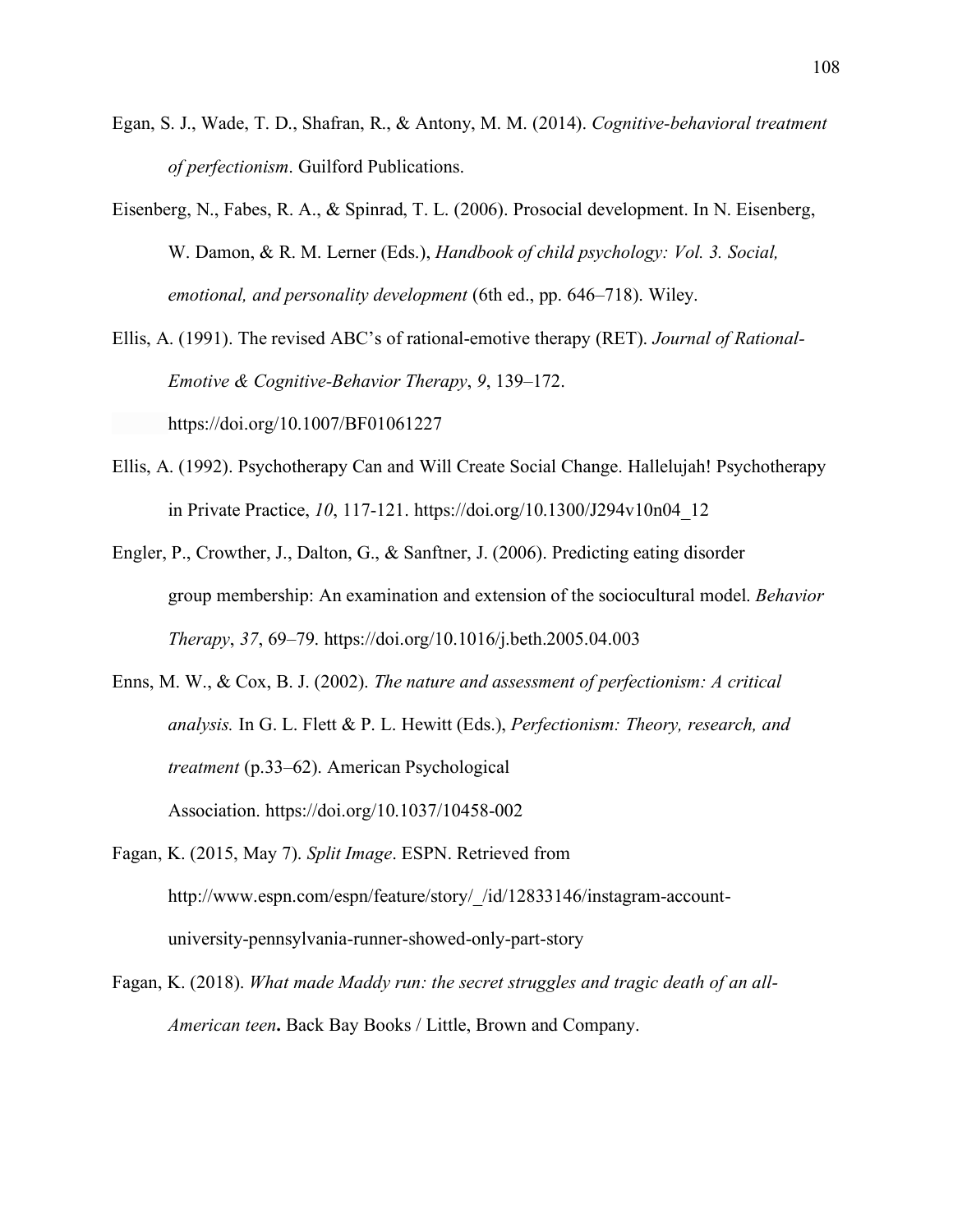- Fairburn, C. G., & Beglin, S. (1994). Assessment of eating disorders: Interview or self- report? *International Journal of Eating Disorders*, *16*, 363-370. https://doi.org/10.1002/1098- 108X(199412)16:4<363::AID-EAT2260160405>3.0.CO;2-%23
- Fairburn, C. G., & Beglin, S. (2008). Eating Disorder Examination Questionnaire (EDE-Q 6.0). In C. G. Fairburn (Ed.), *Cognitive behavior therapy and eating disorders (*pp 309–313). Guilford.
- Fairburn, C. G., Cooper, Z., & Shafran, R. (2003). *The clinical perfectionism questionnaire*. University of Oxford, UK: Unpublished scale.
- Fantuzzo, J., Tighe, E., & Childs, S. (2000). Family Involvement Questionnaire: A multivariate assessment of family participation in early childhood education. *Journal of Educational Psychology, 92*(2), 367–376. [https://doi.org/10.1037/0022-0663.92.2.367](https://psycnet.apa.org/doi/10.1037/0022-0663.92.2.367)
- Farmer, R. F., & Chapman, A. L. (2016). Behavioral interventions in cognitive behavior therapy: Practical guidance for putting theory into action (2nd ed.). *American Psychological Association*. https://doi.org/10.1037/14691-000
- Ferrante, A. P., Etzel, E., & Lantz, C. (1996). *Counseling college student-athletes: The problem, the need. Counseling college student-athletes: Issues and interventions*, *2*, 3-26. Fitness Information Technology.
- Ferrier-Auerbach, A. G., & Martens, M. P. (2009). Perceived incompetence moderates the relationship between maladaptive perfectionism and disordered eating. Eating Disorders: *The Journal of Treatment & Prevention, 17*(4), 333–344. [https://doi](https://doi-/)org.nl.idm.oclc.org/10.1080/10640260902991244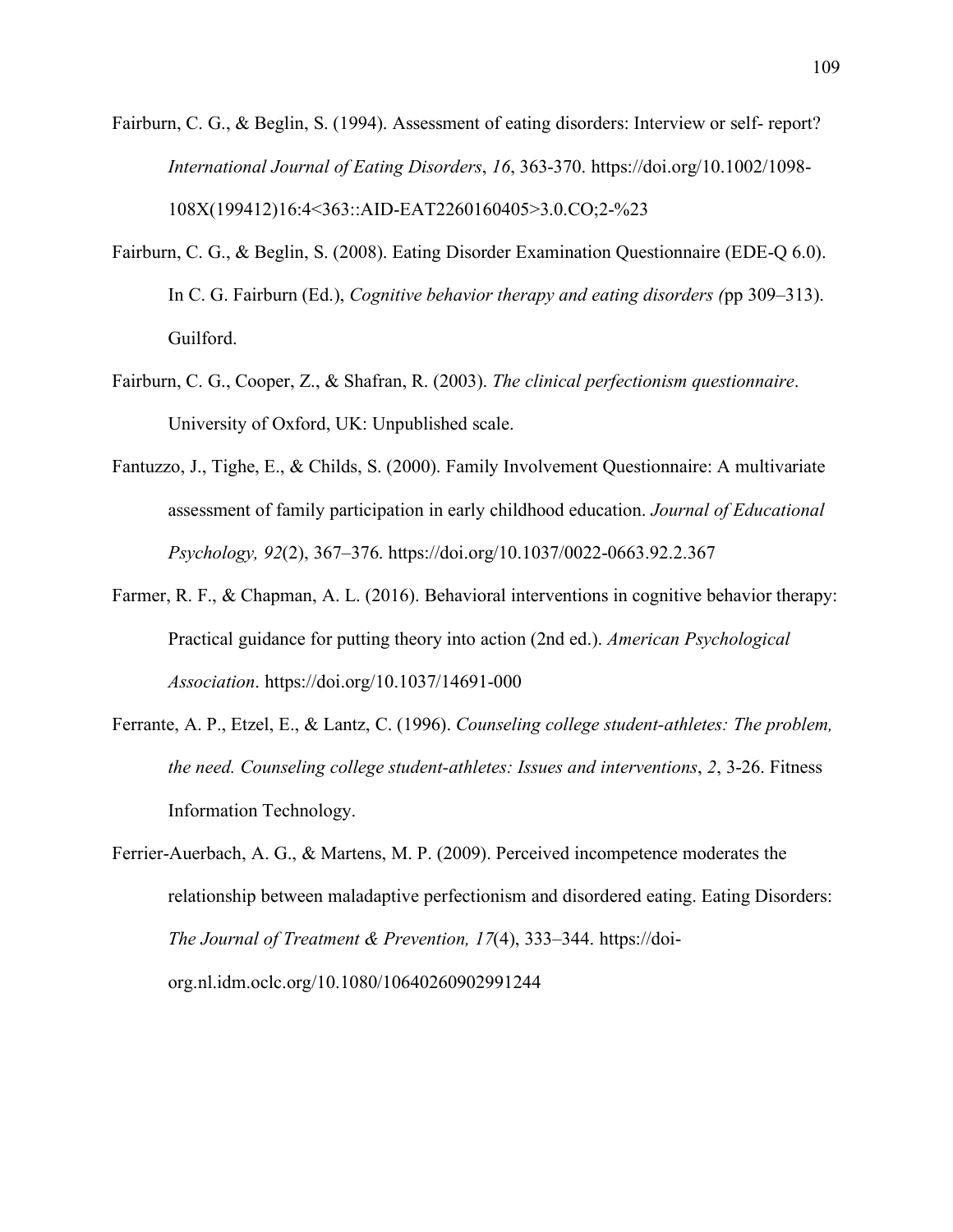- Fields, K. B., & Pelaney, M. J. (1993). Controversies in Sports Medicine. *Student Athletes: Shattering the Myths and Sharing the Realities. Alexandria, Va.: American Counseling Association.*
- Fletcher, D., Hanton, S., & Mellalieu, S. D. (2006). An organizational stress review: Conceptual and theoretical issues in competitive sport. In S. Hanton & S. D. Mellalieu (Eds.), Literature reviews in sport psychology (pp. 321–374). Nova Science.
- Flett, G. L., Hewitt, P. L., Blankstein, K. R., & Gray, L. (1998). Psychological distress and the frequency of perfectionistic thinking. *Journal of Personality and Social Psychology*, *75*, 1363–1381. [https://doi.org/10.1037/0022-3514.75.5.1363](https://psycnet.apa.org/doi/10.1037/0022-3514.75.5.1363)
- Flett, G. L., & Hewitt, P. L., Oliver, J. M., & Macdonald, S. (2002). Perfectionism in children and their parents: A developmental analysis. In G. L. Flett  $\&$  P. L. Hewitt (Eds.), *Perfectionism: Theory, research, and treatment* (pp. 89-132). Washington, DC: American Psychological Association.<http://doi.org/c9wc3b>
- Flett, G., Hewitt, P. L., Boucher, D. J., Davidson, L. A., & Munro, Y. (2001). *The Child– Adolescent Perfectionism Scale: Development, validation, and association with adjustment.* Unpublished manuscript, York University.
- Flett, G. L., Hewitt, P. L., Whelan, T., & Martin, T. R. (2007). The Perfectionism Cognitions Inventory: Psychometric properties and associations with distress and deficits in cognitive self-management. *Journal of Rational-Emotive and Cognitive-Behavior Therapy, 25,* 255–277.
- Frost, R. O., Marten, P., Lahart, C. M., & Rosenblate, R. (1990). The dimensions of perfectionism. *Cognitive Therapy and Research*, *4*, 449-468.<http://doi.org/cw8>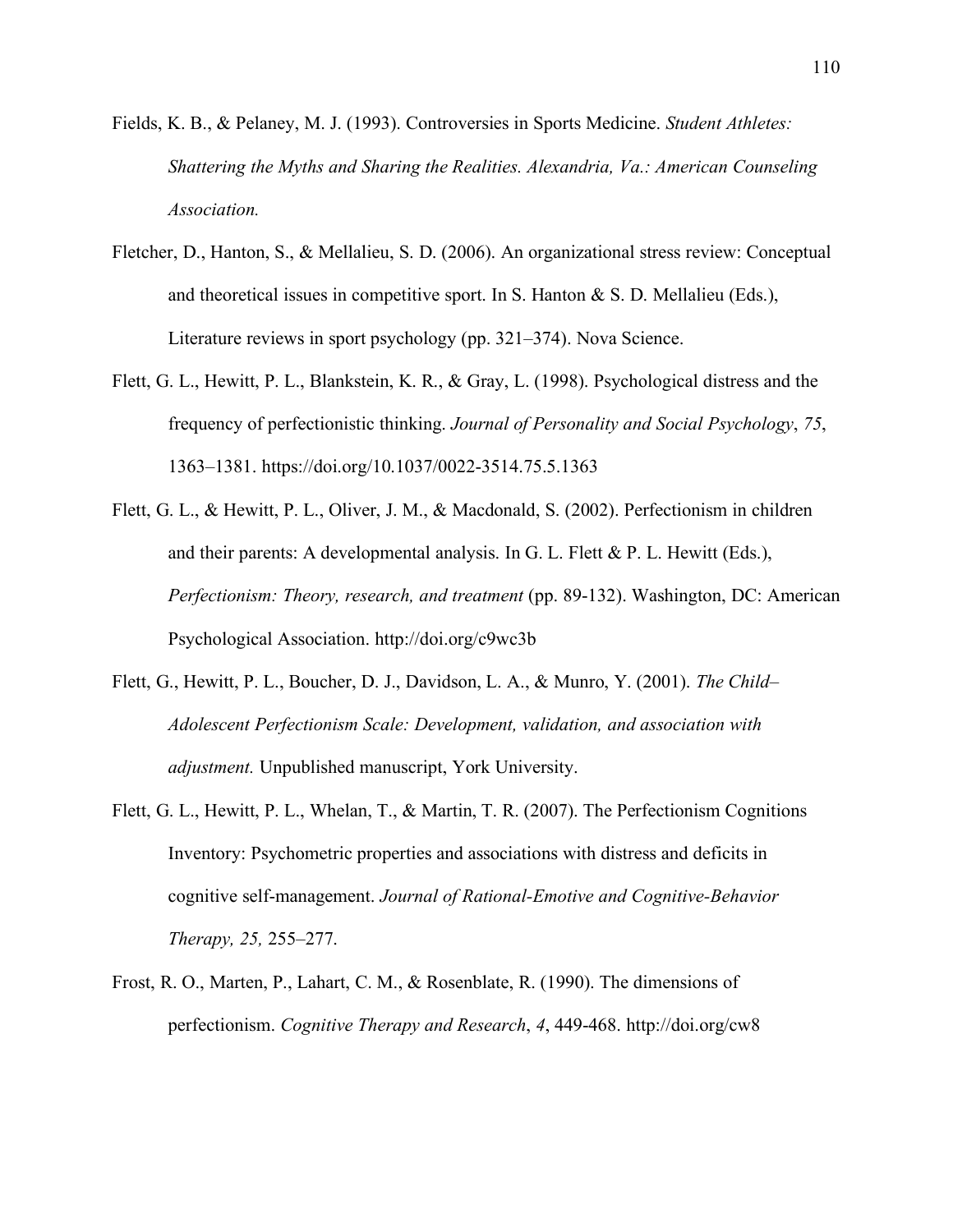- Frost, R. O., Lahart, C. M., & Rosenblate, R. (1991). The development of perfectionism: A study of daughters and their parents. *Cognitive Therapy and Research*, *15*, 469-489. https://doi.org/10.1007/BF01175730
- Fulkerson, J. A., Keel, P. K., Leon, G. R., & Dorr, T. (1999). Eating-disordered behaviors and personality characteristics of high school athletes and nonathletes. *International Journal of Eating Disorders*, *26*(1), 73–79. [https://doi-org.nl.idm.oclc.org/10.1002/\(SICI\)1098-](https://doi-org.nl.idm.oclc.org/10.1002/(SICI)1098-) 108X(199907)26:1<73::AID-EAT9>3.0.CO;2-F
- Garinger, L. M., Chow, G. M., & Luzzeri, M. (2018). The effect of perceived stress and specialization on the relationship between perfectionism and burnout in collegiate athletes. Anxiety, stress & coping: *An International Journal*, *31*(6), 714–727. [https://doi](https://doi-/)org.nl.idm.oclc.org/10.1080/10615806.2018.1521514
- Garner, D. M., & Olmsted, M. P. (1984). *The Eating Disorder Inventory manual*.Psychological Assessment Resources.
- Garner, D. M., Olmsted, M. P., & Polivy, J. (1983). Development and validation of a multidimensional eating disorder inventory for anorexia nervosa and bulimia. *International Journal of Eating Disorders, 2,* 15–35. https://doi.org/10.1002/1098- 108X(198321)2:2<15::AID-EAT2260020203>3.0.CO;2-6
- Gaylord-Harden, N. K., Campbell, C. L., & Kesselring, C. M. (2010). Maternal parenting behaviors and coping in African American children: The influence of gender and stress. *Journal of Child and Family Studies, 19,* 579–587. https://doi.org/10.1007/ s10826-009- 9333-3
- Glick, I. D., & Horsfall, J. L. (2005). Diagnosis and psychiatric treatment of athletes. *Clinical Sports Medicine*, *24*(4), 771–781. https://doi.org/10.1016/j.csm.2005.03.007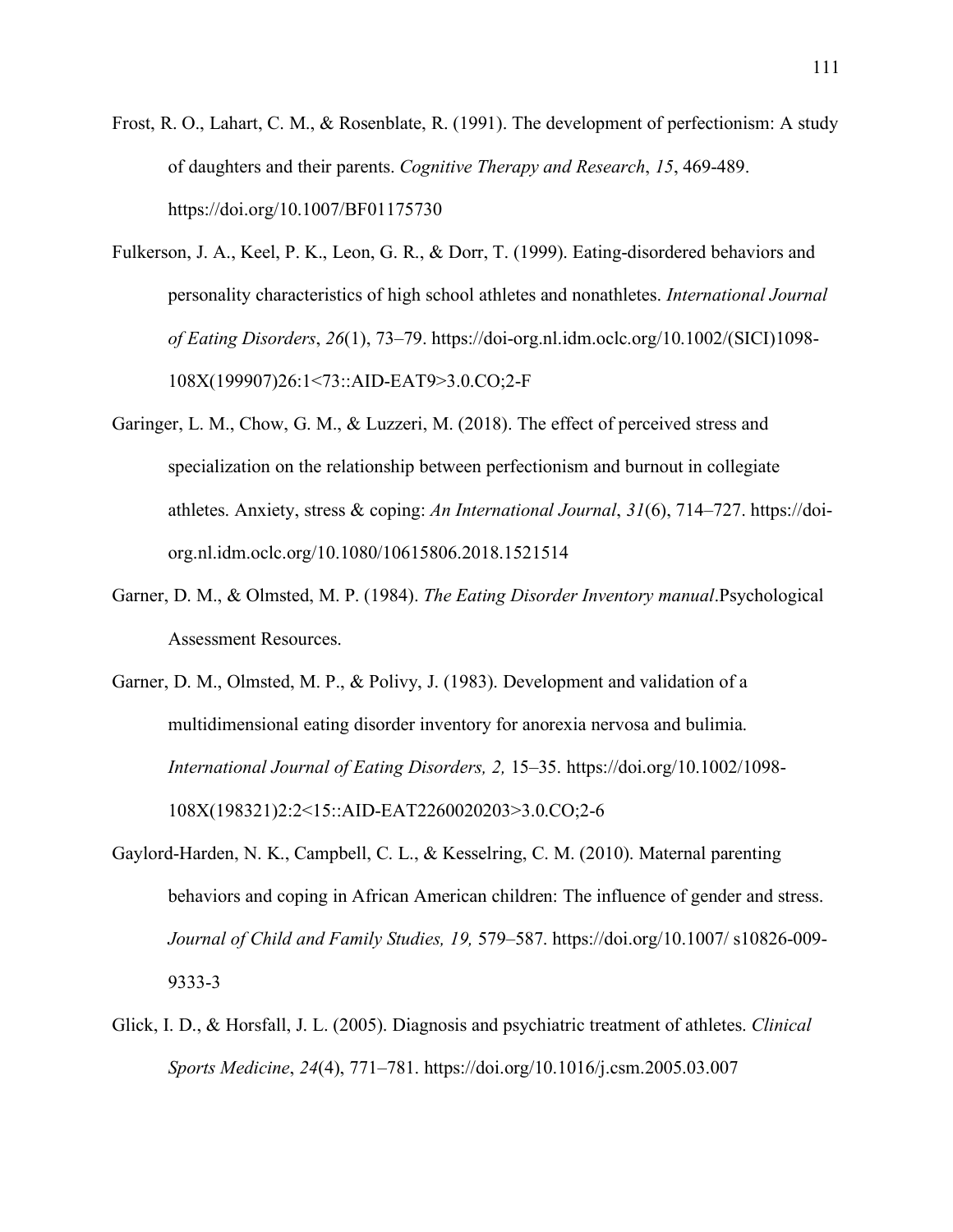- Glick, I.D., Kamm, R., & Morse, E. (2009). The evolution of sport psychiatry, circa 2009. *Sports Medicine, 39,* 607–613. https://doi.org/10.2165/00007256-200939080-00001
- Glick, I.D., Stillman, M.A., Reardon, C.L., & Ritvo, E. (2012). Managing psychiatric issues in elite athletes. *Journal of Clinical Psychiatry, 73*, 640–644. https://doi.org/:10.4088/ JCP.11r07381
- Gong, X., Fletcher, K. L., & Bolin, J. H. (2015). Dimensions of perfectionism mediate the relationship between parenting styles and coping. *Journal of Counseling & Development*, *93*(3), 259–268.<https://doi-org.nl.idm.oclc.org/10.1002/jcad.12024>
- Gotwals, J. K., Dunn, J. G. H., Causgrove Dunn, J., & Gamache, V. (2010). Establishing validity evidence for the Sport Multidimensional Perfectionism Scale-2 in intercollegiate sport. *Psychology of Sport and Exercise, 11*, 423-432. https://doi.org/10.1016/j.psychsport.2010.04.013
- Gotwals, J. K., & Spencer-Cavaliere, N. (2014). Intercollegiate perfectionistic athletes' perspectives on achievement: Contributions to the understanding and assessment of perfectionism in sport. *International Journal of Sport Psychology, 45*, 271– 297. https://doi.org/10.7352/IJSP2014.45.271
- Greenspon, T. S. (2000). "Healthy Perfectionism" is an oxymoron!: Reflections on the psychology of perfectionism and the sociology of science. *The Journal of Secondary Gifted Education*, *11*, 197-208.
- Greenberg, J. R., & Mitchell, S. A. (1983). *Object relations in psychoanalytic theory*. Harvard University Press.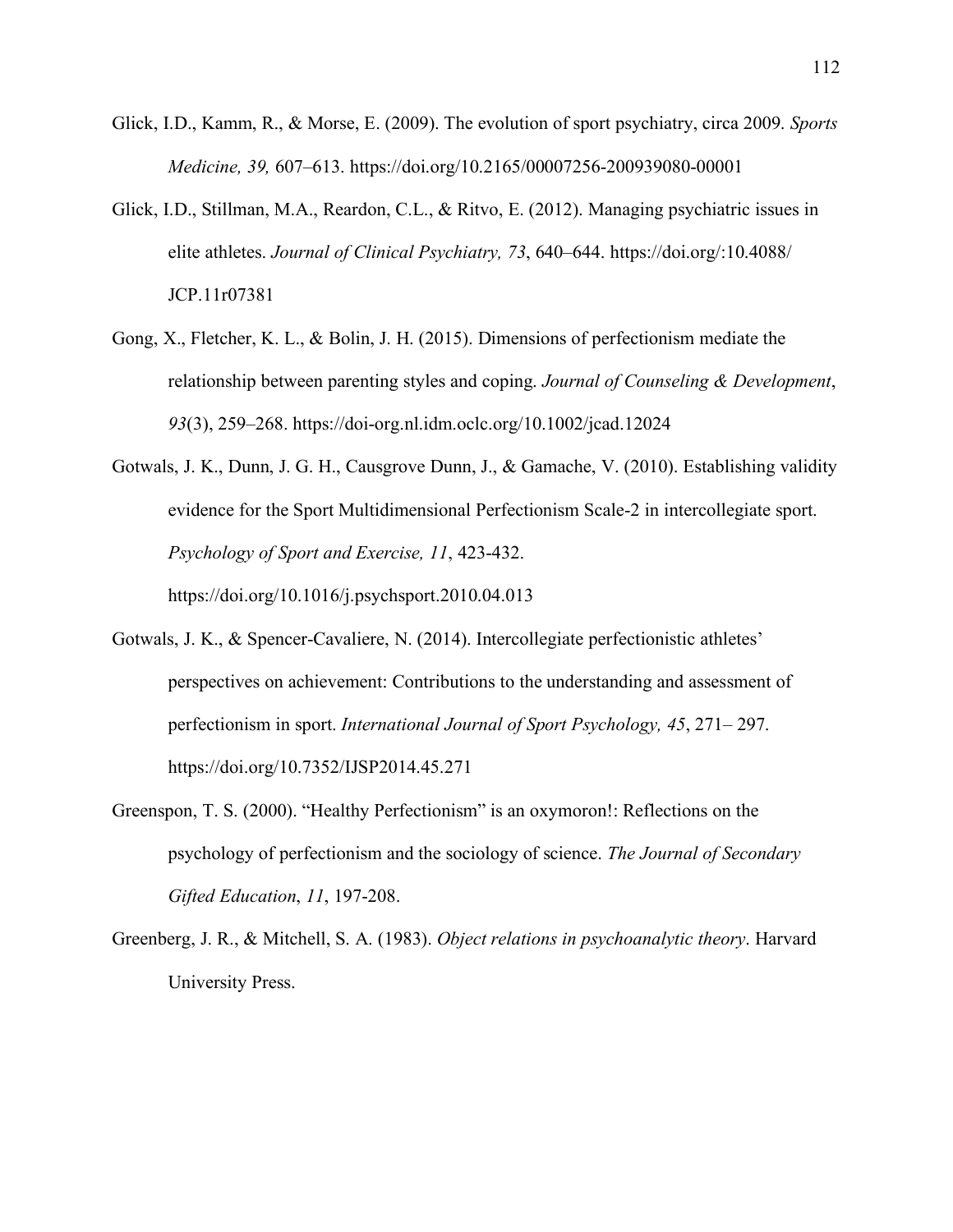- Grusec, J. E., & Sherman, A. (2011). Prosocial behavior. In M. K. Underwood & L. H. Rosen (Eds.), *Social development: Relationships in infancy, childhood, and adolescence* (pp. 263–286). Guilford.
- Gulliver, A., Griffiths, K.M., & Christensen, H. (2012). Barriers and facilitators to mental health help-seeking for young elite athletes: A qualitative study. *BMC Psychiatry, 12*, 1–14. https://doi.org/10.1186/1471-244X-12-157
- Halgin, R. P., & Leahy, P. M. (1989). Understanding and Treating Perfectionistic College Students. *Journal of Counseling & Development, 68*(2), 222. [https://doi](https://doi-org.nl.idm.oclc.org/10.1002/j.1556-)[org.nl.idm.oclc.org/10.1002/j.1556-6](https://doi-org.nl.idm.oclc.org/10.1002/j.1556-)676.1989.tb01362.x
- Hall, H. K. (2006). Perfectionism: A hallmark quality of world class performers, or a psychological impediment to athletic development. In D. Hackfort, & G. Tenenbaum (Eds.), *Perspectives in sport and exercise psychology*: *Essential processes for attaining peak performance* (Vol. 1, pp. 178-211). Meyer & Meyer.
- Hamachek, D. E. (1978). Psychodynamics of Normal and Neurotic Perfectionism. Psychology: *A Journal of Human Behavior*, 15, 27-33.
- Handley, A. K., Egan, S. J., Kane, R. T., & Rees, C. S. (2015). A randomized controlled trial of group cognitive behavioral therapy for perfectionism. *Behavior Research and Therapy, 68,* 37–47. https://doi.org/10.1016/j.brat.2015.02.006
- Hausenblaus, H.A., Carron, A.V. (1999). Eating disorder indices and athletes: an integration. *JSEP*, *21*, 230-258.<https://doi.org/10.1123/jsep.21.3.230>
- Hays, K. F. (1999). *Working it out: Using exercise in psychotherapy.* American Psychological Association. [https://doi.org/10.1037/10333-000](https://psycnet.apa.org/doi/10.1037/10333-000)

Hebel, S. "Supreme Court Says Colleges May Be Liable for Student-on-Student Harassment."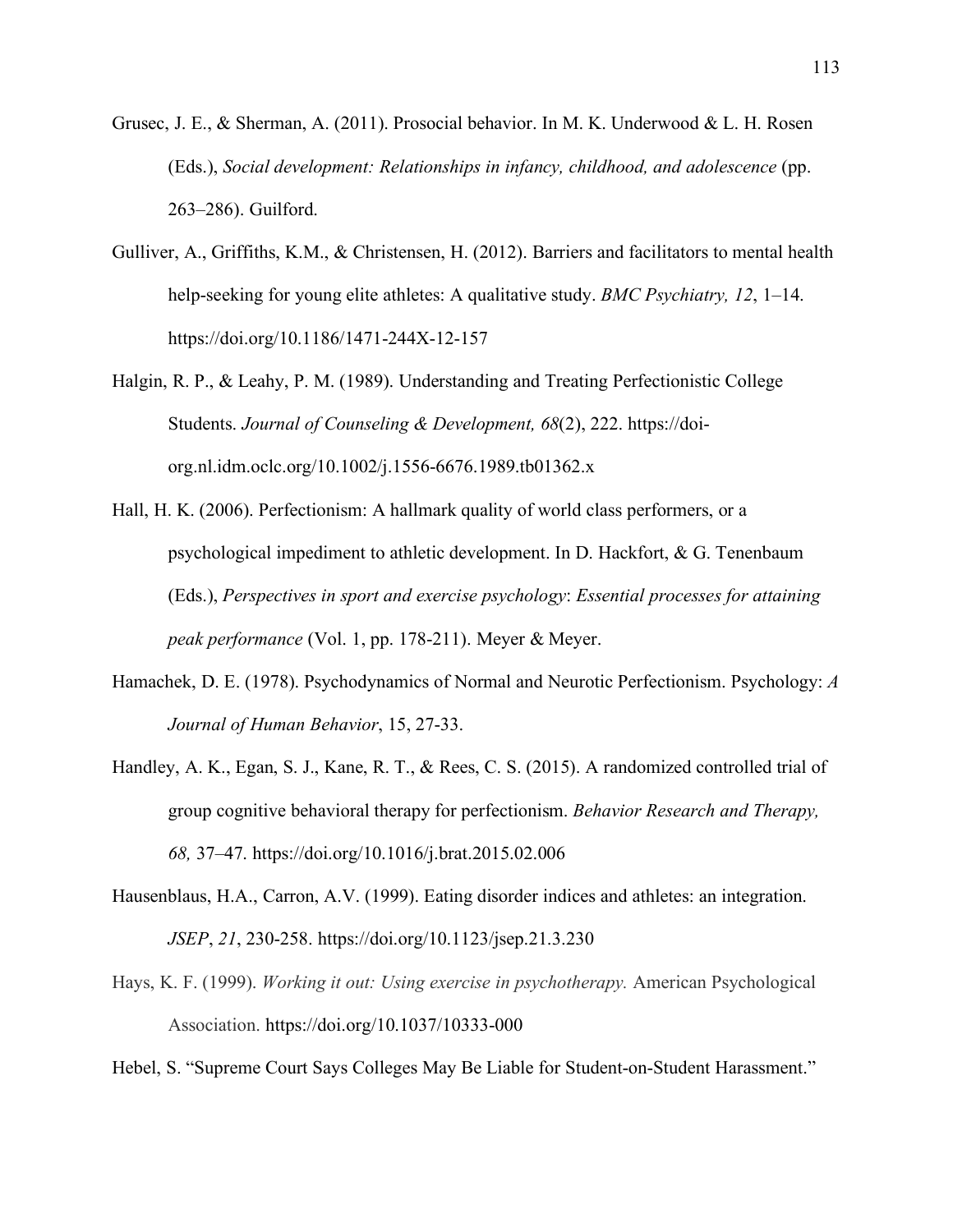*Chronicle of Higher Education,* May 4, 1999, pp. A40–A41.

- Hewitt, P. L., & Flett, G. L. (1990). Perfectionism and depression: A multidimensional analysis. *Journal of Social Behavior and Personality, 5,* 423-438.
- Hewitt, R. L., & Flett, G. L. (1991b). Perfectionism in the self and social contexts: Conceptualization, assessment, and association with psychopathology. *Journal of Personality and Social Psychology*, *60*, 456-470. https://doi.org/10.1037/0022- 3514.60.3.456
- Hewitt, P. L., Mikail, S. F., Flett, G. L., Tasca, G. A., Flynn, C. A., Deng, X., Kaldas, J., & Chen, C. (2015). Psychodynamic/interpersonal group psychotherapy for perfectionism: Evaluating the effectiveness of a short-term treatment. *Psychotherapy*, *52*(2), 205–217. <https://doi-org.nl.idm.oclc.org/10.1037/pst0000016>
- Hewitt, P. L., Flett, G. L., & Mikail, S. F. (2017). *Perfectionism: A relational approach to conceptualization, assessment, and treatment*. Guilford Press.
- Hibbard, D. R., & Walton, G. E. (2014). Exploring the development of perfectionism: The influence of parenting style and gender. *Social Behavior & Personality: An International Journal*, *42*(2), 269–278.
- Hill, R. W., Huelsman, T. J., Furr, R. M., Kibler, J., Vicente, B. B., & Kennedy, C. (2004). A New Measure of Perfectionism: The Perfectionism Inventory. *Journal of Personality Assessment, 82*, 80 - 91.

Hill, A. (Ed.). (2016). *The Psychology of Perfectionism in Sport, Dance and Exercise* (1st ed.).

Hill, A. P., & Curran, T. (2016). Multidimensional perfectionism and burnout: A meta-analysis. *Personality and Social Psychology Review, 20*(3), 269–288. https://doi.org[/10.1177/1088868315596286](http://dx.doi.org/10.1177/1088868315596286)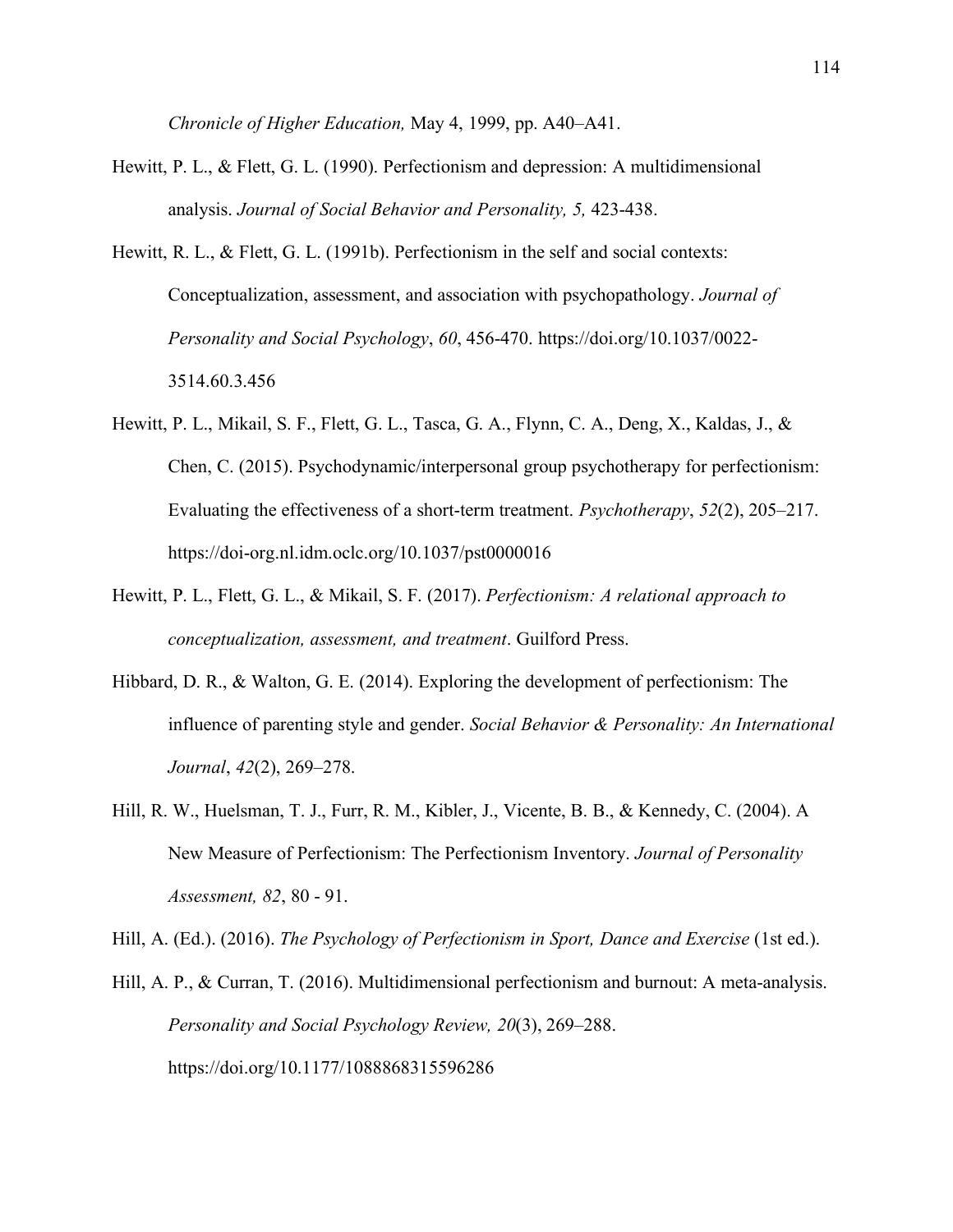- Hill, A. P., Hall, H. K., & Appleton, P. R. (2010). Perfectionism and athlete burnout in junior elite athletes: the mediating role of coping tendencies. *Anxiety, stress, and coping*, *23*(4), 415–430.<https://doi.org/10.1080/10615800903330966>
- Hinton, P. S., & Kubas, K. L. (2005). Psychosocial correlates of disordered eating in female collegiate athletes: Validation of the athlete questionnaire. *Journal of American College Health*, *54*(3), 149. https://doi.org[/10.3200/JACH.54.3.149-156](http://dx.doi.org/10.3200/JACH.54.3.149-156)
- Hofmann, S. G., Asnaani, A., Vonk, I. J., Sawyer, A. T., & Fang, A. (2012). The efficacy of cognitive behavioral therapy: A review of meta-analyses. *Cognitive Therapy and Research*, *36*, 427–440. https://doi.org[/10.1007/s10608-012-9476-1](https://dx.doi.org/10.1007%2Fs10608-012-9476-1)
- Hollender, M. H. (1965). Perfectionism. *Comprehensive Psychiatry*, *6*, 94–103. https://doi.org[/10.1016/s0010-440x\(65\)80016-5](https://doi.org/10.1016/s0010-440x(65)80016-5)
- Horney, K. (1950). *Neurosis and Human Growth: The Struggle Toward Self-Realization.* W. W. Norton & Company, Inc. (1991 edition)
- Horowitz, L. M., Rosenberg, S. E., Baer, B. A., Ureño, G., & Villaseñor, V. S. (1988). Inventory of interpersonal problems: Psychometric properties and clinical applications. *Journal of Consulting and Clinical Psychology, 56,* 885–892. http://dx.doi.org/10.1037/0022- 006X.56.6.885
- Jones, D. (2001, June 3). "So, tell me about your mother." *The Guardian*. Accessed 03 June 2021. Retrieved from [http://www.theguardian.com/sport/2001/jun/03/tennis.features.](http://www.theguardian.com/sport/2001/jun/03/tennis.features)
- Jones, J. (2018). Perfectionism: A Growing Challenge for College Students. *Psych Central.* Retrieved on August 27, 2020 from [https://psychcentral.com/lib/perfectionism-a](https://psychcentral.com/lib/perfectionism-a-)growing-challenge-for-college-students/

Kabat-Zinn, J. (1990). *Full catastrophe living*. Delta.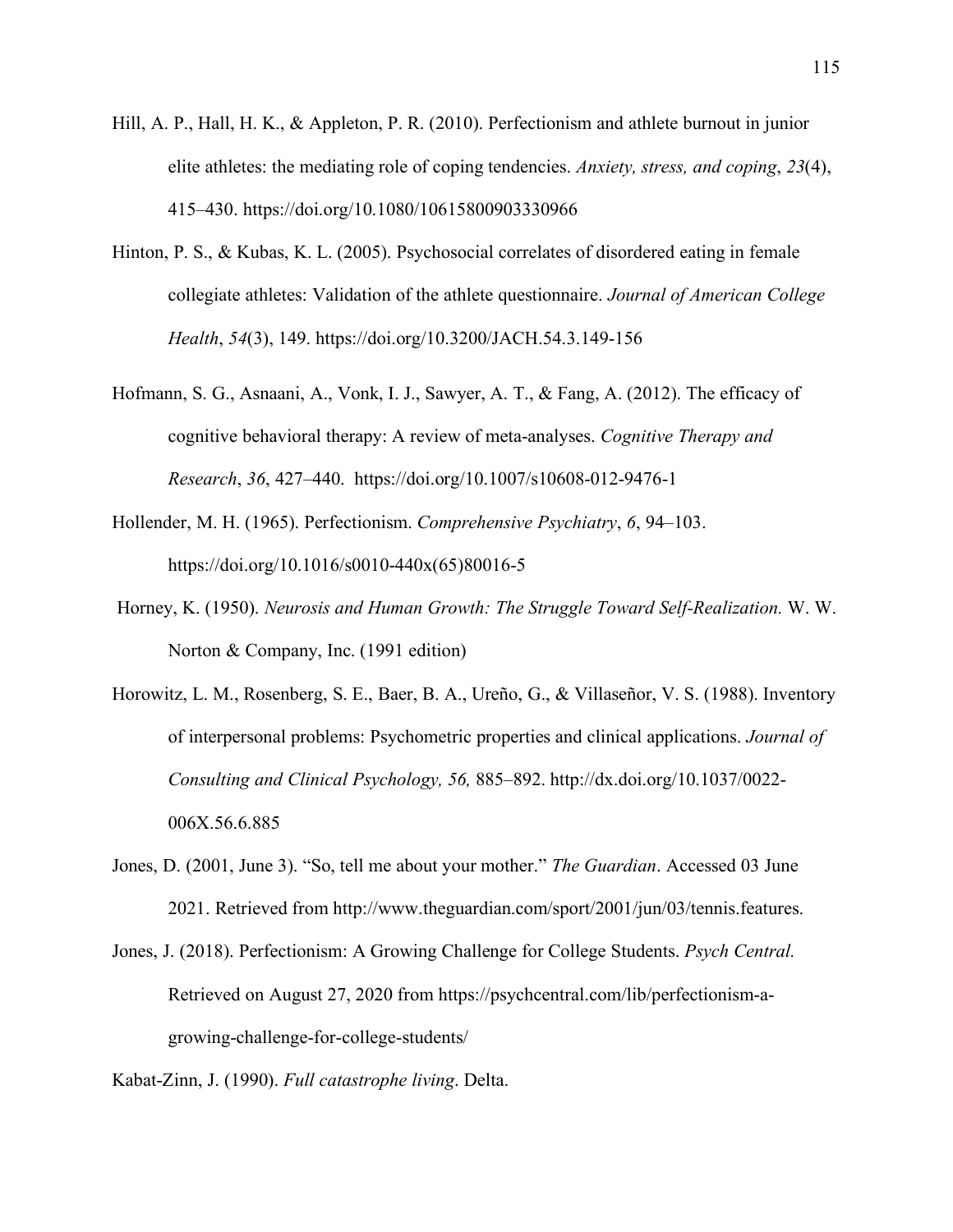- Kaufman, K. A., Glass, C. R., & Arnkoff, D. B. (2009). Evaluation of Mindful Sport Performance Enhancement (MSPE): A new approach to promote flow in athletes, *Journal of Clinical Sport Psychology*, *3*(4), 334-356.
- Kerr. G & Goss, J. (1997). Personal control in elite gymnasts: the relationships between locus of control, self-esteem and trait anxiety. *Journal of Sport Behavior, 20*, 69–82.
- Klein, M. (1935). A contribution to the psychogenesis of manic-depressive states. *International Journal of Psycho-Analysis*, *16*, 145-174.
- Kohut, H. (1971). *The analysis of the self: A systematic approach to the psychoanalytic treatment of narcissistic personality disorders*. International Universities Press.
- Kohut, H. (1984). *How does analysis cure?* University of Chicago Press.
- Kutlesa, N., & Arthur, N. (2008). Overcoming negative aspects of perfectionism through group treatment. *Journal of Rational-Emotive & Cognitive-Behavior Therapy*, *26*(3), 134–150. https://doi-org.nl.idm.oclc.org/10.1007/s10942-007-0064-3
- Kyung E. R., Dickstein, S., Jelalian, E., Boutelle, K., Seifer, R., & Rena, W. (2015). Development of the general parenting observational scale to assess parenting during family meals*. International Journal of Behavioral Nutrition & Physical Activity*, *12*, 1– 15. https://doi- org.nl.idm.oclc.org/10.1186/s12966-015-0207-3
- Lamborn, S. D., Mounts, N. S., Steinberg, L., & Dornbusch, S. M. (1991). Patterns of competence and adjustment among adolescents from authoritative, authoritarian, indulgent, and neglectful families. *Child Development*, *62*, 1049-1065.<http://doi.org/b97>

Lazarus, R. S. (1999). *Stress and emotion: A new synthesis.* Springer.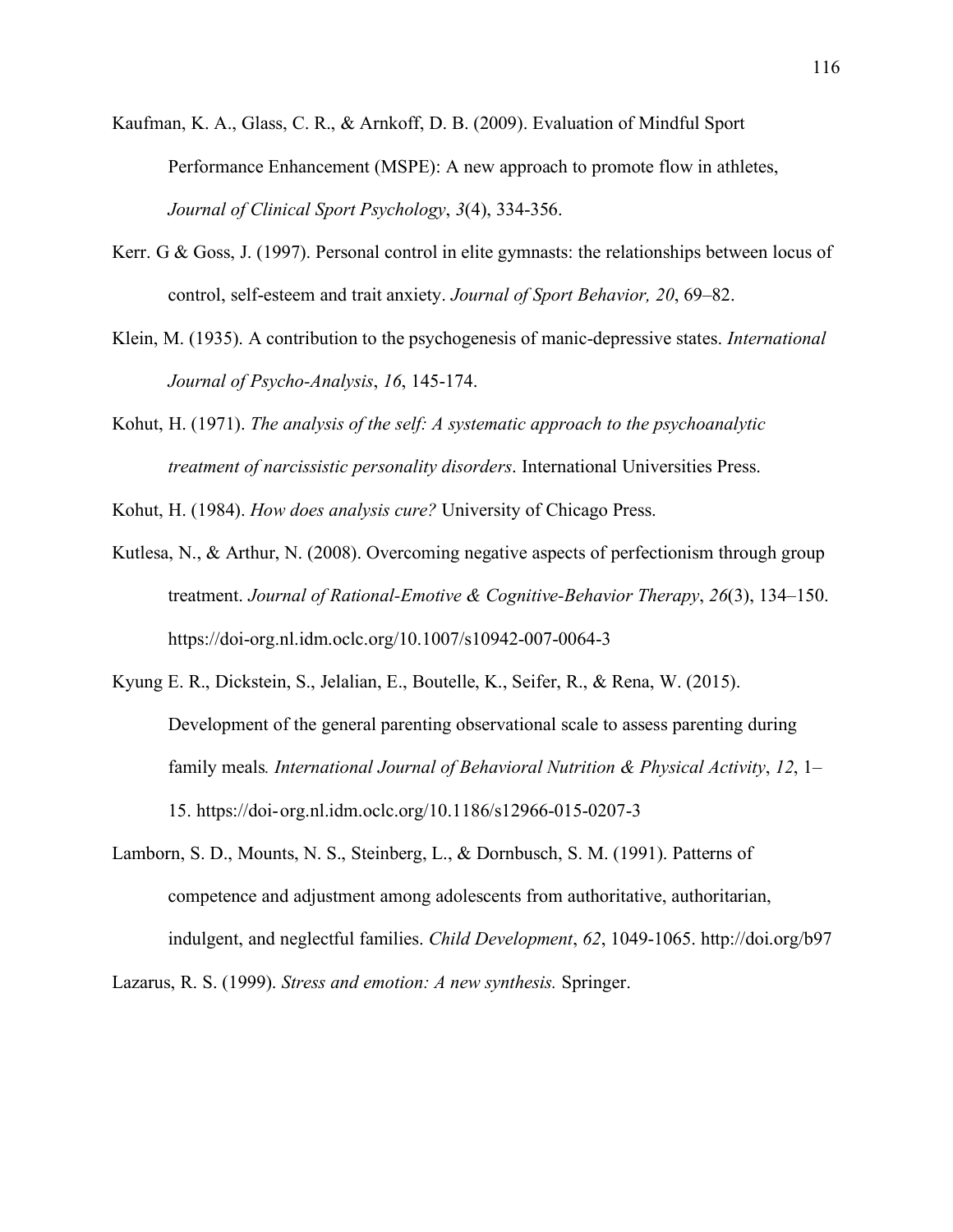- Leahy, R. L. (1995). Cognitive development and cognitive therapy. *Journal of Cognitive Psychotherapy: An International Quarterly*, *9*(3), 173-184. https://doi.org[/10.1891/0889-](http://dx.doi.org/10.1891/0889-8391.9.3.173)  [8391.9.3.173](http://dx.doi.org/10.1891/0889-8391.9.3.173)
- Leary, M. [R. \(1983\).](https://github.com/jjcurtin/arc_measures/raw/main/BFNE/LearyM1983a.pdf) A brief version of the Fear of Negative Evaluation Scale. *Personality and Social Psychology Bulletin*, *9*, 371-375. https://doi.org/10.1177/0146167283093007
- Leary, M. R. (1983). Social anxiousness: The construct and its measurement. *Journal of Personality Assessment*, *47*, 66–75. https://doi.org/10.1207/s15327752jpa4701\_8
- Lemyre, P. N., Hall, H. K., & Roberts, G. C. (2008). A social cognitive approach to burnout in elite athletes. *Scandinavian Journal of Medicine and Science in Sports*, *18*, 221– 234.
- Lilenfeld, L. R., Stein, D., Bulik, C. M., Strober, M., Plotnicov, K., Pollice, C., Rao, R., Merikangas, K. R., Nagy, L., & Kaye, W. H. (2000). Personality traits among currently eating disordered, recovered and never ill first-degree female relatives of bulimic and control women. *Psychological Medicine*, *30*(6), 1399–1410. https://doi.org/10.1017/s0033291799002792
- Locke, B. D., Buzolitz, J. S., Lei, P.-W., Boswell, J. F., McAleavey, A. A., Sevig, T. D., Hayes, J. A. (2011). Development of the Counseling Center Assessment of Psychological Symptoms-62 (CCAPS-62). *Journal of Counseling Psychology, 58,* 97–109. <http://dx.doi.org/10.1037/a0021282>
- Looney, M. A. (2004). Evaluating judge performance in sport. *Journal of Applied Measure, 5*(1)*,*  31–47.
- Lovibond, P. F., & Lovibond, S. H. (1995). The structure of negative emotional states: Comparison of the Depression Anxiety Stress Scales (DASS) with the Beck Depression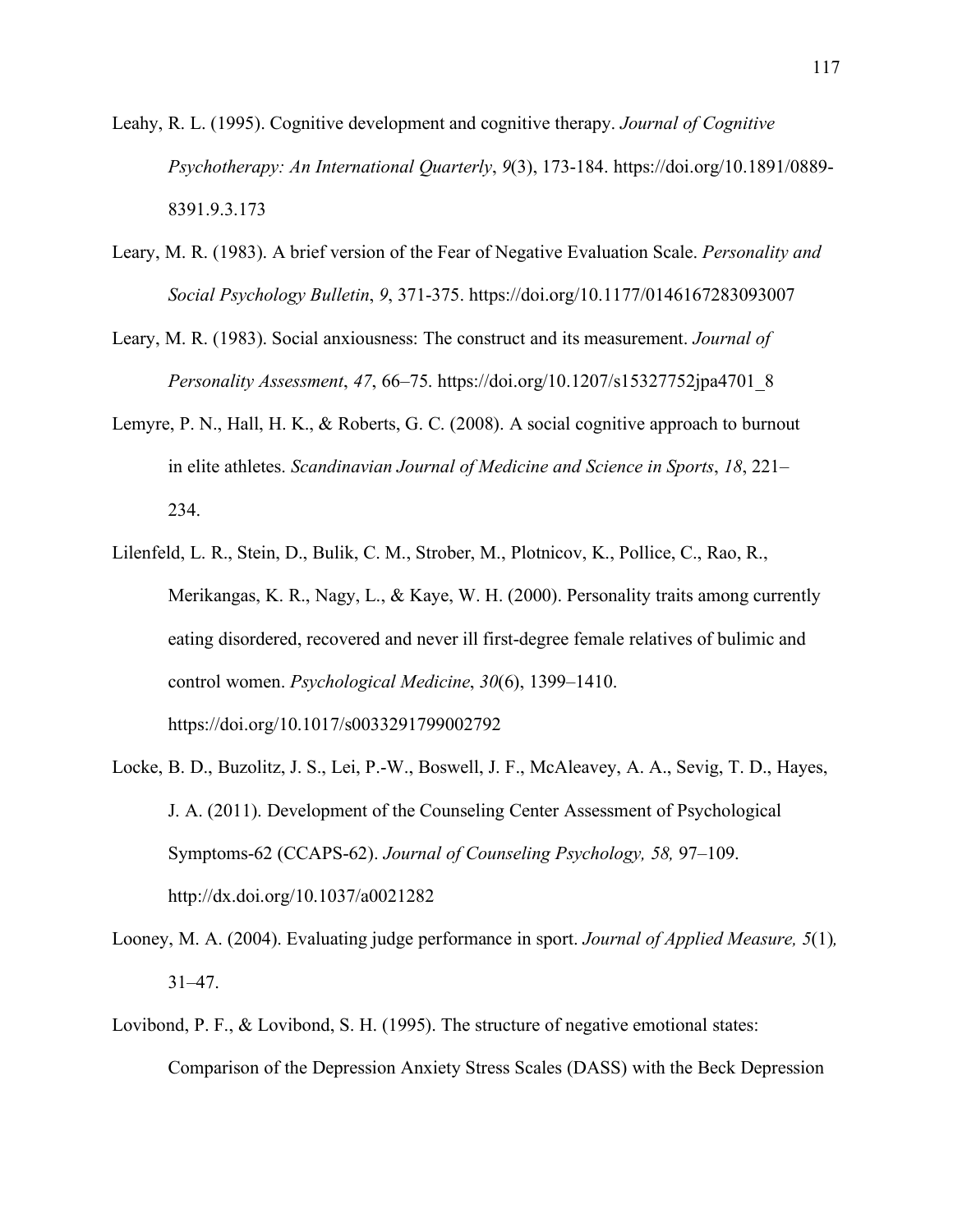and Anxiety Inventories. *Behaviour Research and Therapy*, *33*, 335-343. https://doi.org/10.1016/0005-7967(94)00075-u

- Maccoby, E. E., & Martin, J. (1983). Socialization in the context of the family: Parent child interaction. In E. M. Hetherington (Ed.), P. H. Mussen (Series Ed.), *Hand book of child psychology: Socialization, personality, and social development* (vol. 4, pp. 1-101). Wiley.
- Madigan, D. J., Stoeber, J., & Passfield, L. (2015). Perfectionism and burnout in junior athletes: A three-month longitudinal study. *Journal of Sport & Exercise Psychology, 37*, 305–315. https://doi.org/10.1123/jsep.2014-0266
- McArdle, S., & Duda, J. L. (2004). Exploring social-contextual correlates of perfectionism in adolescents: A multivariate perspective. *Cognitive Therapy & Research*, 28(6), 765–788. https://doi-org.nl.idm.oclc.org/10.1007/s10608-004-0665-4
- McArdle, S., & Duda, J. L. (2008). Exploring the etiology of perfectionism and perceptions of self-worth in young athletes. *Social Development*, *17*(4), 980–997. [https://doi](https://doi-/)org.nl.idm.oclc.org/10.1111/j.1467-9507.2007.00456.x
- McDuff, D. R., & Baron, D. (2005). Substance use in athletes: A sports psychiatry perspective. *Clinics in Sports Medicine*, *24*, 885–897. https://doi.org/:10.1016/j.csm.2005.06.004
- Meichenbaum, D.H. (Ed.) (1977). *Cognitive behavior modification*: An integrative approach. Plenum.

Millman, R. P., Working Group on Sleepiness in Adolescents/Young Adults, & AAP Committee on Adolescence (2005). Excessive sleepiness in adolescents and young adults: causes, consequences, and treatment strategies. *Pediatrics, 115*(6), 1774–1786. https://doi.org/10.1542/peds.2005-0772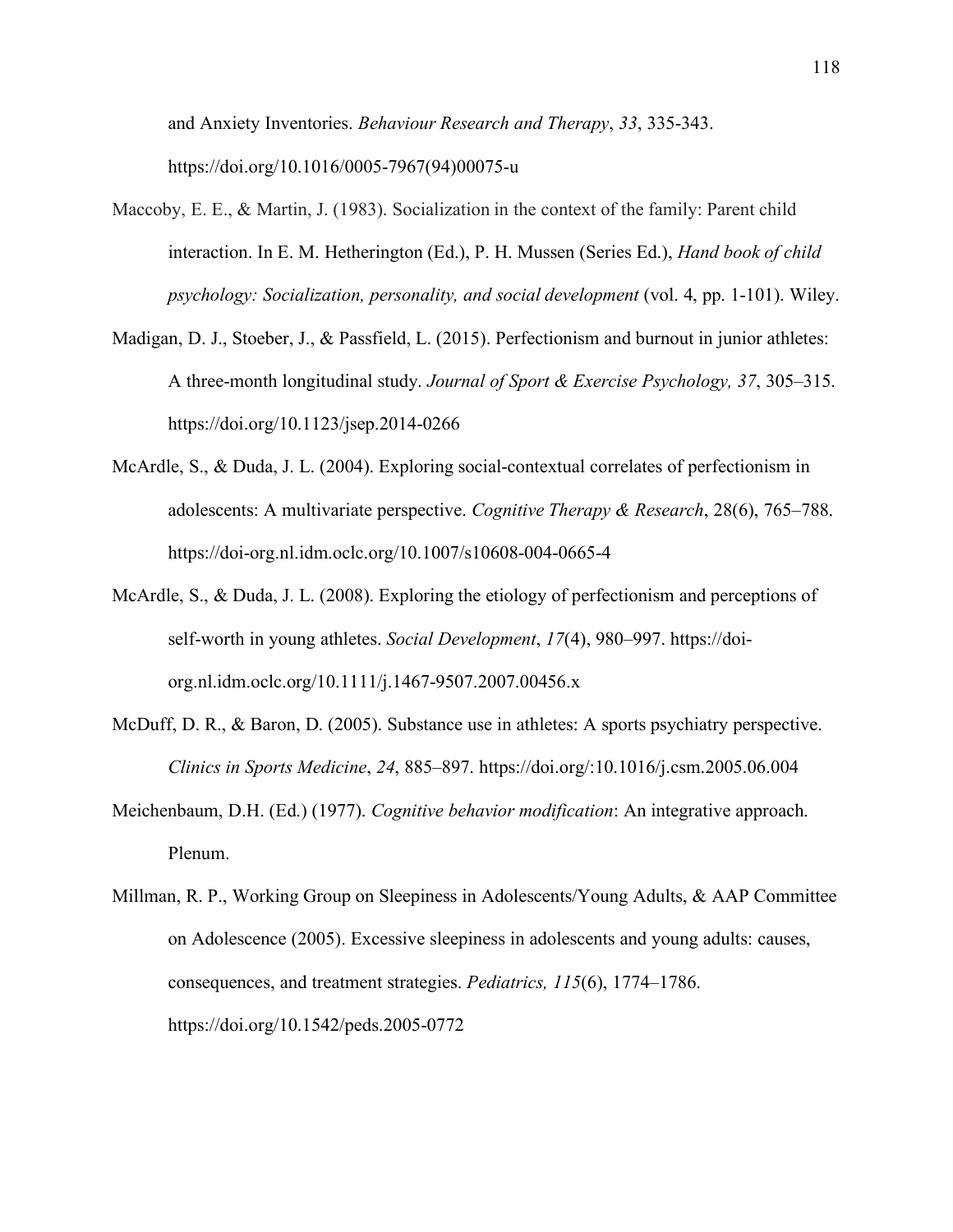- Minarik, M. L., & Ahrens, A. H. (1996). Relations of eating behavior and symptoms of depression and anxiety to dimensions of perfectionism among undergraduate women. *Cognitive Therapy and Research, 20,* 155-169.
- Mitchell, J. H., Broeren, S., Newall, C., & Hudson, J. L. (2013). An experimental manipulation of maternal perfectionistic anxious rearing behaviors with anxious and non-anxious children. *Journal of experimental child psychology*, *116*(1), 1–18. <https://doi.org/10.1016/j.jecp.2012.12.006>
- Mitchell, S. (1988). *Relational concepts in psychoanalysis: An Integration*. Harvard University Press.
- Mitchell, S. A., & Black, M. J. (1996*). Freud and beyond: A history of modern psychoanalytic thought*. Basic Books.
- National Collegiate Athletic Association (2019). Retrieved from [https://www.ncaa.org/sites/default/files/Recruiting%20Fact%20Sheet%20WEB.](https://www.ncaa.org/sites/default/files/Recruiting%20Fact%20Sheet%20WEB)
- Nauta, M. H., Scholing, A., Rapee, R. M., Abbott, M. J., Spence, S. H., & Waters, A. (2004). A parent report measure of children's anxiety. *Behaviour Research and Therapy*, *47*, 813– 839. https://doi.org/10.1016/S0005-7967(03)00200-6
- Newton, M. L., Duda, J. L., & Yin, Z. (2000). Examination of the psychometric properties of the Perceived Motivational Climate in Sport Questionnaire-2 in a sample of female athletes. *Journal of Sports Sciences*, *18*, 275–290. https://doi.org/10.1080/026404100365018
- Nilsson, J. E., Paul, B. D., Lupini, L. N., & Tatem, B. (1999). Cultural differences in perfectionism: A comparison of African American and White college students. *Journal of College Student Development*, *40,* 141–150.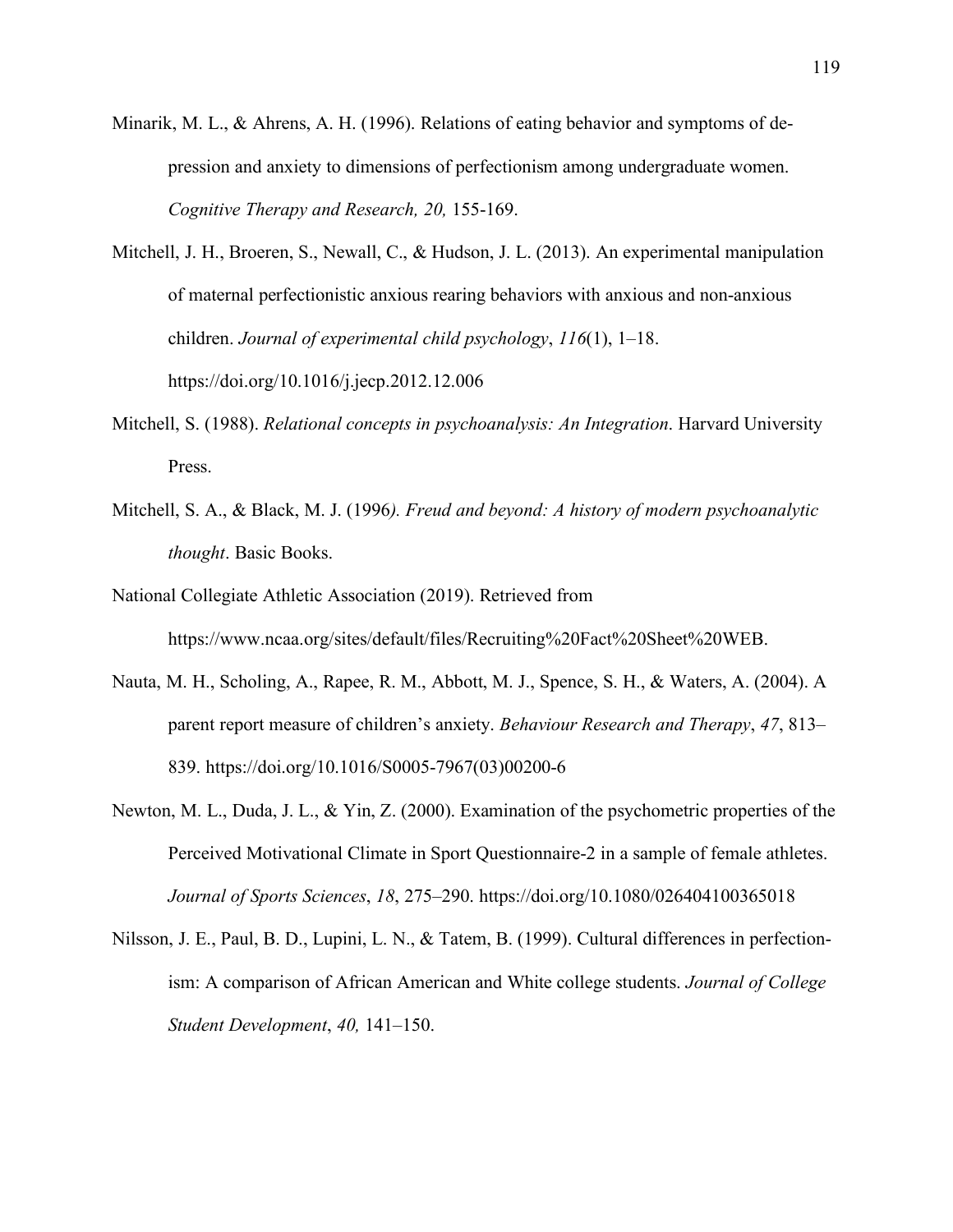- O'Bryant, B. J. (1993). School counseling and the student athlete. In W. D. Kirk & S. V. Kirk (Eds.), *Student athletes: Shattering the myths and sharing the realities*. (pp. 13–24). American Counseling Association.
- Olson, D. H., Portner, J., & Bell, R. Q. (1982). *FACES II: Family adaptability and cohesion evaluation scales.* University of Minnesota, Family Social Science.
- Ommundsen, Y., Roberts, G. C., Lemyre, P. N., & Miller, B. W. (2005). Peer relationships in adolescent competitive soccer: Associations to perceived motivational climate, achievement goals and perfectionism. *Journal of Sports Sciences*, *23*, 977–989. https://doi.org/10.1080/02640410500127975
- Pearce, G. D. (1998a). Categories of perfectionism as the discriminators between individual versus team sports, preference and performance. In Y. Theodorakis, M.Goudas,& K.Bagiatis(Eds.), *Second International congress on Sport Psychology: Proceedings* (pp. 56-58). University of Thessaly Press.
- Pelletier, L. G., Fortier, M. S., Vallerand, R. J., Tuson, K. M., Briere, N. M., & Blais, M. R. (1995). Toward a new measure of intrinsic motivation, extrinsic motivation, and amotivation in sports: The sport motivation scale (SMS). *Journal of Sport and Exercise Psychology*, *17*, 35–53. https://doi.org/10.1123/jsep.17.1.35
- Petrie, T., Greenleaf, C., Reel, J., & Carter, J. (2009). Personality and Psychological Factors as Predictors of Disordered Eating Among Female Collegiate Athletes. *Eating Disorders*, *17*(4), 302–321. https://doi-org.nl.idm.oclc.org/10.1080/10640260902991160
- Pirbaglou, M., Cribbie, R., Irvine, J., Radhu, N., Vora, K., & Ritvo, P. (2013). Perfectionism, anxiety, and depressive distress: Evidence for the mediating role of negative automatic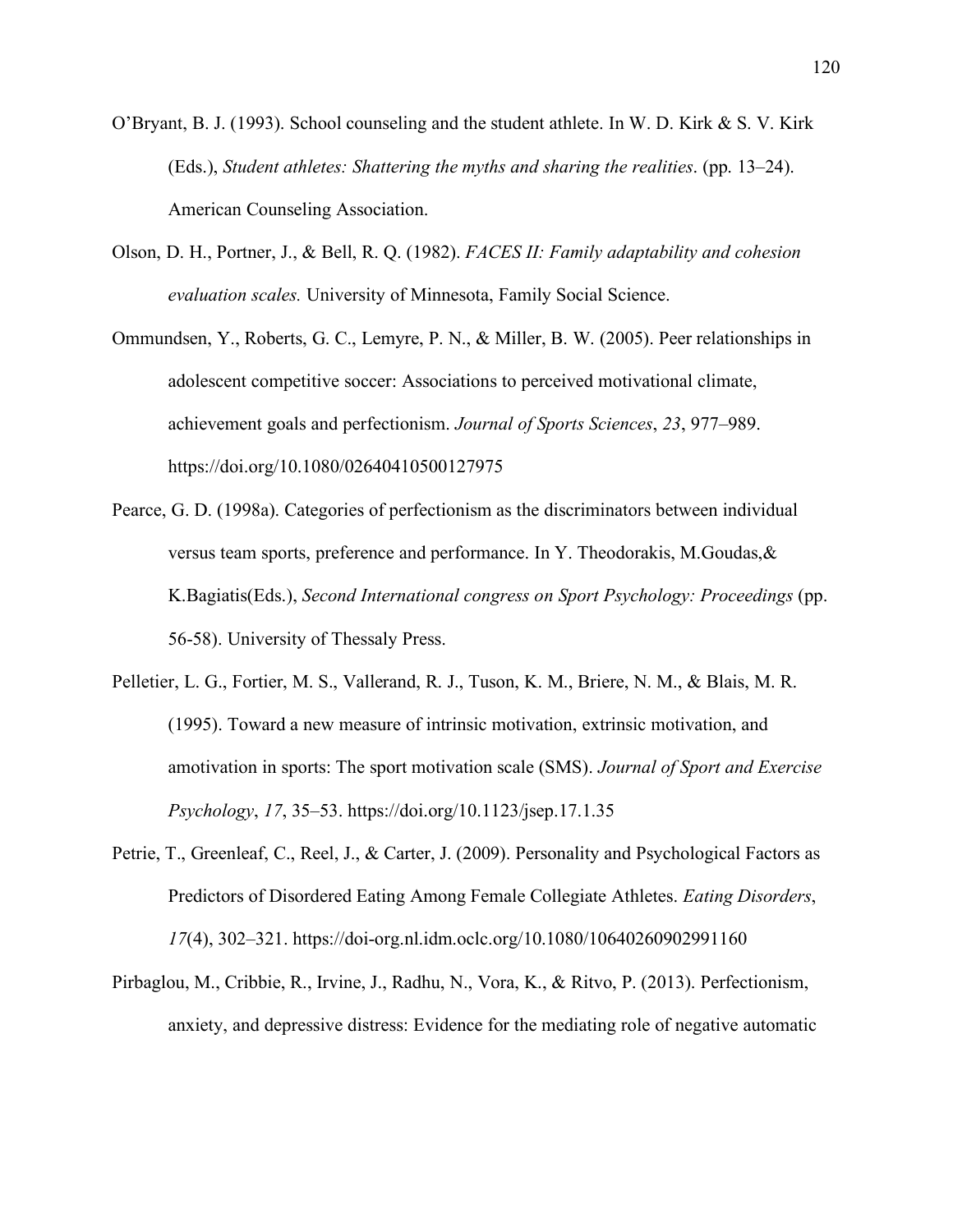thoughts and anxiety sensitivity. *Journal of American College Health*, *61*(8), 477–483. <https://doi-org.nl.idm.oclc.org/10.1080/07448481.2013.833932>

Plateau, C. R., Arcelus, J., Leung, N., & Meyer, C. (2017). Female athlete experiences of seeking and receiving treatment for an eating disorder. *Eating Disorders: The Journal of Treatment & Prevention*, *25*(3), 273–277.

[https://doi.o](https://doi-/)rg/nl.idm.oclc.org/10.1080/10640266.2016.1269551

- Presley, C. A. (1997). *Alcohol and drugs on American college campuses: Issues of violence and harassment: a report to college presidents.* Core Institute, Southern Illinois University.
- Pritchard, M. E., Wilson, G. S., & Yamnitz, B. (2007). What predicts adjustment among college students? A longitudinal panel study. *Journal of American College Health, 56*, 15–22. https://doi.org/10.3200/JACH.56.1.15-22
- Prnjak, K., Jukic, I., & Tufano, J. J. (2019). Perfectionism, body satisfaction and dieting in athletes: The role of gender and sport type. *Sports (Basel, Switzerland)*, *7*(8), 181. https://doi.org/10.3390/sports7080181
- Radhu, N., Daskalakis, Z. J., Arpin-Cribbie, C. A., Irvine, J., & Ritvo, P. (2012). Evaluating a web-based cognitive-behavioral therapy for maladaptive perfectionism in university students. *Journal of American College Health*, *60*(5), 357–366.
- Raedeke, T. D., & Smith, A. L. (2001). Development and preliminary validation of an athlete burnout measure. *Journal of Sport & Exercise Psychology*, *23*(4), 281–306.
- Rao, A. L., Asif, I. M., Drezner, J. A., Toresdahl, B. G., & Harmon, K. G. (2015). Suicide in National Collegiate Athletic Association (NCAA) athletes: A 9-Year analysis of the NCAA resolutions database. *Sports health*, *7*(5), 452–457. https://doi.org/10.1177/1941738115587675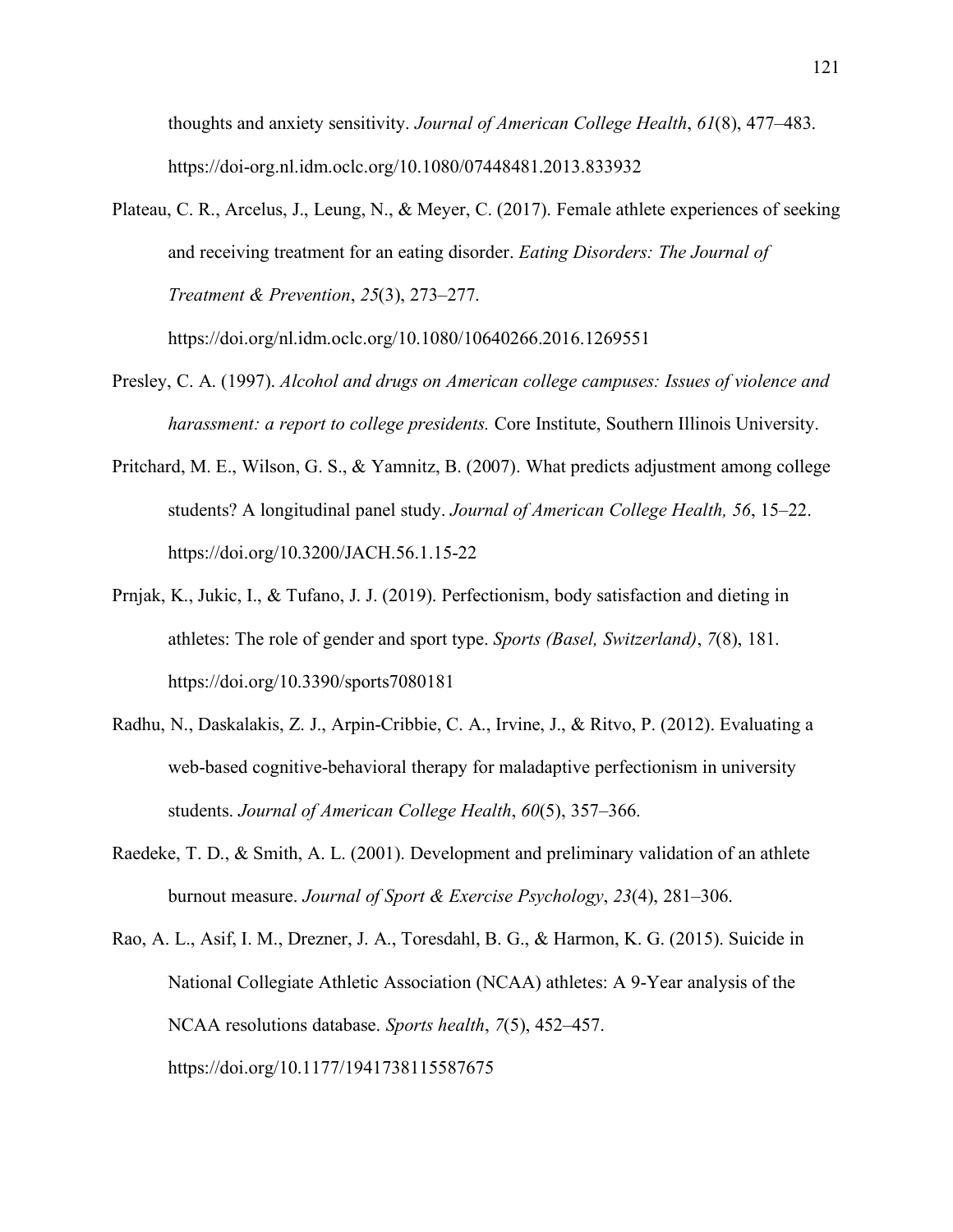- Rice, K. G., Leever, B. A., Christopher, J., & Porter, J. (2006). Perfectionism, stress, and social (dis)connection: A short-term study of hopelessness, depression, and academic adjustment among honors students. *Journal of Counseling Psychology, 53*, 524–534. https://doi.org/10.1037/0022-0167.53.4.524
- Rice, K. G., Richardson, M. E., & Tueller, S. (2014). The Short Form of the Revised Almost Perfect Scale. *Journal of Personality Assessment*, *96*(3), 368-379. doi: https://dx.doi.org/10.1080/00223891.2013.838172
- Rice, K. G., & Slaney, R. (2002). Clusters of perfectionists: Two studies of emotional adjustment and academic achievement. *Measurement & Evaluation in Counseling & Development (American Counseling Association), 35*, 35–48. https://doi.org/10.1080/07481756.2002.12069046
- Rice, K. G., & Taber, Z. B. (2019). Measurement invariance and latent profiles of perfectionism in clients and nonclients. *Journal of Counseling Psychology*, *66*(2), 210–223. [https://doi](https://doi-/)org.nl.idm.oclc.org/10.1037/cou0000326
- Rice, K. G., Vergara, D. T., & Aldea, M. A. (2006). Cognitive-affective mediators of perfectionism and college student adjustment. *Personality and Individual Differences, 40*, 463–473. [http://doi.org/c9wc3b/](http://doi.org/c9wc3b)10.1016/j.paid.2005.05.011
- Ritsner, M., Kurs, R., Gibel, A., Ratner, Y., & Endicott, J. (2005). Validity of an abbreviated Quality of Life Enjoyment and Satisfaction Questionnaire (Q-LES Q- 18) for schizophrenia, schizoaffective, and mood disorder patients. *Quality of Life Research*, *14*, 1693-1703.
- Rosenberg, M. (1965). *Society and the self-image*. Princeton University Press. Rozental, A., Shafran, R., Wade, T., Egan, S., Nordgren, L. B., Carlbring, P., Andersson, G. (2017). A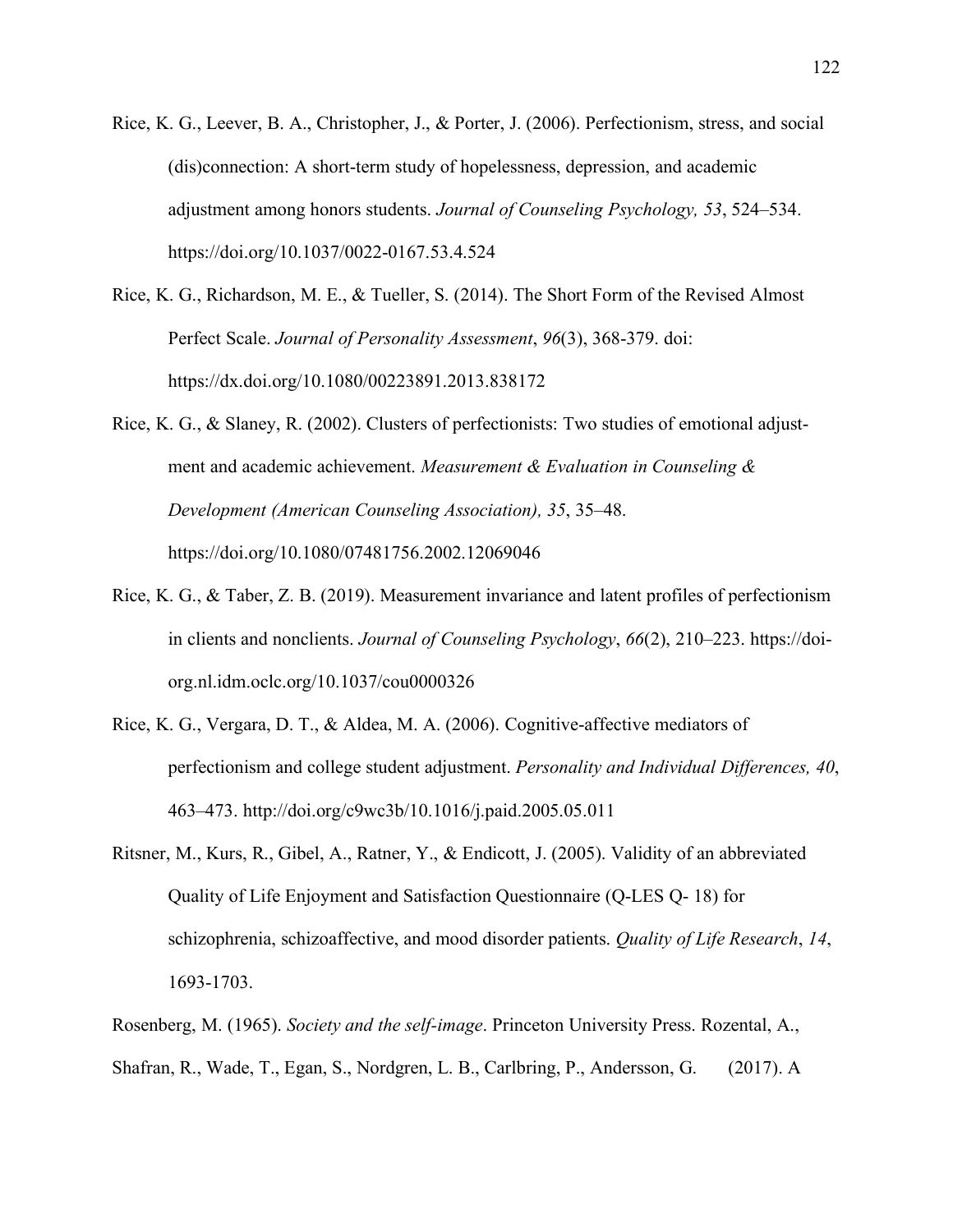randomized controlled trial of Internet-Based Cognitive Behavior Therapy for perfectionism including an investigation of outcome predictors. *Behaviour Research and Therapy*, *95*, 79–86. https://doi.org/10.1016/j.brat.2017.05.015

- Ryska, T. A. (2003). Sport Involvement and Perceived Scholastic Competence in Student-Athletes: A Multivariate Analysis. *International Sports Journal*, *7*(1), 155.
- Sankaran, S. (2018). Learned helplessness in sports: The role of repetitive failure experience, performance anxiety and perfectionism. *Polish Psychological Bulletin*, *49*(3), 311–321. <https://doi-org.nl.idm.oclc.org/10.24425/119498>
- Schaal, K., Tafflet, M., Nassif, H., Thibault, V., Pichard, C., Alcotte, M., Toussaint, J. F. (2011). Psychological balance in high level athletes: Gender-based differences and sport-specific patterns. *Plos one*, *6,* e19007. https://doi.org/10.1371/journal.pone. 019007
- Shafran, R., Egan, S., & Wade, T. (2010). *Overcoming perfectionism: A self- help guide using cognitive behavioural techniques*. London, UK: Constable & Robinson.
- Shafran, R., Coughtrey, A., & Kothari, R. (2016). New frontiers in the treatment of perfectionism. *International Journal of Cognitive Therapy, 9*(2), 156– 170. https://doi.org/10.1521/ijct.2016.9.2.156
- Shafran, R., Wade, T., Egan, S., Kothari, R., Allcott-Watson, H., Carlbring, P., Andersson, G. (2017). Is the devil in the detail? A randomized controlled trial of guided internet-based CBT for perfectionism. *Behaviour Research and Therapy*, *95*, 99–106. <https://doi.org/10.1016/j.brat.2017.05.014>
- Shafique, N., Gul, S., & Raseed, S. (2017). Perfectionism and perceived stress: The role of fear of negative evaluation. *International Journal of Mental Health*, *46*(4), 312–326. <https://doi-org.nl.idm.oclc.org/10.1080/00207411.2017.1345046>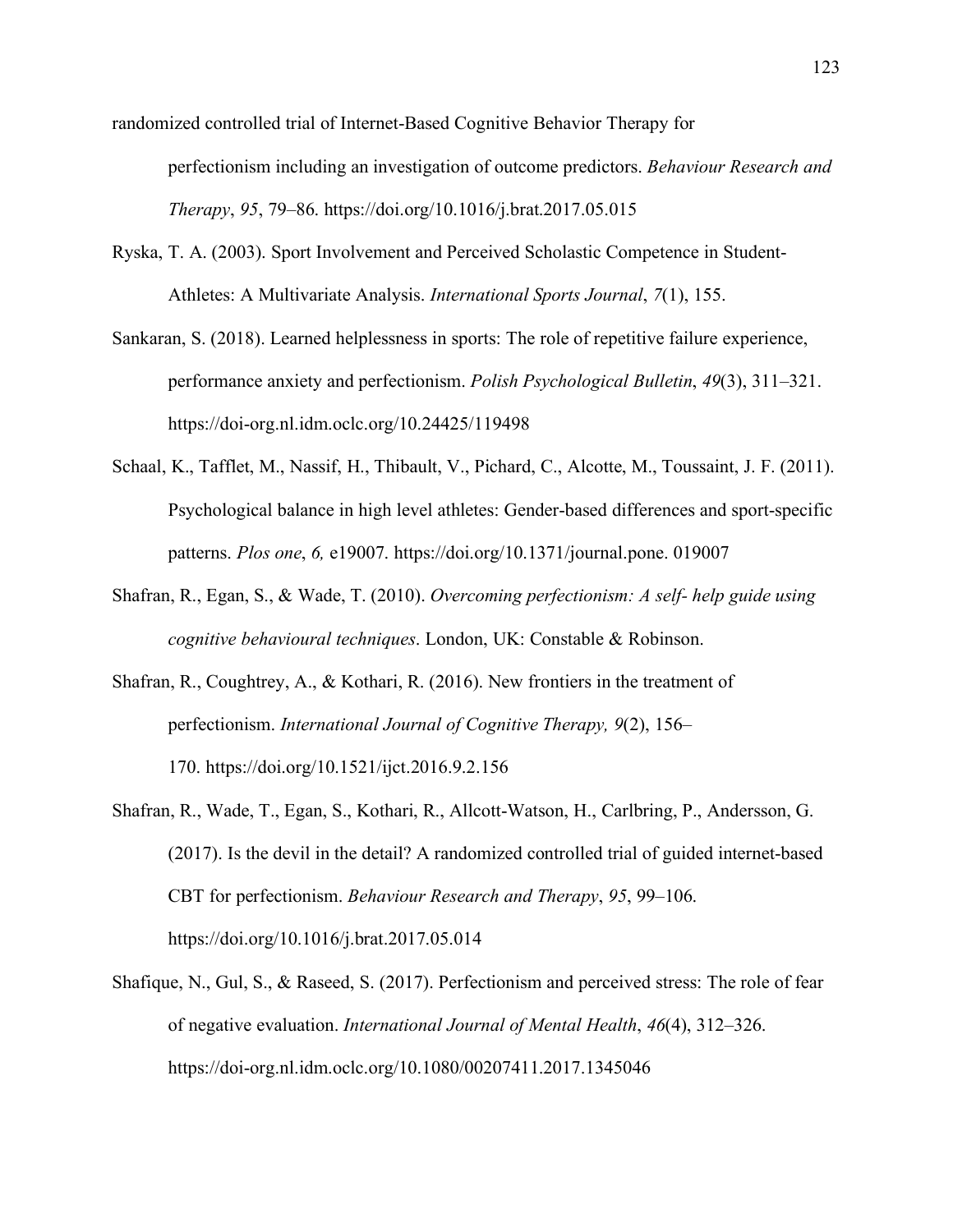- Sheehan, K. H., Amorim, P., Janavs, J., Weiller, E., Hergueta, T., Baker, R., et al. (1998). The Mini-International Neuropsychiatric Interview (M.I.N.I): the development and validation of a structured diagnostic psychiatric interview for DSM-IV and ICD-10. *Journal of Clinical Psychiatry*, *59*, 22-33.
- Slade, P. D., & Owens, R. G. (1998). A dual process model of perfectionism based on reinforcement theory. *Behavior Modification, 22,* 372-390. https://doi.org/10.1177/01454455980223010
- Sorotzkin, B. (1985). The quest for perfection: Avoiding guilt or avoiding shame? *Psychotherapy: Theory, Research, Practice, Training*, *22*(3), 564. https://doi.org/10.1037/h0085541
- Spence, S. H. (1998). A measure of anxiety symptoms among children. *Behaviour Research and Therapy*, *36*, 545–566. https://doi.org/10.1016/S0005-7967(98)00034-5
- Srinivasagam, N. M., Kaye, W. H., Plotnicov, K. H., Greeno, C., Weltzin, T. E., & Rao, R. (1995). Persistent perfectionism, symmetry, and exactness after long-term recovery from anorexia nervosa. *The American Journal of Psychiatry*, *152*(11), 1630–1634. [https://doi](https://doi-org.nl.idm.oclc.org/10.1176/ajp.152.11.1630)[org.nl.idm.oclc.org/10.1176/ajp.152.11.1630](https://doi-org.nl.idm.oclc.org/10.1176/ajp.152.11.1630)
- Steele, A., & Wade, T. (2008). A randomized trial investigating guided self-help to reduce perfectionism and its impact on bulimia nervosa: A pilot study. *Behavior Research and Therapy*, *46*, 1316–1323. <https://doi.org/10.1016/j.brat.2008.09.006>
- Stice, E. (2001). Risk factors for eating pathology: Recent advances and future directions. In R. Striegel-Moore & L. Smolak (Eds.), *Eating disorders: Innovative directions in research and practice* (pp. 51–73). American Psychological Association.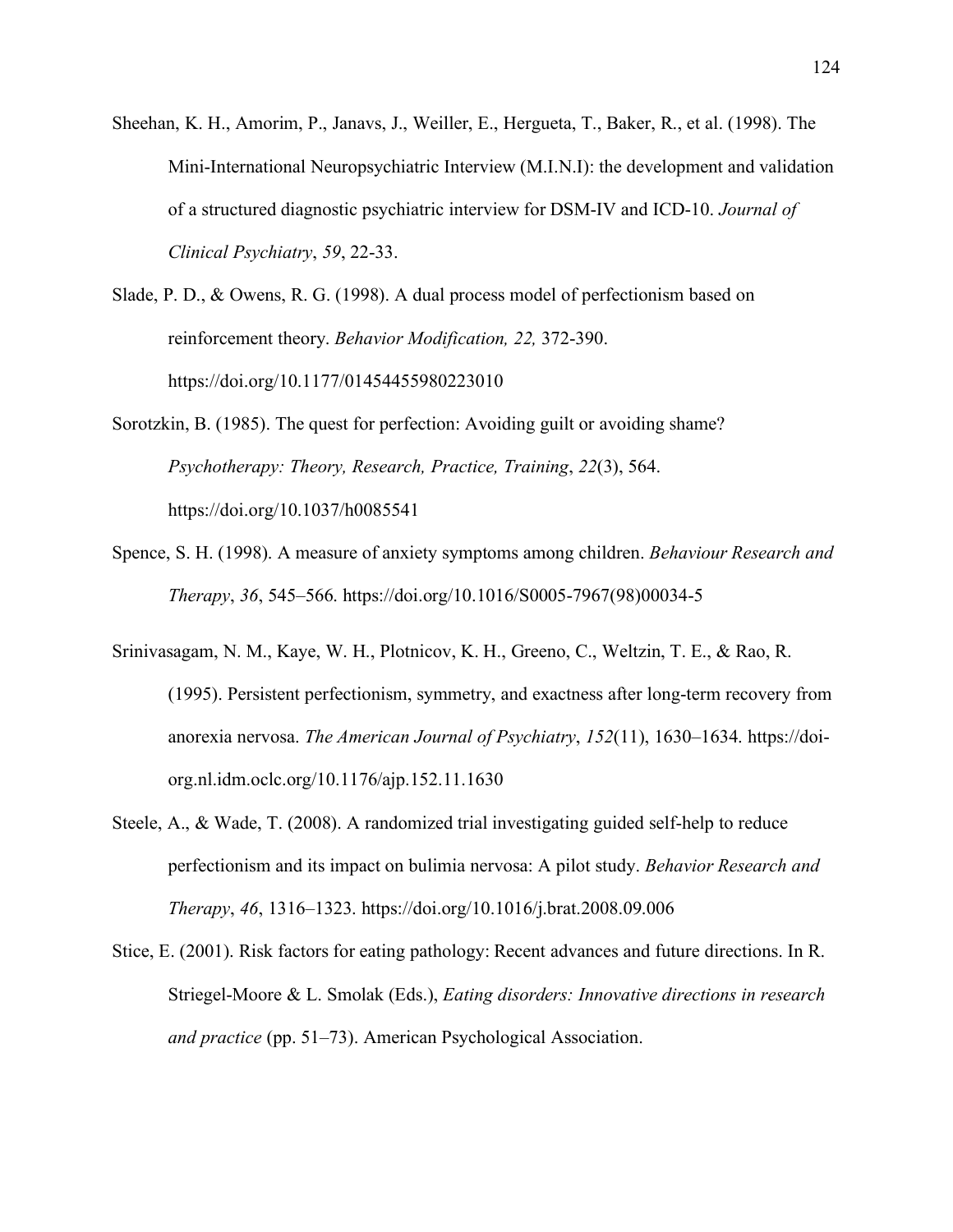Stoeber, J., Otto, K., Pescheck, E., Becker, C., & Stoll, O. (2007). Perfectionism and competitive anxiety in athletes: Differentiating striving for perfection and negative reactions to imperfection. *Personality and Individual Differences*, *42*, 959–969. https://doi.org/10.1016/j.paid.2006.09.006

Sullivan, H. S. (Ed.). (1953). *The interpersonal theory of psychiatry*. New York, NY: W. Norton.

- Swanson, J., Valiente, C., Lemery-Chalfant, K., & O'Brien, T. C. (2011). Predicting early adolescents' academic achievement, social competence, and physical health from parenting, ego resilience, and engagement coping. *Journal of Early Adolescence, 31,*  548–576. https://doi.org/10.1177/0272431610366249
- Taranis, L., Touyz, S., & Meyer, C. (2011). Disordered eating and exercise: Development and preliminary validation of the Compulsive Exercise Test (CET). *European Eating Disorders Review*, *19*(3), 256–268. https://doi.org/10.1002/erv.1108
- Thompson, R., & Sherman, R. (1999). "Good athlete" traits and characteristics of anorexia nervosa: Are they similar. *Eating Disorders*, *7*, 181–190. https://doi.org/10.1080/10640269908249284
- U.S. Department of Education, National Center for Education Statistics. (2019). Retrieved from [https://nces.ed.gov/programs/coe/indicator\\_cha.asp](https://nces.ed.gov/programs/coe/indicator_cha.asp)

Valentine, E. G., Bodill, K. O., Watson, H. J., Hagger, M. S., Kane, R. T., Anderson, R. A., & Egan, S. J. (2018). A randomized controlled trial of unguided internet cognitive– behavioral treatment for perfectionism in individuals who engage in regular exercise. *International Journal of Eating Disorders*, *51*(8), 984–988. [https://doi.](https://doi-/)org/nl.idm.oclc.org/10.1002/eat.22888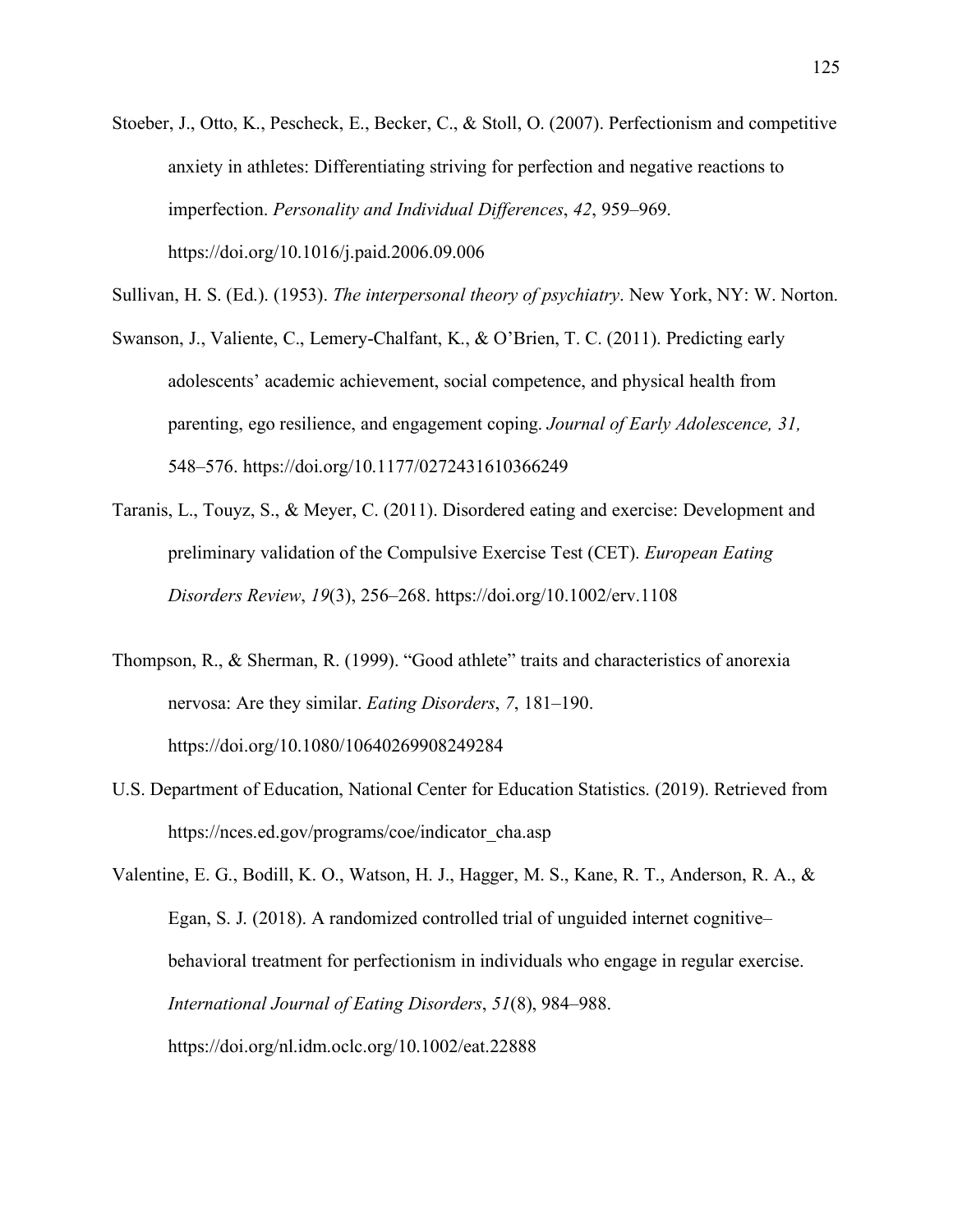- Vieth, A. Z., & Trull, T. J. (1999). Family patterns of perfectionism: An examination of college students and their parents. *Journal of personality assessment*, *72*, 49-67. https://doi.org/10.1207/s15327752jpa7201\_3
- Wang, L., Wong, Y. J., & Chung, Y. B. (2018). Family perfectionism, shame, and mental health among Asian American and Asian international emerging adults: Mediating and moderating relationships. Asian American Journal of Psychology, 9(2), 117. https://doi.org/10.1037/aap0000098
- Wang, K. T., Fu, C.-C., & Rice, K. G. (2012). Perfectionism in gifted students: Moderating effects of goal orientation and contingent self-worth. *School Psychology Quarterly*, *27*(2), 96–108. https://doi-org.nl.idm.oclc.org/10.1037/a0029215
- Wassenaar, D., Le Grange, D., Winship, J., & Lachenicht, L. (2000). The prevalence of eating disorder pathology in a cross‐ethnic population of female students in South Africa. *European Eating Disorders Review: The Professional Journal of the Eating Disorders Association*, *8*(3), 225-236.
- Watson, J. C. (2006). Student-athletes and counseling: Factors influencing the decision to seek counseling services. *College Student Journal*, *40*(1), 35–42.
- Watt, S. K., & Moore, J. L., 3rd. (2001). Who are student athletes? *New Directions for Student Services*, (*93*), 7–18. https://doi.org/10.1002/ss.1

Weissman, A. N., & Beck, A. T. (1978). *Development and validation of the Dysfunctional Attitude Scale: a preliminary investigation*. Retrieved from https://files.eric.ed.gov/fulltext/ED167619.pdf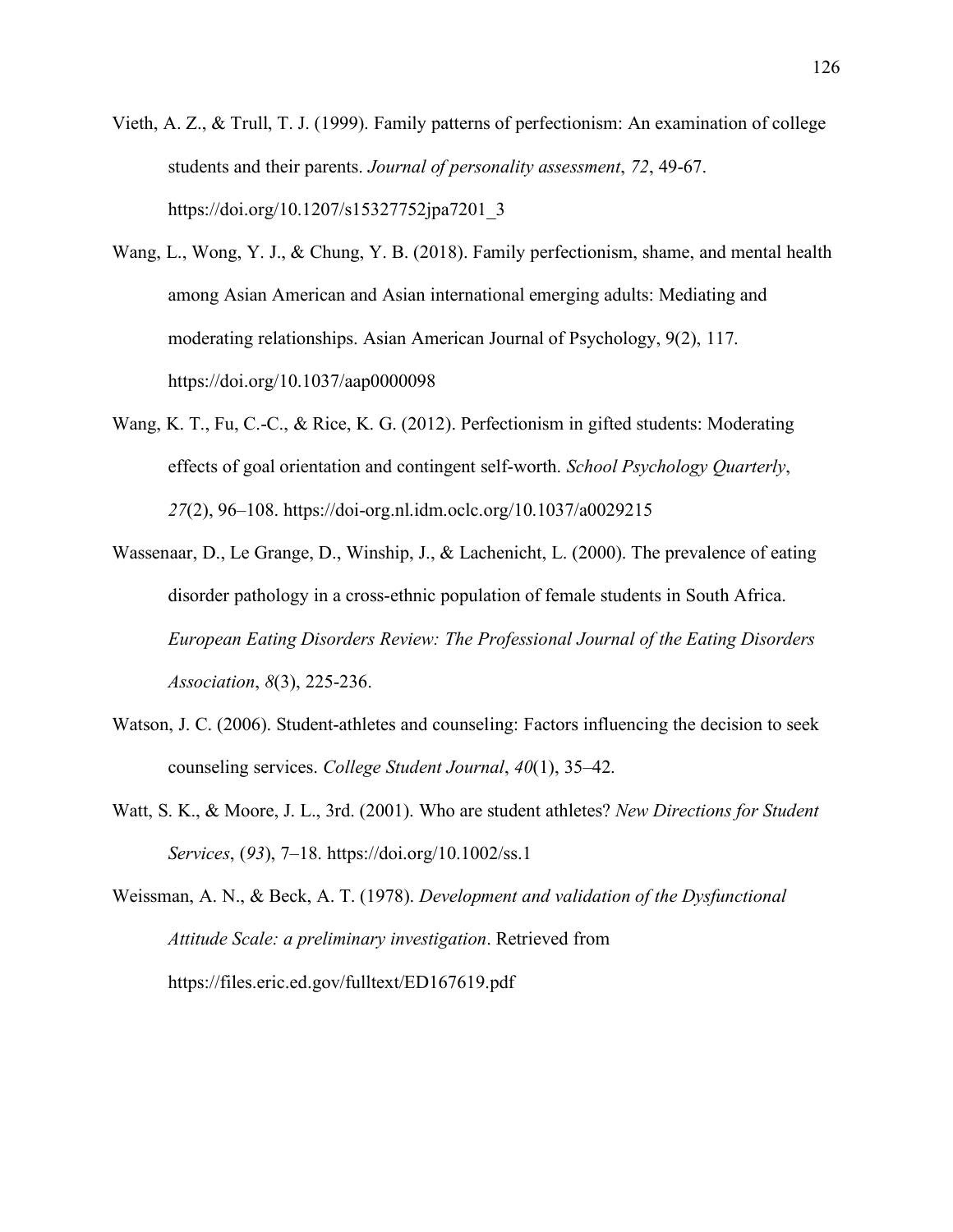- White, S. A., & Duda, J. (1993, June). The relationship between goal orientation and parentinitiated motivational climate among children learning a physical skill. *In 8th World meeting for the International Society for Sport Psychology*, *Lisbon, Portugal.*
- Wilksch, S. M., Durbridge, M. R., & Wade, T. D. (2008). A preliminary controlled comparison of programs designed to reduce risk of eating disorders targeting perfectionism and media literacy. *Journal of the American Academy of Child & Adolescent Psychiatry, 47*(8), 939–947. https://doi.org/10.1097/CHI.0b013e3181799f4a

Wills, F. (2009). *Beck's cognitive therapy*. London: Routledge.

- Willis, F., & Sanders, D. (2013). *Cognitive Behaviour Therapy: Foundations for Practice* (3rd ed.). London, England: Sage.
- Wolfradt, U., Hempel, S., & Miles, J. N. V. (2003). Perceived parenting styles, depersonalization, anxiety and coping behavior in adolescents. *Personality and Individual Differences, 34,* 521–532. https://doi.org/10.1016/S0191-8869(02)00092-

Wolpe, J. (1969). For phobia: A hair of the hound. *Psychology Today*, 22, 34–37.

- Yalom, I. D. (1995). *The theory and practice of group psychotherapy* (4th ed.). New York: Basic Books
- Zhou, Q., Wang, Y., Deng, X., Eisenberg, N., Wolchik, S. A., & Tein, J.-Y. (2008). Relations of parenting and temperament to Chinese children's experience of negative life events, coping efficacy, and externalizing problems. *Child Development, 79,* 493–513. https://doi.org/10.1111/j.1467-8624.2008.01139.x
- Zucchetti, G., Candela, F., & Villosio, C. (2015). Psychological and social correlates of doping attitudes among Italian athletes. *International Journal of Drug Policy, 26*, 162–168. https://doi.org/10.1016/j.drugpo.2014.07.021